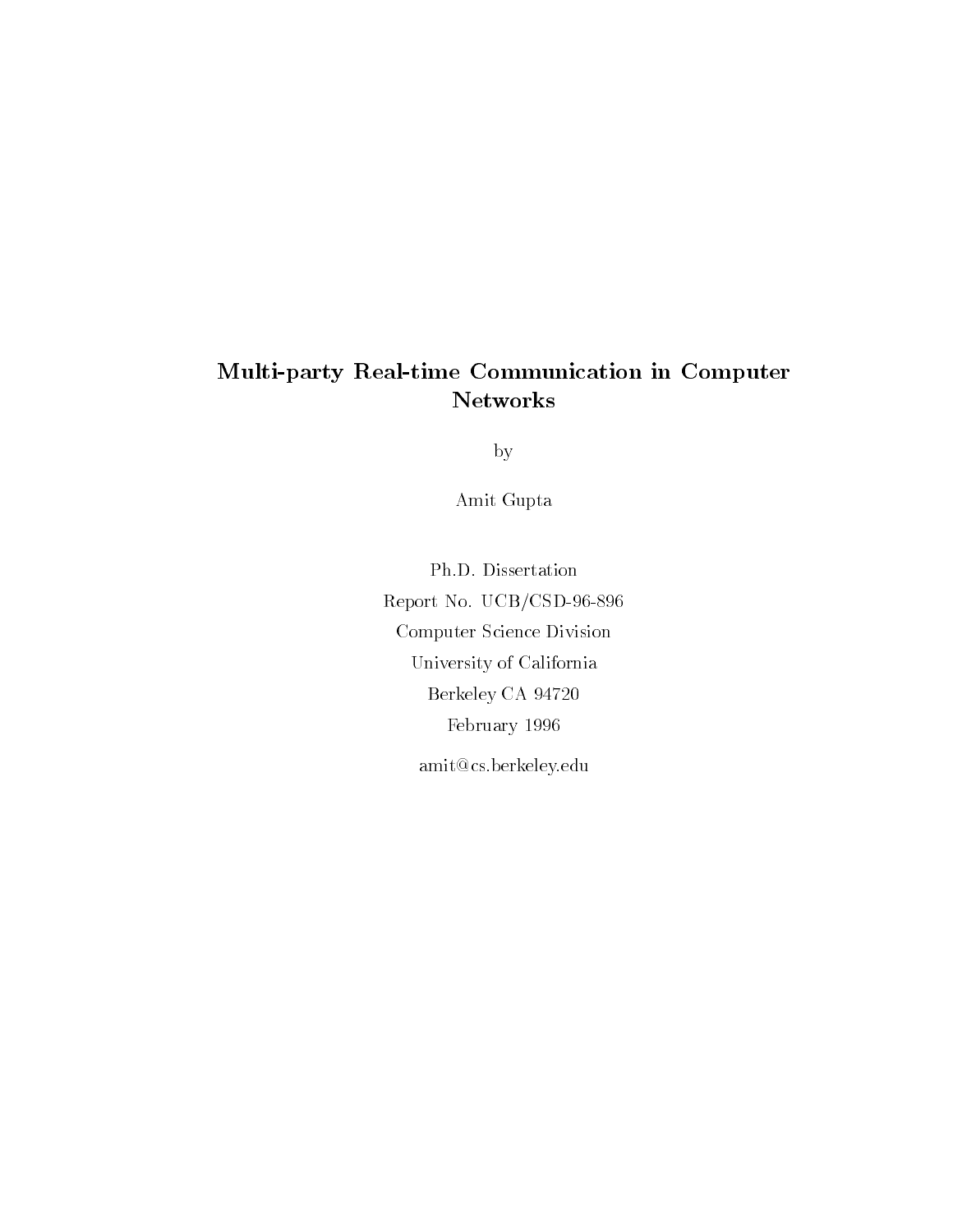## Multi-party Real-time Communication in Computer Networks

Copyright 1995  $\mathbf{b} = \mathbf{b}$  , and a set of  $\mathbf{b}$ Amit Gupta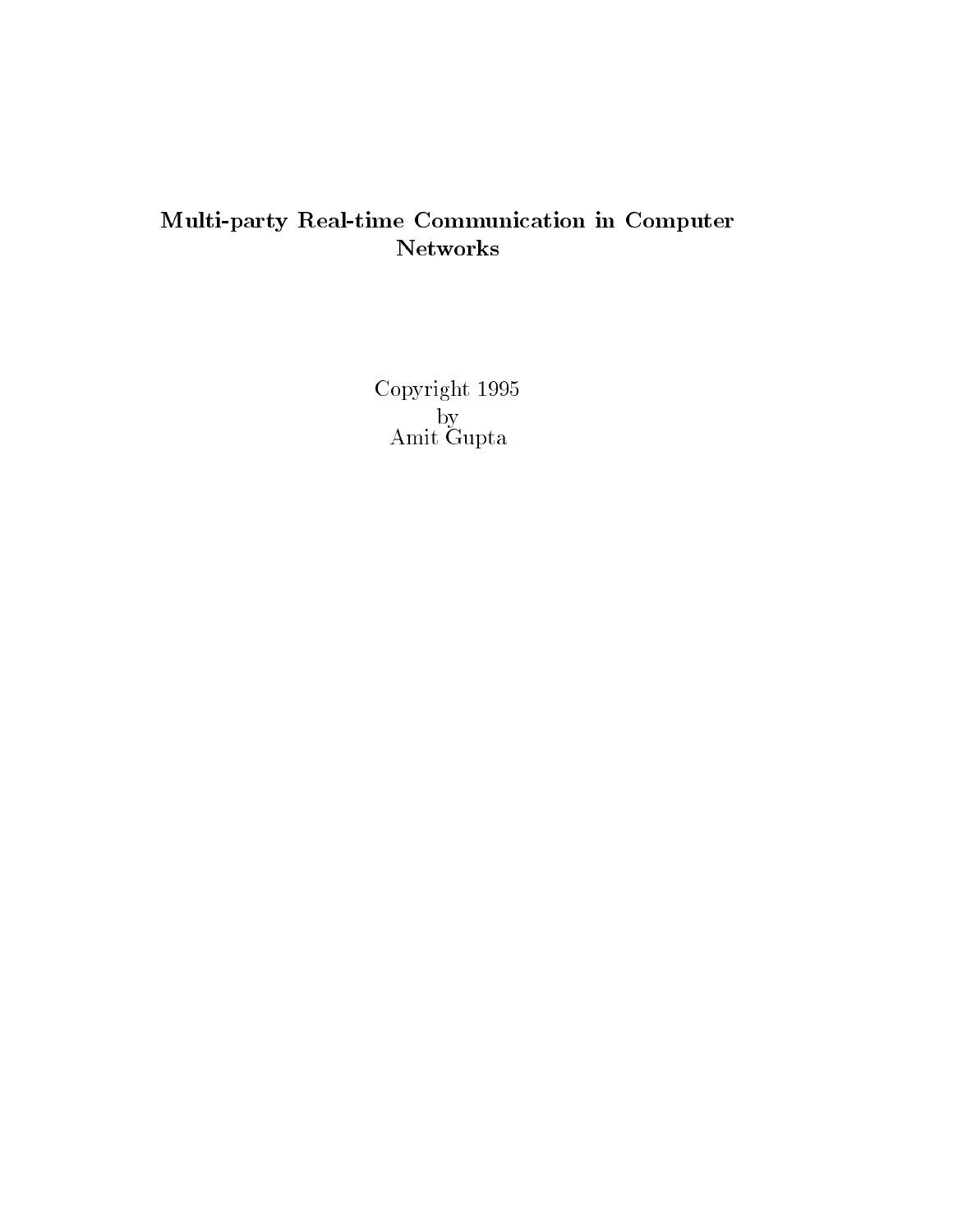#### Abstract

### Multi-party Real-time Communication in Computer Networks Amit Gupta Doctor of Philosophy in Computer Science University of California at Berkeley

The Internet has traditionally concentrated on availability: maintaining end-toend connectivity in the face of unreliable systems and network congestion. Many emerging applications, however, require predictable performance and support for multi-party communication from the network service; at the same time, advances in networking technology have led to development and deployment of high-speed networks. The combined consideration of the stringency of the requirements of real-time communication and the high bandwidth provided by the new network technologies raise an interesting set of scaling and efficiency problems. This dissertation investigates mechanisms for supporting multi-party real-time communication in packet-switching networks.

We first present the work done by the Tenet Group at Berkeley in designing and building network protocols for supporting unicast real-time communication. These protocols serve as the framework for our research; given the framework, we describe a few salient issues that arise in multi-party communication: managing multicast group membership, supporting dynamic changes in these groups, and supporting heterogeneity in receivers. We then introduce the ideas that form the basis of the research effort: exploiting the characteristics of multi-party communication to improve the efficiency in using network resources; providing the network managers with effective ability to control the network resources; and providing a more usable service to the network users.

The traditional approach to supporting real-time communication allocates network resources to individual connections; this approach provides well-defined performance guarantees that are independent of other network trac. To improve network resource utilization without sacrificing well-defined guarantees, we present *resource sharing*, which exploits relationships among connections to share resource allocations among them; the applications maintain complete control over the sharing as they explicitly specify these relationships. With resource sharing, for large conferences with a bounded number of concurrent speakers, resource requirements do not increase with the number of potential speakers. Therefore, resource sharing is an important tool for economically providing real-time performance guarantees for large conferences.

For real-time communication services to achieve widespread usage, it is important that the protocols and schemes provide good capability for the network's management to control the allocation of resources. For this capability, we present *resource partitioning*, i.e., distributing the different resources available at any system among a number of partitions. Resource partitioning can then be used to form virtual private sub-networks. These subnetworks have many applications: the network management can keep a small fraction of resources for management and fault-handling traffic, or for non-real-time traffic; and better support for mobile computing and for advance reservation of real-time connections.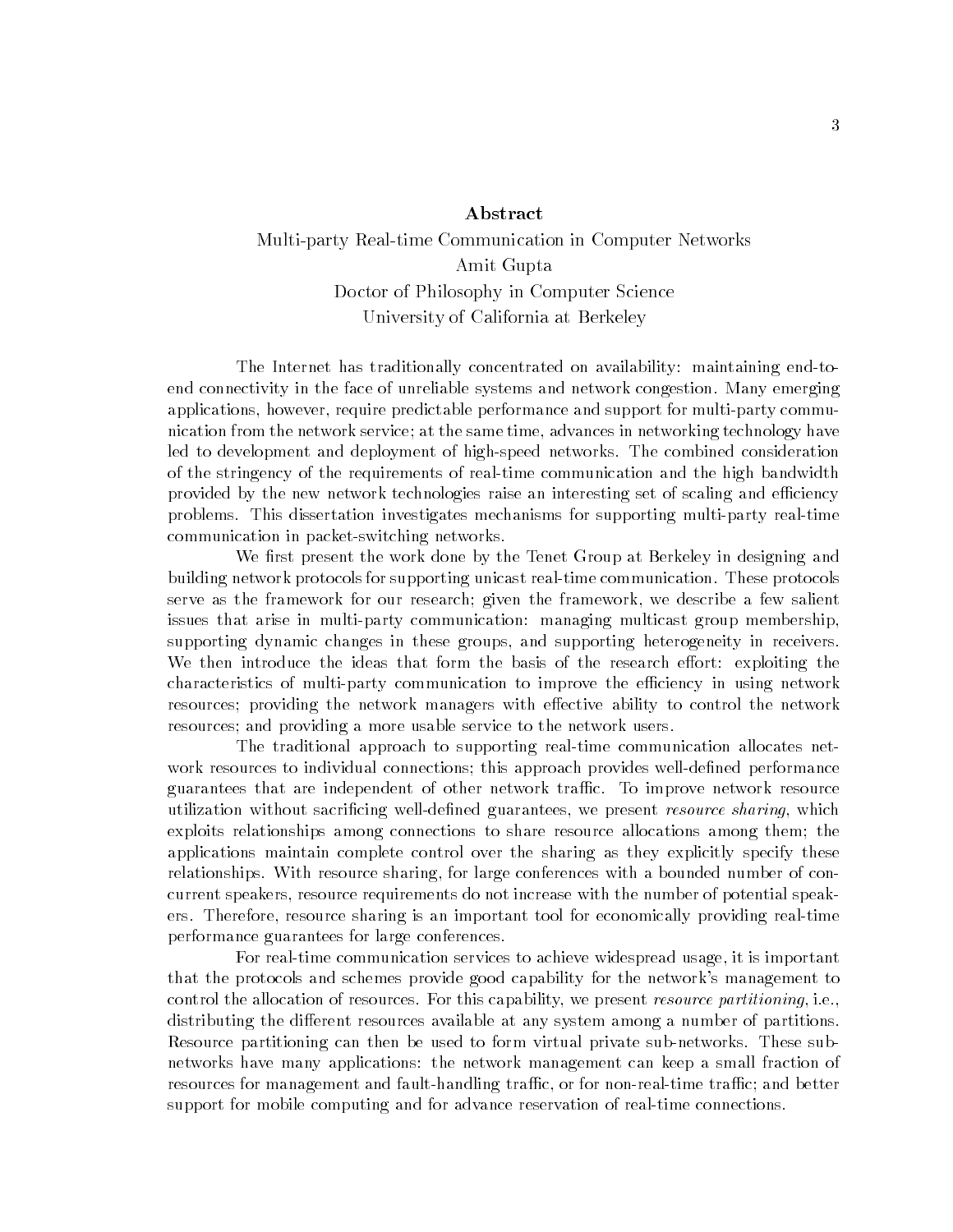Conferencing and other important distributed multi-party multimedia applications would benefit from a network service that provides support for advance reservations. The network service clients who wish to set up multimedia multi-party meetings need to schedule those meetings in advance to make sure that the participants will be able to attend, and would like to obtain assurances that the network resources will be available for the entire duration of the meeting. We have devised mechanisms for reserving resources for real-time connections in advance.

We have devised mechanisms for resource sharing, resource partitioning, and advance reservations; it is critical that these mechanisms work well together, and with other components of our real-time communication system (e.g., routing). We have designed and implemented the Tenet Protocol Suite 2, which incorporates these mechanisms to provide network support for multi-party real-time communication. Simulation results show that these mechanisms interact well with one another; preliminary results from a measurement study show that the protocols are effective in supporting guaranteed performance multiparty applications in an internetworking environment.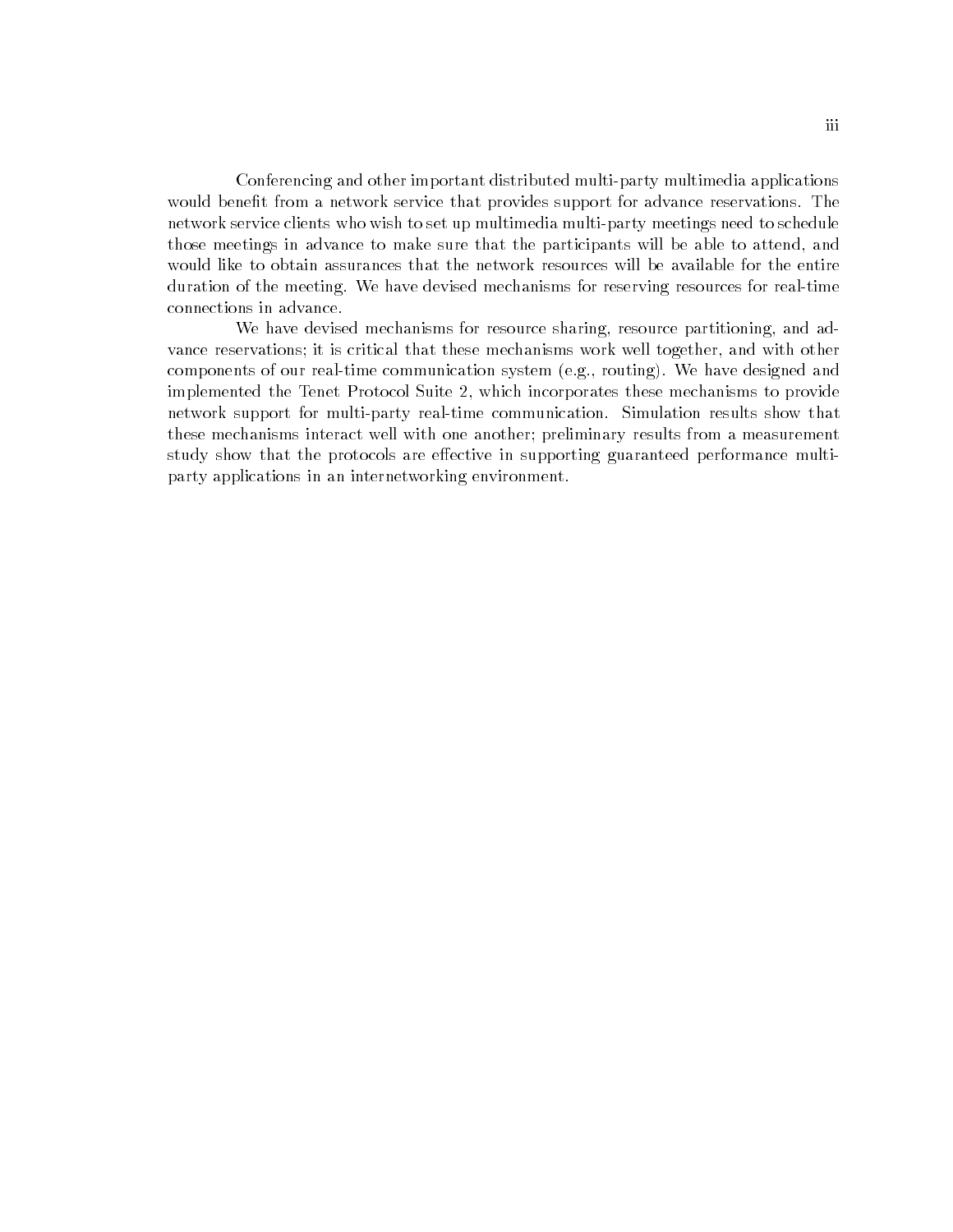To my parents, Shakuntala and Rameshwar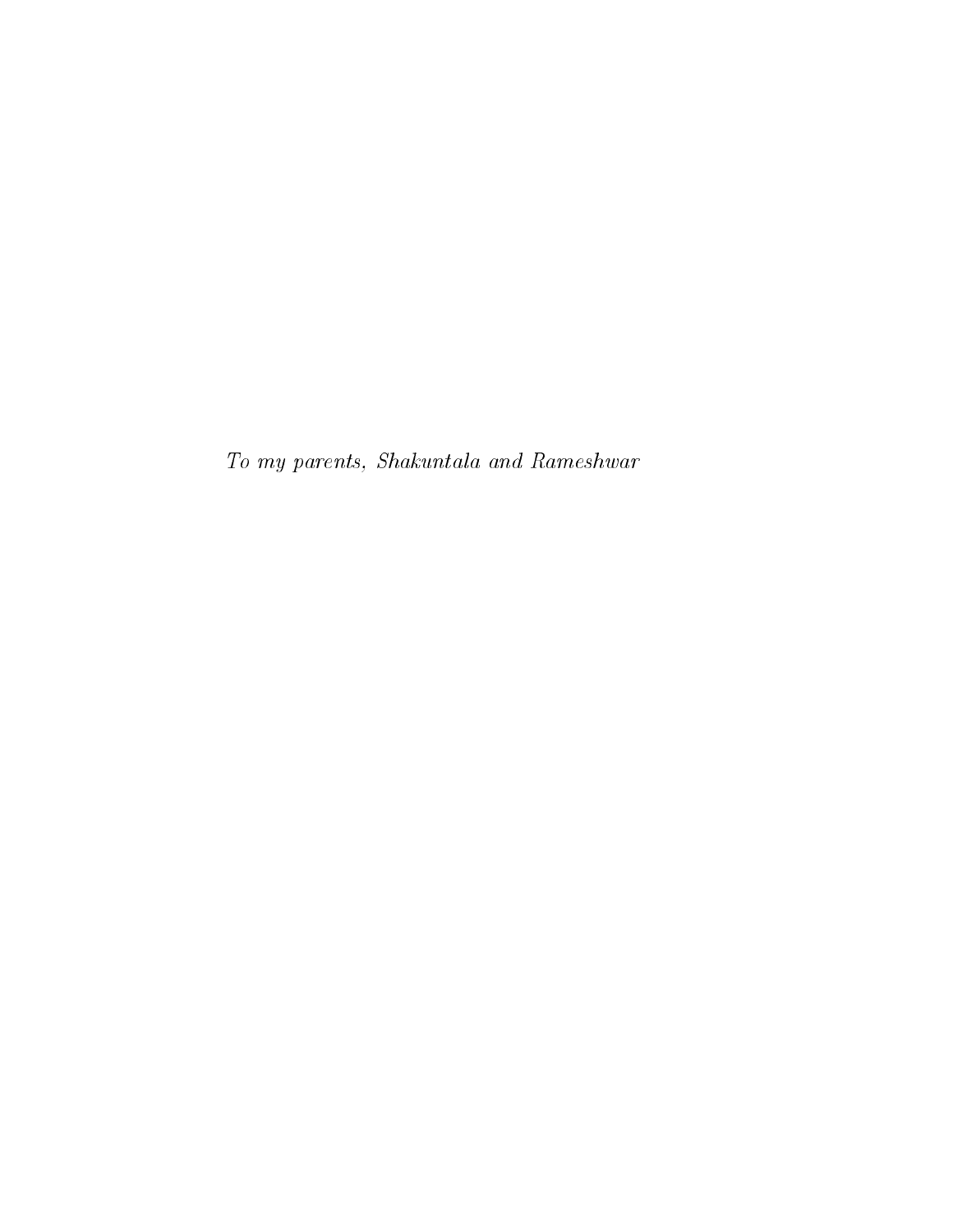## **Contents**

| List of Figures |     |                                                            |                |
|-----------------|-----|------------------------------------------------------------|----------------|
|                 |     | List of Tables                                             | X              |
| $\mathbf{1}$    |     | Introduction                                               | 1              |
|                 | 1.1 |                                                            | $\overline{2}$ |
|                 |     | Integrated services packet switching networks<br>1.1.1     | $\overline{2}$ |
|                 |     | 1.1.2                                                      | 3              |
|                 |     | The previous Tenet Protocol Suite<br>1.1.3                 | $\overline{4}$ |
|                 | 1.2 |                                                            | $\overline{7}$ |
|                 |     | Key issues in multi-party communication<br>1.2.1           | $\overline{7}$ |
|                 |     | Network service management related issues<br>1.2.2         | 10             |
|                 | 1.3 |                                                            | 11             |
| $\overline{2}$  |     | Resource sharing                                           | 14             |
|                 | 2.1 |                                                            | 15             |
|                 | 2.2 |                                                            | 16             |
|                 |     | 2.2.1                                                      | 17             |
|                 |     | 2.2.2                                                      | 18             |
|                 |     | 2.2.3                                                      | 19             |
|                 | 2.3 |                                                            | 20             |
|                 | 2.4 |                                                            | 22             |
|                 |     | 2.4.1                                                      | 22             |
|                 |     | 2.4.2                                                      | 24             |
|                 |     | 2.4.3<br>Examples                                          | 26             |
|                 | 2.5 |                                                            | 27             |
|                 |     | 2.5.1<br><b>NSFNET</b>                                     | 30             |
|                 |     | 2.5.2                                                      | 33             |
|                 | 2.6 |                                                            | 36             |
|                 |     | Resource sharing and local admission control<br>2.6.1      | 37             |
|                 |     | Resource sharing and traffic specification models<br>2.6.2 | 38             |
|                 |     | Resource sharing and the routing system<br>2.6.3           | 38             |
|                 |     | Resource sharing and advance reservations<br>2.6.4         | 39             |
|                 | 2.7 |                                                            | 40             |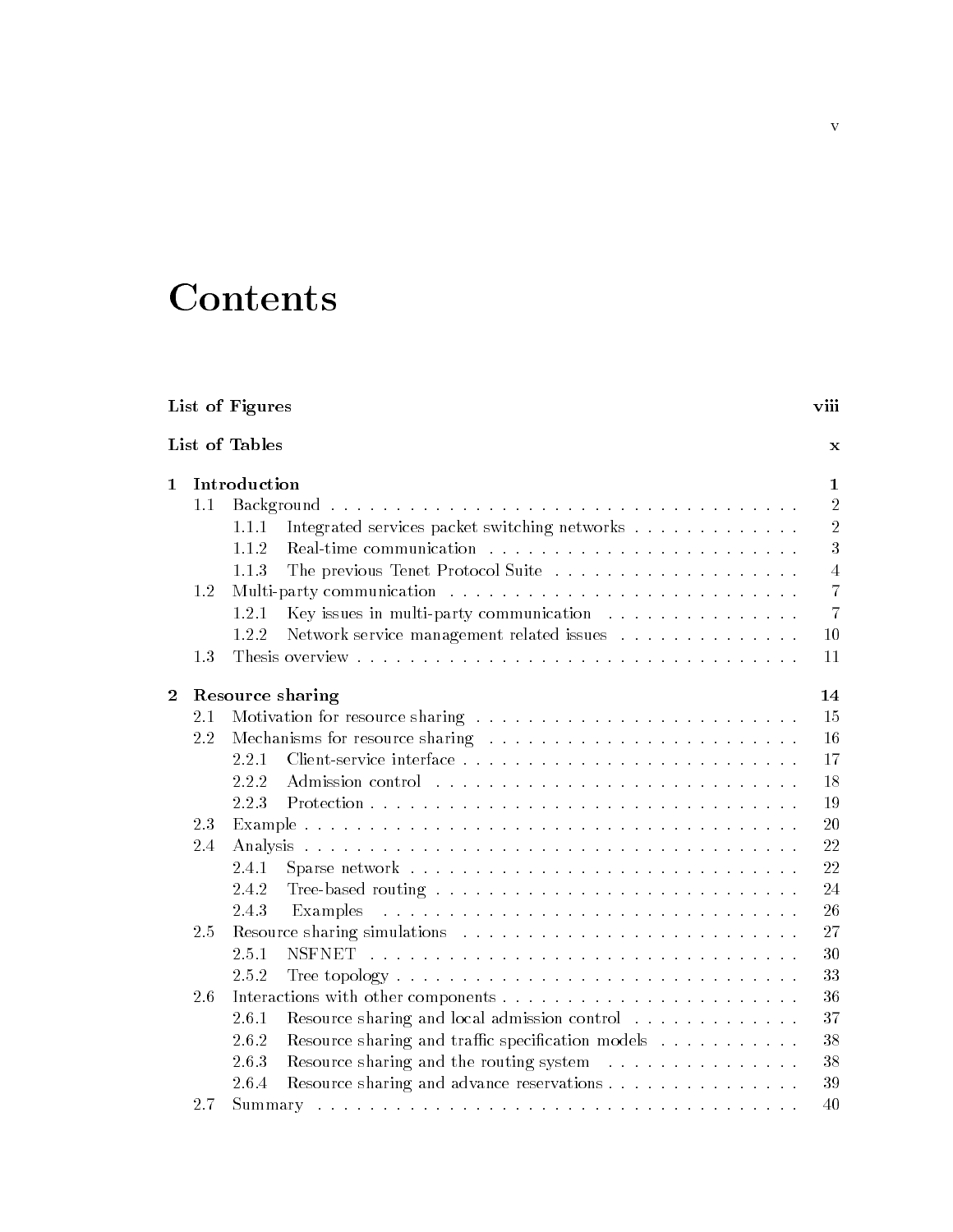| 3            |     | Resource partitioning                                                                                                | 41 |  |
|--------------|-----|----------------------------------------------------------------------------------------------------------------------|----|--|
|              | 3.1 |                                                                                                                      | 41 |  |
|              | 3.2 |                                                                                                                      | 43 |  |
|              |     | Resource partitioning in an EDD-scheduled server<br>3.2.1                                                            | 44 |  |
|              |     | Resource partitioning in a FIFO server<br>3.2.2                                                                      | 46 |  |
|              |     | Resource partitioning in an RCSP server<br>3.2.3                                                                     | 47 |  |
|              |     | Resource partitioning in a WFQ server<br>3.2.4                                                                       | 50 |  |
|              | 3.3 |                                                                                                                      | 50 |  |
|              | 3.4 |                                                                                                                      |    |  |
|              | 3.5 |                                                                                                                      | 58 |  |
| 4            |     | <b>Advance reservations</b>                                                                                          | 59 |  |
|              | 4.1 | Motivation                                                                                                           | 60 |  |
|              | 4.2 |                                                                                                                      | 60 |  |
|              | 4.3 |                                                                                                                      | 62 |  |
|              | 4.4 |                                                                                                                      | 65 |  |
|              |     | 4.4.1                                                                                                                | 65 |  |
|              |     | 4.4.2<br>Constraints on advance notice period                                                                        | 66 |  |
|              |     | 4.4.3<br>Interactions with resource partitioning                                                                     | 66 |  |
|              |     | 4.4.4                                                                                                                | 67 |  |
|              |     | Aggregating admission test computations<br>4.4.5                                                                     | 67 |  |
|              | 4.5 |                                                                                                                      | 68 |  |
|              |     | 4.5.1<br>Simulator description<br>والمتواط والمتواط والمتواط والمتواط والمتواط والمتواط والمتواط والمتواطئ والمتواطئ | 68 |  |
|              |     | Simulation workload and evaluation metrics<br>4.5.2                                                                  | 69 |  |
|              |     | 4.5.3                                                                                                                | 70 |  |
|              |     | 4.5.4                                                                                                                | 75 |  |
|              | 4.6 |                                                                                                                      | 77 |  |
| $\mathbf{5}$ |     | <b>Implementation: Suite 2</b>                                                                                       | 78 |  |
|              | 5.1 |                                                                                                                      | 79 |  |
|              |     | 5.1.1                                                                                                                | 79 |  |
|              |     | 5.1.2                                                                                                                | 80 |  |
|              |     | 5.1.3                                                                                                                | 81 |  |
|              |     |                                                                                                                      | 82 |  |
|              |     | 5.1.4                                                                                                                |    |  |
|              |     | 5.1.5<br>Connection establishment in Tenet Suite 2                                                                   | 87 |  |
|              |     | 5.1.6                                                                                                                | 89 |  |
|              | 5.2 |                                                                                                                      | 90 |  |
|              |     | RTIP changes for multi-party communication<br>5.2.1                                                                  | 92 |  |
|              |     | 5.2.2                                                                                                                | 92 |  |
|              |     | 5.2.3                                                                                                                | 94 |  |
|              | 5.3 |                                                                                                                      | 95 |  |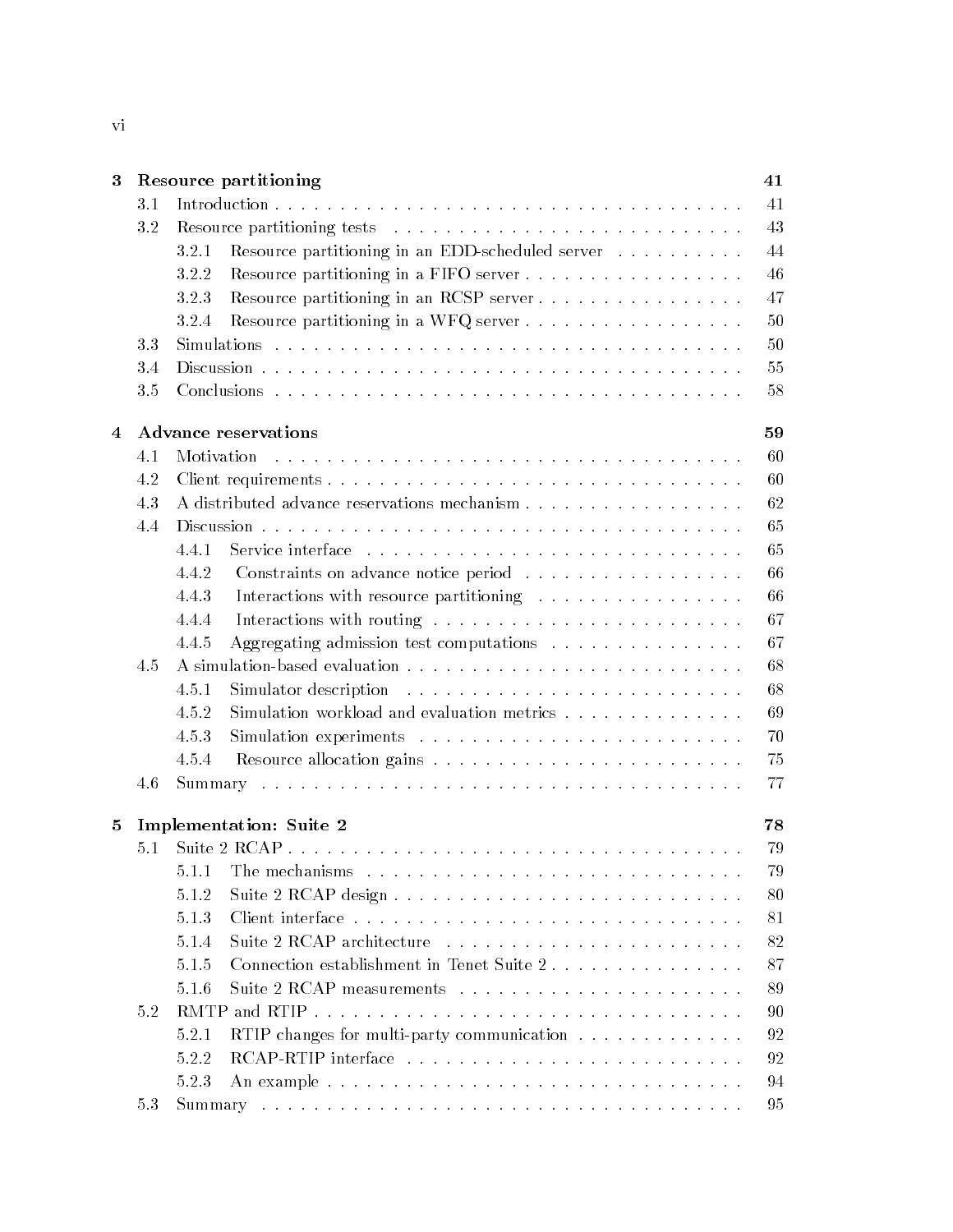6 Related work 97  $6.1$ 6.1 ST2 :::::::::::::::::::::::::::::::::::::::: 98 98 6.2 Integrated Services Internet Protocols ::::::::::::::::::::::::: 99 6.2.1 RSVP ::::::::::::::::::::::::::::::::::: 100 6.2.2 Class Based Queueing (CBQ) :::::::::::::::::::::: 102 6.3 Other eorts ::::::::::::::::::::::::::::::::::: 102 7 Summary and suggestions for future work 104 7.1 Dissertation summary :::::::::::::::::::::::::::::: 104 7.2 Suggestions for future work ::::::::::::::::::::::::::::::::: 106 Bibliography 108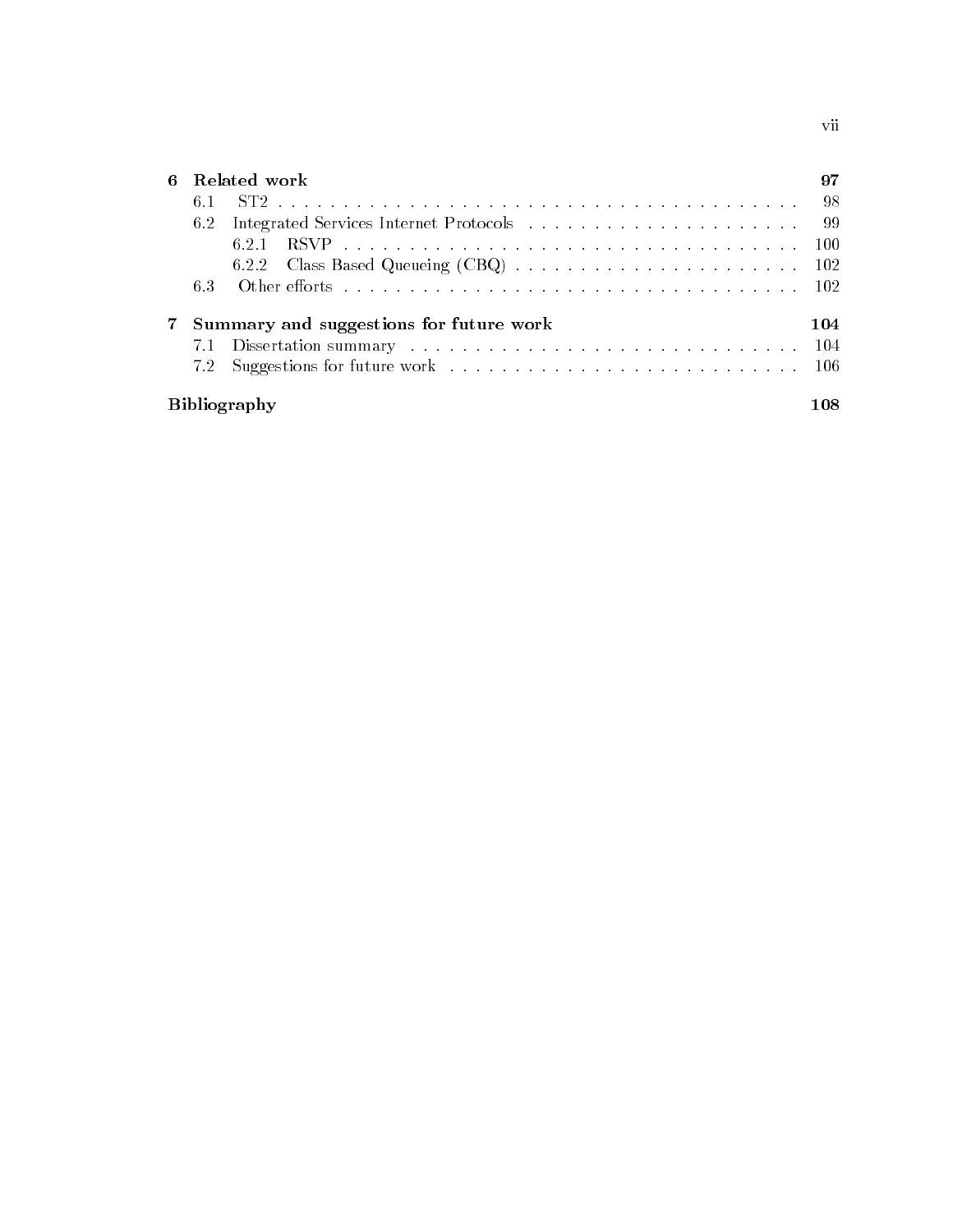# List of Figures

| 1.1     |                                                                                      | 5           |
|---------|--------------------------------------------------------------------------------------|-------------|
| 1.2     |                                                                                      | 6           |
| 2.1     |                                                                                      | 16          |
| $2.2\,$ | Implementation of rate control to support resource sharing using (a) individ-        |             |
|         |                                                                                      | 20          |
| 2.3     | Resource allocations for the 6-user conference                                       | 21          |
| 2.4     |                                                                                      | 25          |
| 2.5     | Analysis - Allocation gain for constant sharing threshold                            | 26          |
| 2.6     | Analysis – Allocation gain for varying sharing threshold $\ldots \ldots \ldots$      | 27          |
| 2.7     | Analysis - Allocation gain for constant probability of exceeding the gain            |             |
|         |                                                                                      | $\sqrt{28}$ |
| 2.8     |                                                                                      | 29          |
| 2.9     | NSFNET - Acceptance Rate Vs. Number of Conferences                                   | 30          |
| 2.10    | NSFNET - Acceptance Rate Vs. Conference Size                                         | 31          |
|         | 2.11 NSFNET - Acceptance Rate with Different Threshold Value                         | 32          |
|         | 2.12 NSFNET – Computational Overhead Vs. Number of Conferences                       | 32          |
|         | 2.13 NSFNET – Computational Overhead Vs. Conference Size                             | 33          |
|         |                                                                                      | 34          |
|         | 2.15 XUNET – Acceptance Rate Vs. Number of Conferences                               | 34          |
|         | 2.16 XUNET – Acceptance Rate Vs. Conference Size                                     | 35          |
|         | 2.17 XUNET - Acceptance Rate with Different Threshold Value                          | 35          |
|         | 2.18 XUNET - Computational Overhead Vs. Number of Conferences                        | 36          |
|         | 2.19 XUNET - Computational Overhead Vs. Conference Size                              | 37          |
| 3.1     | The server model for a node with three links and two partitions                      | 42          |
| $3.2\,$ |                                                                                      | 48          |
| 3.3     | Acceptance ratio vs. relative partition allocation for unicast channels              | 52          |
| 3.4     | Computational overhead vs. relative partition allocation for unicast channels        | 52          |
| 3.5     | Acceptance ratio vs. relative partition allocation for the multi-party commu-        |             |
|         | nication scenario. The first partition is for unicast connections.<br>and a state of | 54          |
| 3.6     | Computational overhead vs. relative partition allocation for the multi-party         |             |
|         |                                                                                      | 54          |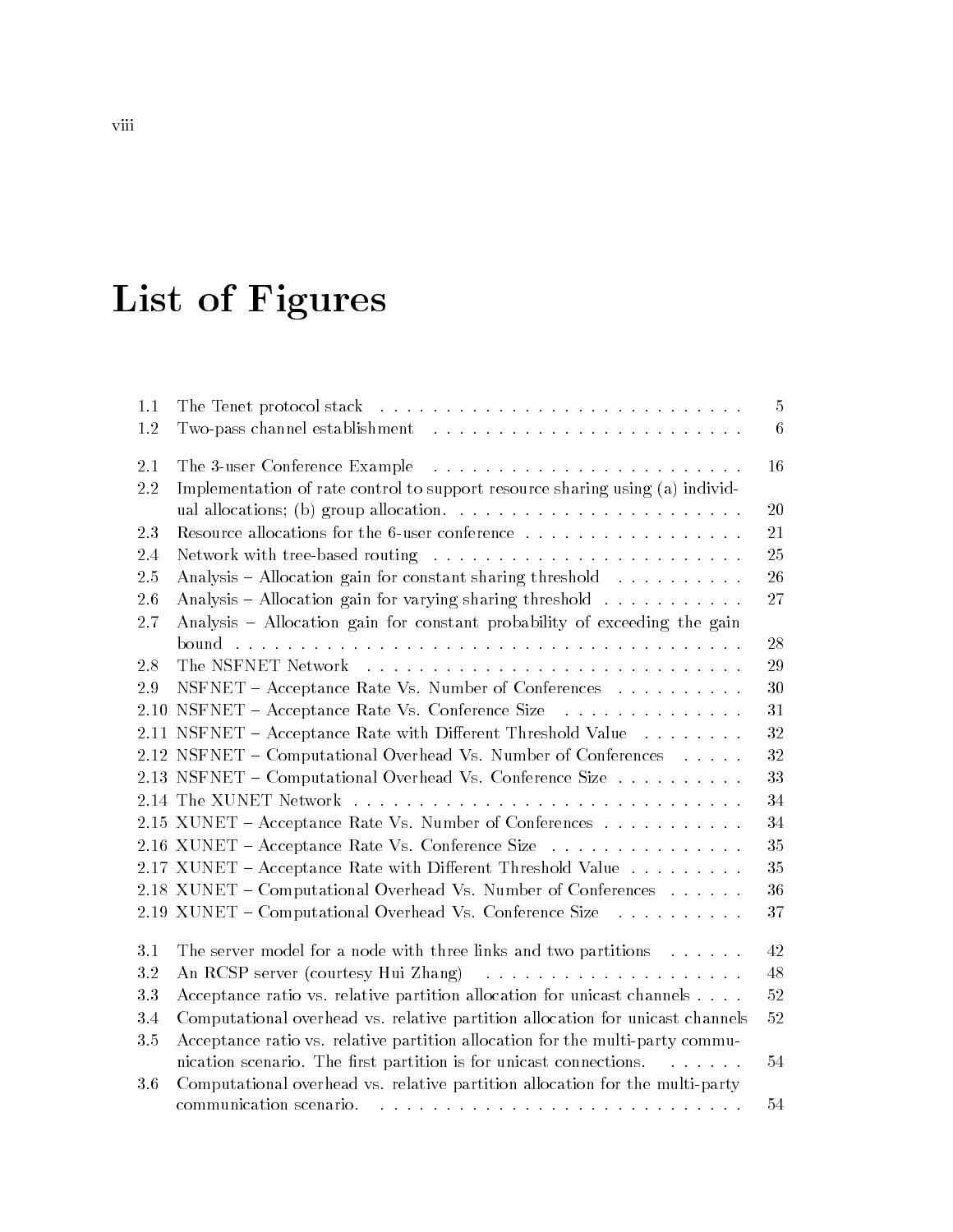| 4.1 | Effects on the intervals and interval tables of the addition of an advance |    |
|-----|----------------------------------------------------------------------------|----|
|     |                                                                            | 64 |
| 4.2 | Acceptance ratio for the first set of experiments (simple workload)        | 71 |
| 4.3 | Overhead ratio for the first set of experiments (simple workload)          | 71 |
| 4.4 | Isolating the effects of the two components: acceptance ratio              | 73 |
| 4.5 | Isolating the effects of the two components: overhead ratio                | 73 |
| 4.6 | Multiple advance notice periods and conference sizes: acceptance ratio     | 74 |
| 4.7 | Multiple advance notice periods and conference sizes: overhead ratio       | 75 |
| 4.8 |                                                                            | 76 |
| 4.9 |                                                                            | 76 |
| 5.1 | Real-time communication network with RCAP                                  | 83 |
| 52  |                                                                            | 83 |
| 5.3 |                                                                            | 85 |
| 5.4 |                                                                            | 86 |
| 5.5 |                                                                            | 89 |
| 5.6 | Software structure of RMTP/RTIP (courtesy Hui Zhang)                       | 91 |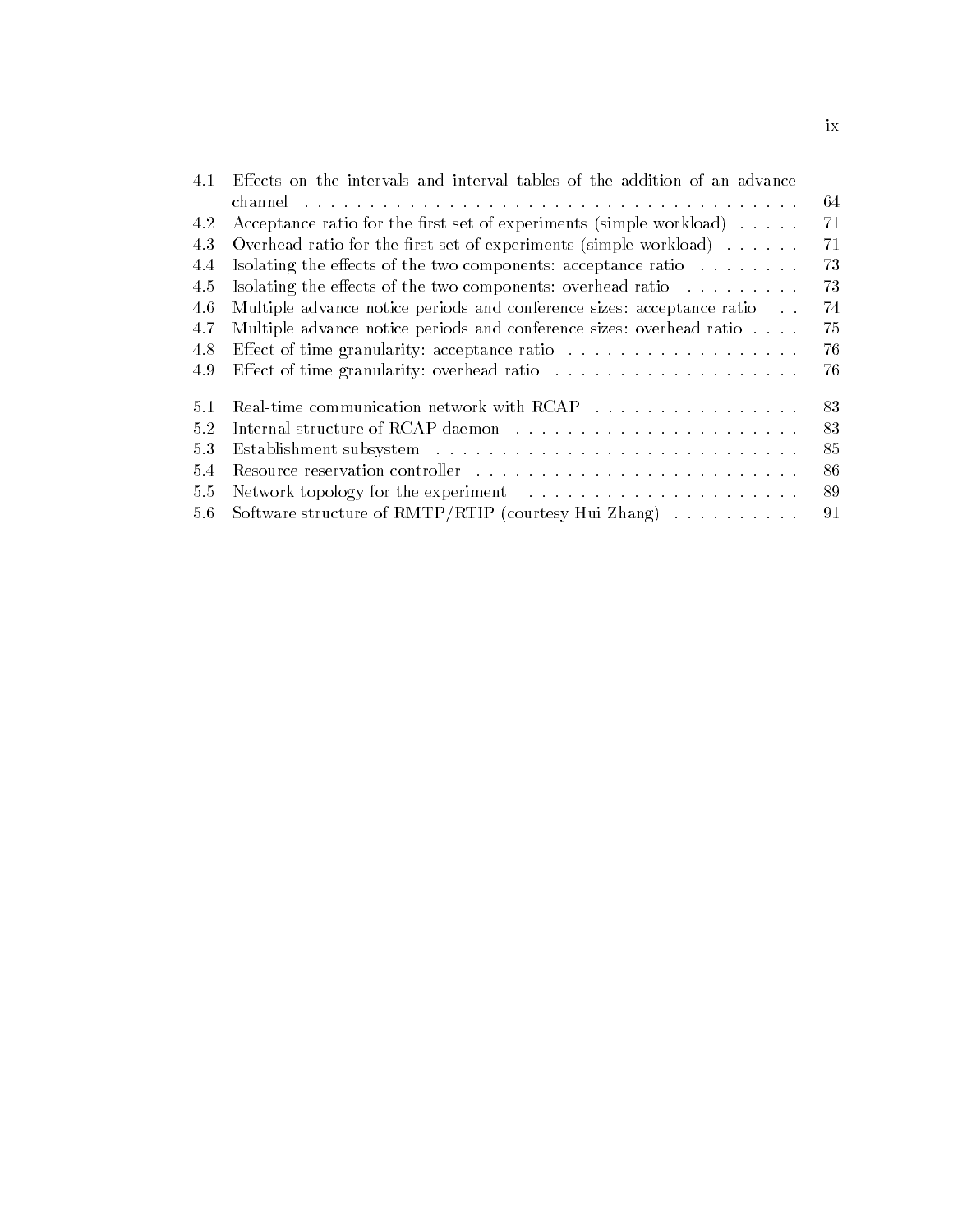#### Acknowledgments

I would like to express my earnest gratitude to my advisor, Professor Domenico Ferrari, for his guidance and support throughout my research. he provided me a lot of freedom to explore and investigate the research topics and ideas that I found interested, and yet he was always available for providing useful direction and advice when I needed; I am very impressed with the mastery with which he maintained the delicate balance between these two.

I thank the members of my thesis committee, Professor Randy Katz and Professor Charles Stone for reading my thesis and making suggestions for improvement. I am also thankful to Professor Lawrence Rowe for chairing and to Professor Jean Walrand and Professor Charles Stone for serving on my quals committee.

It has been a great experience for me to work in the Tenet group; I want to thank Anindo Banerjea for advising me to join the Tenet group. Collaborations with other group members have been a vital component in my research throughout my Ph.D years. My first project in the group was with Anindo Banerjea on bandwidth-delay bound trade-offs in round-robin schedulers; I then worked with Ramon Cecares on congestion control in highspeed ATM networks, and with Mark Moran and Professor Bernd Wolfinger on Continuous Media Transport Protocol (CMTP). I would like to thank them for the invaluable experiences and knowledge that they imparted to me. I also benefited from the previous research by the Tenet Suite 1 designers and implementors; in particular, Hui Zhang and Dinesh Verma designed RTIP, while Anindo Banerjea and Bruce Mah designed RCAP for Tenet Suite 1; I want to thank them for sharing their expertise with me.

These projects introduced me to the networking research, and finally led me to the current thesis topic. In incorporating these ideas in the Tenet protocols (Suite 2), I benefited from discussions with many Tenet members and visitors; these researchers made several significant contributions to the Tenet Suite 2 project under Professor Ferrari's guidance and leadership. Key contributors to Suite 2 design and implementation include Riccardo Bettati, Wolfgang Effelsburg, Wendy Heffner, Winnie Howe, Rebbie Moon, Mark Moran, Eberhard Mueller-Menrad, Quyen Nguyen, Jean Ramaekers, Paola Rossaro, Clemens Szyperski, Giorgio Ventre, Ron Widyono, Ra j Yavatkar, and Makiko Yoshida.

I also enjoyed working with Professor Kurt Rothermel on designing fault detection and recovery mechanisms for real-time communication, with Rolf Oppliger in designing security schemes for Tenet Scheme 2, with Margaret Tran on handoff rerouting algorithms for wireless communication. I also thank Winnie Howe and Quyen Nguyen for helping me with resource sharing simulations; it gave me great joy to work with such talented and competent researchers. I also gained a lot from my discussion with many other Tenet members and ICSI researchers; I would like to especially thank Andres Albanese, Luca Delgrossi, Rahul Garg, Riccardo Gusella, Steve McCanne, Vern Paxson, Fred Templin, and Dinesh Verma for many interesting, useful, and intellectually stimulating discussions.

I also want to thank Chuck Kalmanek and Srinivas Keshav of AT&T Bell Laboratories, Lixia Zhang and Scott Shenker of XEROX Palo Alto Research Center, Sally Floyd of Lawrence Berkeley Laboratories, Andrew Campbell of Columbia University, Professor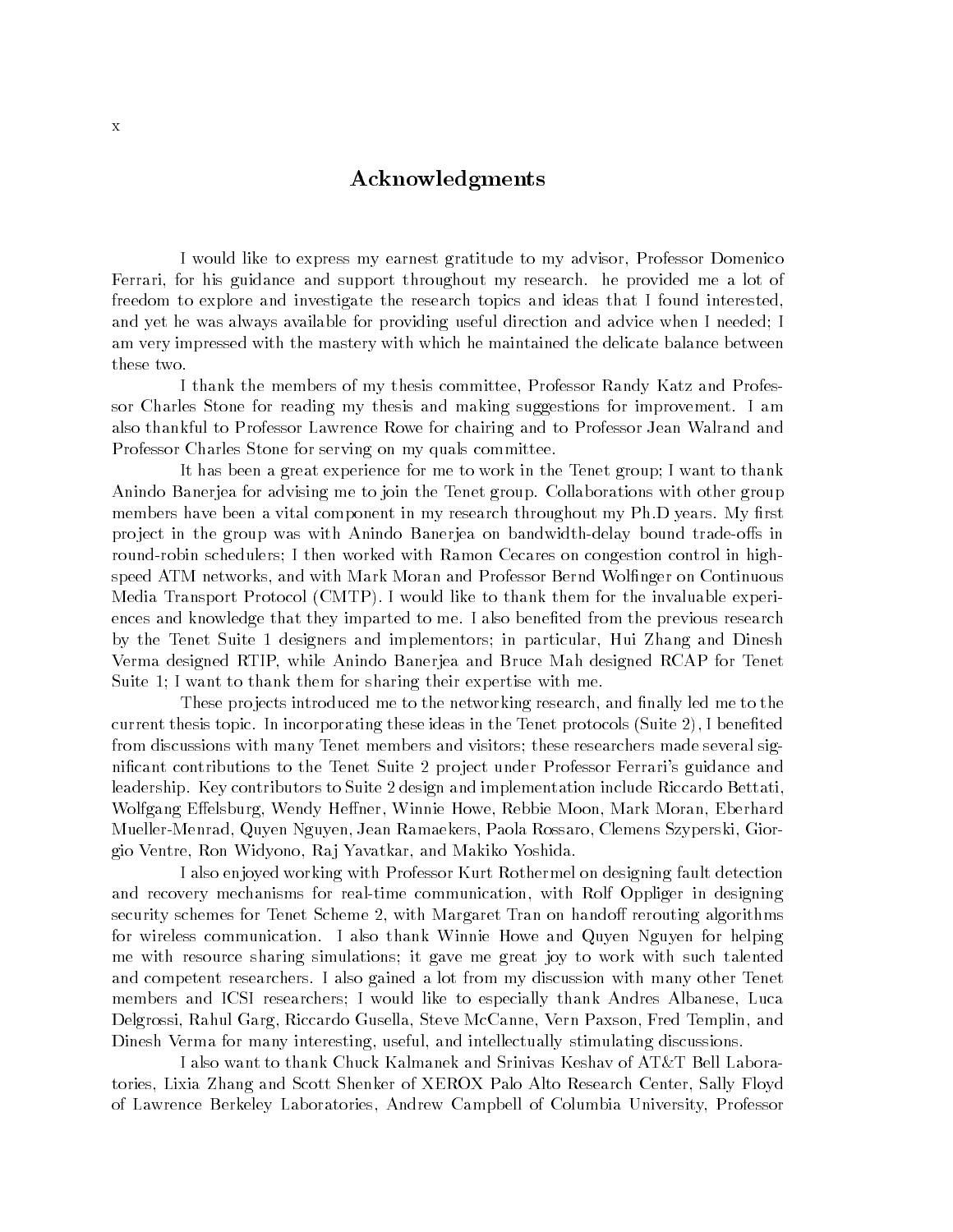Doug Shephard of Lancaster University, and Professor Lawrence Landweber of University of Wisconsin for many useful discussions, and for being genuinely interested in my research. Special thanks go to Roya Ulrich for reading my thesis and providing many useful suggestions.

Finally,Iwant to thank my family; even though they have been on the other end of the world all this time, they have provided me with extremely valuable emotional support and guidance; I could not have finished this thesis without their support.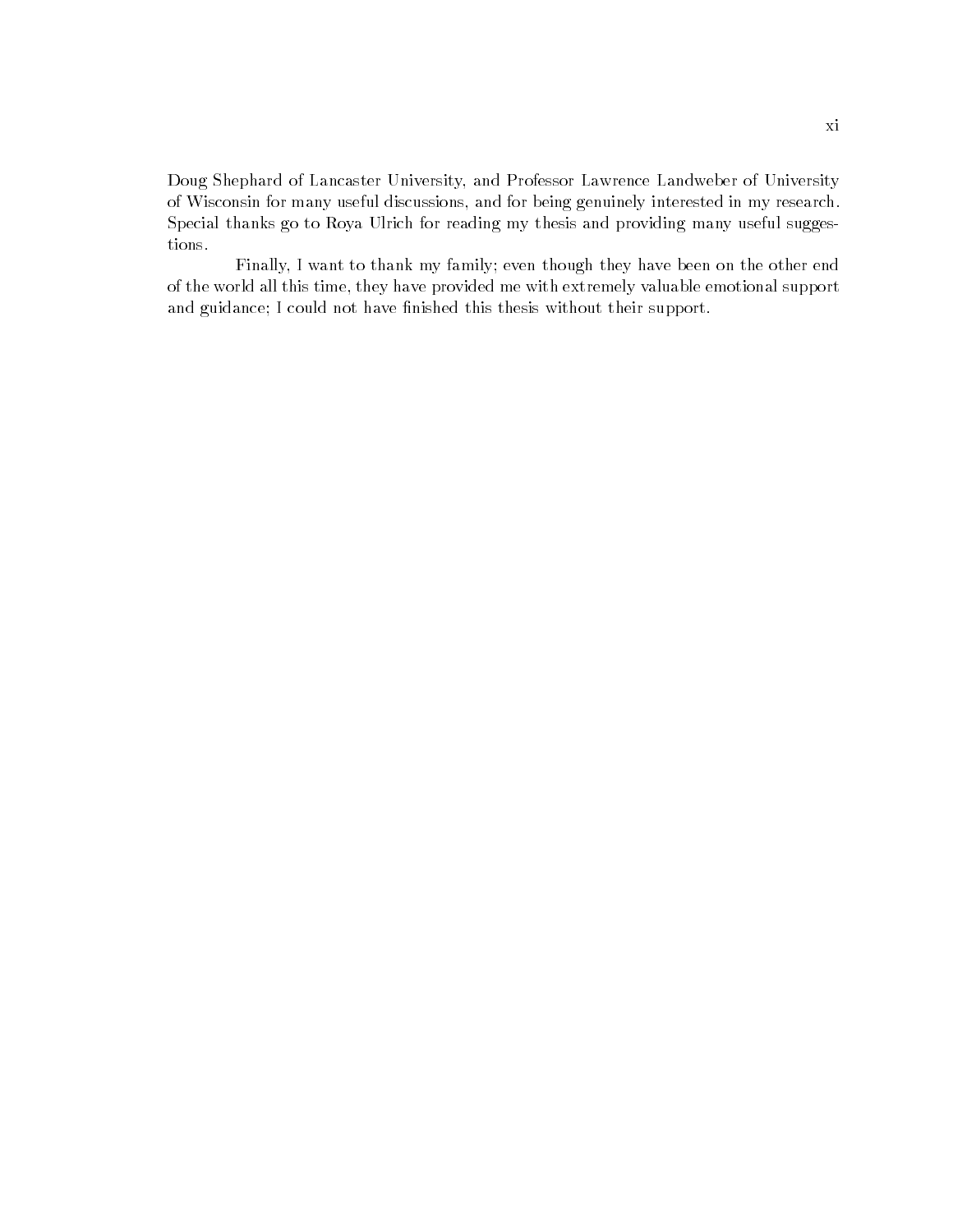# Chapter 1 Introduction

The increasing speed and connectivity of computer networks and the improvement of workstation capabilities are enabling a new class of distributed applications. The current trend is to use the new high-speed networks for the services that had previously required special, dedicated networks, while continuing to provide also the more traditional data communication services. Of special interest are the services for supporting distributed multi-party real-time communication applications<sup>1</sup> such as distributed audio and video conferencing, distributed classrooms, virtual meetings and electronic town halls. Some less common, but nevertheless important, applications include real-time monitoring and control, scientic visualization and medical imaging and collaboration applications [110, 13, 71, 84, 109, 48]. It is widely believed that these applications should be supported in the general framework of real-time communication[18, 40, 49, 84, 74]. Real-time communication requires predictable performance (e.g., the end-to-end data delivery delay be bounded); typically, the network service clients negotiate with the network service provider to obtain a desired Quality of Service (QoS), which the network service provider guarantees[4, 114, 106, 97, 31, 43].

The combined consideration of real-time and multi-party communication opens an interesting area of research that is highly relevant for emerging multimedia conferencing applications. The task of designing efficient and scalable schemes for providing the network support for these applications is a challenging one. The stringency of the requirements of real-time communication and the high bandwidth provided by these new networks raise an interesting set of scaling and efficiency problems.

This dissertation is about mechanisms for supporting multi-party real-time communication in these high-speed, integrated-services networks. In this introductory chapter, we will first provide the background information: real-time communication, Integrated Services Packet Switching networks, and the first set of Tenet algorithms and mechanisms (Tenet Scheme 1) and the protocols that embody these techniques (Tenet Protocol Suite 1). We will then describe the key issues in multi-party communication along with the key network service management issues that arise in multi-party environments and conclude this chapter with a brief overview of this dissertation.

 $1$ <sup>1</sup>The term multi-party refers to applications with more than two participants, and the term real-time implies that the network clients require performance guarantees from the network service provider.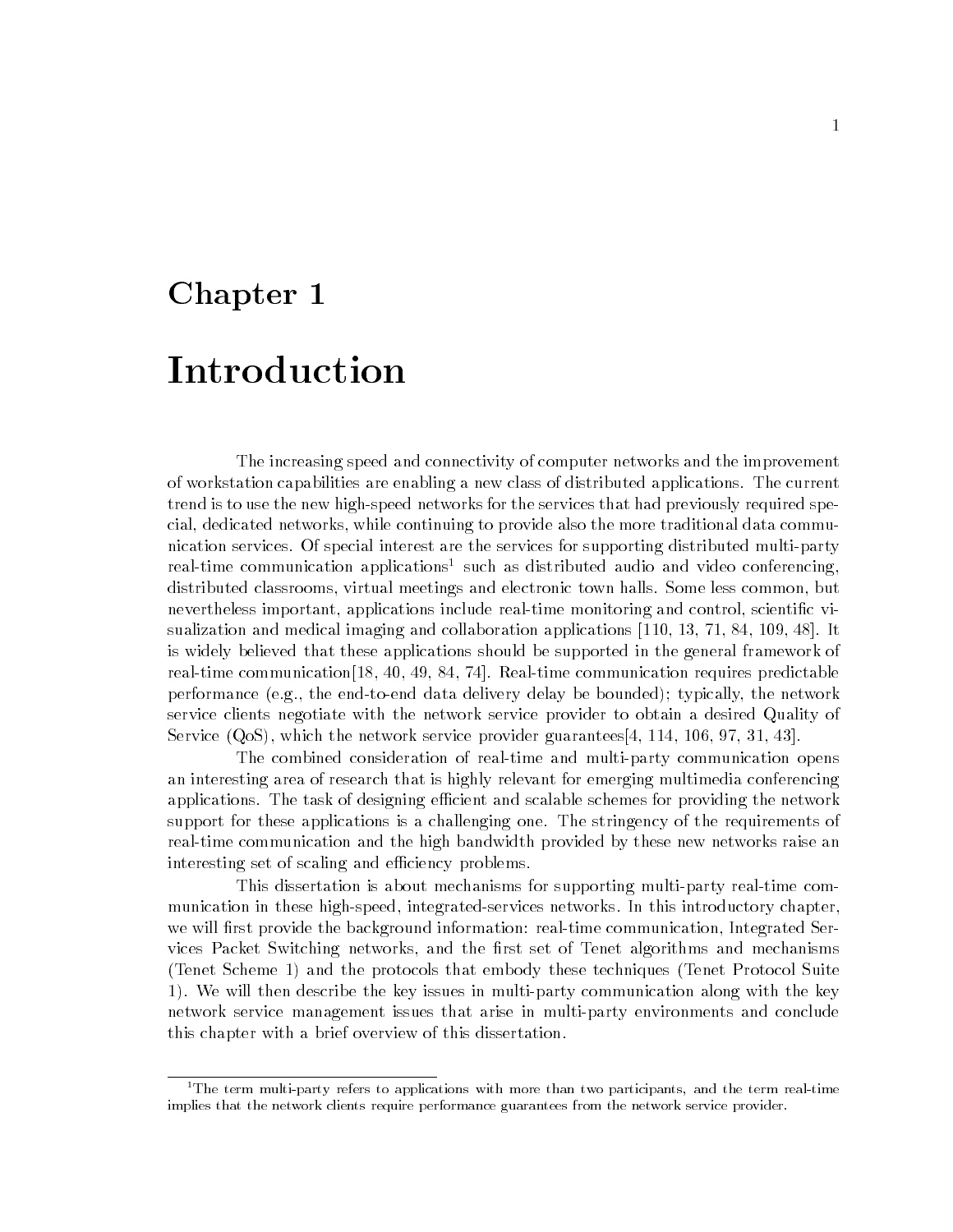#### 1.1 Background

In this section, we provide the background of our investigation by first discussing two of the keywords in the title of this dissertation: Integrated services packet switching networks, and real-time communication. We also briefly describe the first Tenet protocols, which supported *unicast* real-time communication; our work, together with the work of others, extends these protocols to multi-party environments.

#### 1.1.1 Integrated services packet switching networks

Traditionally, two different types of networks have supported the communication needs of the users: the telecom networks (including the telephone, cable, and satellite networks), and the data networks (e.g., the Internet). The telephone networks were designed (and used) primarily to support high quality audio communication between telephones; thus, these networks were carefully engineered to provide low delay and fixed-bandwidth service. On the other hand, the data networks (including the Internet) were designed primarily to support data exchange between computers. These networks typically support a spectrum of networking protocols<sup>-</sup>; these protocols oner services to facilitate easy exchange of information over a variety of networks and networking technologies. These protocols have traditionally provided a "best-effort" service; they do not make any performance guarantees (unlike the fixed-bandwidth service offered by the telecom networks) except that they (and the networks) will try their best to transmit the data through the network as long as there exist some viable path(s) between the data senders and receivers.

To support these disparate service models, these networks have traditionally relied on different underlying technologies. Traditionally, the telecom networks are based on "circuit-switching"; in circuit-switching, at the start of the conversation (connection establishment time), the network determines the connection route, as well as establishes an end-to-end physical "copper" path from the sender to the receiver. When a connection set-up signal goes through an intermediate node ("switch"), a physical connection is (conceptually) established between the input line and one (or more) of the output lines. On the other hand, the data networks are usually based on "packet-switching". Here, no physical "copper" path need be established between the sender(s) and the receiver(s). Instead, when the sender has a block of data to send, it sends it to a nearby switch, which receives the data block ("packet") in its entirety, and then forwards it to the next switch; the switch may also inspect the packet for possible errors.

The digitization of telephony and the increasing use of multi-media in distributed computing applications has led to the convergence o of computing and communications; this convergence has led to the emergence of a single, unified network, the Integrated Services Packet Network (ISN). Using a single unified telecom infrastructure offers many advantages; of critical importance are the vast economies of scale, and potential support for \integrated application" that can benefit from the synergy of this convergence.

<sup>&</sup>lt;sup>2</sup>A protocol is a set of rules that dictate how computers communicate and exchange information over a network.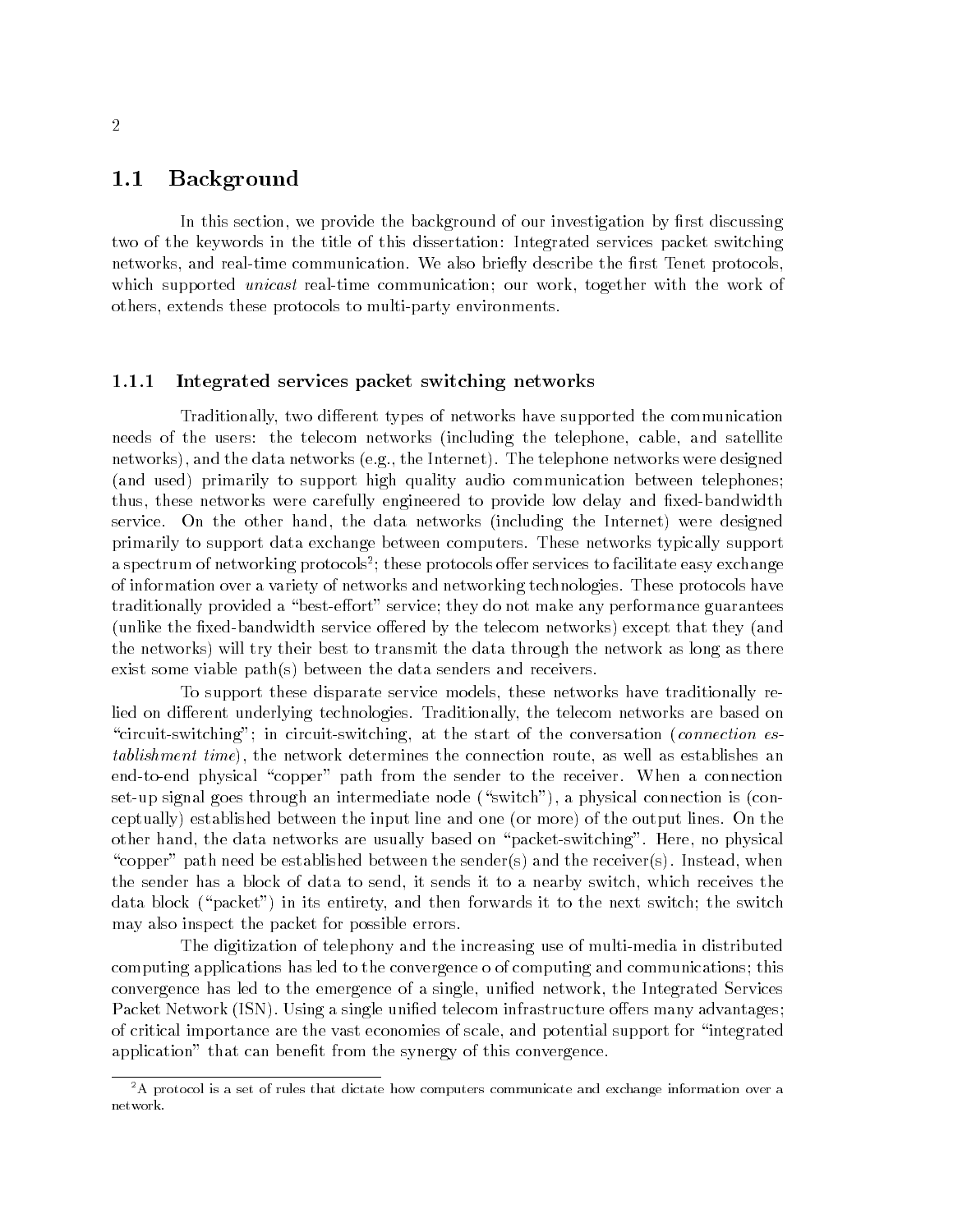Many important technical (as well as non-technical) issues must be addressed before we can reap the benefits of this convergence. In particular, we need to support \telephony-like" applications (for example, distributed tele-conferences with multimedia, medical imaging and collaboration, and so on) in networks that must also support the traditional data applications equally well. To maintain the statistical multiplexing gains as in traditional data networks, the new integrated services networks should also use packetswitching"; on the other hand, the networks must provide better support for distributed multimedia and related applications ("real-time" applications). These considerations have led to some very interesting research in supporting real-time applications in Integrated Services Packet Networks; we discuss some of the issues in supporting real-time communication in the next sub-section.

#### 1.1.2 Real-time communication

We now describe some of the principles that embody the Tenet view of the desirable characteristics of a solution to the problem of real-time communication [44]; in this view, continuous-media (digital audio, digital video, and so on) communication at the network and transport layers is considered to be a special case of real-time communication. The key property of real-time communication is that the clients require predictable performance, and are sensitive to loss of performance (for example, lost packets, variation in delays in transmitting data, and so on); to provide predictable performance, the network should offer a priori guarantees to the client and ensure that the guarantees cannot be violated. For providing these guarantees, the clients must specify their performance requirement to the network; in the current work, all the network-oriented requirements of continuous media are expressed in terms of bounds on the performance and reliability of the network (e.g., bounds on end-to-end delay, delay variation, and so on.; we refer to this set of bounds as Quality-of-Service (QoS) parameters).

During the design and implementation of the Tenet Protocol Scheme 1 for unicast (i.e., single sender, single destination) real-time communication, the Tenet Group proposed, and adopted, the contract model of client-service negotiations. In this model, at the connection set-up time, the client provides the network service provider with two sets of parameters: the traffic specification and the performance specification; the network service (after performing some internal, possibly distributed, computations) can accept or refuse the client's request. If the network accepts the contract, then it promises that the data transmission service will meet (or exceed) the client-specied performance bounds specied in the contract, as long as the client-generated traffic remains within the traffic bounds (as specified in the contract). If the client traffic violates the traffic bounds, then all bets are off, and the network is free to violate the performance bounds, dropping packets if it so pleases.

Now, these contract-specied QoS guarantees cannot be provided if the network does not check for saturation before accepting new connections. As the load on the network rises, a point is reached where the admission of a new connection would overload the

 ${}^{3}$  For the purpose of this dissertation, we shall use the term packet-switching to also include cell-switching; in cell-switching, all packets (or cells) have the same size.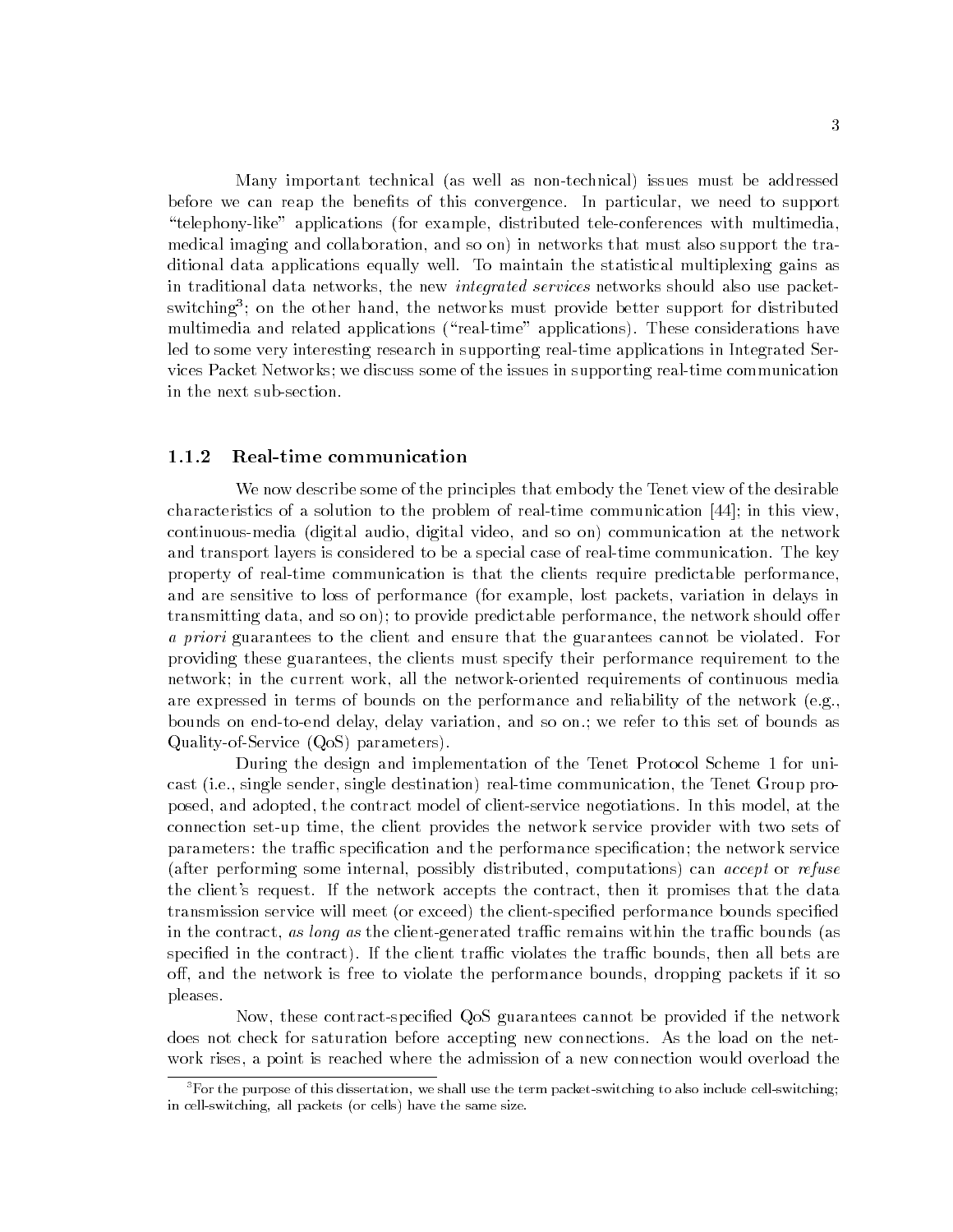system and prevent the network from meeting the performance requirements of this new connection, or of one of the already established connections, from being satised. Thus, the network must perform *admission control* to ensure that guarantees are met. Another way of viewing admission control is that the network is allocating (\reserving") resources for the guaranteed-performance connections. Note, however, that reservation does not imply that the resources remain unused if the reserving client can not use them. In keeping with the principles of packet-switching and statistical multiplexing, the reserving client only has the first priority in using these resources; if the reserving client does not have data to send, these resources can (and should) be used by other clients.

The resources (e.g., link bandwidth, node buffers etc.) are reserved in the network on all the nodes that lie on the data transmission path ("route") of a real-time conversation. This reservation requires knowledge about the client QoS requirements and the connection's traffic characteristics. These characteristics are associated with the lifetime of the connection, and, consequently, so is the lifetime of the resource reservation requirement. Real-time guarantees can only be met for connections for which resources can be reserved.

Thus, this reservation implies a connection-oriented approach, in which the data transfer is preceded by a connection establishment phase. During this phase, resources are reserved on all nodes on the path of the connection. These resources are released at the end of the conversation, and the resource release process is called the connection tear-down process.

Another important component of our approach is the protection of real-time connections. Note that the contract specifies that the network service will meet the given performance bounds as long as the client traffic remains within the traffic specification, irrespective of the behavior of other clients. Now, this performance cannot be guaranteed if the connections are not protected from misbehaving (or malicious) real-time and nonrealtime sources. To avoid violating the guarantees made to real-time connections, the network must either explicitly control the input rates on a per-connection basis, or adopt scheduling algorithms that will do so automatically in the nodes (e.g., Fair Queueing [38], Weighted Fair Queueing [89, 90, 88], RCSP [125]).

Based on these principles, the Tenet Group designed the Tenet Protocol Scheme 1 for unicast real-time communication; we describe selected salient features of the Tenet Scheme 1 (and its embodiment in the Tenet Protocol Suite 1) in the next subsection.

#### 1.1.3 The previous Tenet Protocol Suite

Since 1987, the Tenet Group has worked in providing real-time communication in computer networks. This research led to the design and development of algorithms (Tenet Scheme 1) and their embodiment in the Tenet Protocol Suite 1. In this section, we will briefly describe the key components of the Tenet Scheme 1, which provides support for simplex, unicast (i.e., single sender, single destination, unidirectional data flow) real-time communication in packet-switching networks.

The key abstraction in the Tenet Scheme 1 is a *real-time channel*: an end-to-end simplex, unicast date connection characterized by traffic and performance bounds specified by the client. The traffic values provide an upper bound to the rate at which the send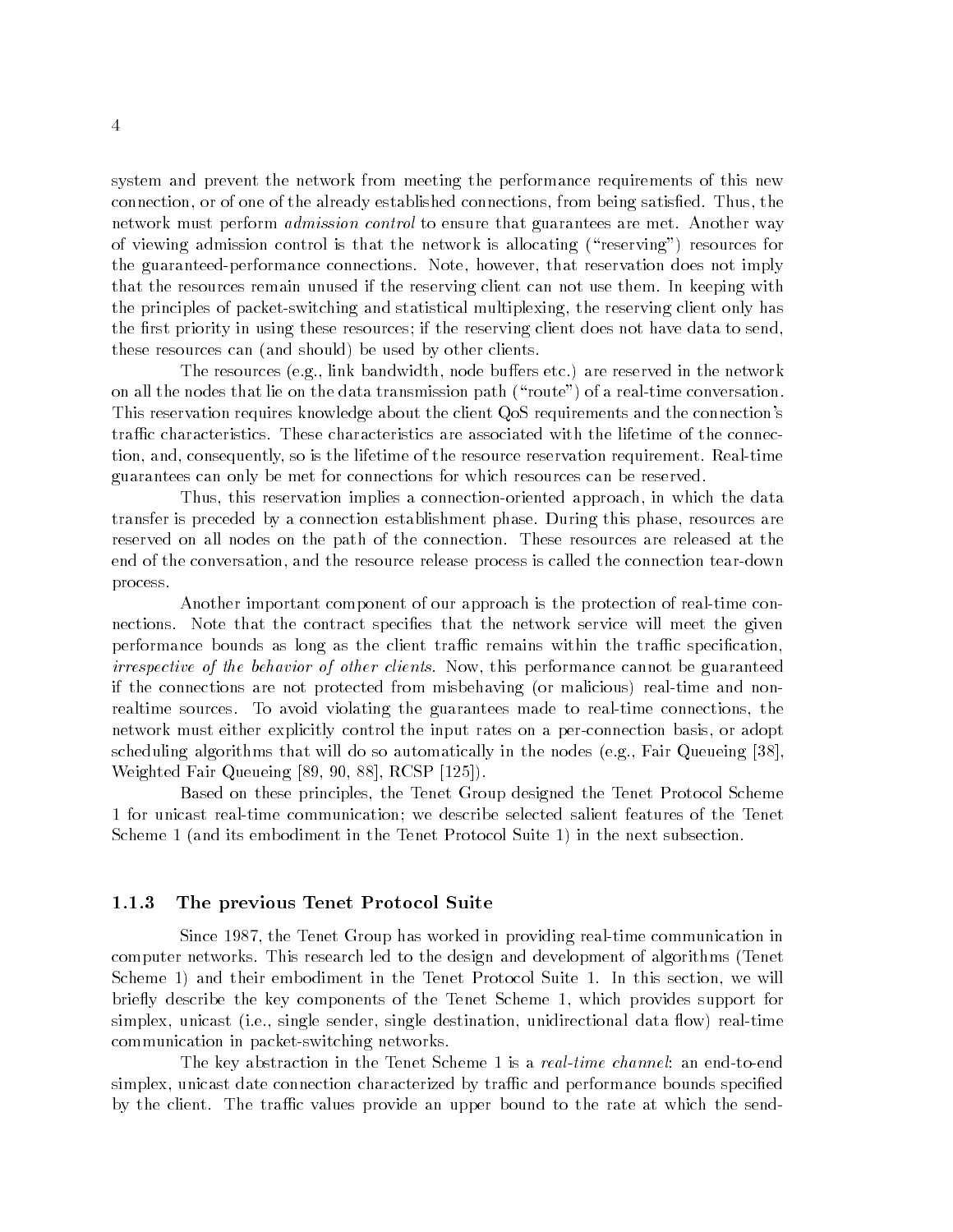ing client may put the data on the network; this traffic specification may be in terms of the Xmin-Xavg-I-Smax model [117]. The performance specication for a channel includes bounds on end-to-end delay (delay bound), the variation in the end-to-end delay (jitter bound), and the probability that end-to-end delay experienced by a packet will be within the delay bound. As per the contract model, if the network service *accepts* a client's request to establish a channel, it must provide performance at least as good as specied by these performance parameters, as long as the channel traffic remains within the specified traffic bounds, regardless of the behavior of other clients.

The Tenet approach is connection-oriented and reservation-based: before a realtime channel can be used by its requester, it must be established, (i.e., resources for the channel must be set aside along its route) so that the guarantees are supported. A key feature of the Tenet protocols is the separation of data delivery and control: RCAP provides signaling and RMTP/RTIP support data delivery for real-time communication[4, 3, 129, 126, 124, 46]. These protocols co-exist with the traditional Internet protocols (TCP,UDP,IP); indeed, over an internetwork, RCAP can use TCP/IP for reliable transmission of signaling messages. Figure 1.1 shows the Tenet protocol stack.



Figure 1.1: The Tenet protocol stack

The Real-time Channel Administration Protocol (RCAP) supports channel set-up, teardown, and other administrative tasks in response to requests from applications (and possibly to changes in the network state, e.g., node or link failure). For channel set-up, RCAP communicates with RTIP entities at each node along the channel's path.

The Real-Time Internet Protocol (RTIP) provides connection-oriented, performance guaranteed, unreliable, sequenced delivery of packets. Its services are used by the Real-time Message Transport Protocol (RMTP) which provides connection-oriented, performance guaranteed, unreliable, sequenced delivery of messages.

Channel establishment (with RCAP) is a distributed process; a message issued by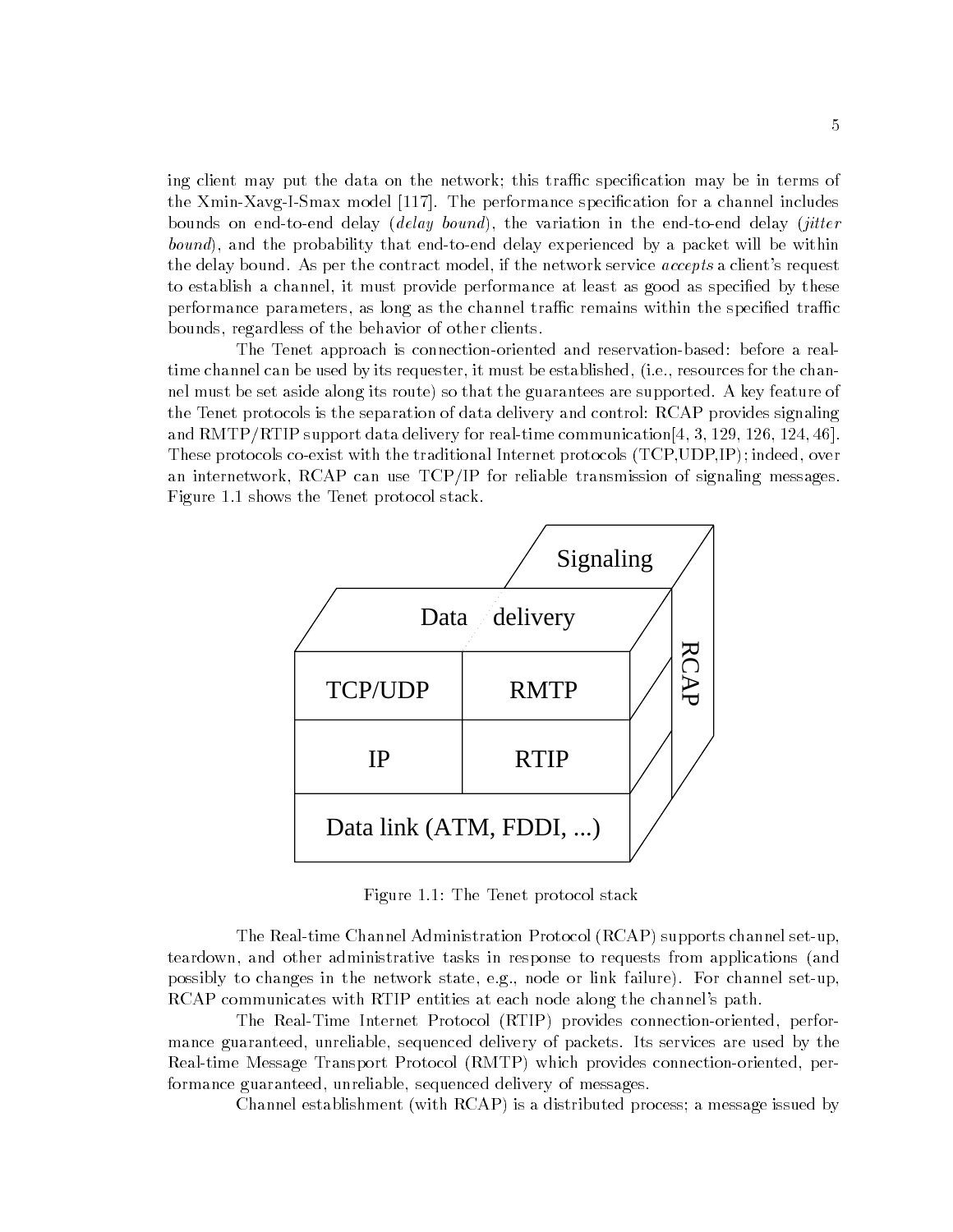the RCAP daemon at the source *(Establishment-message)* visits each node (switch, router, gateway) along the route of the channel. This message causes several admission tests and computations to be performed at the corresponding RCAP daemon at each node. If the new channel passes all the tests in a node, the message is forwarded, with some state information about the current node, to the RCAP daemon at the next node on the route. The final tests are performed by the destination; if they are successful, a channel-establishment message is sent by the destination RCAP daemon to the RCAP daemon at the source along the reverse route; when each node is revisited, the message corrects the tentative reservations made in that node by the forward message, and, on receipt of this message, the RCAP daemon informs the RTIP entity at that node about the performance bounds assigned to it. Some of these bounds will be used by RTIP during data transfer operations, others by RCAP daemon in tests for the admission of future channels, and some in both types of circumstances. If any of the tests in the nodes or in the destinations fails, the channel cannot be established, and a channel-reject message is immediately sent back to the source RCAP daemon. This messages removes in each node it visits the tentative reservations made for the new channel. This is shown in Figure 1.2.



Figure 1.2: Two-pass channel establishment

A new channel's route may be computed by the source (or destination) if this host has the necessary topological information; knowledge by this host of the current real-time load (i.e., a measure of how much of each resource is currently earmarked for use by a realtime channel), and of such additional information as propagation delays and error rates of the links involved, is also quite useful to increase the probability that the chosen route will be able to support the new channel. An alternative is the construction of the route in a hop-by-hop fashion, with individual nodes usually not knowing much beyond the real-time load of their immediate neighbors.

To complete this general description of Scheme 1, we only have to mention the two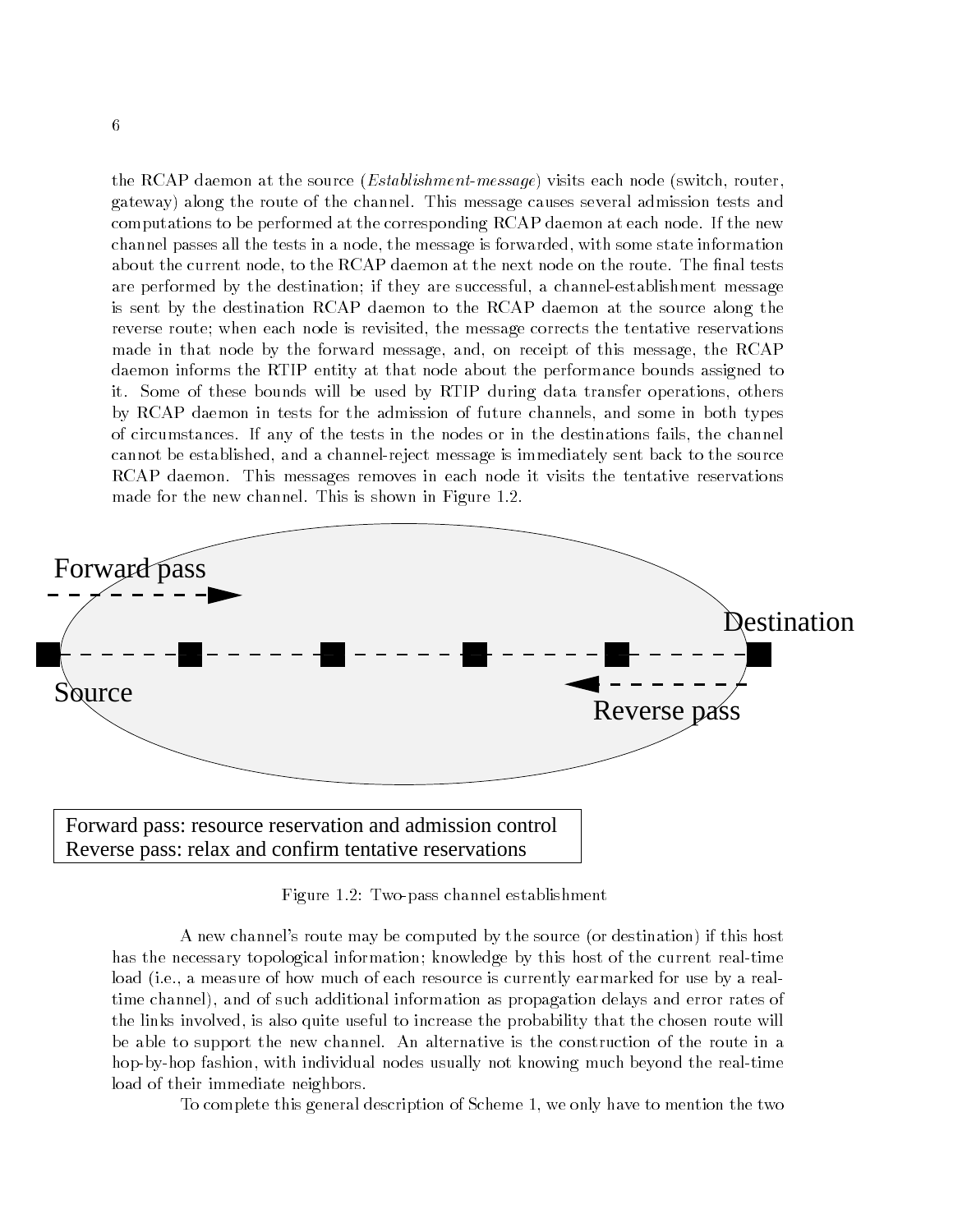special aspects of data transfers: scheduling and distributed rate-control. Most scheduling policies can be used for real-time communication, under fairly liberal conditions [42]. For this description, we can assume the Multi-class Earliest-Due-Date (EDD) discipline in its two versions: the so-called Delay-EDD (or D-EDD) [49, 127] and Jitter EDD (or J-EDD) [42, 127]. Rate control, either at the periphery of the network or in all of its nodes, is needed to protect well-behaving channels from the misbehavior of faulty or malicious sources.

#### 1.2 Multi-party communication

In the previous section, we described the key issues and concerns in unicast realtime communication and how these were addressed in the design of the first generation of Tenet protocols. In this section, we first discuss some aspects of the service that the network must provide, including supporting heterogeneity and decoupling senders and receivers.

In Section 1.2.1, we will briefly describe some of the key ideas that led to the solutions proposed to address these concerns. Also, the network protocols must address some network management concerns, especially w.r.t resource allocation policies, fault-handling, and security; we will discuss these issues in Section 1.2.2. Throughout this discussion, we will use a distributed video-conference as the canonical example of multi-party real-time communication.

#### 1.2.1 Key issues in multi-party communication

In this section, we discuss some of the issues in the design of network services for multi-party communication; these issues arise primarily due to the multi-party nature of the communication.

Multicast groups: Many multi-party applications involve a large number of recipients for each data stream; it is clear that multicasting can be used to reduce the traffic on the network nodes and links, thereby saving valuable network resources.

Now, a key component of the multi-party communication is the presence of multiple senders and receivers. A strawman multicast scheme would require that, at connection establishment time, the sources specify the list of receivers. It is unreasonable to require that in a large-scale distributed multimedia application (e.g., computer-based conferencing) the sender (or for that matter, any central application-based authority) know about all the receivers; it is equally unreasonable to require the receivers to know about all potential senders for that conference. It is important that the network service support this decoupling between the different participants; the network should provide the rendezvous among the participants interested in a common session.

The real-time nature of the conference also favors this separation of the senders and receivers. It is expected that receivers will be heterogeneous, i.e., that they will vary in their ability to handle the data, and the QoS requirements that they may have. It is generally unreasonable to expect the senders to specify these properties for all possible destinations of their data stream; this will also not scale well to very large conferences.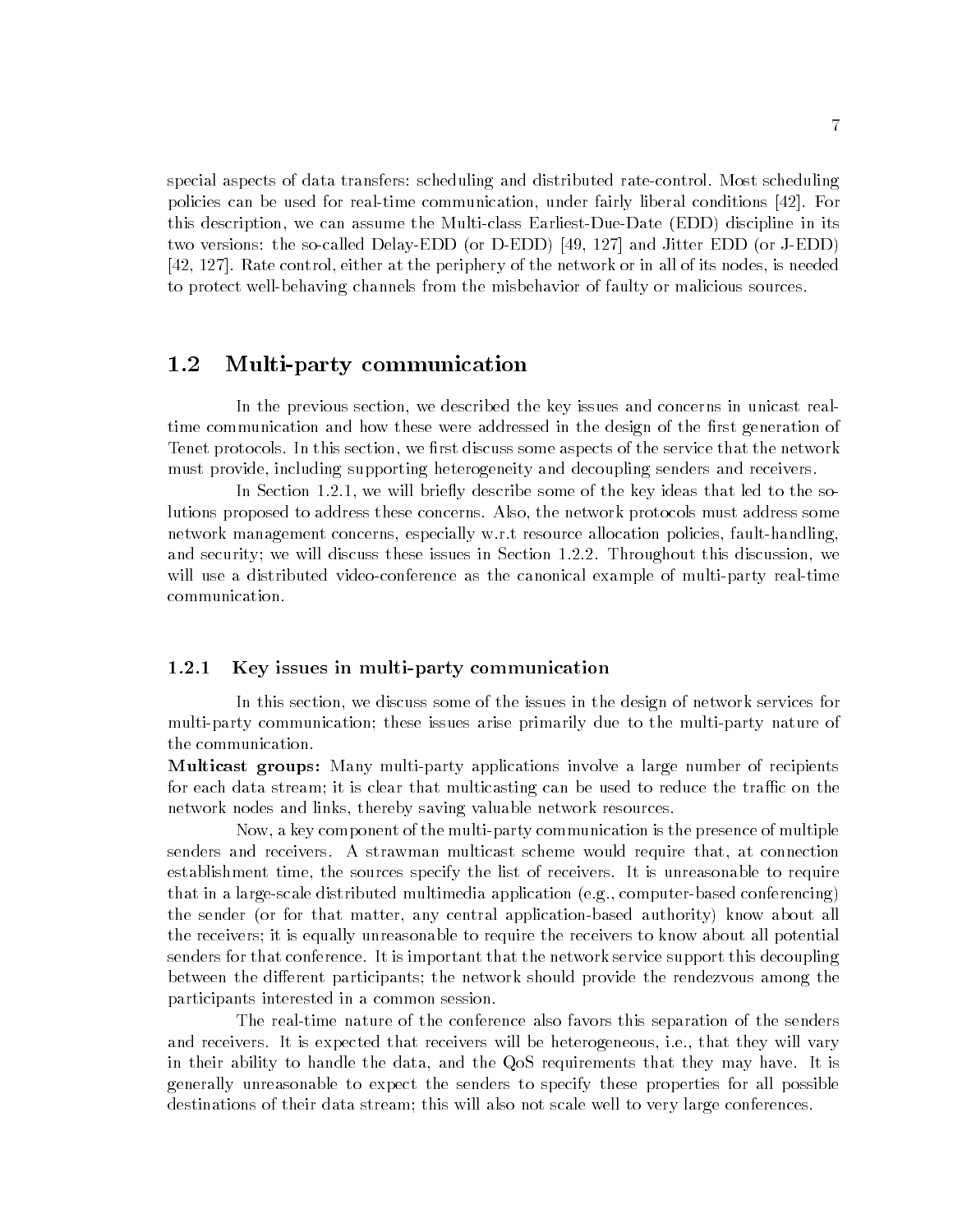Also, multi-party conferences tend to be long-lived; the presence of multiple senders and receivers raises another issue: the membership in a multicast group may be dynamic, i.e., receivers may join to listen to (or leave) a session while it is in progress, and previously passive participants may become active, i.e., they may start sending data. It is important that the network service provide support for dynamic changes in group membership, without disrupting the "in-progress" conference.

For supporting the above-mentioned aspects of multi-party communication, the key abstraction is the real-time multicast group, for which we use the term "Target set". The Target set abstraction is the real-time analog of the IP Hostgroup abstraction, in that, while an IP Hostgroup has, as members, the destinations interested in listening to a common session, the Target set members are the interested destinations along with the requested bounds on end-to-end performance (e.g., end-to-end delay, jitter, i.e., variation in the delay, and so on). A channel logically transmits data from a particular sender to a Target set; this amounts to transmitting the data from that sender to all members of the Target set. Receivers can dynamically join and leave a Target set; when they join a Target set, they start getting data on all channels sending data to the Target set. In this manner, the Target sets support the decoupling between the senders and the receivers and also provide a rendezvous mechanism among them.

Supporting heterogeneity: Within one distributed video-conference, the different participants may differ significantly in many respects: the different senders may use different video/audio encoding schemes, the media streams may have very different data rates, the different receivers may vary in their ability to handle the data, e.g., due to different computing powers for processing the data streams and/or different capacities for displaying video data (for example, color vs. monochrome displays). Some participants may be much further away from the "group" as compared with other participants (for example, most participants may be based in California while a few participants may be in Japan); these differences would lead to different end-to-end delays to different receivers (from the same sender) as well as from different senders (to the same receiver). Different links in the network may differ substantially in latency and available bandwidth. We should not expect all receivers to request (or require) the same quality of service from the network; the network service should efficiently and effectively support large degrees of heterogeneity in the participants, in the data streams, as well as in the underlying networking technologies and link capacities.

For supporting heterogeneity in performance requirements (e.g., end-to-end delay bounds), the network service should permit different receivers (within the same multicast group) to independently specify their performance requirements. Also, for effectively supporting heterogeneity in link bandwidth in the network, as well as in the display equipment and other computing resources (for example, hardware support for video decoding), it is desirable that the senders use hierarchical (or layered) coding[113, 55, 107]. The senders can then send the data streams (corresponding to the different layers) on different multicast groups. For example, with two groups, the base layer can be sent to the base Target set, and the higher layer sent to the optional Target set. All receivers will first attempt to get the base layer (by joining the base Target set). If they want higher resolution, they can then attempt to join the optional Target set. In this way, receivers along the low-bandwidth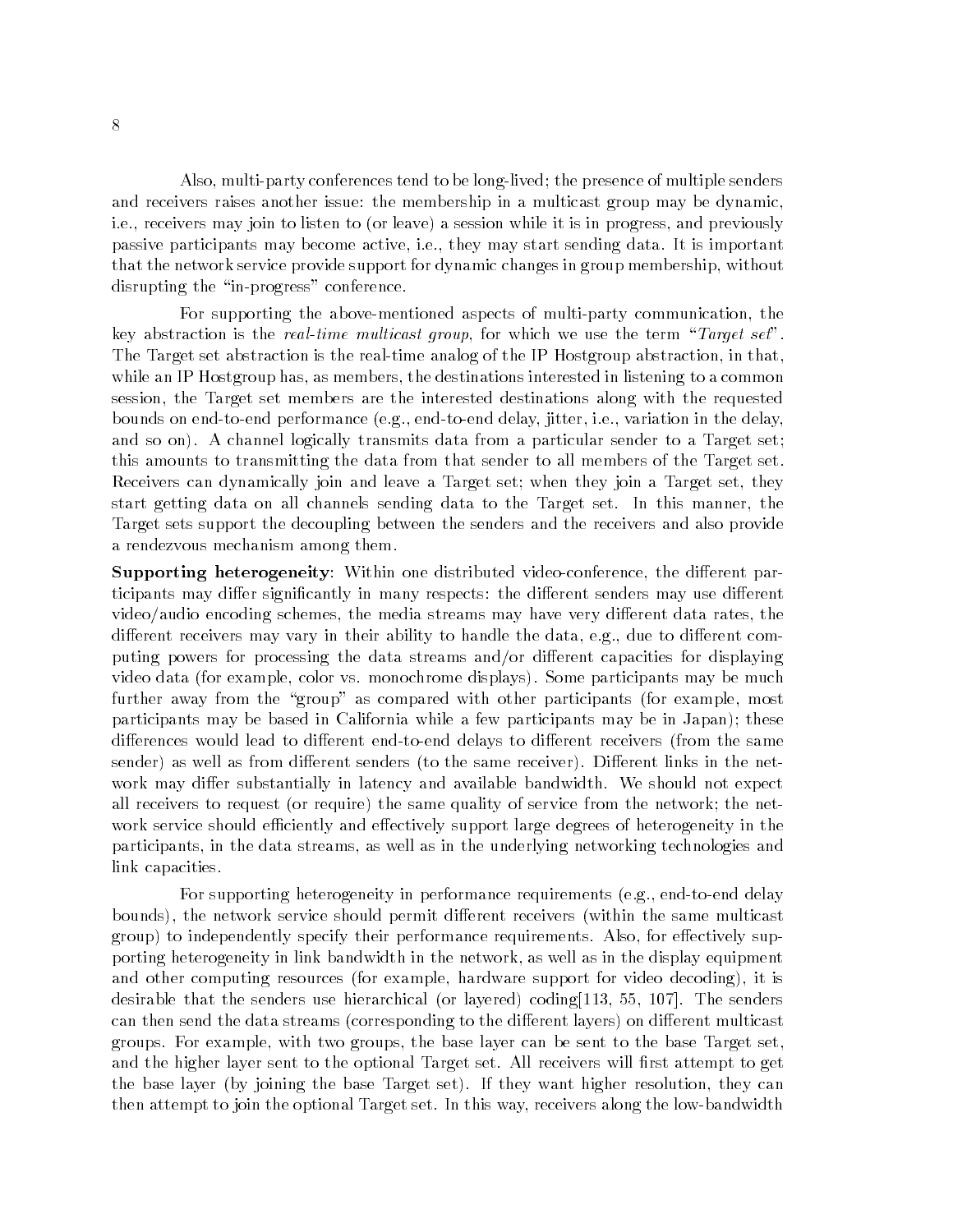paths will get the base layer, while the receivers along the high-bandwidth paths will get the full video stream [80, 115, 29].

**Resource sharing:** Traditional real-time network systems (e.g., [44]) treat traffic on different connections independently when determining their resource requirements; for multiparty real-time communication, this results in inefficient over-allocation of resources [62]. For example, consider an audio conference of one hundred persons. In a strawman proposal, the conference is set up by establishing one hundred multicast channels, one from each speaker (sender) to all listeners (destinations). It is reasonable to expect that only one person speak at any time. Along common sub-paths (for these hundred channels), it would be sufficient to reserve resources for two audio channels (to allow some over-speaking). Unfortunately, as per the traditional approach, if fifty of these channels overlap along some common sub-path, the network would reserve enough resources for fty audio channels; this is clearly wasteful over-allocation. The resource allocation can be reduced (and the allocation efficiency increases) if the network clients can specify these *resource sharing* properties to the network, and if the network can use such information to reduce the resource allocation along common sub-paths.

We have devised the *channels groups* abstraction for the network clients to inform the service about such sharing (and other similar) relationships among different channels [63, 64]; the *resource sharing* channel groups allow the network clients to specify these resource sharing relationships to the network [62]. In the above example, the application would: (a) create a new channel group, and (b) ask the network to include the hundred audio channels in this channel group. The client would also inform the network that, at any server in the network, the aggregate resource allocation for all channels should not exceed two audio channels. During channel establishment for these channels, at any server, the admission test system can determine if it has already allocated resources for two audio channels, and, if so, accept this new channel without allocating any more resources. This mechanism is fully distributed; different servers make this decision independently. Chapter 2 provides an in-depth investigation of resource sharing.

Advance reservations: Conferencing and other important distributed multi-party multimedia applications would benefit from a network service that provides support for advance reservations. The network service clients who wish to set up multimedia multi-party meetings need to schedule those meetings in advance to make sure that the participants will be able to attend, and would like to obtain assurances that the network connections and the other required resources will be available for the entire duration of the meeting. In Chapter 4, we will describe the mechanisms that we designed for the Tenet Scheme 2 to provide its users with the ability to book network resources (far) in advance of their use[47]; this advance booking requires long-lived state in the network and it thus raises some interesting questions. How is this state stored? If a link goes down, should we also reroute the advance-reserved channels that are to traverse this link in the distant future? Do we need separate mechanisms for handling advance reserved channels, or can we effectively re-use mechanisms designed for non-advance channels? These issues are addressed in Chapter 4 as well as [64].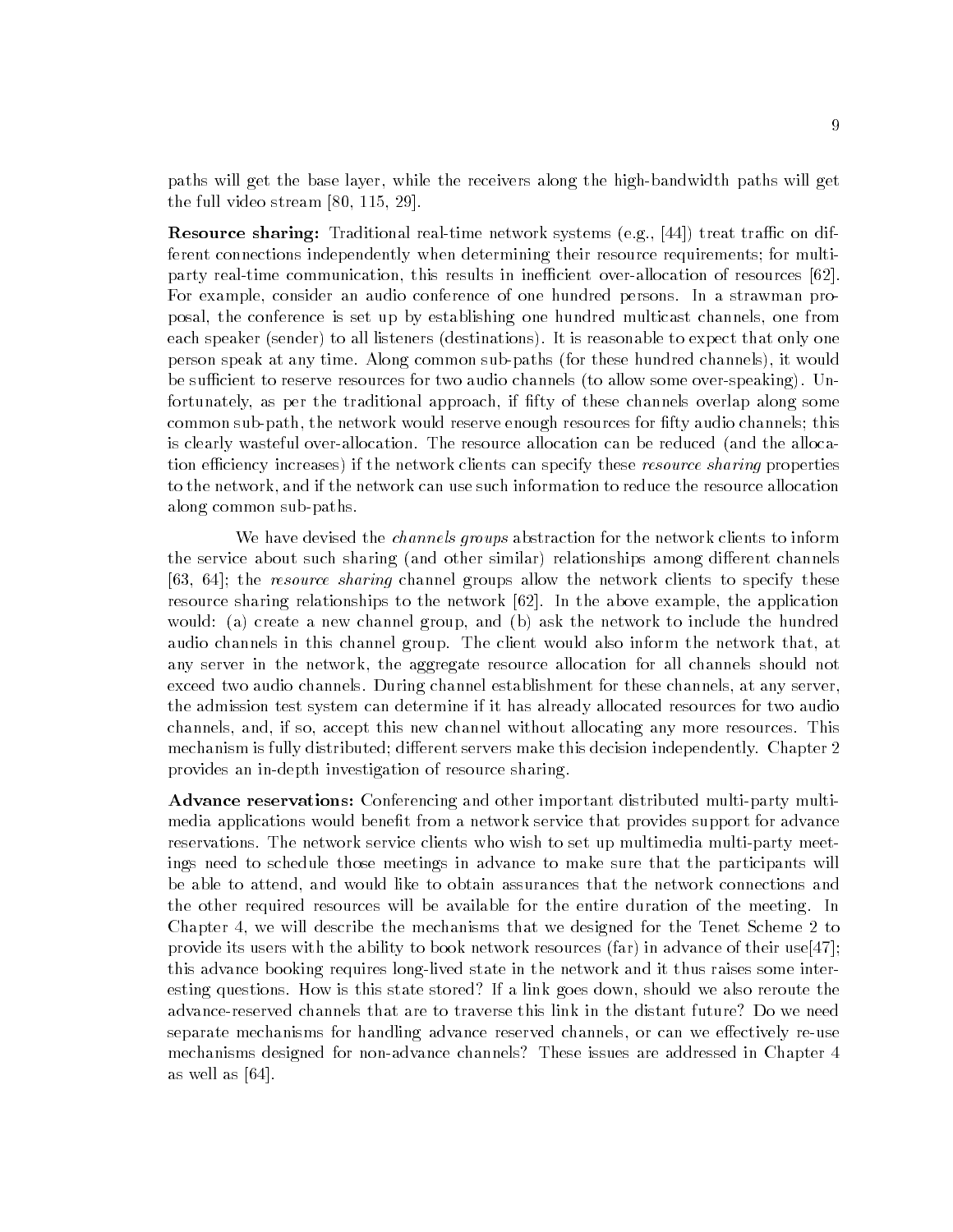#### 1.2.2 Network service management related issues

For real-time communication services to achieve widespread usage, it is important that network managers be allowed to control the services effectively, and that the network clients be able to usefully and effectively utilize the services offered. In this section, we will talk about three issues that impact the usefulness of the service provided: controlling resource apportionment, handling failures, and security.

Resource partitioning: An important capability concerns resource partitioning, i.e., distributing the different resources available at any given server (network node or link) among a number of partitions. For a given connection, the admission control and establishment computations are completely independent of the connections accepted outside the partition the connection belongs to. This independence amounts to splitting the server into a number of sub-servers, where the QoS guarantees can be made to the clients by only considering the connections belonging to that partition; yet, the promises are valid as long as the admission tests and rate control schemes for other partitions behave correctly, and these promises are independent of the individual per-connection establishment decisions and computations performed in other partitions.

This independence is very useful. The different sub-servers can be put together to form virtual private sub-networks. The network's management can keep a small fraction of resources for management and fault-handling traffic. Another possible application is that a fraction of the network resources be kept for non-real-time traffic. Other applications include fast establishment of real-time connections, support for mobile computing, and advance reservations of real-time connections.

In Chapter 3, we will describe the techniques that we have devised for resource partitioning; these techniques require changes only in admission control tests; the perpacket scheduling discipline remains unchanged. This technique works within the context of the Tenet protocol schemes: per-partition tests and computations have been shown to be derivable from those that apply to the entire network in each node; therefore, the subnetworks defined by partitions of each node's resources can be treated during channel establishment and teardown as though they were independent and isolated networks. The amount of a resource assigned to a given partition in a node may differ from the amounts assigned to the same partition in other nodes.

Failure recovery: The failure-handling sub-system is an integral component of any realtime communication service; indeed, for an operational network, it is critical that the network services behave gracefully when any component fails. While other researchers have previously considered failure-handling for non-real-time communication as well as for unicast real-time communication, these failure-recovery techniques must be reexamined in the light of the changes introduced by the new protocols and services for supporting multi-party real-time communication. In [64], we describe techniques and mechanisms for maintaining network services for multi-party real-time communication in the face of failures that may make parts of the network inaccessible. The key goal is that the protocols should provide high performance during normal operations (i.e., in the absence of failures), and the network performance should gracefully degrade in the face of network failures; e.g., in the presence of failures, the routes selected may not be optimal, connection set-up may take a little more time, or resource allocation may be less efficient. This is achieved by setting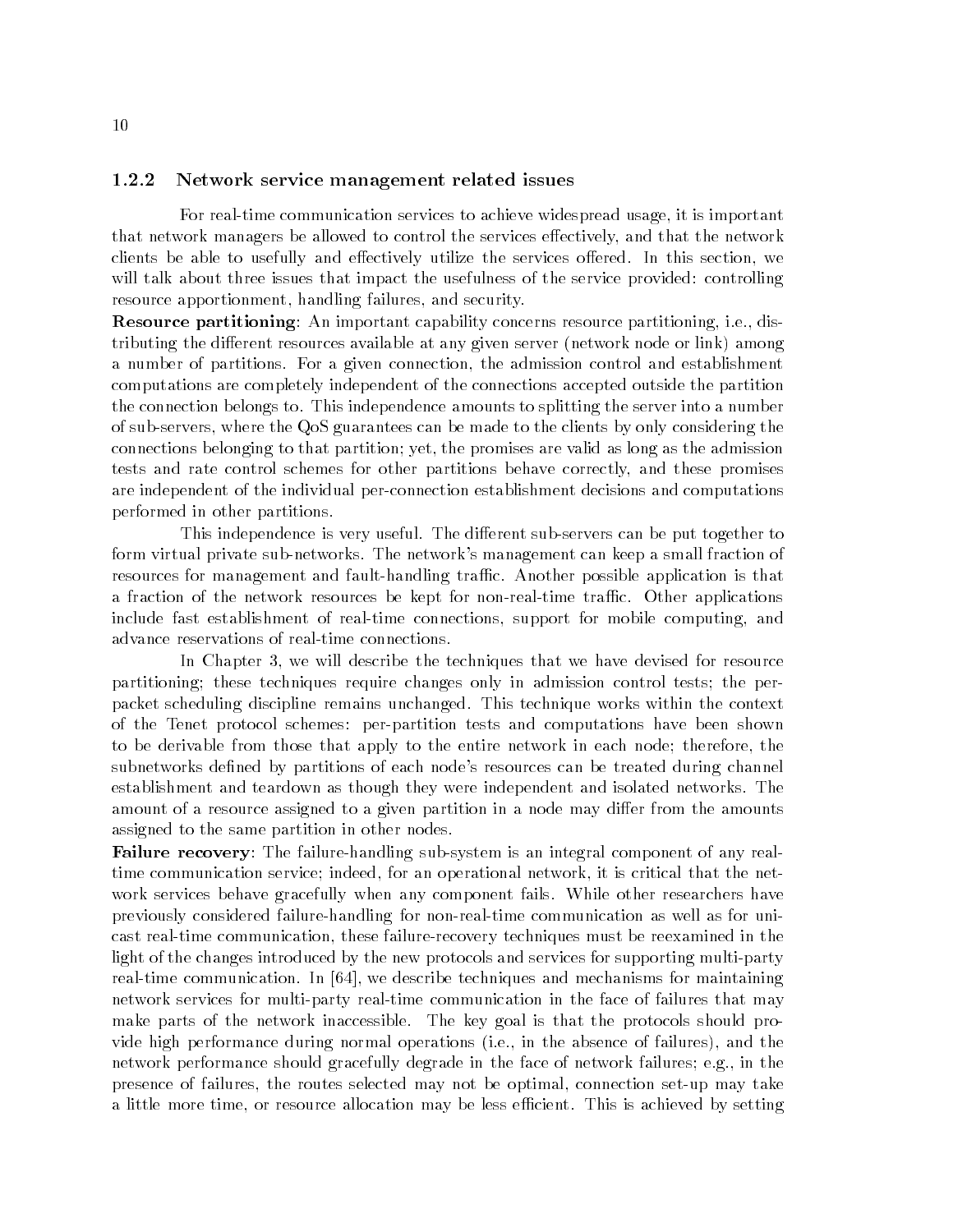appropriate policies for storing state information in the network, as well as mechanisms for re-establishing connectivity for previously established connections and to set up new connections to existing conferences. [64] also describes a redundancy-based approach, using forward error correction (FEC), and dispersing the FEC'ed data among disjoint routes. With these mechanisms, we can make multi-party real-time communication protocols robust to single and/or multiple failures in the network, without diluting the strength of the performance guarantees offered, or sacrificing the system performance in the common case. i.e., when all components work correctly. These failure recovery mechanisms were designed to work with the multi-party real-time communication techniques proposed and described in this thesis.

Security: For an operational network, another key consideration is security; the security concerns encompass several related issues. First, the network must prevent unauthorized use of its resources (where such use may prevent legitimate users from utilizing the network services). Second, the network must ensure that malicious and/or mis-behaving clients not be able to disrupt the service of other, conformant clients. Third, the clients should be able to control data reception, in that unauthorized users should not be able to listen to other users' conversations. Also, the receivers should not receive data other than that sent by authorized senders. Also, such security mechanisms must scale well to large conferences, and it is desirable that they work even when parts of the network may not be available. Last, but perhaps most importantly, such security measures should not adversely impact the richness or the quality of service offered by the network, and the overhead (of security mechanisms and related computations) should not significantly impact the overall network performance.

In [85], we describe the security mechanisms that we designed for Tenet Scheme 2; these mechanisms were designed to work with the multi-party real-time communication techniques proposed and described in this thesis. These mechanisms are based on network-generated pseudo-random keys (public-key cryptography) associated with each object (Target Set, Channel, Group) in the network; these keys are provided to the object creator which can pass these "capabilities" around to other authorized users; these mechanisms also support operations on these keys, to enable the authorized users to pass *restricted* privileges to other users.

#### $1.3\,$ Thesis overview

In this research, we study the issues and tradeoffs that impact the design of network services to support multi-party real-time communication in integrated-services packetswitching networks. We adopt the following research methodology: (a) determine first the requirements for the network service, i.e., what are the services that the users will require or benefit from; (b) determine the key properties of multi-party communication; (c) design new mechanisms that exploit these properties of multi-party real-time applications to better support the needs of these users; (d) evaluate the proposed mechanisms via analysis and simulation; and finally, (e) implement these new technologies and evaluate their performance in real-time environments.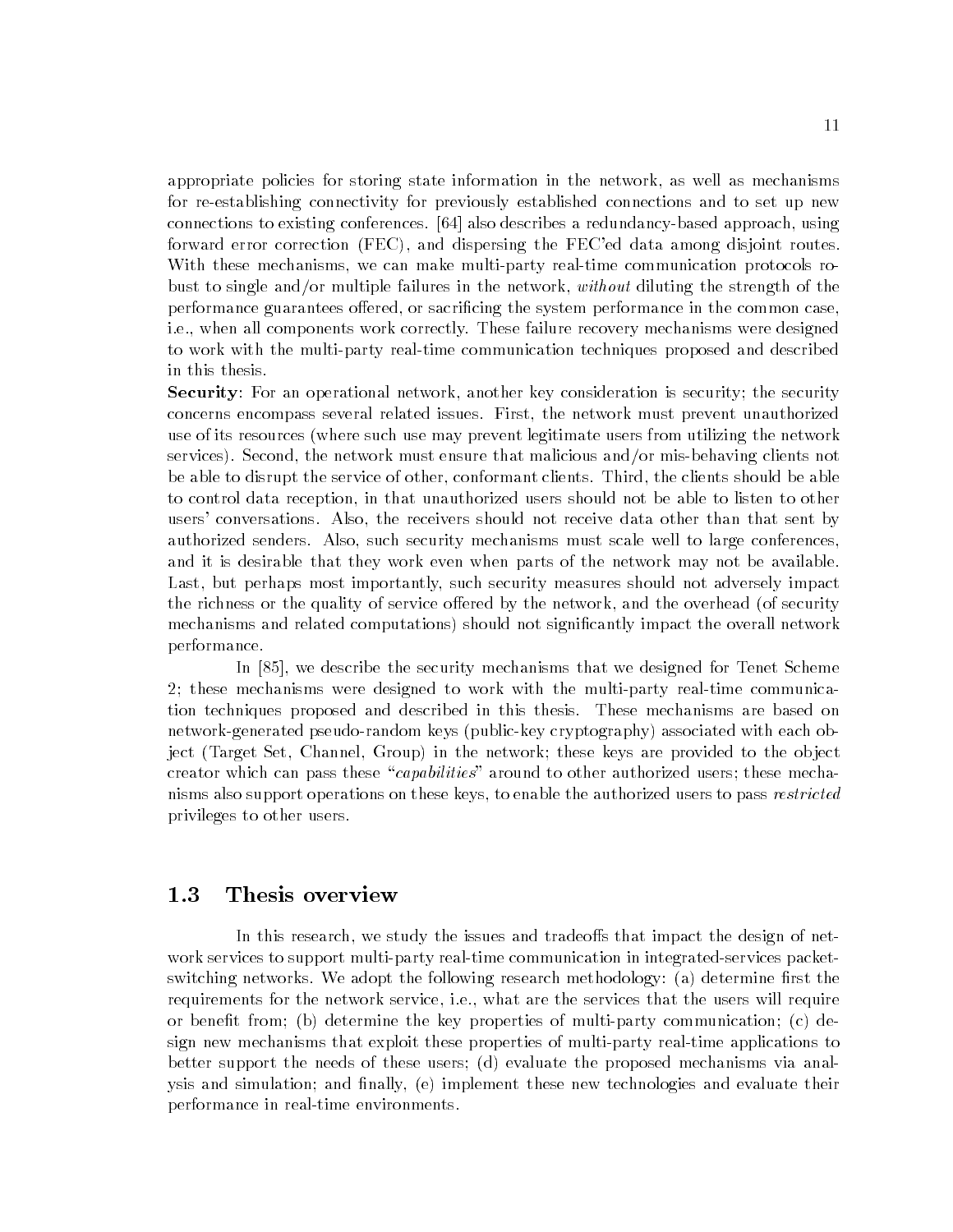Chapter 2 presents resource sharing; resource sharing is based on the simple observation that in multi-party conferences, the participants usually co-operate. This cooperation can be exploited to reduce the network resource allocation for such multi-party applications; this increased resource allocation efficiency is critical for supporting large conferences. In the chapter, we first present a simple example that illustrates this cooperation; we then describe the three components of the resource sharing mechanisms: the client-service interface for the applications to explicitly specify potential resource sharing, the changes in the resource reservation and admission control system to support resource sharing (during the connection set-up phase), and the changes in the data delivery protocol to ensure that the applications' real-time guarantees are met even when other applications use resource sharing.

We evaluated the performance gains due to resource sharing by analysis as well as by simulation. The analysis provides useful lower bounds on performance gains in many different cases, including sparse networks as well as dense networks with bottlenecks and hot-spots. The analysis also shows that the routing protocols can significantly impact the resulting resource sharing gains; dynamic, load-balancing routing algorithms can reduce the resource sharing gains, while a "sharing-aware" routing system can significantly improve the resource sharing gains. The simulation results quantified the resource sharing gains and confirmed the analytical results: resource sharing is very useful in reducing network resource allocation.

Resource sharing is a critical and integral component of our multi-party real-time communication system; it is critical that resource sharing mechanisms work well with the other components of the full system; we conclude Chapter 2 by discussing these interactions.

Chapter 3 presents resource partitioning. For operational networks, it is important that the network service managers be able to control the distribution and apportionment of network resources among groups of users and/or classes of application; our resource partitioning mechanisms provide such capability to the network service providers. Our resource partitioning techniques work at the connection set-up and resource reservation stage; they do not affect the data delivery protocols at all. Since the resource reservation and admission test algorithms at a network server depend on the packet scheduling discipline followed there, the corresponding *partitioned* admission tests also depend on the packet scheduling discipline. In this chapter, we provide, with proofs, the admission tests with resource partitioning, for a spectrum of packet scheduling disciplines, including Earliest-Due-Date (EDD) [49], First-In-First-Out (FIFO) [125], Rate-Controlled-Static-Priority (RCSP) [125], and Weighted-Fair-Queueing (WFQ) [88].

We evaluated the performance of our resource partitioning mechanisms via simulation ; the simulations show that our techniques are useful and emclent, and the mechanisms work well. The *resource allocation fragmentation losses*<sup>5</sup> are reasonably small, and these resource partitioning mechanisms can substantially reduce the computational overhead associated with running admission tests. Also, it is critical that resource partitioning mechanisms work well with the other components of the multi-party real-time

<sup>4</sup> In Chapter 3 (as well as Chapter 4), we duplicate, for ease of reading, the simulation scenario information that we first present in Chapter 2.

 ${}^5$ These losses are defined and described in Chapter 2.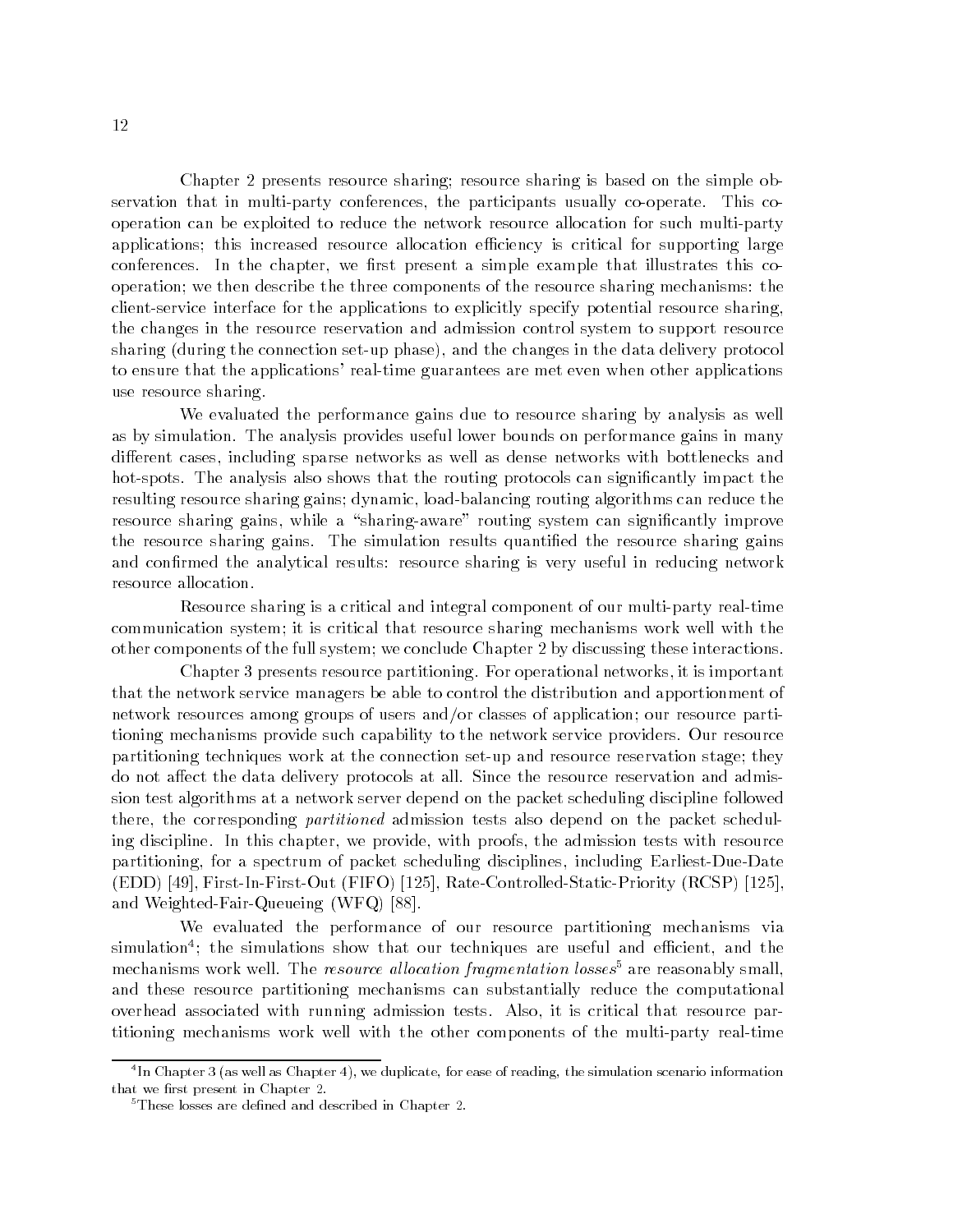communication service; we conclude Chapter 3 with a discussion of these interactions.

Chapter 4 presents advance reservations. The ability to reserve real-time connections in advance is essential in distributed multi-party applications using a network which controls admissions to provide good quality of service. We first discuss the requirements of the clients of an advance reservation service, and a distributed design for such a service. It is interesting that in addition to providing a much-needed service to these applications, the advance reservation mechanisms also improve the network service with better planning (network dimensioning) and routing [47].

We evaluated the performance of our advance reservation mechanisms via simulations; the simulation results demonstrate the usefulness of the mechanisms that we designed. These simulations also provide useful data about the performance and some of the properties of these mechanisms. Again, it is critical that advance reservation mechanisms work well with the other components of the multi-party real-time communication service; we conclude Chapter 4 with a discussion of these interactions.

In Chapters 2, 3, and 4, we present resource sharing, resource partitioning, and advance reservations, the three cornerstones of our multi-party real-time communication research. In Chapter 5, we describe how these components fit together to provide multi-party real-time communication service in the Tenet Scheme 2 (and the associated protocols, the Tenet Suite 2). We first discuss the design goals for the signaling protocol (RCAP) and describe how these design goals led to our design decisions. We then describe the objectoriented design of RCAP software and illustrate these interactions with a simple connection establishment example, along with some preliminary measurements on our prototype implementation; this implementation includes support for resource sharing, resource partitioning, and advance reservations.

Supporting multi-party applications also requires two key changes in RTIP, the real-time data delivery protocol: for multicasting and for resource sharing. We describe these changes also in Chapter 5, and we conclude that chapter with a discussion of some of the interactions between resource partitioning and advance reservations in our implementation.

Chapter 6 reviews related work by other researchers; we contrast our approach and research with that done by the designers of RSVP and  $ST2+$ . We first describe the differences in the design goals for each project, and we then describe how these different objectives led to the differences in the selected mechanisms. As  $ST2+$  and  $RSVP$  are currently under development, we primarily restrict this discussion to the current proposals, though, for a few selected topics, we will also describe the other alternatives under consideration.

Chapter 7 summarizes the dissertation by discussing our contributions and the weaknesses of our approach. We also outline current research trends as well as the directions in which this work can be extended.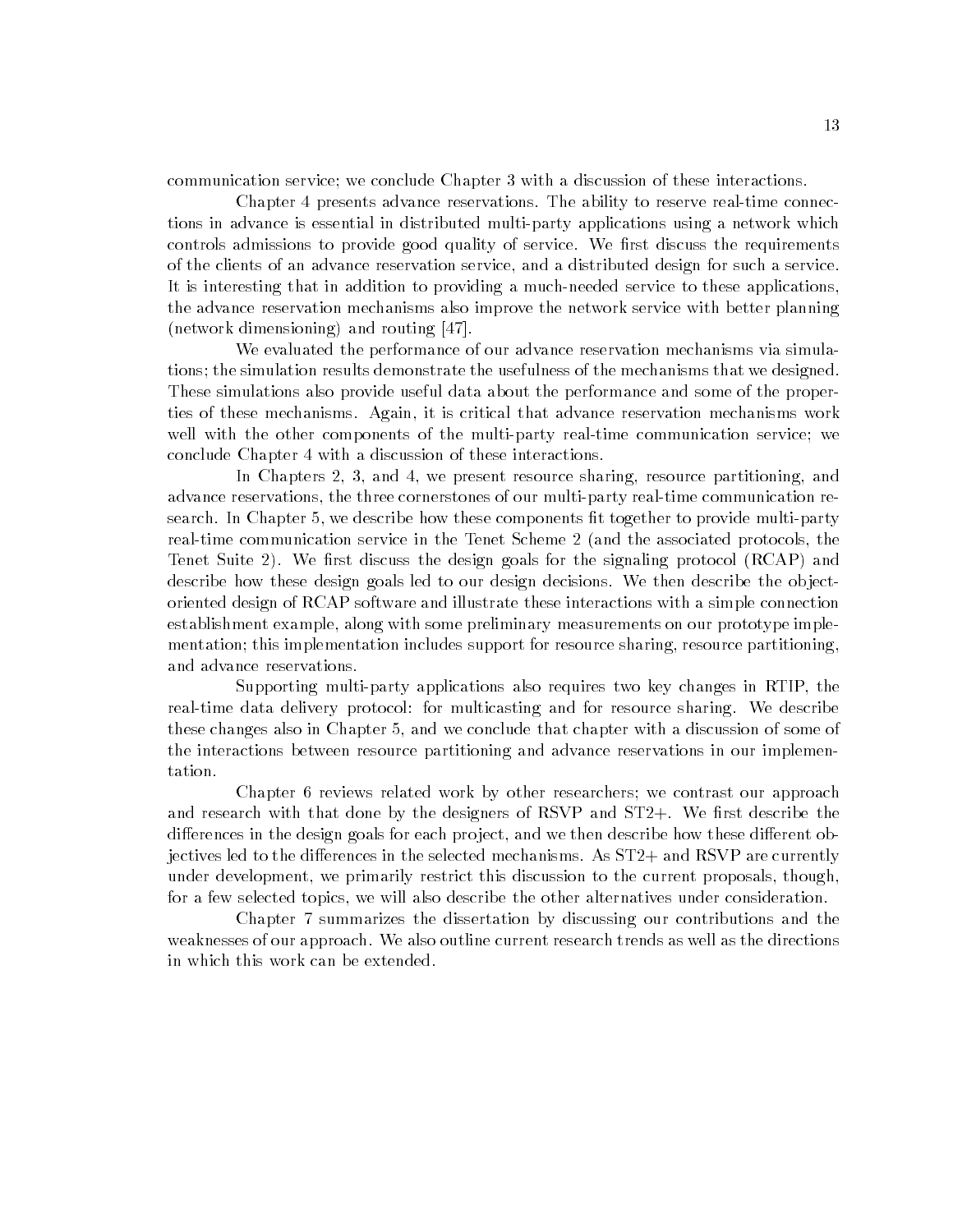## Chapter 2

## Resource sharing

Many classes of applications, including distributed multimedia group communication [84] and traditional distributed processing, require or benet from a network communication service that provides well-defined performance guarantees. A number of protocols and schemes have been proposed to provide real-time communication services [18, 49]. These schemes are usually connection-oriented, in that they allocate network resources (e.g., bandwidth, buffers and so on) along the path data packets will travel.

Traditional real-time network systems (e.g., [44]) may over-allocate resources for two reasons:  $(1)$  they allocate resources based on a worst-case prediction of the actual traffic; and  $(2)$  they treat traffic on different connections independently when determining resource requirements. One technique to improve utilization (and hence the connection acceptance rate) is to measure the actual traffic parameters of individual connections and to modify the amounts of resources allocated to the connection dynamically [94]. Another technique uses performance measurements over aggregations of connections to predict future performance [18]. The first approach still over-estimates aggregate resource requirements, since it fails to capture some important relationships between connections (e.g., in a conference, usually only one speaker is active at a time). The second approach will indirectly capture these relationships, but it fails to provide protection against unrelated trainc<sup>-</sup>, and depends on the assumption that current behavior adequately predicts future behavior for all connections in the aggregate. This assumption may not be valid when a single connection can have a significant effect on the performance of other connections, e.g., over low-capacity links. In addition, when measurements are not available (e.g., when a connection is first established), this approach must fall back to the use of independent traffic characterizations, as in the first approach.

In this chapter, we present *resource sharing* as a middle ground, by which *related* connections can share resource allocations in a controlled manner, so that network utilization is improved and performance guarantees of established connections are achieved. Resource sharing differs from techniques that rely on *statistical multiplexing* of (unrelated) network traffic, in that the network client specifies how traffic from related connections may be

TI trame measurements over aggregations are used to predict the future trame, the performance seen by the form a channel will suffer if other channels (of the aggregate) increase their data rates in excess of the network prediction.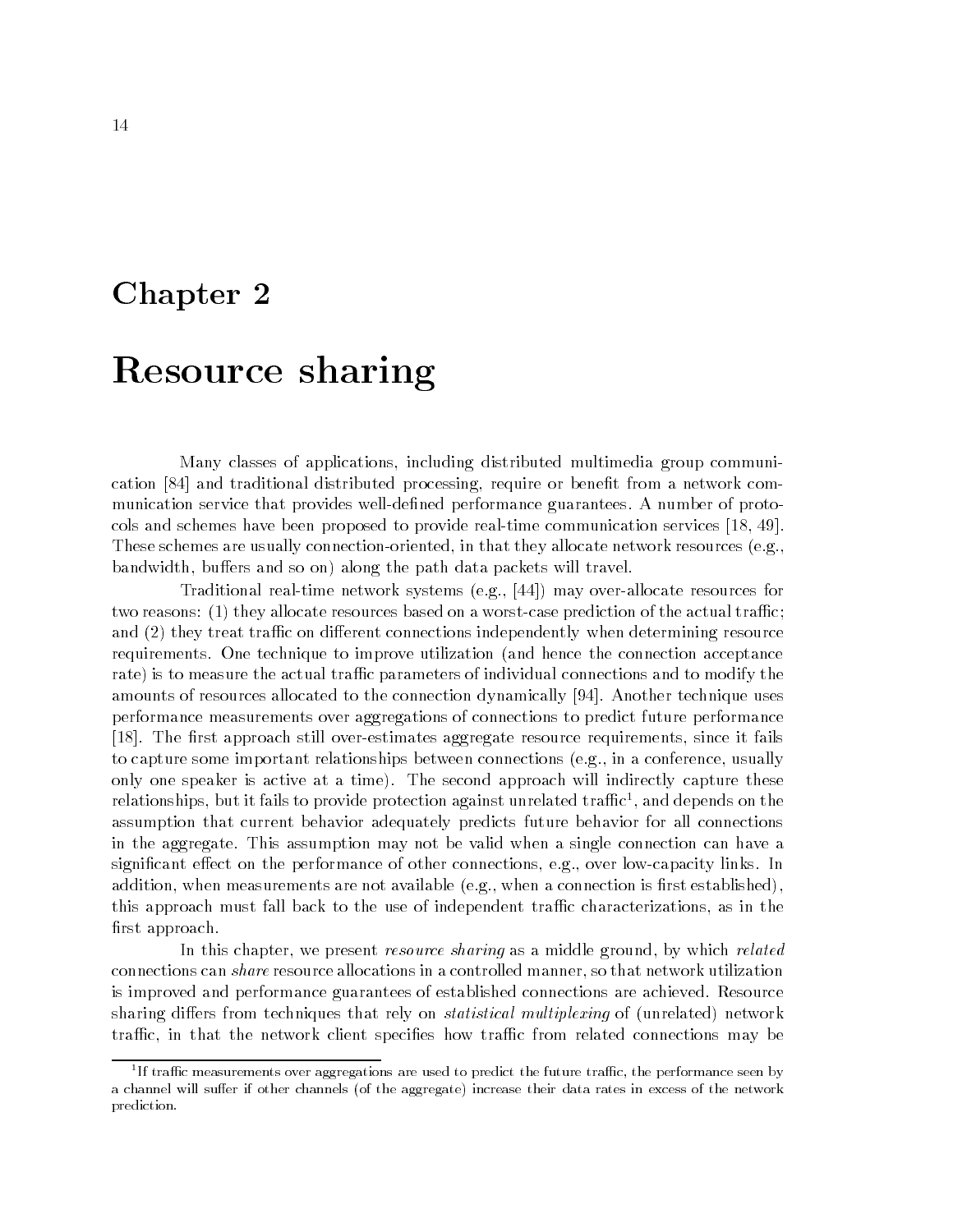multiplexed. As long as the aggregate traffic of these related connections does not exceed this specification, the network service guarantees that well-defined performance bounds will be met for individual channels. As the client species the related connections and their aggregate traffic, all sharing is completely client-controlled. Most importantly, performance guarantees are *not* dependent on the behavior of unrelated network traffic. Resource sharing is an important technique to provide well-defined performance guarantees for most large-scale, multi-party communication paradigms.

In this chapter, we first motivate resource sharing with a simple example in Section 2.1. In Section 2.2, we describe fully-distributed mechanisms for doing resource sharing with real-time guarantees in a general internetworking environment; we do so in the context of the implementation of such mechanisms in the next generation of the Tenet real-time protocols. We illustrate these mechanisms with a simple example in Section 2.3. In Sections 2.4 and 2.5, respectively, we present analysis and simulation-based evaluations which show that resource sharing leads to a large gain in the connection acceptance rate, and a signicant reduction in the computational overhead associated with admission control. Resource sharing is a key component of our multi-party real-time communication system; of particular interest are the interactions of resource sharing mechanisms with the other components of our system. We discuss these interactions in Section 2.6. We conclude this chapter with a brief summary in Section 2.7.

### 2.1 Motivation for resource sharing

In this section, we motivate resource sharing with a simple example. We present a simplied tele-conferencing scenario to motivate the need for resource sharing. Consider the simple conference scenario presented in Figure 2.1, where a conference is set up among A, B and  $C(X)$  is an intermediate node or router). Only the two multicast channels from A and from B are shown in Figure 2.1.

Due to the cooperative nature of the conference, it is reasonable to require that only one person speaks at any time. Indeed, in an orderly meeting only one person speaks at any time; two persons speak simultaneously only when they try to *get the floor*; clearly, this situation lasts for but a short period of time, and it should be acceptable if the performance degrades during that time period. For simplicity, we restrict the sharing in this example to audio streams. Similar sharing can be expected in video channels as well, either because the senders refrain from sending video when they do not have the floor or if the video application enforces mutual exclusion, like the dynamic window switching mechanism of vic [78, 79].

Consider the link  $X-C$ ; the two multicast channels (from A and from B) can share the resources on the link  $X-C$ . Without resource sharing, the network will make independent reservations for the two channels, and wastefully over-allocate resources on the link X-C by 100%. Under resource sharing, the client will inform the network that the two channels are both part of the same conference, and that the aggregate traffic on the channels will not exceed the traffic due to one source. The network can use this information to limit the resource reservations on the link  $X-C$ .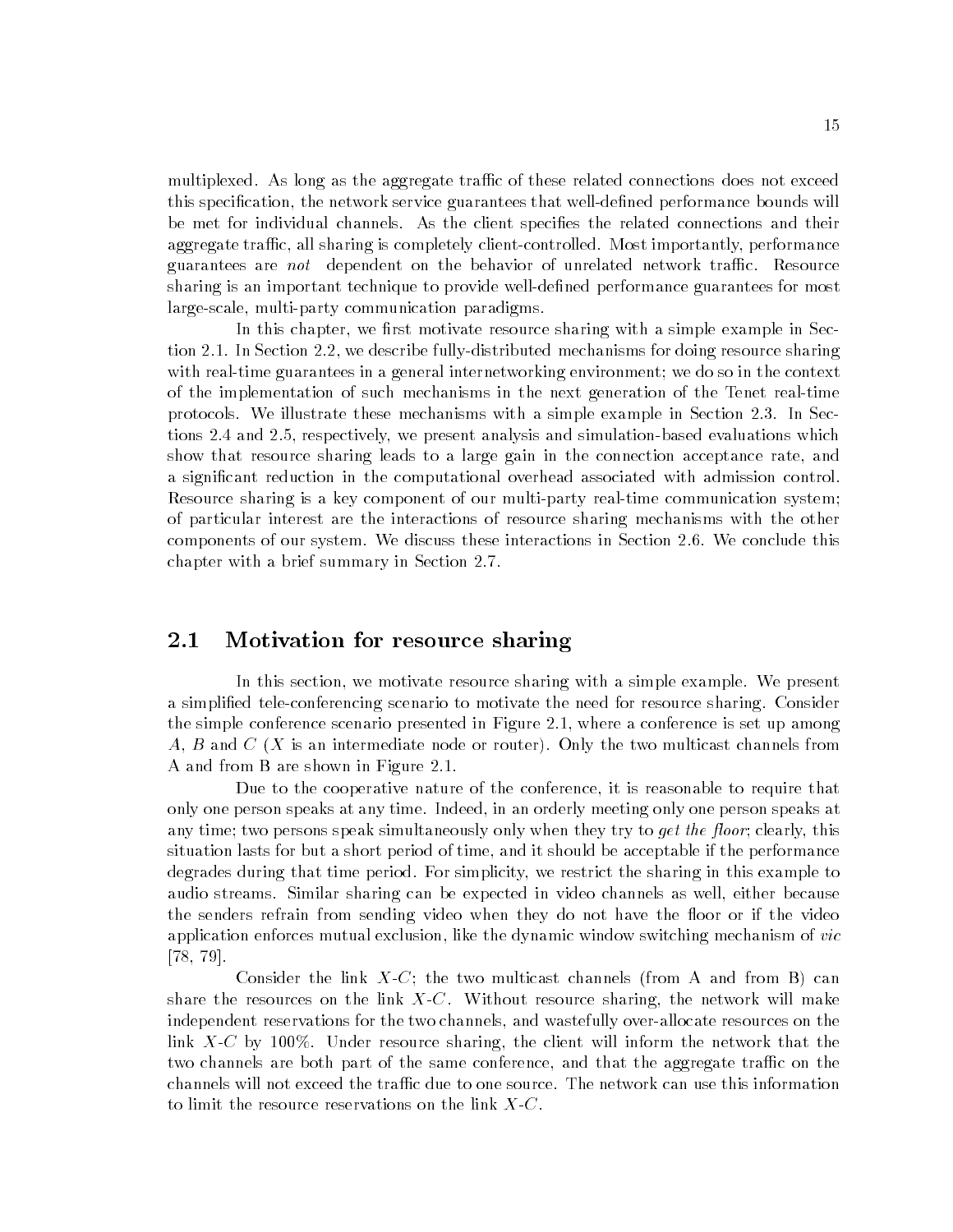Can use resource sharing here



Figure 2.1: The 3-user Conference Example

This example illustrates a scenario where only one source is active at any time in the conference. In general, we can have up to  $n$  concurrently active sources. We define the maximum concurrency for a conference as the maximum number of concurrently active sources; in the example above, the maximum concurrency is equal to one.

While the above example illustrates the need for resource sharing in a simple conference scenario, it should be noted that resource sharing is equally useful in other real-time multi-party scenarios such as panel discussions, distributed seminars and so on. For these multi-party applications, the maximum concurrency is usually smaller than the number of senders and, most significantly, *does not increase with the number of participants*. In such cases, resource sharing leads to more efficient use of network resources. In fact, since in most cases we expect the maximum concurrency to remain fairly small even when the number of participants increases dramatically, resource sharing enables better scalability for large conferences; the gains increase with the size of the conference.

#### 2.2 Mechanisms for resource sharing

The key motivation for resource sharing is to exploit the known behavior of related channels in order to reduce the aggregate network resources allocated to these channels. To be attractive, resource sharing must give network clients the same performance guarantees that they would have received without resource sharing. The mechanisms we have devised are completely distributed; hence, they do not restrict the scalability of communication, and are robust in the presence of node and link failures. Indeed, simulation results ( presented in Section 2.5 as well as in  $[61]$ ,  $[62]$ ) show that resource sharing improves the scalability of communication. Three types of mechanisms are required:

• *Client-service interface:* The network client must inform the network of sharing relationships between channels. This interface denes the contractual agreement between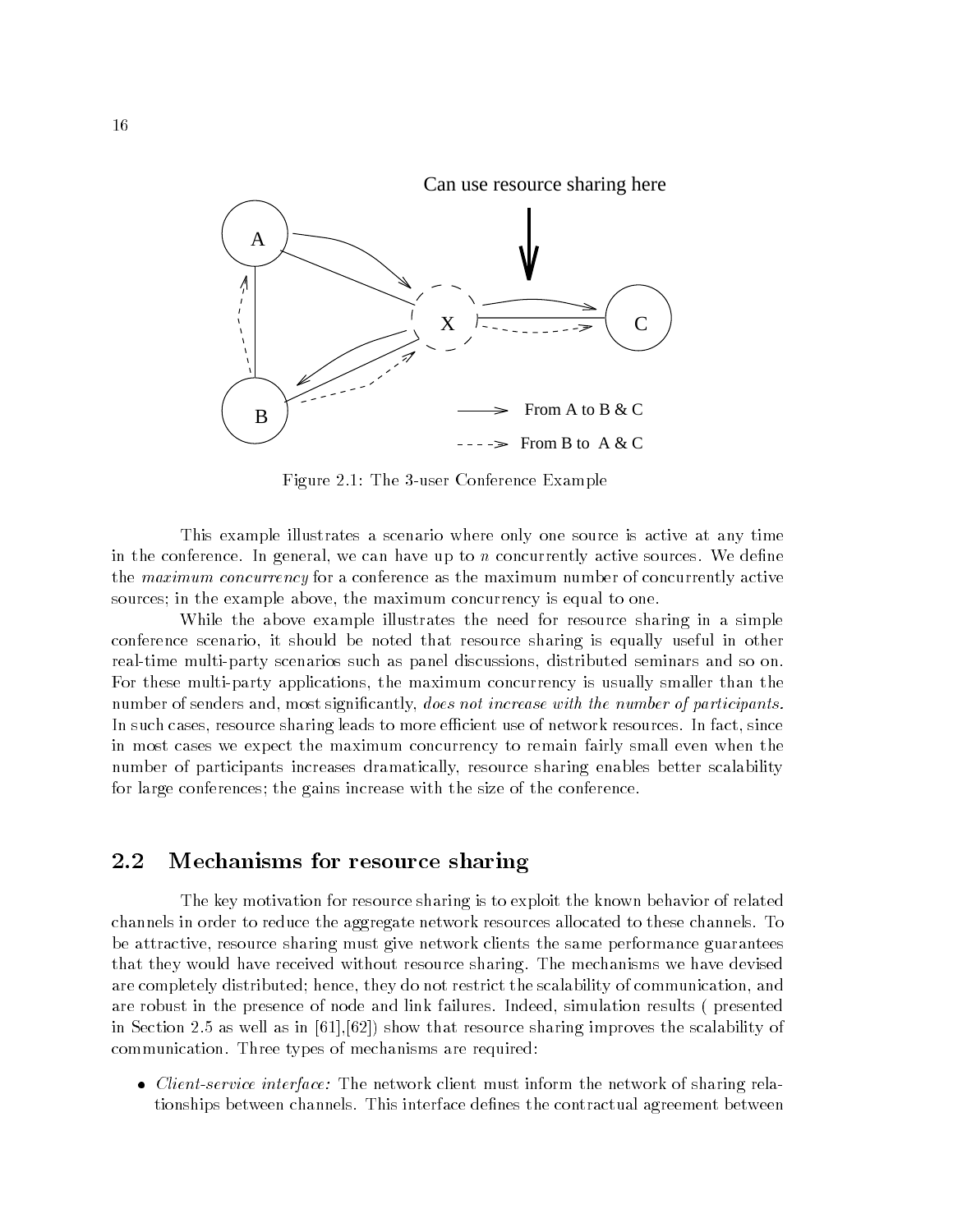the client and the network.

- *Admission control tests:* The network admission control tests may use the information supplied by the client to perform local admission control tests on a group of channels, rather than on each channel individually.
- *Protection:* The network must ensure that network resources consumed by the channels in a group do not exceed the resource allocation of the group.

#### 2.2.1 Client-service interface

To allow the network to share resource allocations between related channels, the client must specify three kinds of information:

- A list of related channels that may share resources. In [63], we defined the channel groups abstraction to enable clients to specify inter-channel relationships to the network. To specify a list of channels that may share resources, we define a channel group with a resource sharing relationship. Individual channels then join the channel group to share resources with other member channels[63].
- Resource requirements for each group. Our assumption is that at any given time the actual resources required by all group members will not exceed the resources allocated if the channels were treated independently. To benet from this situation, the client must specify the maximum aggregate resource requirements for the channel group. Two approaches can be used:
	- 1. The client can specify directly the maximum aggregate resource requirements of the group of channels, or
	- 2. The client can specify the maximum concurrency between channels, and the network can compute a maximum resource requirement for the aggregate along each link.

We have chosen the first approach, because, in the case where the maximum concurrency between channels is greater than one (e.g., when several video channels are displayed during a seminar), the client may specify a resource requirement for the combined streams that takes into account gains from statistical multiplexing between related channels. In the second alternative, the network does not know how traffic on separate channels may combine, and thus must treat channels independently of one another.

• When the group requirements should be used. In the case where the maximum concurrency is greater than one, the group requirements may be signicantly greater than the resources required by any individual channel. Therefore, the client must indicate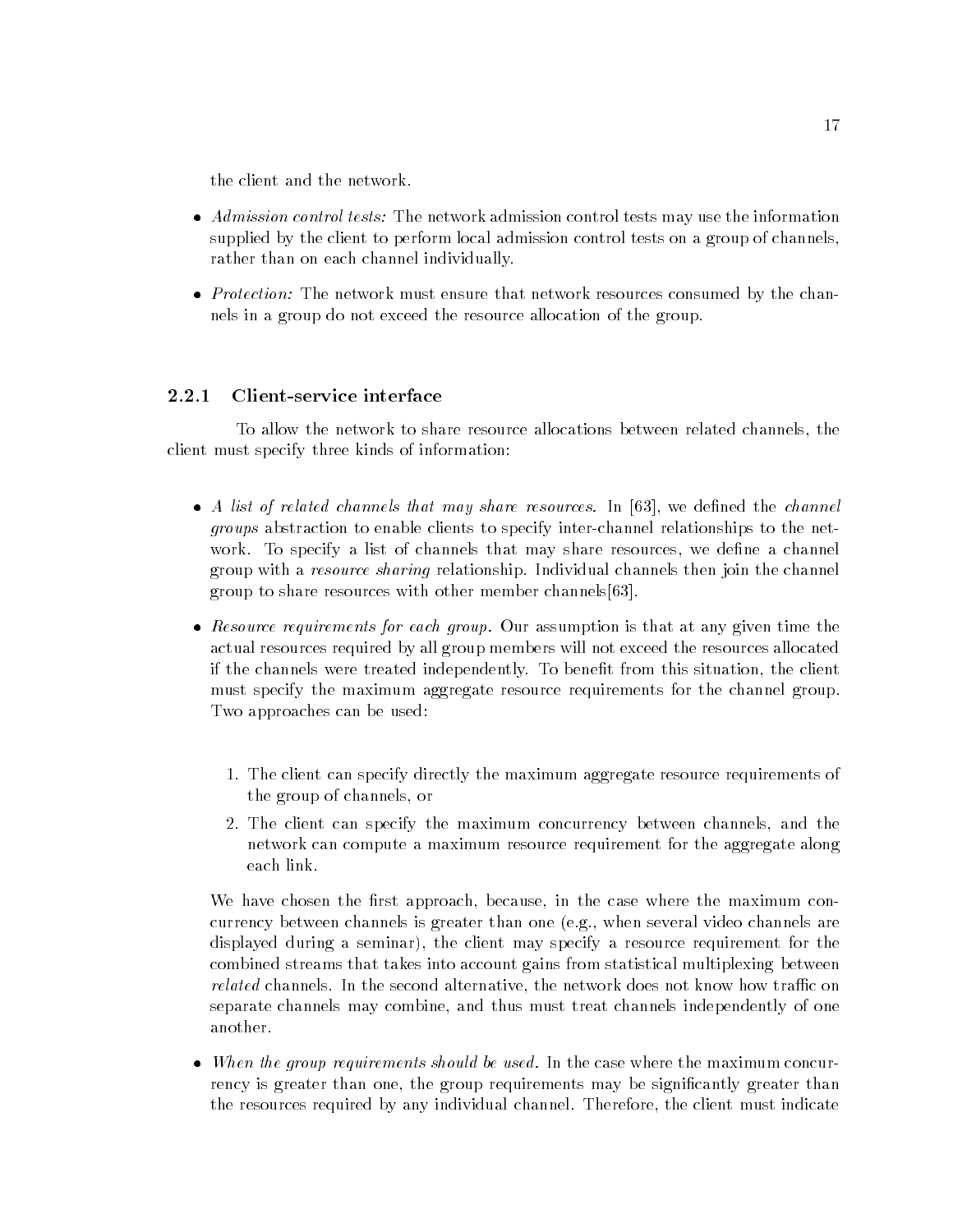to the network when to use the group specification rather than the individual ones. We take the simplest approach and specify a *sharing threshold* that corresponds to the maximum concurrency of the group. When the number of member channels on a link equals or exceeds the threshold, the group specication (described above) should be used. Before that time, resources are reserved for each channel independently of the others in the group. The alternative approach would be for the network to compare resource allocations for individual channels with that for the group aggregate and thus make this decision without the client explicitly specifying a *sharing threshold*. However, the network code is greatly simplied when the client explicitly species the sharing threshold; the network code can ignore this information if it can compare individual and aggregate resource allocations.

#### 2.2.2 Admission control

The admission control tests determine if a new channel can be admitted without potentially violating the guarantees given to established channels. As described in [7], the Tenet protocols utilize a fully-distributed technique for connection establishment and admission control. The modifications to support resource sharing maintain this fully-distributed property. The key change is that the group resource allocation is used in admission control tests instead of the individual (per-channel) allocations when the number of member channels at a server equals or exceeds the threshold. After the sharing threshold has been reached, no admission tests need be performed to admit additional member channels.

|                |          | No. of   Threshold   Sum of channel specs.   Group spec.   Reservation |          |          |
|----------------|----------|------------------------------------------------------------------------|----------|----------|
| channels       |          | (Mbps)                                                                 | (Mbps)   | (Mbps)   |
|                |          | 1.5                                                                    | 4.0      | 1.5      |
| $\overline{2}$ | 3        | $3.0\,$                                                                | 4.0      | 3.0      |
| 3              | 3        | 4.5                                                                    | 4.0      | 4.0      |
| $\overline{4}$ | 3        | 6.0                                                                    | 4.0      | 4.0      |
| $\cdots$       | $\cdots$ | $\cdots$                                                               | $\cdots$ | $\cdots$ |
| n              | 3        | $n * 1.5$                                                              | 4.0      | 4.0      |

Table 2.1: Link bandwidth allocation for a sharing group vs. number of channels

As noted in Section 2.2.1, we have decided to allocate resources according to the individual specications until the number of channels using the server reaches the threshold, at which time we will switch to the group specification. Table 2.1 shows an example of the bandwidth allocated to channels from a sharing group at an arbitrary server2 . In this example, we assume that each channel requires 1.5 Mbps bandwidth, the sharing threshold is 3, and the maximum bandwidth required by any three channels is 4.0 Mbps (because of the manner in which the streams are known to multiplex). The table shows the total bandwidth allocation for the channels as the number of member channels established through the server increases. When the first channel is established, the threshold has not been reached,

 $2A$  server is any network node or link where resources like buffers and/or delay may be allocated.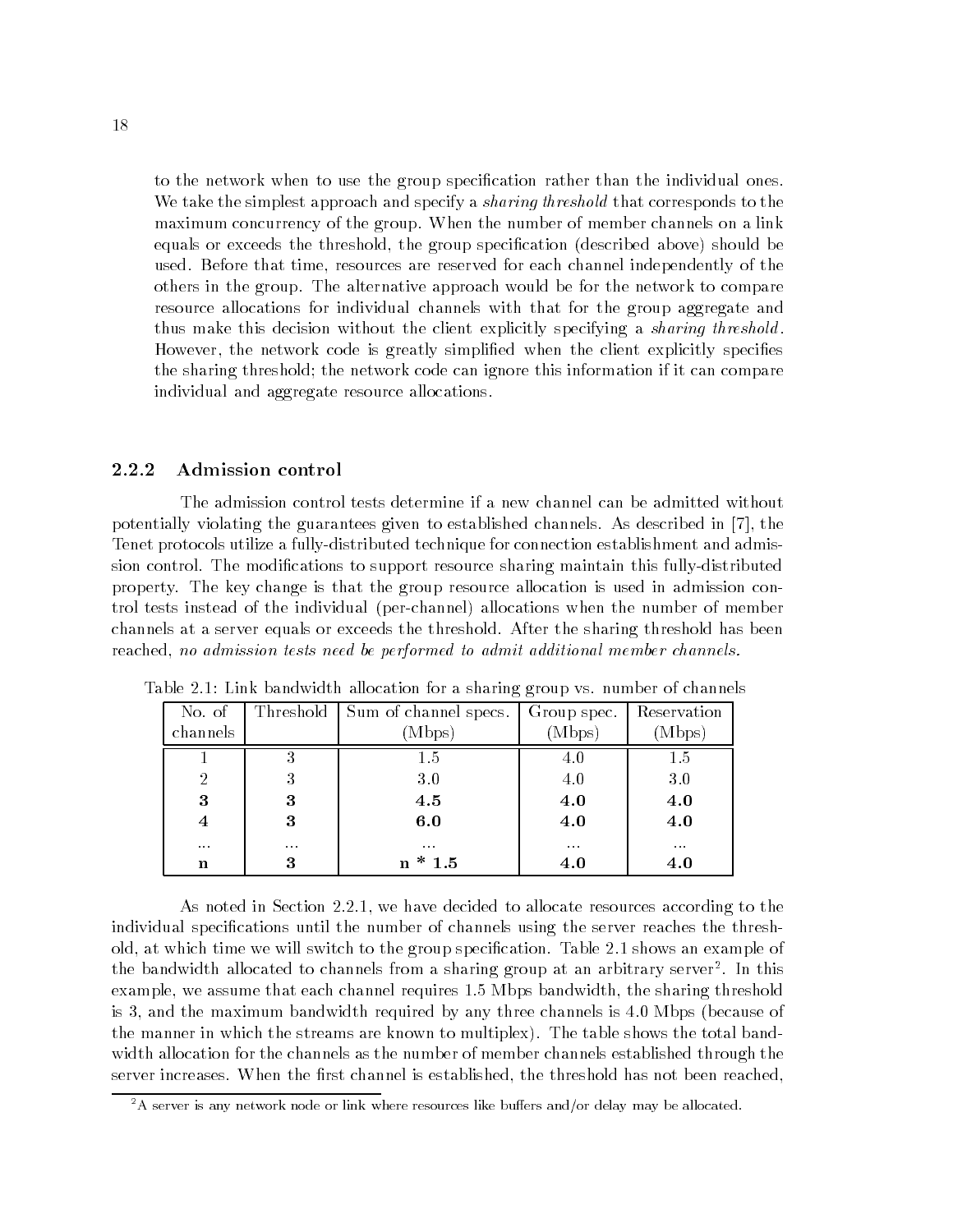so 1.5 Mbps is reserved according to the individual specification of the channel. Likewise, the second channel reserves 1.5 Mbps according to its individual specication. The third channel, however, reaches the threshold, so the allocation is changed to the group specication. As can be seen in Table 2.1, once the threshold has been reached, no tests have to be performed for new channels in the group. This simple example shows how resource sharing improves scalability for large conferences.

To simplify changing from individual specications to the group specication, all channels are given the same local delay bound during establishment, even when the scheduling discipline would allow us to give separate delay bounds per channel (such as with Earliest Due Date scheduling [75]). If a given channel requires a tighter delay bound than the bound given to group members, that channel should be established separately from the group at one or more servers. For example, if the Rate-Controlled Static Priority (RCSP) scheduling algorithm [125] is used, a channel is assigned a static priority and admission control algorithms ensure that a pre-specified delay bound is met for each priority level. To implement resource sharing, we substitute the group specification for the individual channel specifications in running the admission tests and delay bound computations. In our implementation of resource sharing for servers using RCSP scheduling, link bandwidth is allocated to the entire channel group according to the group specification. Therefore, all channels of the group receive the same bound on queueing delay.

#### 2.2.3 Protection

In order to provide guarantees, we must ensure that each channel can use the resources that have been allocated for it. The rate control and scheduling routines do the *policing* that provides this protection. The Tenet protocols, for instance, protect the resource allocations of real-time channels (i.e., channels that make resource reservations) by giving them higher priority than non real-time channels, and by ensuring that no real-time channel exceeds its resource allocation. The main mechanism for policing real-time channels is rate control, i.e. the network ensures that the traffic for a channel does not exceed its  $s$ pecincation $\cdot$ . Scheduling priority is protected automatically by the scheduling algorithm, and buffer space allocations are protected by allocating buffers to real-time channels.

To provide protection in the presence of resource sharing, we must provide the same level of policing on group aggregate traffic. To meet this requirement, we allocate resources to the group: when the group specification is in effect, all channels in a sharing group share common resources. Rate control and scheduling are performed by treating all traffic from member channels as belonging to a "super channel" that must obey the group specification. Only one addition to the normal, per-channel versions of these mechanisms is required to support resource sharing: when the group threshold has been reached in a server, rate control and scheduling are performed using the group allocation rather than

<sup>&</sup>lt;sup>3</sup>This is not strictly true. In case of EDD, we can allow traffic for a channel to exceed its specification, without violating other channels' performance guarantees, by extending the deadlines. Similar results can be shown for fair-queueing-based scheduling disciplines. We only refer to strict rate-control-based policing for simplicity of discussion; the techniques described here are equally applicable to the approaches that allow more traffic to go through.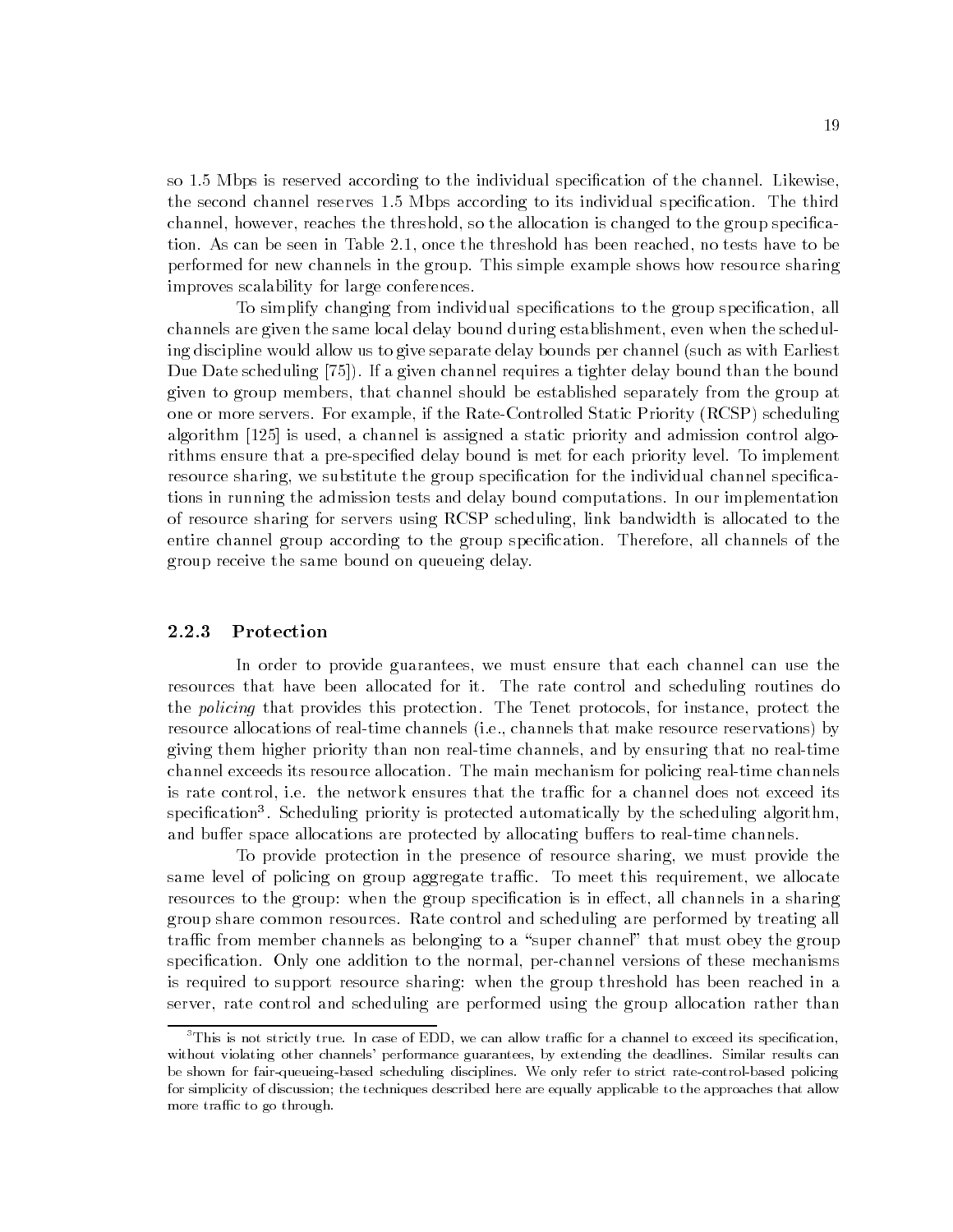the allocation for the individual channel. To implement this change, we introduced an indirection from the channel table to the resource allocation records used by the rate control and scheduling algorithms. The algorithms themselves do not change. The organization is shown in Figure 2.2.



Figure 2.2: Implementation of rate control to support resource sharing using (a) individual allocations; (b) group allocation.

#### 2.3 Example

In this section, we illustrate, with the help of a simple example, the various aspects of resource sharing described in the previous section. For simplicity, we consider a simple conference in a small tree-topology network shown in Figure 2.3.

We assume each conference participant  $(P_1, P_2, \ldots, P_6)$  is the source for one video channel with the bandwidth of 1.5Mbps to all other participants; the maximum aggregate resource requirement for all channels is 4.0 Mbps; and the sharing threshold is 3. In this case, the required resource allocations are as given in Table 2.1. For simplicity, we also assume that all requests are made by a single conference organizer, who could exist anywhere in the network.

To set up resource sharing, the conference organizer performs the following actions:

- Request the network to create a Multicast Group<sup>4</sup>  $(MG1)$ , and to add each participant to the Multicast Group.
- Request the network to create one channel from each participant to  $MG1$ ; all channels are 1.5 Mbps.

<sup>4</sup>This multicast group is the real-time analog of the IP HostGroup abstraction[27 , 28], in that, in such a group, we also associate real-time performance requirements with the destinations interested in listening to a "session". In other papers (as well as later in Chapter 5), we have referred to these multicast groups as " $Target Sets$ ".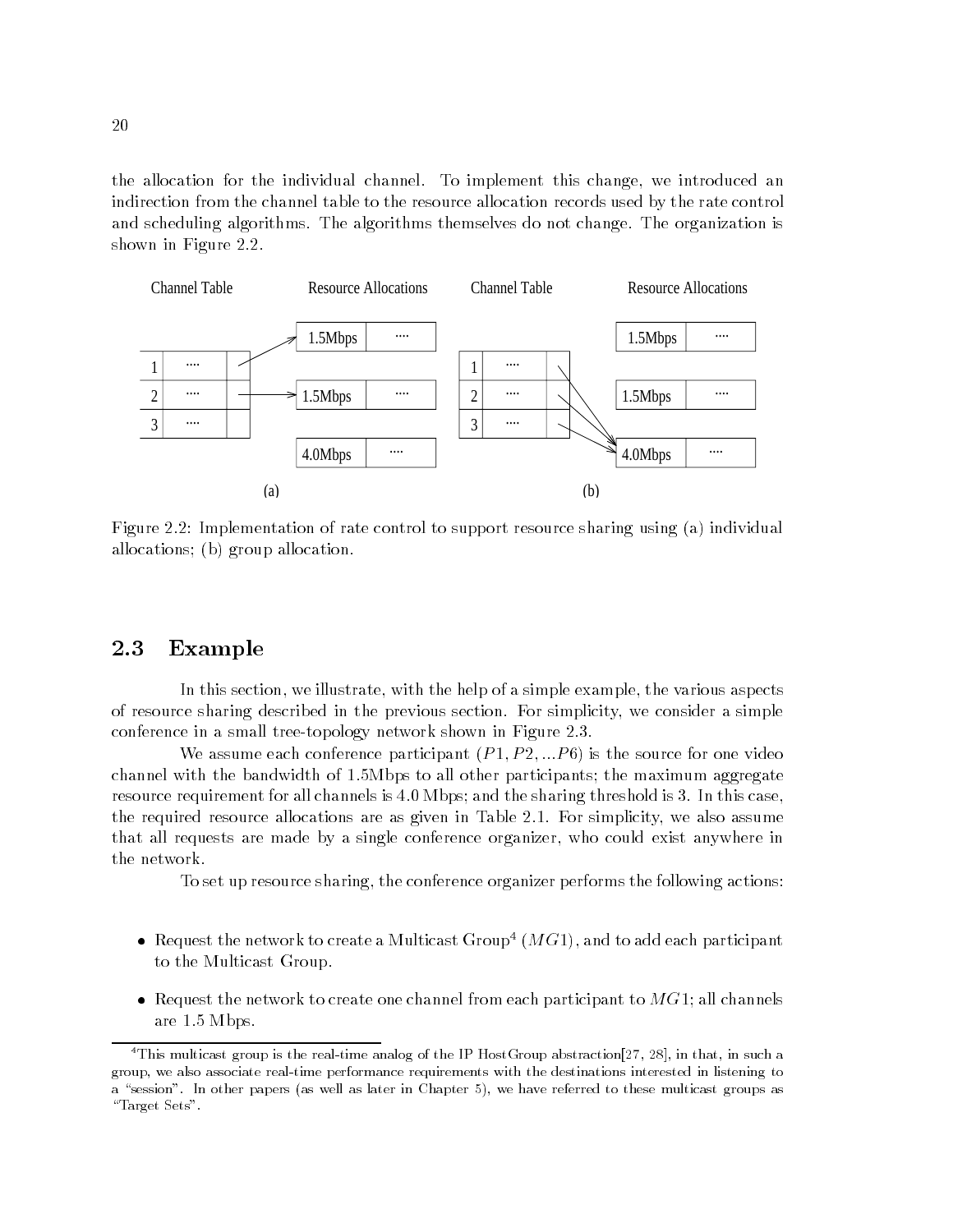

Figure 2.3: Resource allocations for the 6-user conference

- Request the network to create a resource sharing group (say  $RSG1$ ) with aggregate resource allocation 4.0 Mbps and threshold of 3, and add the channels to the group.
- Request the network to establish these channels.

Below we describe the admission control process for link B ! <sup>P</sup> 6. During establishment, similar computations take place at other links. At this server, five admission control requests arrived for this conference—one for each channel from participants  $\{P_1, ... P_5\}$ to  $P6$ . The admission control actions for each of the establishment requests at this server are listed below:

- First request arrives: The admission control system notes that the request is for the group  $RSG1$ , and that the threshold has not been locally reached. Therefore, 1.5 Mbps is reserved for the channel according to the individual channel specication.
- Second request arrives: The admission control system again notes that the request was for the group  $RSG1$ , and that the threshold has not been reached. Therefore, another 1.5 Mbps is reserved for the channel according to the individual channel specification.
- Third request arrives: Since the threshold has now been reached, the allocation is changed to the group specification of 4.0 Mbps. The protection and traffic policing is as shown in Figure 2.2.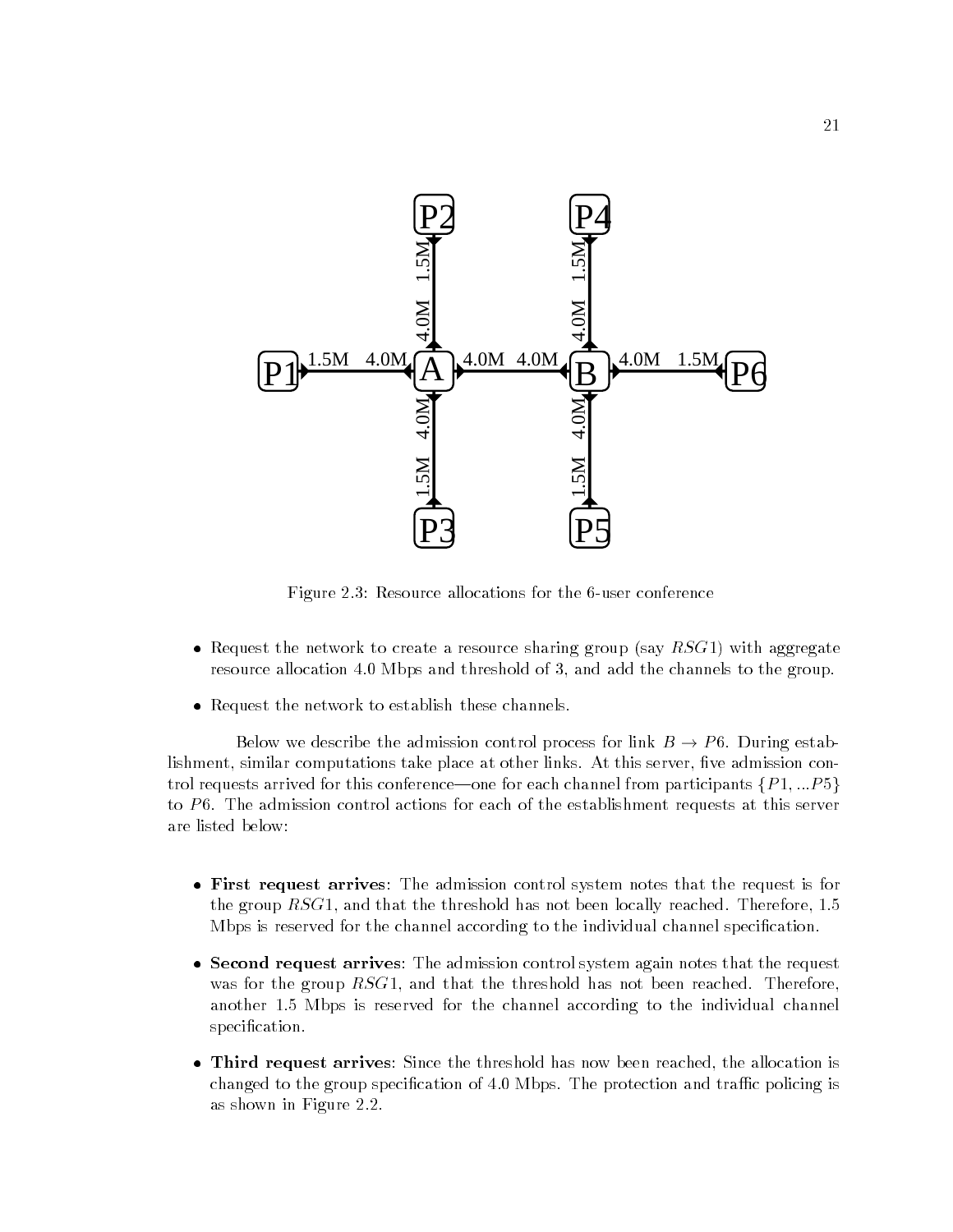• Fourth and fifth requests: Since the threshold has been reached, no tests have to be performed and the requests are immediately accepted.

#### 2.4 Analysis

For an analytical evaluation of resource sharing benefits, we introduce the *allocation gain* metric. For a set of connections over a set of links, we define allocation gain as the ratio of the allocation of a given resource required without resource sharing, to the allocation of that resource required when resource sharing is used. For example, an allocation gain of 4 means that, under resource sharing,  $\frac{1}{4}$  as many resources are required as without resource sharing. We chose allocation gain as the metric for our analysis because, in our fully-distributed mechanisms, the resource sharing benefits accrue on a per-link basis, and it is difficult to compute from them the gains in overall channel acceptance. In the next section, we will use a different metric called *acceptance gain* for evaluating the resource sharing benefits in the simulation experiments.

A simple example can show that, under some conditions (very dense networks, adversarial routing, and so on), resource sharing will not provide any useful gains in resource allocation. Consider a complete network, i.e., direct links connecting all pair of nodes, and a routing algorithm that ensures that data packets go directly from the source to the destinations, with no intermediate nodes. If only one sender (of a resource sharing group of senders) resides on any network node, no link will carry data belonging to more than one channel; consequently, we cannot obtain any savings by introducing resource sharing in this case.

However, we do expect that, in sparser computer networks, we will obtain significant savings with resource sharing. We present two analyses to demonstrate these savings: the first analysis is for sparse networks, while in the second analysis we assume that, for each conference, the network routing function creates a single undirected tree and returns routes along that tree for all connections that constitute that conference. We present useful results for resource sharing gains under these sets of assumptions.

#### 2.4.1 Sparse network

Wide-area networks (WANs) tend to be rather sparse; for example, the NSFNET backbone WAN has 32 nodes and only 35 links5 . In this analysis, we obtain lower bounds on resource sharing gains for networks with small cut-sets of links. It should be noted that sparse networks usually have small cut-sets of links. For the purpose of this analysis, we assume that the conference participants are homogeneous and are uniformly and independently distributed among the network nodes. To keep the analysis general, we make no assumptions whatsoever about the routing algorithms.

 $5$ The NSFNet backbone has been replaced now by a group of "commercial" networks.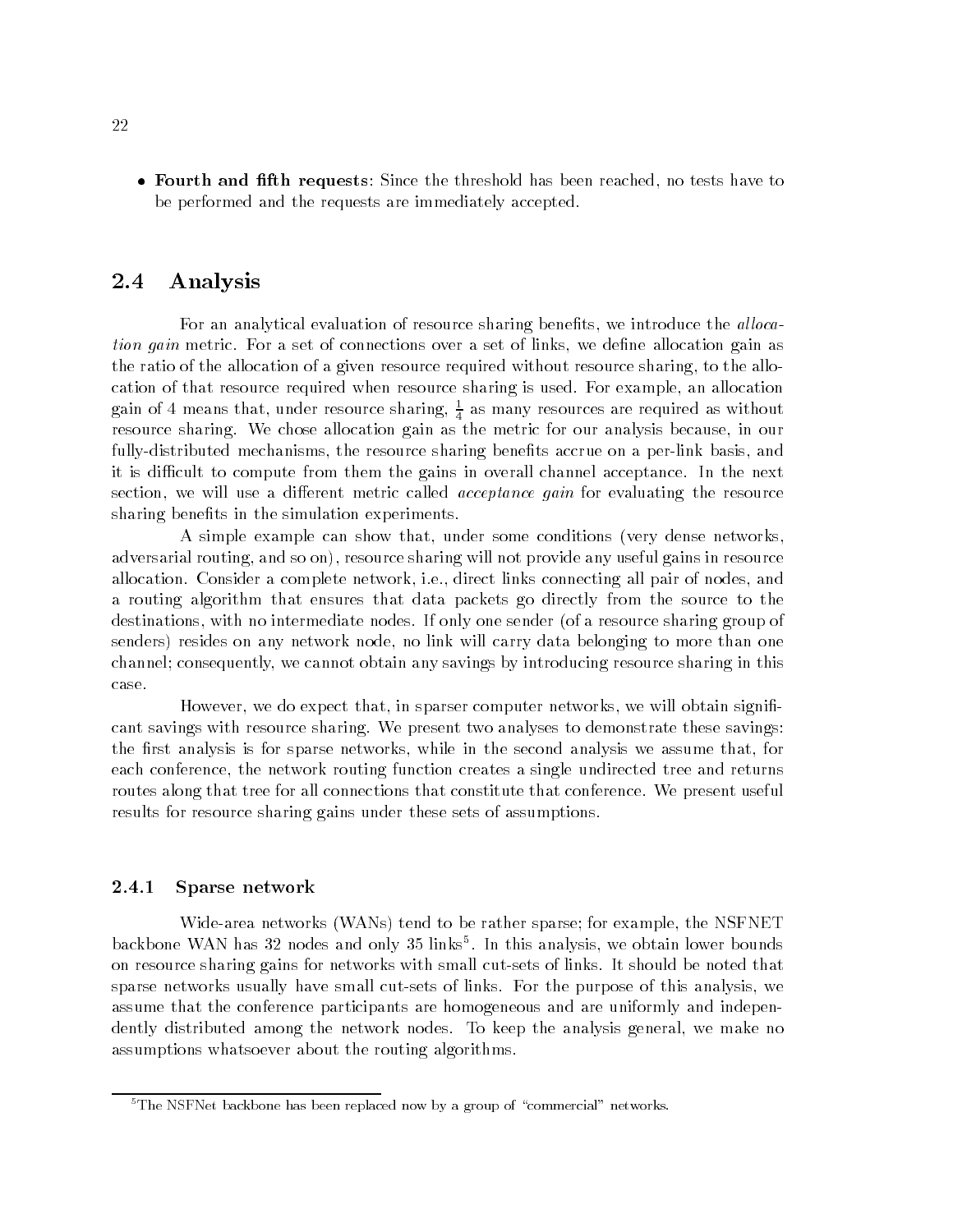Lemma 2.1 Consider a network in which channels always traverse at least one link of a set of links L, with  $|L|=l$ . If a conference needs m channels, then a lower bound, g, on the resource sharing allocation gain is given by

 $g = \frac{m}{2tl}$ , where  $t$  is the sharing threshold specified by the client.

The lemma follows from a simple counting argument: without resource sharing, at least one reservation for each resource must be made over the links of the set  $L$  for each of the m channels, for a minimum of m reservations over the set  $L$ . With resource sharing, at most t reservations must be made (in each direction) for each link of set  $L$ . Since a link has only 2 directions, a maximum of 2tl reservations are required.

For a conference with 40 channels,  $t = 2$ , and  $l = 5$ , the allocation gain q always exceeds (or equals) 2.

**Lemma 2.2** Consider a network with a cut-set L of links that divide the network into a set of subnetworks, such that no subnetwork contains more than a fraction f of the nodes of the original network. If a channel has n destinations uniformly and independently distributed among the network nodes, then the probability that the channel traverses at least one of the links of the cut-set L is given by

 $\textit{proo} \geq 1 - f^{\,\alpha}$ .

A channel must traverse a link of the cut-set L unless all destinations reside in the same subnetwork as the source. Assuming a uniform, independent distribution of destinations, the probability that a single destination resides in the same subnetwork as the source is at most f. Thus, the probability that all n destinations reside in the same subnetwork as the source is at most  $\mathfrak{f}^{\circ}$ .

As the number of destinations increases, the probability prob rapidly approaches 1; for example, with  $f = 0.75$ ,  $n = 16$ , probability prob is greater than 0.99.

**Theorem 2.1** Consider a network with a small link-set L with  $|L| = l$ , where r is the probability that a channel traverses the link-set L. If a conference has m channels and the sharing threshold  $t$ , the following relation holds:

$$
\log\left(\frac{1}{1-p}\right) = \frac{mr}{2}\left(1 - \frac{2tlg}{mr}\right)^2,
$$

where  $p$  is the probability that the allocation gain is at least  $q$ .

We use the Chernoff bound on a sum of independent Bernoulli trials (first described in  $[14]$ ) to obtain lower bounds on resource allocation gains that result from resource sharing. This  $\Box$  bound states that, for independent Bernoulli trials with P  $\Box$   $\Box$  is pixely  $\Box$   $\Box$  and  $\Box$ and random variable X, where  $X = \sum_{i=1}^n X_i$ , and  $\mu = \sum_{i=1}^n p_i > 0$ ,

$$
P[X < (1 - \delta)\mu] < \exp(-\mu \delta^2/2),
$$

where  $\mu$  is the expected value of X. We rearrange the expression to

$$
P[X \ge x : x = (1 - \delta)\mu] \ge 1 - exp(-\mu \delta^2/2).
$$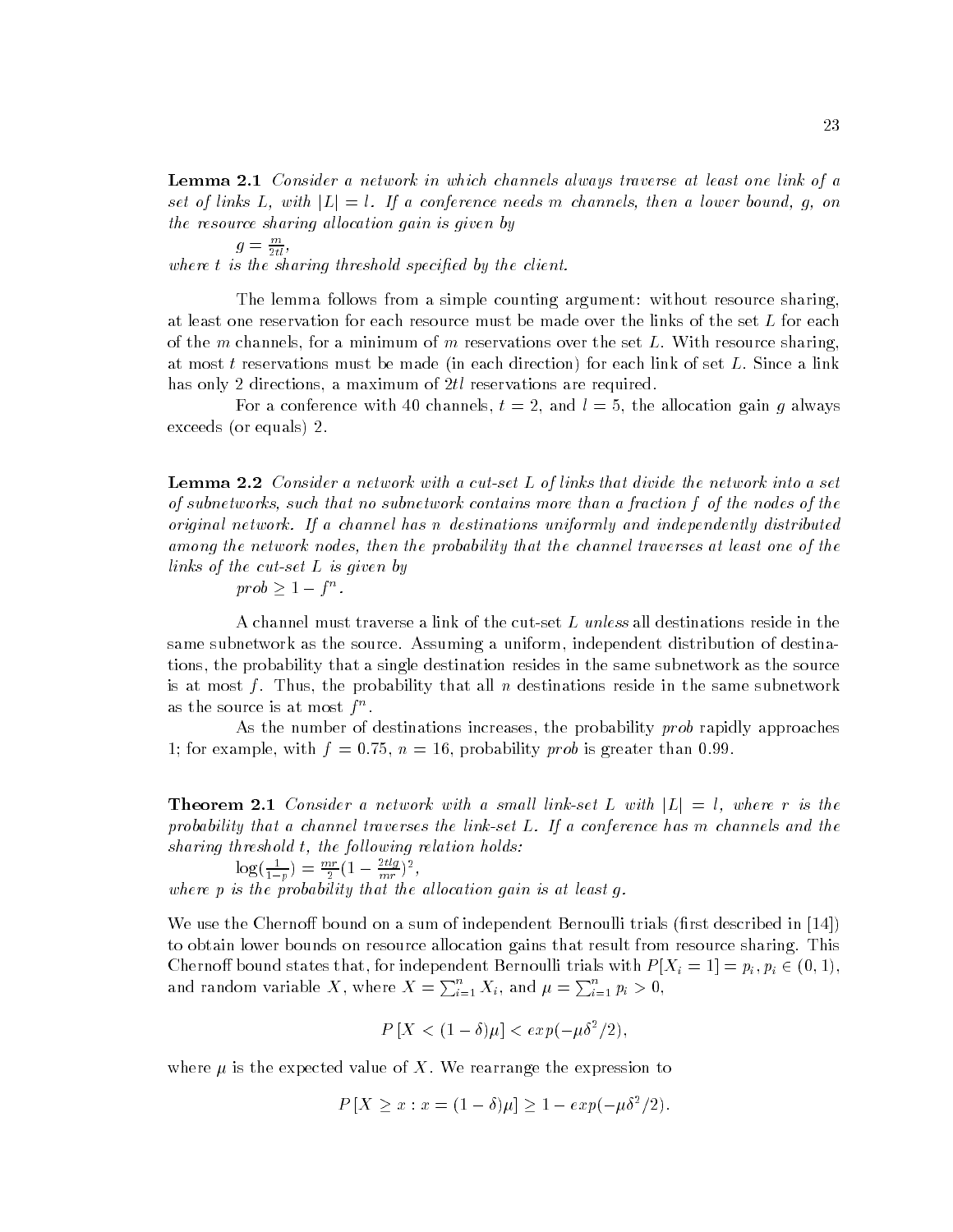Let X be a random variable representing the number of channels (out of the  $m$  channels that comprise the conference) that traverse the link-set L. Here,  $\mu = E[X] = mr$ . From  $\blacksquare$ yields  $\delta = (1 - \frac{z_{\text{avg}}}{u})$ . Substituting  $\mu$  and  $\delta$  into the previous expression,

$$
P[X \ge x] \ge 1 - exp\left[-mr(1 - \frac{2tlg}{mr})^2/2\right].
$$

Let  $p$  denote the lower bound on the set of the probability  $P$   $\equiv$  [X  $\equiv$  2tlg]; thus, thus,

$$
p = 1 - exp\left[\frac{-mr}{2}(1 - \frac{2tlg}{mr})^{2}\right].
$$

Rearranging the above expression, we obtain:

$$
\log(\frac{1}{1-p}) = \frac{mr}{2}(1 - \frac{2tlg}{mr})^2.
$$

This theorem shows the relationship between  $m, r, g, t, l$ , and p; for instance, p decreases as  $g$  increases if the other factors are kept constant. As an example, the probability p is greater than 0.95 for  $g = 2$ , with  $m = 50$ ,  $r = 0.99$ ,  $l = 4$  and  $t = 2$ .

#### 2.4.2 Tree-based routing

In this section, the analysis shows the strong relationship between routing and resource sharing gains. We adopt a simple routing strategy that attempts to increase the sharing gains by selecting the same *undirected* routing tree for all channels that belong to a particular conference. One way of looking at this tree selection process is that the routing system selects a spanning tree  $T$  for the network. Figure 2.4 shows a simple network in which, out of the set of network links (thin lines), the routing system has selected a spanning tree T (the links in T are shown with thicker lines). Then for every channel, the appropriate directed subtree t, of T, that connects all destinations to the source is used. This behavior is exhibited by many current routing algorithms, including Core-Based Trees [1]. In this analysis, we relax the constraints that we previously imposed on the network topology and on the distribution of destinations among the network nodes; thus, this analysis is applicable to arbitrary network and connection topologies.

To keep the analysis simple, we assume that, for a given conference, the routing algorithm selects the same forwarding tree, regardless of whether resource sharing is used. Admittedly, a routing algorithm for conferences that do not use resource sharing probably would not be tree-based, since such an algorithm would tend to cause congestion on the shared links. However, since our analysis merely calculates the resources required at each server rather than performing admission control (essentially assuming infinite resources are available) the assumption of tree-based routing does not adversely affect the analysis.

Consider the subset L of links in the spanning tree T that connect the destinations for the conference (in Figure 2.4, these links are shown with extra dashes). It is easy to see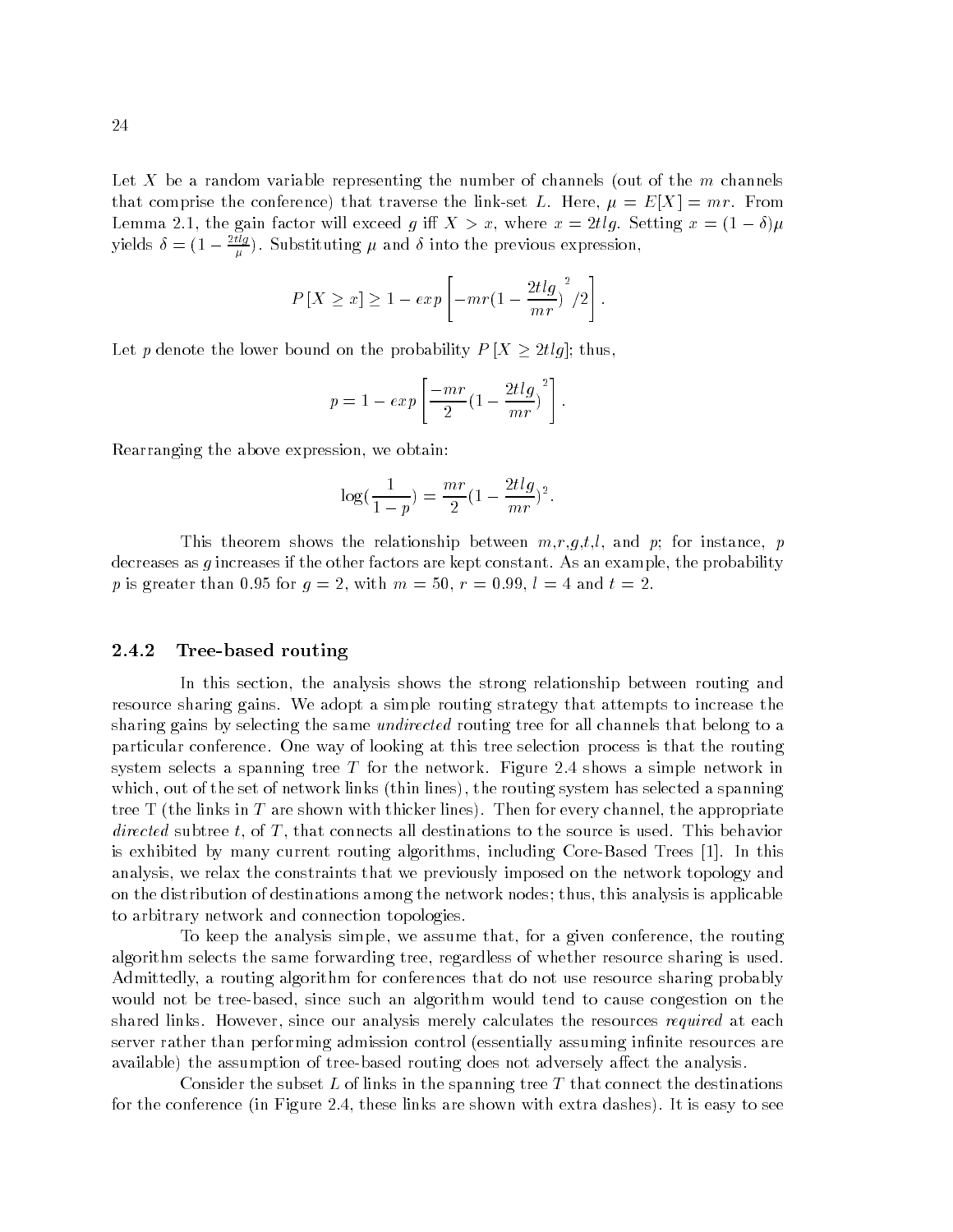

Figure 2.4: Network with tree-based routing

that every channel will traverse all links in L exactly once in some direction. We can then obtain the following corollary of Lemma 2.1.

Corollary 2.1 Consider any link l that belongs to the set of links L which connects the destinations of the conference as described above. If a conference has m channels and resource sharing threshold t, a lower bound q on the allocation gain for each link i is given by

 $g=\frac{m}{2t}$ .

For a conference with 40 channels with a sharing threshold of 2, the allocation gain is at least 10.

Consider a link i of the spanning tree  $T$  that is used for routing channels for a given conference. The link i divides the tree  $T$  into two subtrees. Let the ratio of the numbers of the two subtree best in the two subtree  $\{ \}$  . With  $\{ \}$  , with ring the assumption that the assumption that the assumption that the assumption that the assumption that the assumption of the assumption of t destinations are uniformly and independently distributed among the nodes in the network, we obtain the following corollary of Lemma 2.2.

**Corollary 2.2** If a channel has n destinations, the probability f that a randomly selected channel will traverse the link  $l$  is given by

$$
f = 1 - \left( \left( \frac{r_i}{1+r_i} \right)^{n+1} + \left( \frac{1}{1+r_i} \right)^{n+1} \right)
$$
  
= 
$$
1 - \frac{r_i^{n+1} + 1}{(1+r_i)^{n+1}}
$$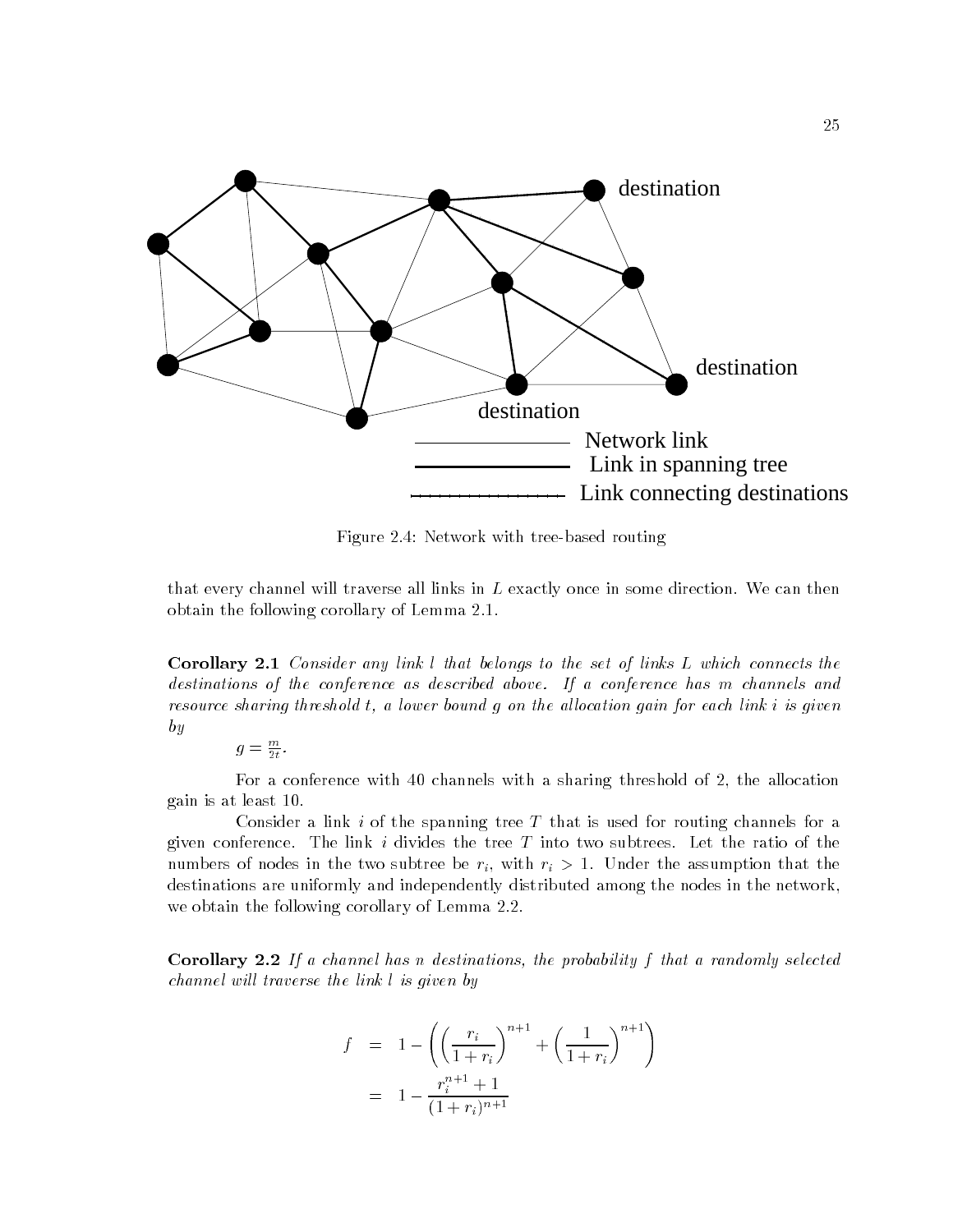> 
$$
1 - \left(\frac{r_i}{1 + r_i}\right)^n = 1 - \left(1 - \frac{1}{1 + r_i}\right)^n
$$
  
>  $1 - e^{\frac{n}{1 + r_i}}$ 

For example, f > 0:999 for n > 10 (1 + ri). The following corollary follows from Theorem 2.1 and Corollary 2.1.

**Corollary 2.3** If a conference has m channels and a sharing threshold t, the following  $relation$  holds for all links that belong to the routing tree for that conference:  $\log(\frac{1}{1-p}) = \frac{m_f}{2}(1-\frac{mg}{m_f})^2$ ,

where p is the probability that the allocation gain is at least q, and f is as given by Corollary 2 above.

#### 2.4.3 Examples

In this subsection, we illustrate the above analytically-derived bounds with some graphs; we have derived these graphs from Corollary 2.3.

For these graphs, we set the sharing threshold  $t\tau$ , probability p of Corollary 2.3 to 0.99 and the probability fto0.999 unless otherwise stated.



Figure 2.5: Analysis  $-$  Allocation gain for constant sharing threshold

In Figure 2.5, we fix the sharing threshold at  $2$ , and obtain bounds for the allocation gains as we vary the conference size; we obtain curves for  $p$  varying from 0.8 to 0.99, where  $p$  is the probability that the allocation gain will exceed its bound.

As expected, at fixed probability p, the lower bound g on the allocation gain increases almost linearly with the conference size; also, as the probability  $p$  increases (thereby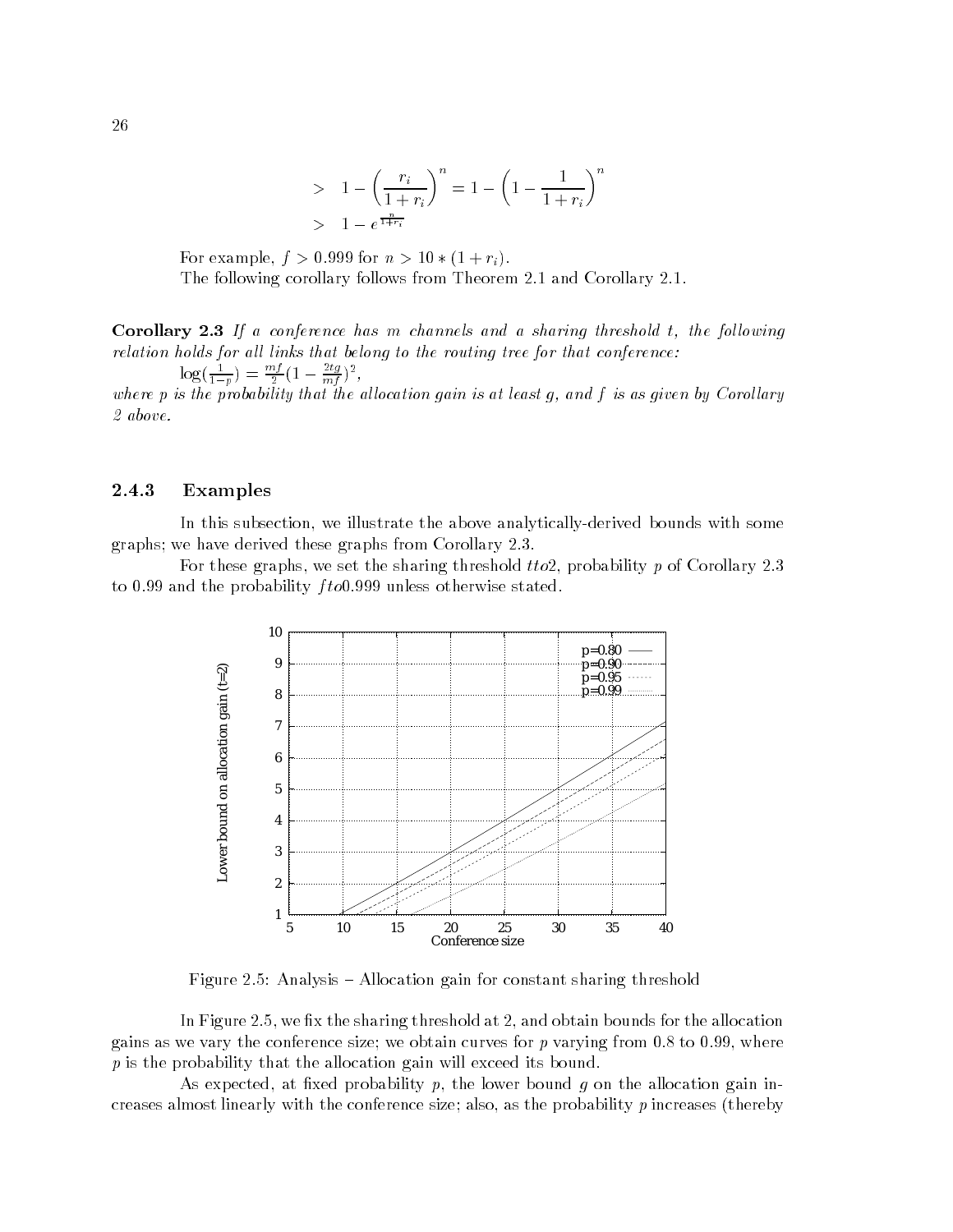getting us closer to guaranteeing that the allocation gain will exceed the lower bound), the value of the lower bound  $g$  decreases for the same value of conference size.



Figure 2.6: Analysis  $=$  Allocation gain for varying sharing threshold

In Figure 2.6, we fix the probability p of exceeding the sharing threshold at 0.99. and obtain lower bounds on the allocation gain as we vary the conference size; we obtain curves for sharing threshold  $t$  varying from one to five.

As expected, for a given sharing threshold, the allocation gain increases almost linearly with the conference size; also, as the sharing threshold increases, the lower bound on allocation gain goes down.

In Figure 2.7, we fix the sharing threshold at 2, and the probability of exceeding the allocation bound at 0.99 (i.e., 99% of the time, the actual allocation gain will exceed g). We obtain lower bounds on the allocation gain as we vary the conference size; we have plotted curves for f varying from 0.8 to 0.999, where f is the probability given by Corollary 2.

As expected, for fixed probability  $f$ , the lower bound on the allocation gain increases almost linearly with the conference size; also, as the probability  $f$  increases (implying that the link is more likely to be traversed by most connections), the lower bound on the allocation gain increases.

#### $2.5$ Resource sharing simulations

In the previous section, we provided analytical bounds for the allocation gain due to resource sharing. In this section, we present the results of our simulations with resource sharing. We ran these simulations on  $Galileo$  [72], an object-oriented real-time network simulator. Our goal was to make the experiments realistic so that the results obtained can be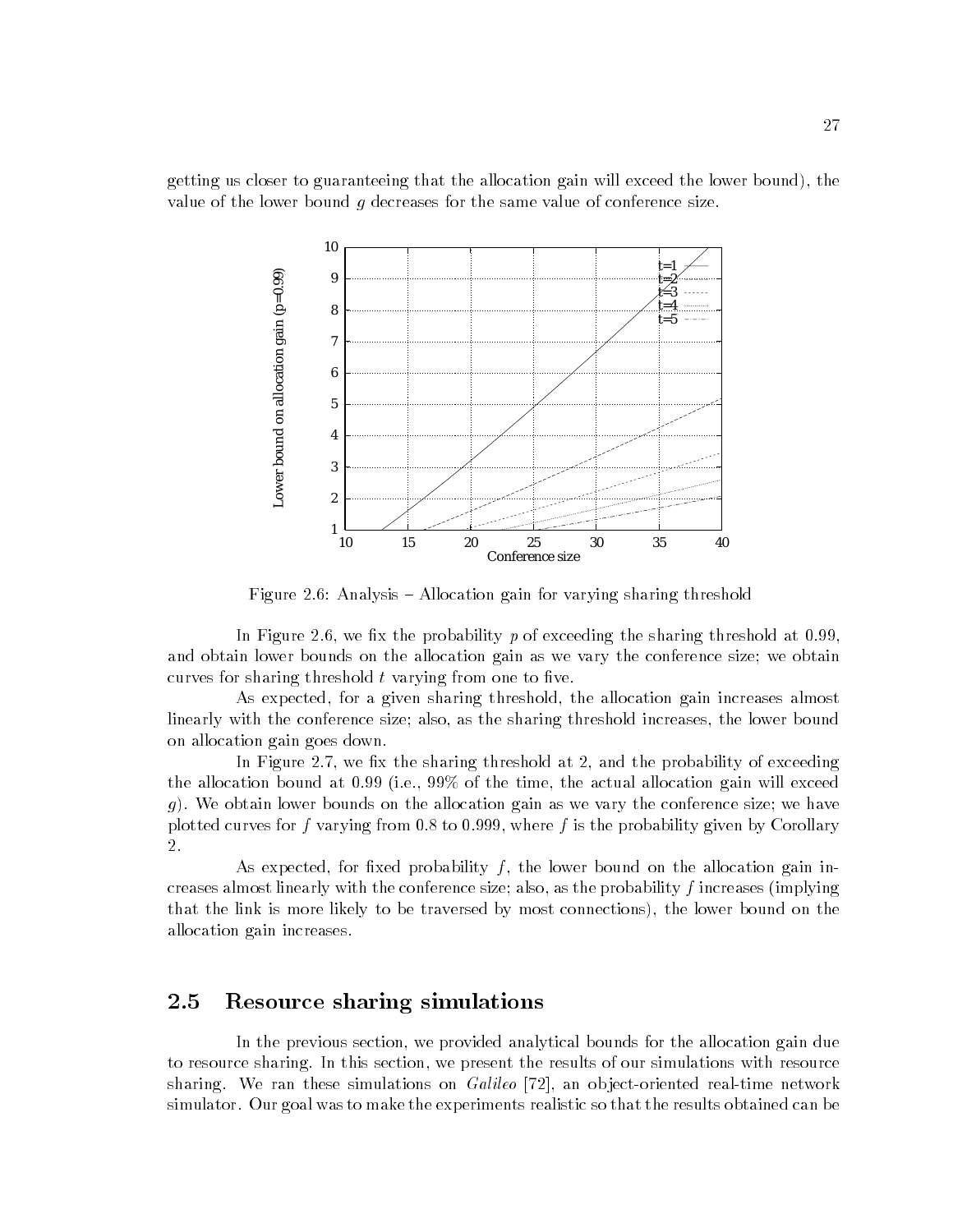

Figure 2.7: Analysis  $-$  Allocation gain for constant probability of exceeding the gain bound

condently transposed to our resource sharing implementation in the Tenet Protocol Suite 2 [60]. For this, the network topologies that we used in the simulations are based on two real wide-area networks - the NSFNET backbone network, and XUNET [53], a high-speed ATM network that spans across North America from Bell Labs in New Jersey to Berkeley, California. We assumed the rate of each link to be 45 Mbps and the propagation delay along each link to be 5 ms. We also made the amount of buffer space in each server large enough that the bandwidth or processing power was the limiting resource in all scenarios.

#### Simulation workload and evaluation metrics

In all the experiments, the sources and destinations for the conferences were uniformly and independently distributed among the network nodes. We ran the same simulations with and without resource sharing; in this section, we denote by RS the experiments with resource sharing and by non-RS the experiments without resource sharing.

To keep comparisons meaningful, we only considered a single type of traffic stream (i.e., a compressed video stream with a peak rate of 1 Mbps, 30 frames per second, and four data packets per frame), and destinations with identical performance requirements (end-toend delay bound 400 ms); the average data rate did not matter, because the admission tests in our simulations only used peak-rate bandwidth allocation. Unless otherwise specied, the sharing threshold/maximum concurrency equaled one.

We performed many sets of experiments, each time varying one of three workload parameters: number of concurrent conferences, number of participants per conference, and sharing threshold. For each of these workloads, several trials have been run, and the results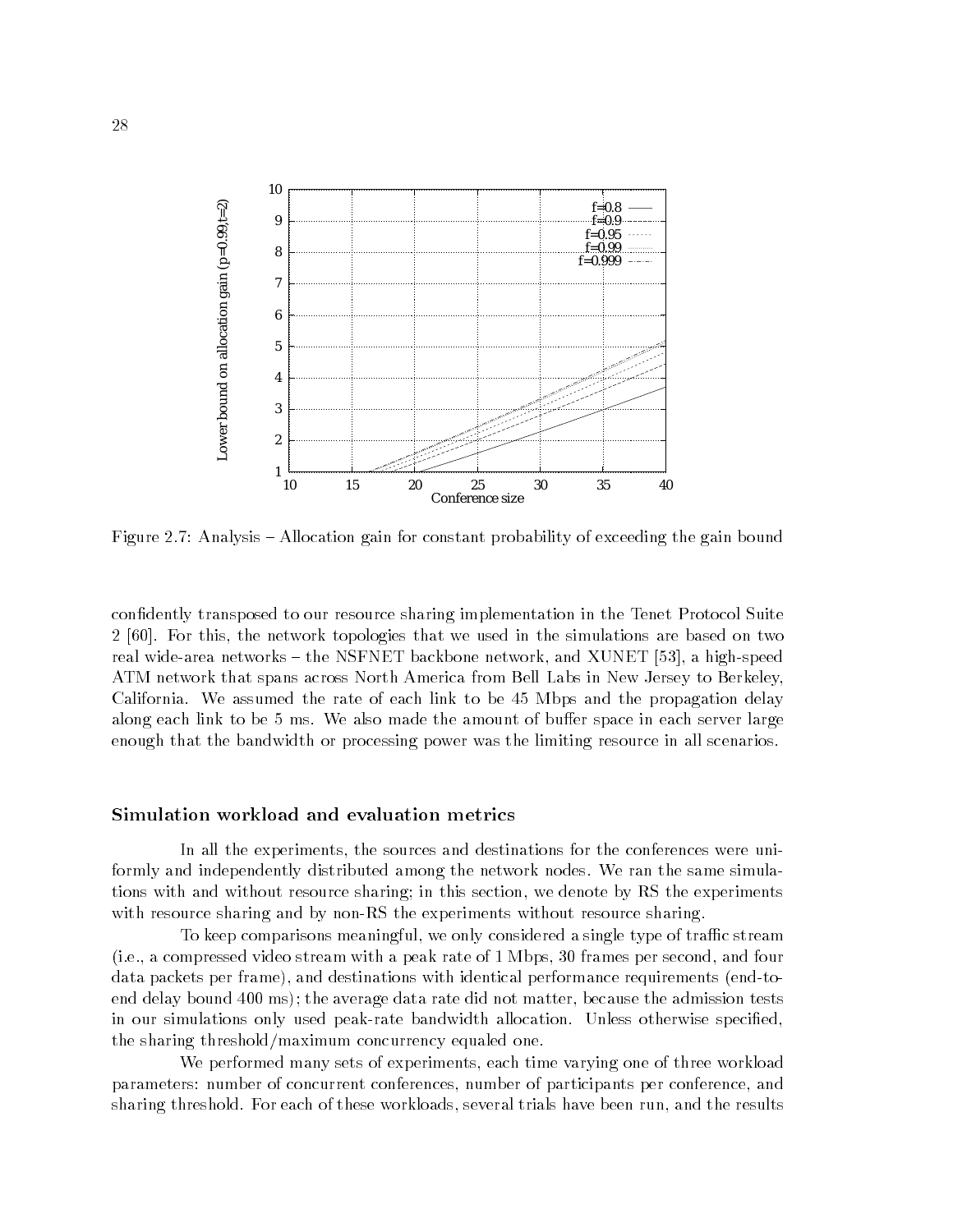

Figure 2.8: The NSFNET Network

obtained are averaged. In the first set, we varied the number of conferences, while keeping the number of participants in a single conference (*conference size*) fixed at 10. In the second set of experiments, we varied the conference size, and fixed the number of conferences at 50. We chose this workload to overload the system slightly, since the benefits of resource sharing are greatest under high network utilization.

The main metric for performance evaluation is:

Destination Acceptance Rate = 
$$
\frac{\text{Number of destinations successfully established}}{\text{Number of destinations attempted}}
$$

\nOutput

\nDescription:

Here, *destinations* refer to the recipients in a multicast transmission. For the remainder of this paper, acceptance rate will refer to the destination acceptance rate, unless otherwise stated. We also define another metric, called *acceptance gain*, to be the ratio of acceptance rates with and without resource sharing respectively.

In addition, we are interested in the speed and computational cost of channel establishment, for which we use a different metric: the computational overhead associated with admission control. In the simulations, we use the admission control tests for the EDD scheduling discipline [49]. The time required to run these tests at a given node is proportional to  $n$ , the number of already accepted resource allocations at that node. The overall establishment overhead is computed as the sum of these  $n$  (already accepted allocations) at each node along the route of the channel. This component of admission control computations increases as the real-time network load (number of accepted channels) goes up. Computational overhead for other activities (for example, for collecting the state information) does not change when this load increases (though it depends on the route selected). We therefore focus on this admission test computation overhead for performance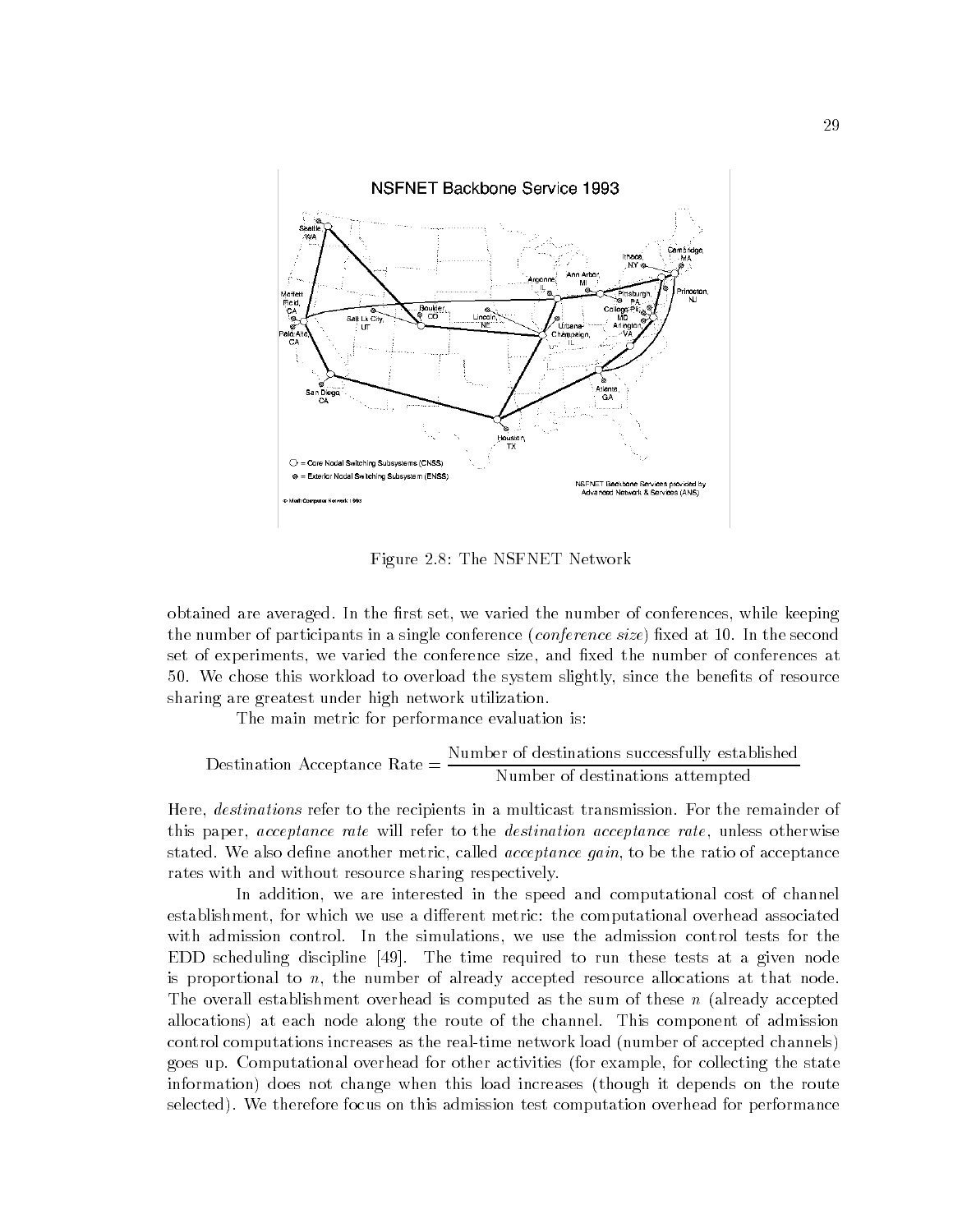

Figure 2.9: NSFNET - Acceptance Rate Vs. Number of Conferences

evaluation <del>.</del>

With resource sharing, since the established channels at a node can belong to sharing groups, and if the aggregate traffic specifications for such groups are being used, the number of individual resource allocations (buffer space, throughput, scheduling priority)  $n$  can be much smaller than the number of channels. We can therefore expect a considerable reduction in the computational overhead when resource sharing is used.

#### 2.5.1 NSFNET

In this set of experiments, we ran our simulations on the backbone of the NSFNET network; we only included the core nodes (CNSS) of the network shown in Figure 2.8.

#### Results

Acceptance rate

(i) Increasing the Number of Conferences

With resource sharing, the acceptance rate is consistently higher than without resource sharing across a wide range of the number of conferences (from 5 to 100). From Figure 2.9, when the network is heavily-loaded (40 or more conferences), the destination acceptance rate with RS is at least 6 times higher than that for non-RS.

<sup>6</sup> In our comparison, we have ignored the extra overhead associated with accessing and maintaining resource sharing related information.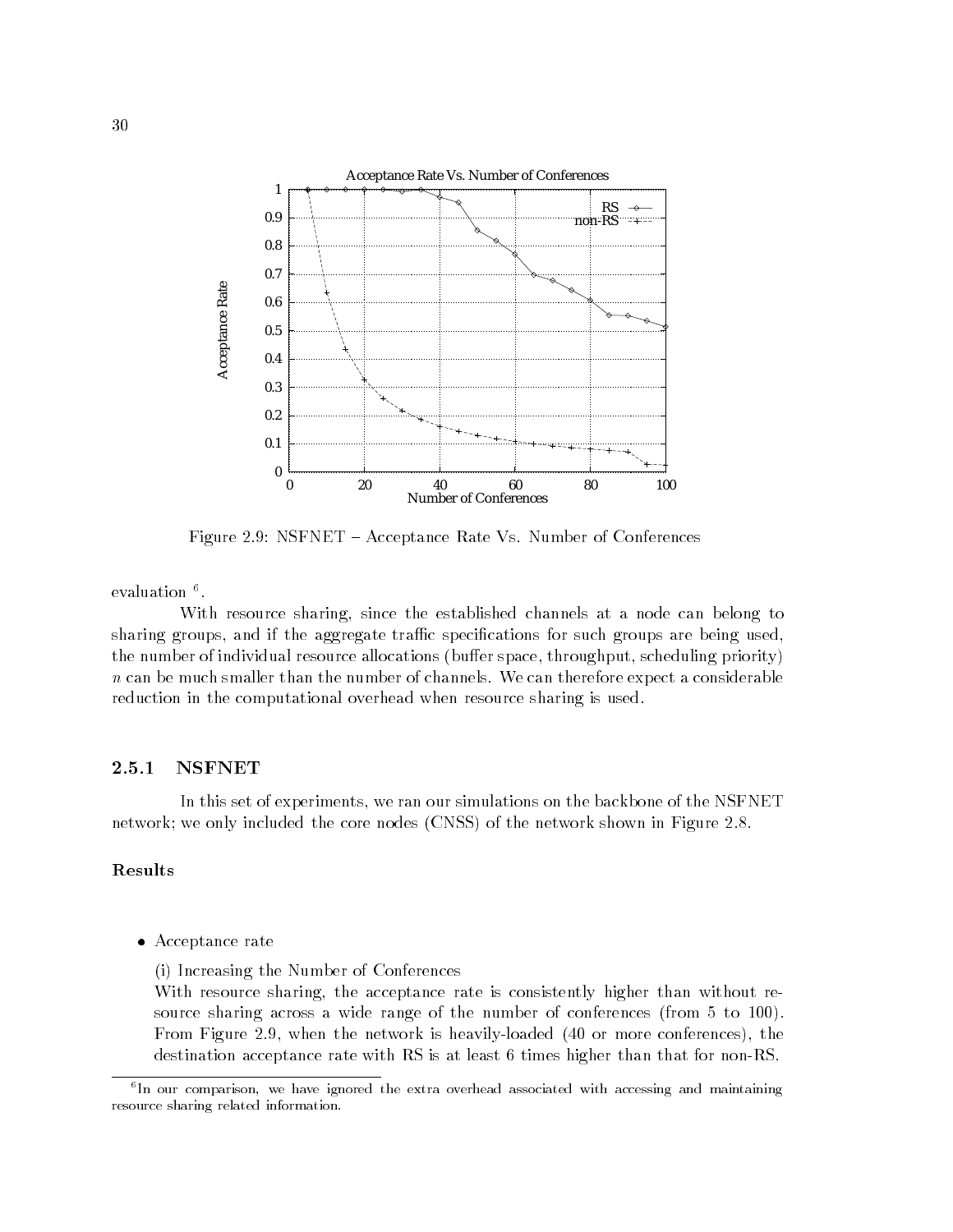

Figure 2.10: NSFNET - Acceptance Rate Vs. Conference Size

(ii) Increasing the Conference Size (Figure 2.10)

With RS, the acceptance rate remains close to 1 even when the size of conferences approaches the size of the network (in number of nodes), while the acceptance rate for non-RS degrades substantially as the conference size increases. This behavior is expected because, with resource sharing, the amount of network resources allocated to a conference is bounded by the sharing threshold, regardless of the size of the conference. This experiment illustrates the scalability and the importance of resource sharing for large multi-party applications.

(iii) Varying the Threshold

In Figure 2.11, we vary the sharing threshold in the sharing specification. In the graphs,  $\text{R}Si$  refers to RS with a sharing threshold of i; RS1 denotes the case of sharing threshold  $= 1$ ; RS2 denotes the case of sharing threshold  $= 2$ , and so on. A sharing threshold equal to the conference size (RS10 in Figure 2.11) amounts to turning resource sharing off. Figure 2.11 shows that, with a lower sharing threshold, the resource sharing gain is signicantly higher, and that RS consistently outperforms non-RS.

Computational Overhead

According to Figure 2.12 and Figure 2.13, the admission control computation overhead for RS is always smaller than the overhead for non-RS. These results indicate that resource sharing does not add to the establishment overhead; indeed, resource sharing tends to decrease the establishment overhead. As described in Section 2.2, when the number of admitted channels in a sharing group reaches the sharing threshold at a server, the admission control mechanisms at that server will accept subsequent channels of the same group without performing any additional admission control tests.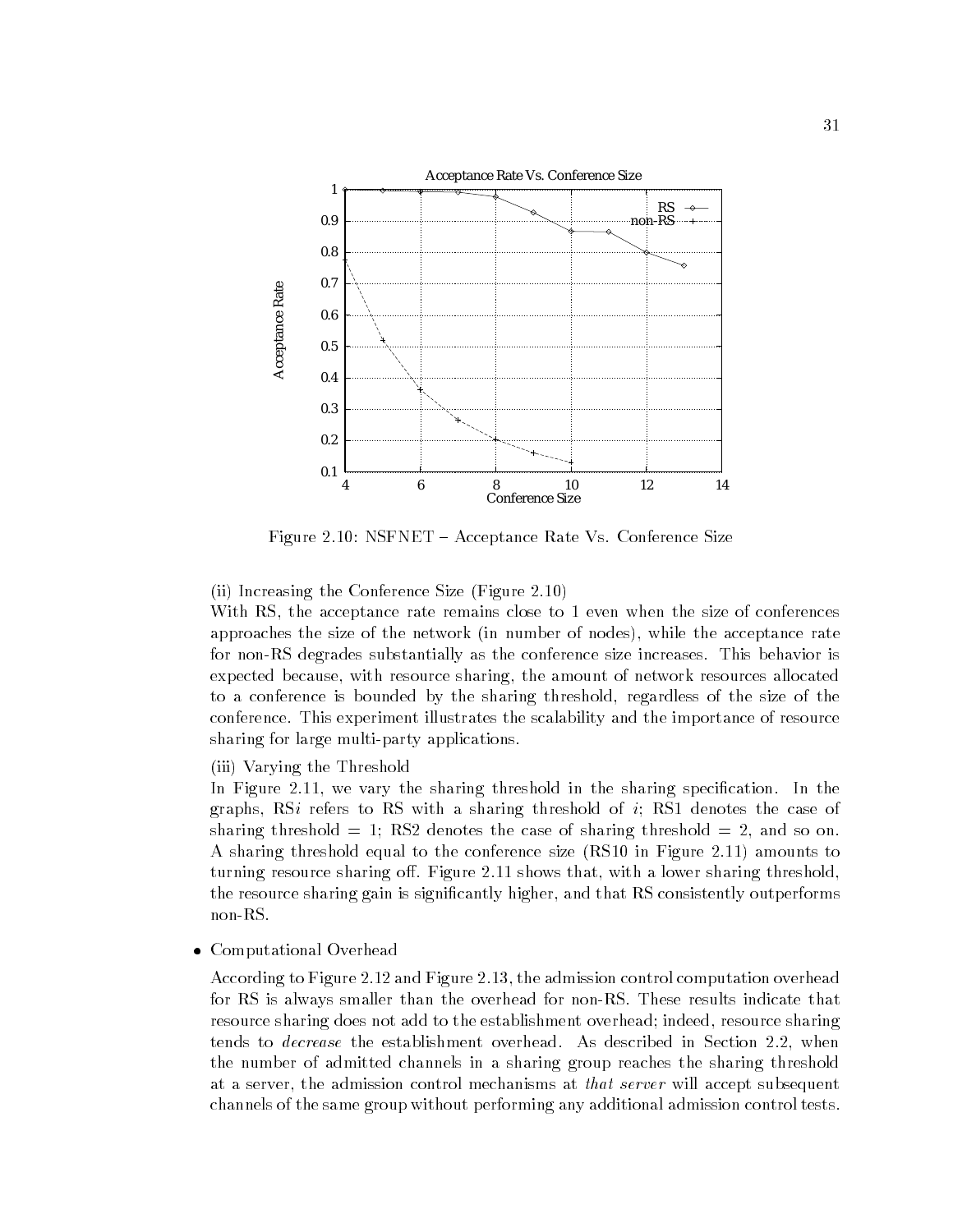

Figure 2.11: NSFNET - Acceptance Rate with Different Threshold Value



Figure 2.12: NSFNET - Computational Overhead Vs. Number of Conferences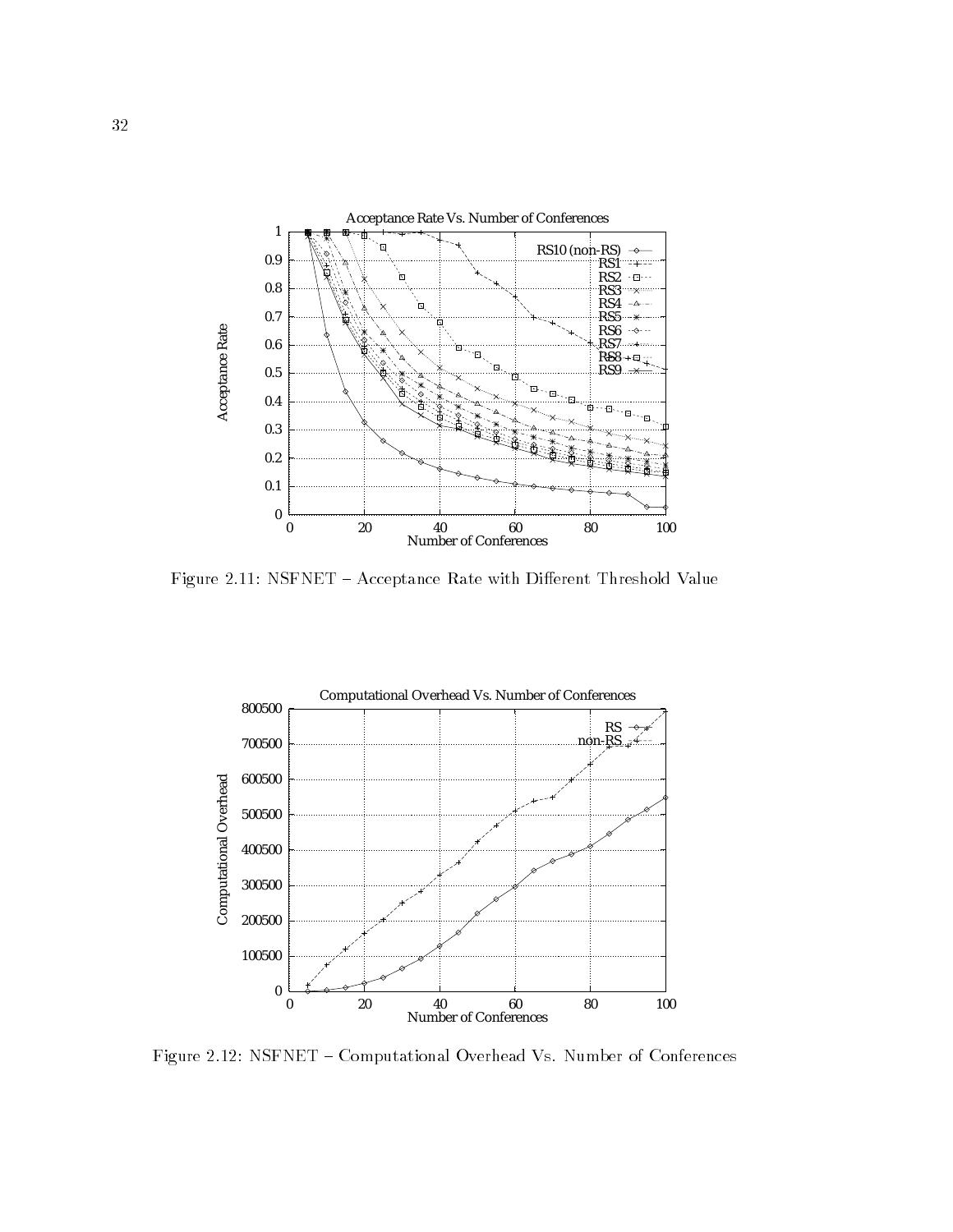

Figure 2.13: NSFNET - Computational Overhead Vs. Conference Size

#### 2.5.2 Tree topology

We ran several simulation experiments with a tree-based topology (in which we added two extra hosts each at the four sites (Berkeley, Madison, Urbana, and Murray Hill) to the XUNET network topology of Figure 2.14).

#### Results

Acceptance rate

As in the previous section, we compare the acceptance rates obtained with and without resource sharing in a number of different experiments. The graphs (Figure 2.15) - 2.17) show how the system performance changes as we vary three parameters:

- (i) the number of conferences (Figure 2.15) ;
- (ii) the conference size (Figure 2.16) and
- (iii) the sharing threshold (Figure 2.17)

The results are similar to the results that we obtained with the NSFNet topology. Resource sharing is shown to yield a higher acceptance rate.

 Computational Overhead Figures 2.18 and 2.19 show the computational overhead of RS and non-RS. The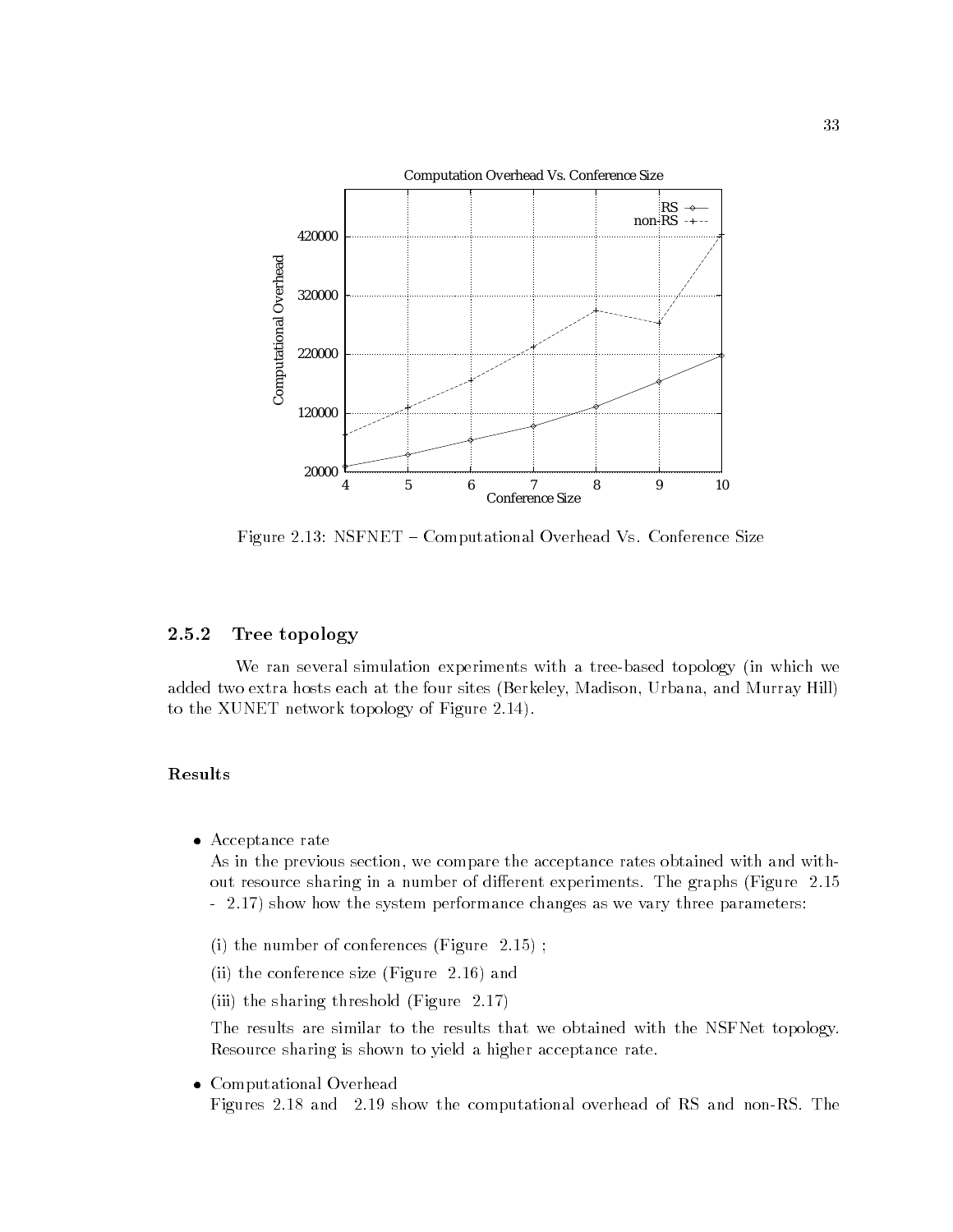

Figure 2.14: The XUNET Network



Figure 2.15: XUNET - Acceptance Rate Vs. Number of Conferences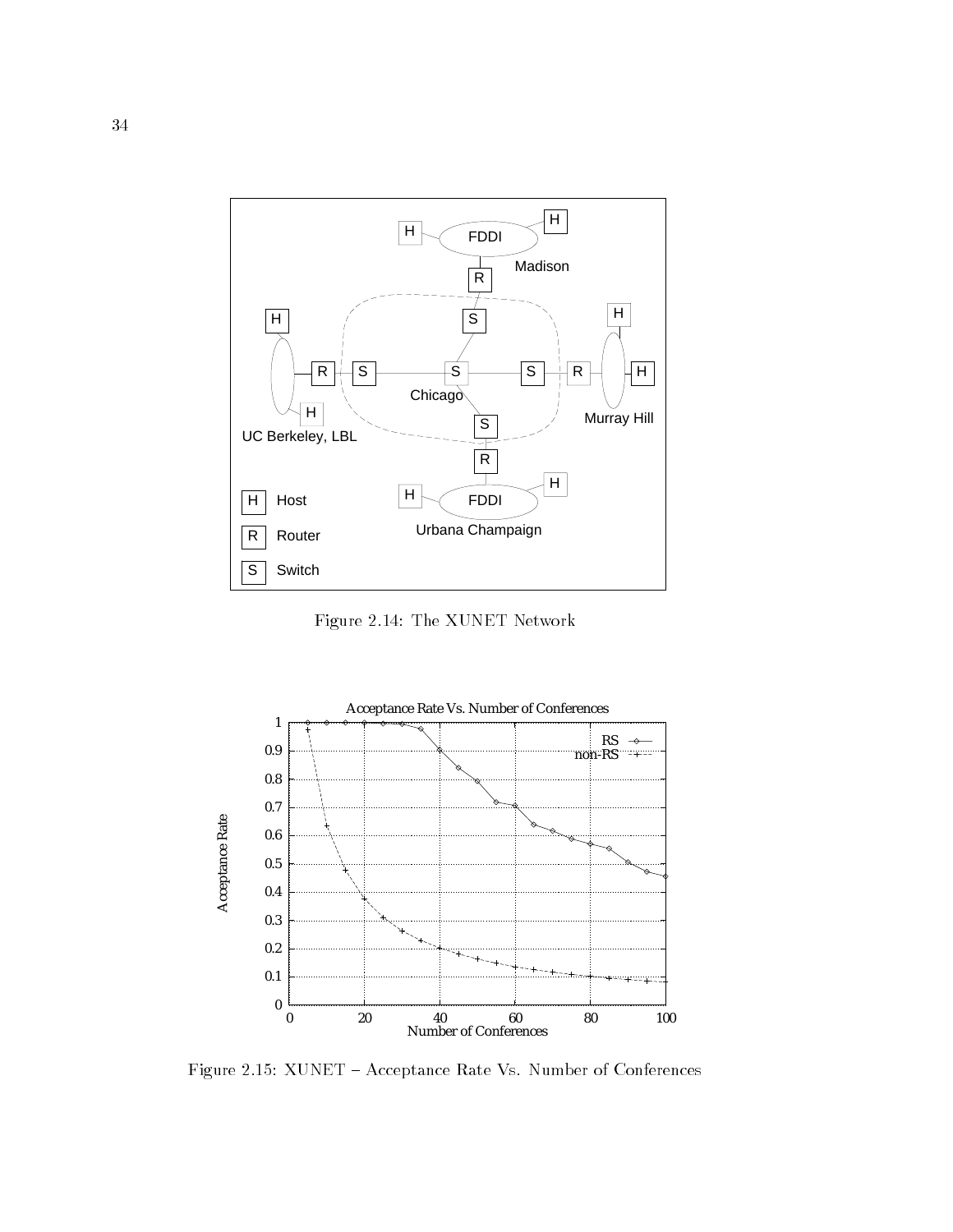

Figure 2.16: XUNET - Acceptance Rate Vs. Conference Size



Figure 2.17: XUNET - Acceptance Rate with Different Threshold Value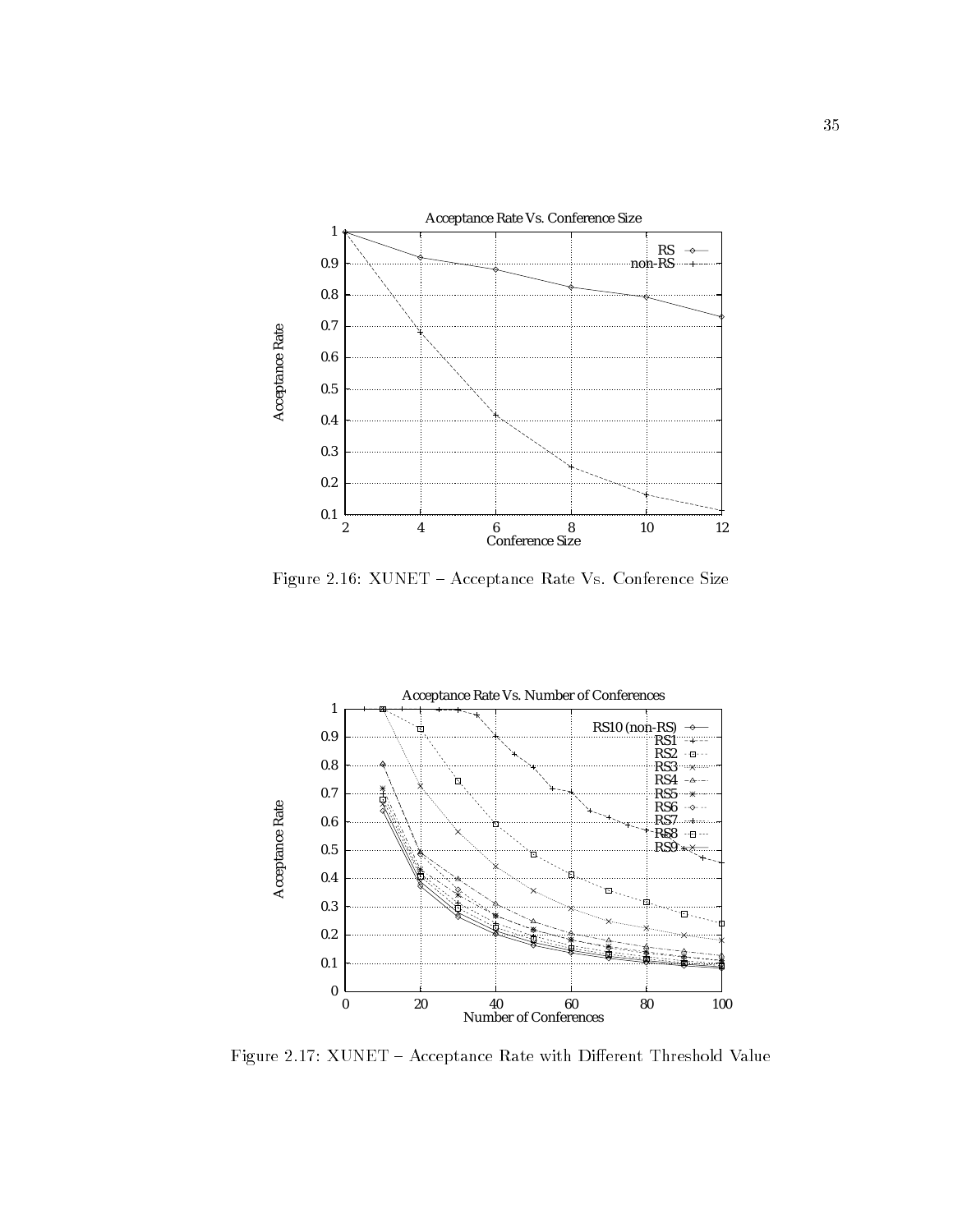

Figure 2.18: XUNET - Computational Overhead Vs. Number of Conferences

results are again very similar to those from the NSFNet in that RS in general reduces the computational overhead during channel establishment.

#### Simulating heterogeneous traffic and performance parameters

We deliberately limited our simulation experiments to connections with homogeneous traffic specifications; this choice allowed us to define a suitable and sensible evaluation metric. With heterogeneous traffic, in our opinion, it is much more difficult to define such a metric . For example, given that bandwidth is not the only resource to be considered, is a 1 Mbps channel worth 10 times as much as a 100 Kbps channel? Or is it worth a little less? A lot less? Similarly, if a client requests 100 ms as the bound on end-to-end delay and another client requests 200 ms, how do we compare their requests according to a common metric?

#### Interactions with other components 2.6

Resource sharing is only one component of our system for supporting multi-party real-time communication in computer networks; thus, it is very important that the resource sharing mechanisms not only work well, but that they work well with the other components

<sup>&</sup>lt;sup>7</sup>The main evaluation metric  $=$  acceptance ratio  $=$  may also be criticized in the following manner: a multicast to 10 destinations should not be worth 10 times a unicast. However, we have not been able to come up with evaluation metrics that are simple and easy to obtain and to justify.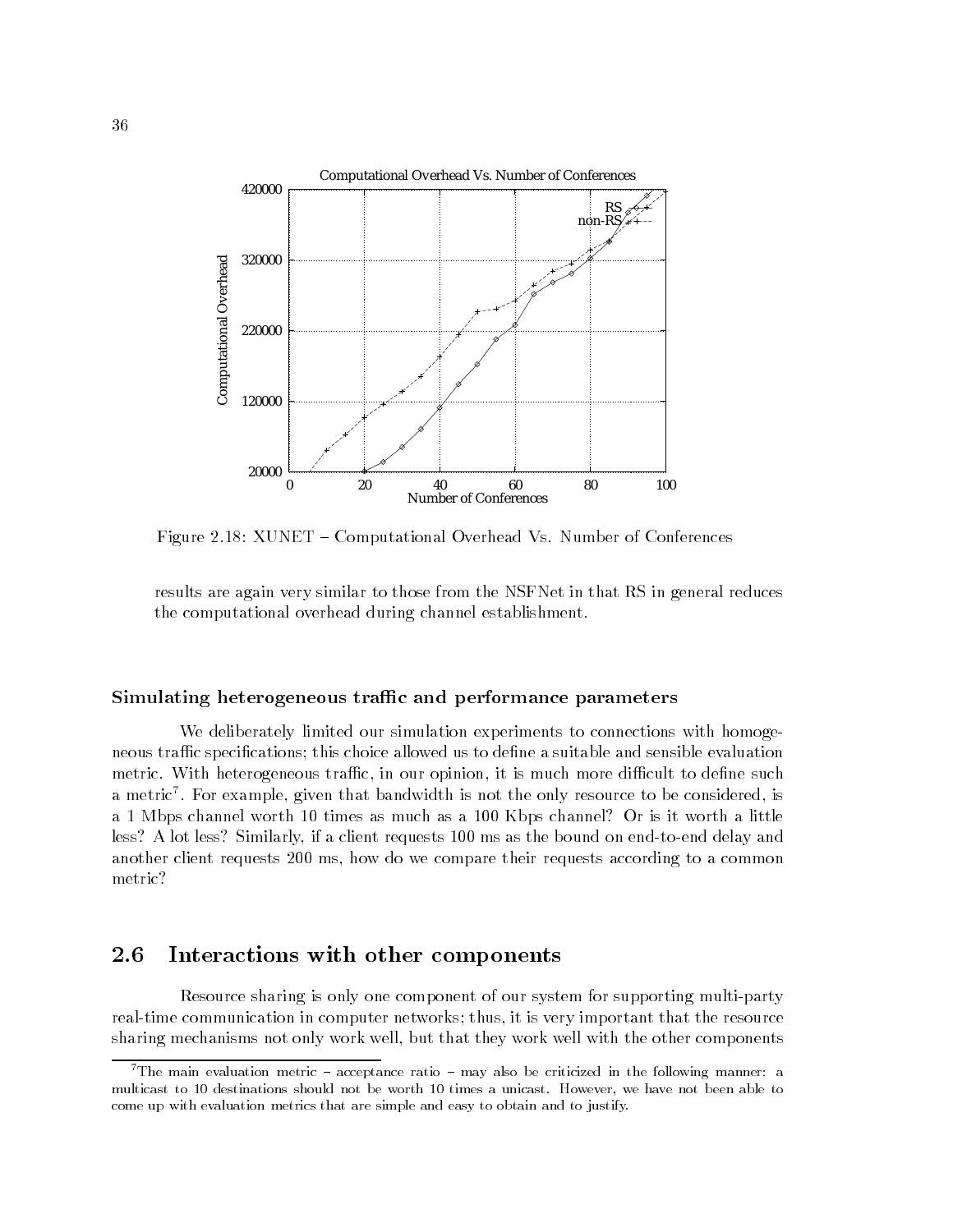

Figure 2.19: XUNET - Computational Overhead Vs. Conference Size

of our multi-party real-time communication system. In particular, resource sharing affects the following components: client-service interactions and interface, admission tests, traffic specification models, routing, access control, data forwarding and traffic policing, advance reservations, and resource partitioning. In Section 2.2, we discussed a few of these: we talked about how sharing affects client-service interactions, admission tests, and data forwarding and traffic policing.

In this section, we will discuss the interactions of resource sharing mechanisms with the following components of our real-time communication scheme: the local admission control mechanisms, the routing system, traffic specification models, and the mechanisms for supporting advance reservation of network resources. We will describe the interactions with resource partitioning in Chapter 3.

#### 2.6.1 Resource sharing and local admission control

With resource sharing, the client promises that the aggregate traffic due to the related channels will remain within the client-specied bounds, and the network tries to use this information to reduce the resource allocation. An interesting issue is the interaction of this *globally specified* relationship with the admission control decisions that are made *locally* at the intermediate nodes (the local decision-making is due to the distributed nature of our resource sharing technique).

During channel establishment, the Real-Time Channel Administration Protocol (RCAP) [76] is responsible for admission control and resource reservation at each node. When the RCAP module at a certain node is reserving resources for a new channel, it allocates enough buffers for handling all potential delay jitter of the data packets from the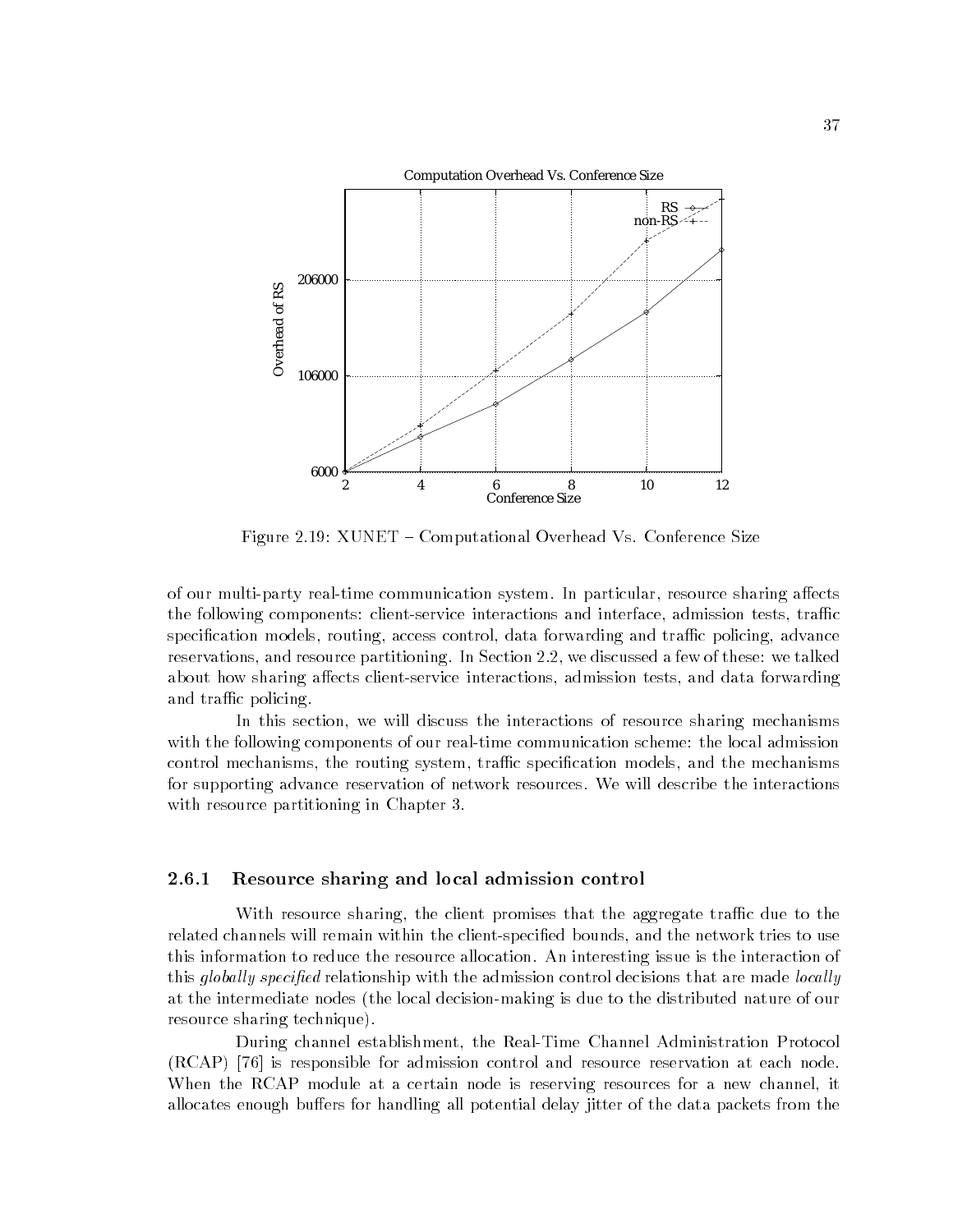previous node. This delay jitter bound depends on the resources allocated to the channel at the previous node (and the scheduling discipline followed at that node). Since channels that belong to the same sharing group may be allocated different amounts of various resources at the respective previous nodes, data from different member channels may arrive at a given node with different delay jitter bounds. Thus, adding a new channel for an already established group may result in additional buffer allocation at that node.

#### 2.6.2 Resource sharing and traffic specification models

For obtaining performance guarantees, the network clients characterize the channel's traffic in terms of a *traffic specification model*; the characterization is used in running admission tests and in allocating resources. With resource sharing, the clients also need to characterize the aggregate traffic (for a group of resource sharing channels).

For characterizing traffic for individual channels, many models exist, including peak rate,  $\sigma$ - $\rho$ , leaky-bucket, Xmin-Xavg-I-Smax, double bucket, and so on [5, 19, 20, 49, 73, 86, 89, 111, 116. Some of these are not appropriate for specifying aggregate traffic for groups with two or more concurrently active senders; this is mainly because packets from different senders may arrive at the same time ("back-to-back") at some node in the network  $-$  in this case, we cannot directly use traffic models<sup>8</sup> that specify minimum inter-packet interval (e.g., Xmin-Xavg-I-Smax, or token bucket); we can use other models like  $\sigma$ - $\rho$ , or double bucket.

#### 2.6.3 Resource sharing and the routing system

The analysis and simulations described in Section 2.4 support the intuition that routing techniques affect the success of resource sharing. The routing algorithm can increase resource sharing gains in two ways:

- Routing of channels in the same sharing group along common subpaths.
- Routing channels so that they may have the same local delay bound along common subpaths.

The first effect is obvious: if the routing algorithm increases the overlap between multicast trees for related channels, a higher resource sharing can be achieved. The second effect is the result of our decision (or the requirement of some scheduling algorithms) to give all channels in a sharing group the same local delay bound. If the routing algorithm is aware of the local delay bounds given to member channels, it can take these into account. Unfortunately, most routing algorithms do not enhance the overlap of related multicast trees. In fact, adaptive routing algorithms may actually push channels of the same group away from each other to "less loaded" paths [77, 67, 39, 123]. The only way for the routing algorithm to enhance

<sup>8</sup>For example, with the Xmin-Xavg-I-Smax model, for reasonable values of Xavg, I, and Smax, if the Xmin value is set to zero (for packets arriving back-to-back), we have to reserve a lot of resources to serve the packets, thereby reducing most of the resource sharing gains.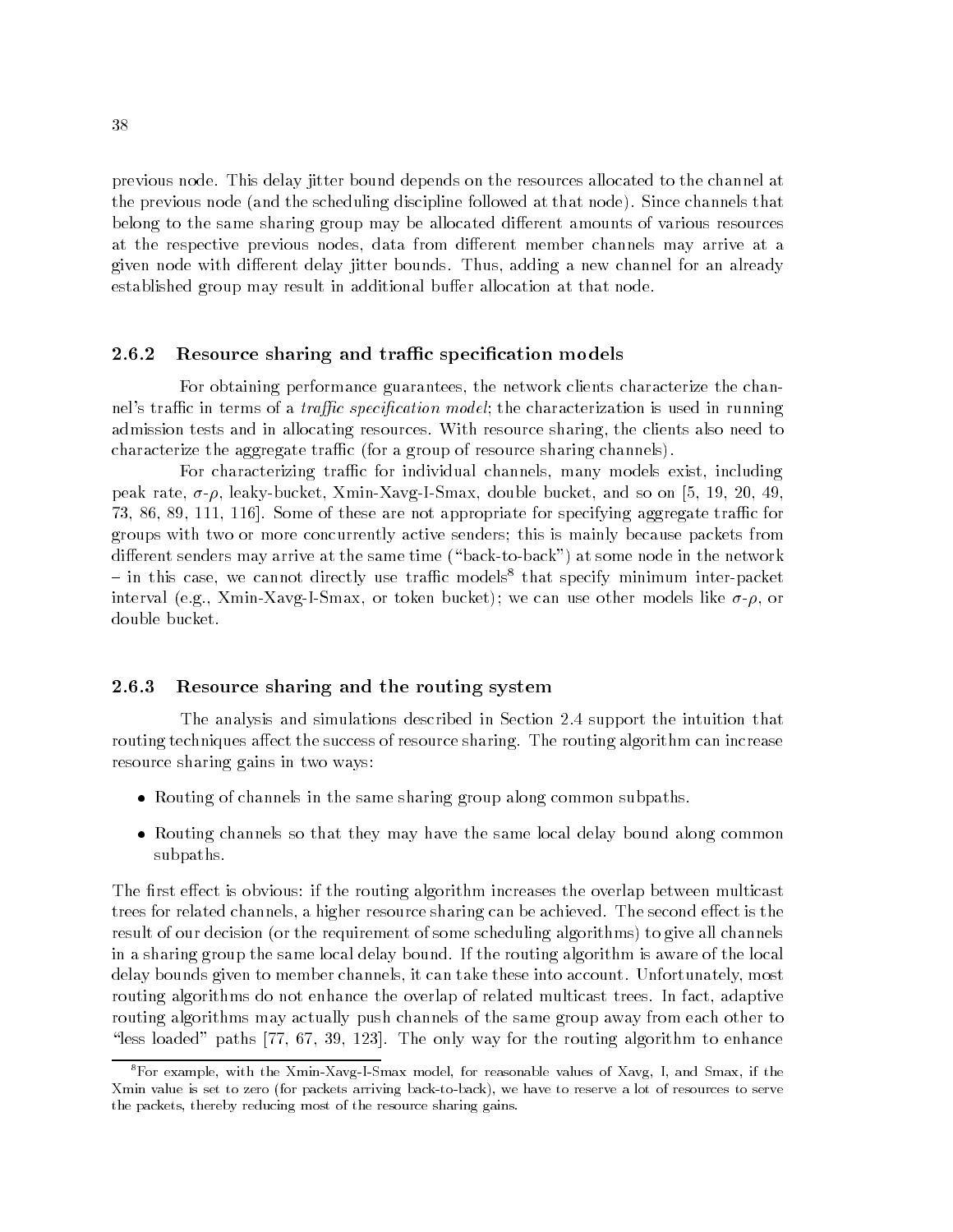resource sharing performance is to recognize channels as members of sharing groups, and to favor shared subpaths between related channels. The Tenet group has devised a routing algorithm that uses a heuristic to find a  $min\-cost$  route that is likely to satisfy the delay requirements of all destinations [123]. They have also adapted this algorithm to maintain state information for each sharing group, both to enhance path overlap and to meet the delay restrictions specified above.

#### 2.6.4 Resource sharing and advance reservations

We have also devised techniques for providing *advance reservations* for multi-party real-time communication [47]. In this service, the clients can make a request for network resources in advance of their use. A client may, for example, request a connection on Monday for a Wednesday video-conference. The network performs admission control tests and informs the client on the same Monday whether the desired resources will be available on Wednesday. Simulation results (described later in Chapter 4) show a synergy between resource sharing and advance reservation mechanisms, i.e. advance reservations help increase resource sharing acceptance gain, under the assumption that larger conferences will be more likely to make reservations in advance.

An important question involves trading off computational complexity with admission control efficiency: if two (or more) channels, advance booked for different (but possibly overlapping) time-intervals can share resource allocations, how does the network handle such sharing? There are at least three alternatives:

- Ignore such sharing relationships
- Make independent decisions (about whether to use individual or aggregate traffic specification) for each time interval
- Make the same decision for all time intervals

The first option would imply losing all resource sharing gains – this is clearly not desirable. If we make independent decisions for each time interval, we will obtain the best possible efficiencies in resource allocation; however, this would imply that at the interval boundaries, RCAP will have to contact RTIP to change between group and individual and aggregate traffic specifications. This introduces undesirably strict timing requirements. Also, this option would imply storing resource sharing information on a per-time-interval basis, and that would lead to a tremendous increase in the amount of state information to be maintained, as well as in the computational overhead associated with admission control. With the third option, we trade-off some potential resource allocation efficiencies to  $(a)$ avoid strict timing requirements, and (b) save on the state information maintained as well as the computational overhead for running admission tests. We chose this third option for our Suite 2 implementation.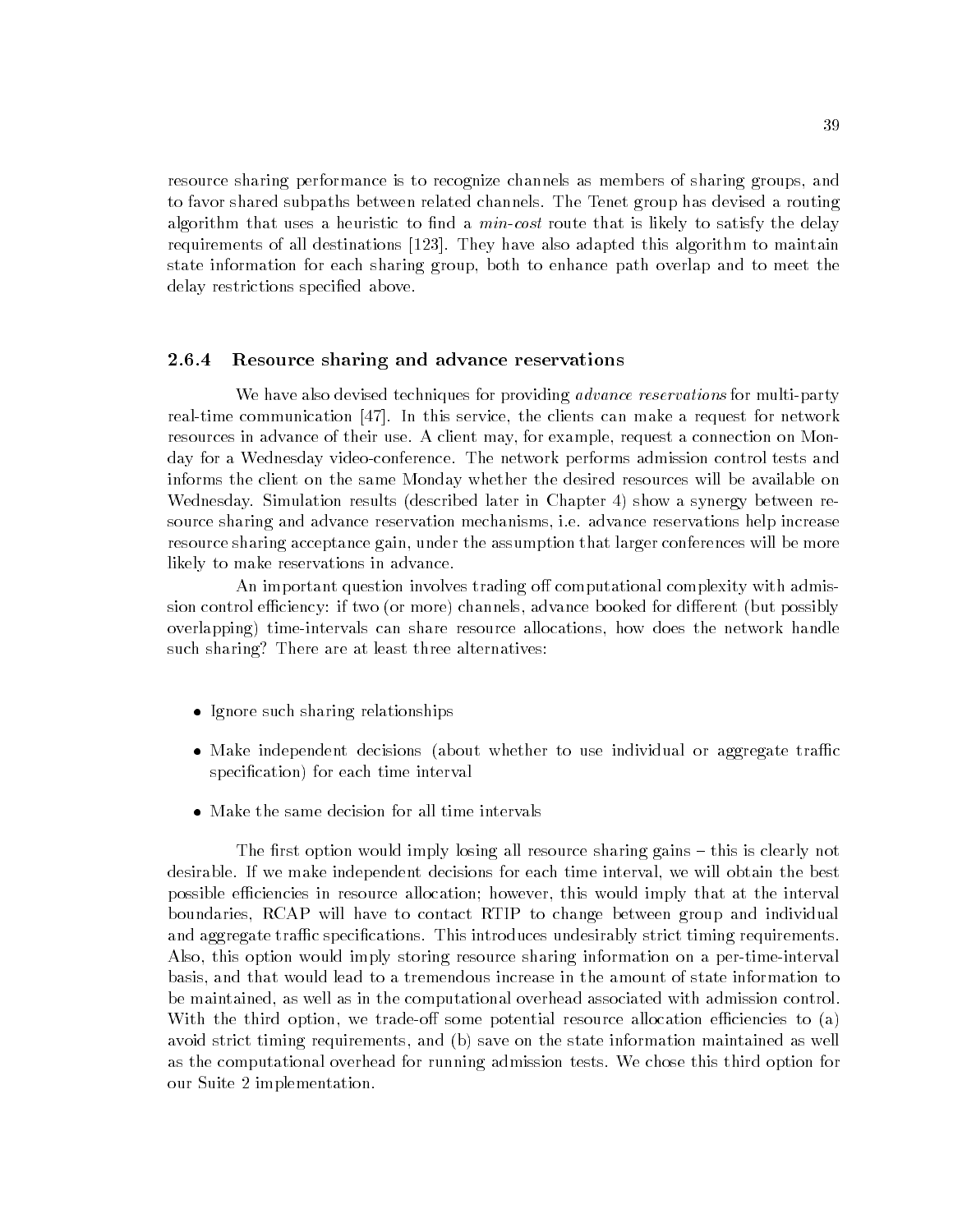## 2.7 Summary

Resource sharing exploits known relationships among related channels to allow network resources to be shared without sacrificing well-defined guarantees; most importantly, for large conferences with a bounded number of concurrent speakers, resource reservations do not increase with the number of potential speakers. Therefore, resource sharing is an important tool for providing real-time guarantees for large conferences.

We presented a scheme for sharing resource allocations between guaranteed performance connections in computer networks; this scheme provides a fully-distributed, lowoverhead technique for implementing resource sharing. We evaluated the resource sharing performance gains by analysis and by simulations; these confirmed the intuition that resource sharing is very useful in saving network resources and quantified these gains. It achieves both higher connection acceptance rate and lower computational cost for admission control (than without resource sharing), while still providing guaranteed performance to the clients, *independent of the behavior of other, unrelated, traffic.* This performance evaluation also helped us in understanding how different factors (e.g., routing) impact these gains. As described in [61], we compared the analytical results with the simulation results; the comparison showed the simulation results correspond fairly well to the analytical values.

We then presented some of the interactions of resource sharing with other components of our multi-party real-time communication system; we described the interactions with the local admission control system, with the choice of traffic specification models, with the routing system, and with the advance reservations system. In Chapter 3, we will describe the interactions of resource sharing with resource partitioning mechanisms.

Resource sharing is a key component of our multi-party real-time communication system; in the next two chapters, we will describe two other important components: the resource partitioning system and the advance reservations system. As we will see in these chapters, our resource sharing mechanisms interact well with the resource partitioning and advance reservation mechanisms to improve overall system performance. We will then describe, in Chapter 5, how these components work together in our Tenet Real-time Protocol Suite 2; we will also present some measurements of our prototype implementation of Suite 2, which show that our techniques work very well in practice. We will also briefly describe the channel groups that we use to specify the resource sharing relationships, and contrast our approach with that taken recently by several other researchers, including the designers of RSVP[130, 82, 81, 36, 10] and ST2[114, 97, 106, 34, 35, 33, 66, 65].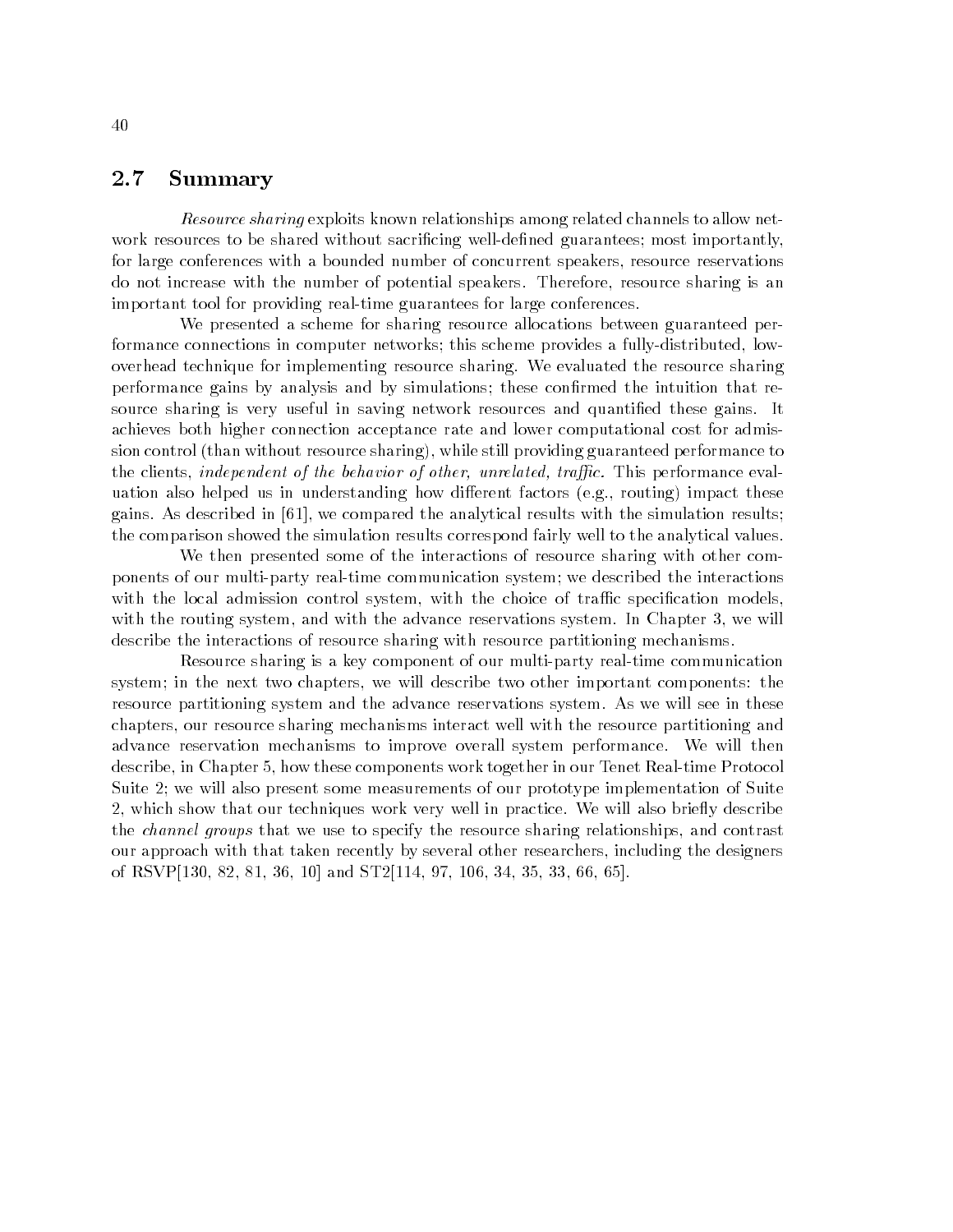## Chapter 3

# Resource partitioning

For real-time communication services to achieve widespread usage, it is important that network managers be allowed to control the services effectively. An important management capability concerns *resource partitioning*, i.e., distributing the different resources available at any given server (network node or link) among a number of partitions, where the admission control and establishment computations for a given connection need to consider only the connections in the same partition, and are completely independent of the connections accepted in other partitions. Resource partitioning is useful for a number of applications, including the creation of virtual private subnetworks and of mechanisms for advance reservation of real-time network services, fast establishment of real-time connections, and mobile computing with real-time communication.

In this chapter, we present resource partitioning: we describe admission control tests for resource-partitioned servers with four representative scheduling disciplines, Earliest-Deadline-First (EDD), First-In-First-Out (FIFO), Rate-Controlled-Static-Priority (RCSP), and Weighted-Fair-Queueing (WFQ), provide simulation results, and discuss the key implementation issues. Our simulations confirm the intuition that resource fragmentation losses due to resource partitioning are small, and that resource partitioning reduces the admission control computation overhead. An interesting result from the simulation experiments is that, under circumstances that arise naturally in multi-party communication scenarios, resource partitioning results in *higher* overall connection acceptance rates.

## 3.1 Introduction

We use the term *resource partitioning* to refer to the set of techniques and mechanisms that provide the network managers with the ability to distribute the different resources available at any network node or link among a number of partitions. In this sense, a "partition" is a virtual network in which real-time connections can be created; a partition consists of the resources allocated to it in various nodes and links of the physical network. In the sequel, the term "partition" will be sometimes used to refer also to the fraction of a node's or a link's resources allocated to the corresponding network-wide partition.

With resource partitioning, the admission control and establishment computations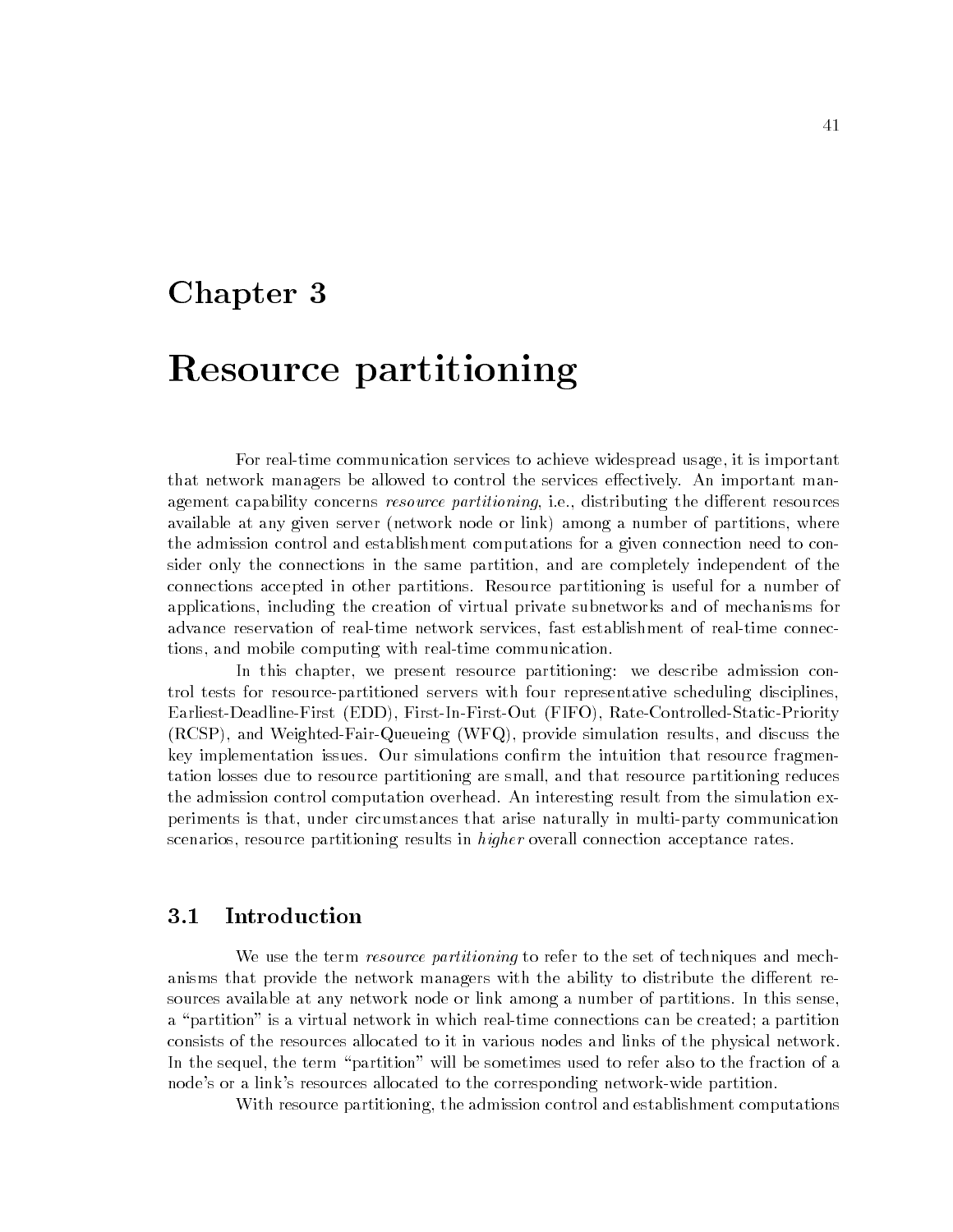for a particular connection are independent of the connections accepted outside that connection's partition. This independence amounts to splitting the server into a number of sub-servers, each offering QoS guarantees only to the connections within it; the guarantees are valid as long as the admission tests and rate control schemes for all sub-servers are correct, and are independent of the resource reservation decisions and computations performed in other partitions. Figure 3.1 illustrates this issue: (a) shows a network node with three links; (b) shows the node model with one CPU server and one link server per outgoing link in each of the two partitions.



Figure 3.1: The server model for a node with three links and two partitions

This server/partition independence is very useful, as it can be used for the following:

- The different sub-servers can be used to form virtual private subnetworks.
- Network managers can keep a small fraction of resources for management and faulthandling traffic.
- A fraction of the network's resources may be kept for non-real-time traffic.
- The network can implement fairness constraints on network accessibility (preventing one set of clients from hogging up network resources).

In addition to advance reservations [47], which we will discuss in Chapter 4, other resource partitioning applications include fast establishment of real-time connections and support for mobile computing [57]. We will describe these applications in Chapter 7; the interested reader is referred to [45] for a more detailed description of these applications.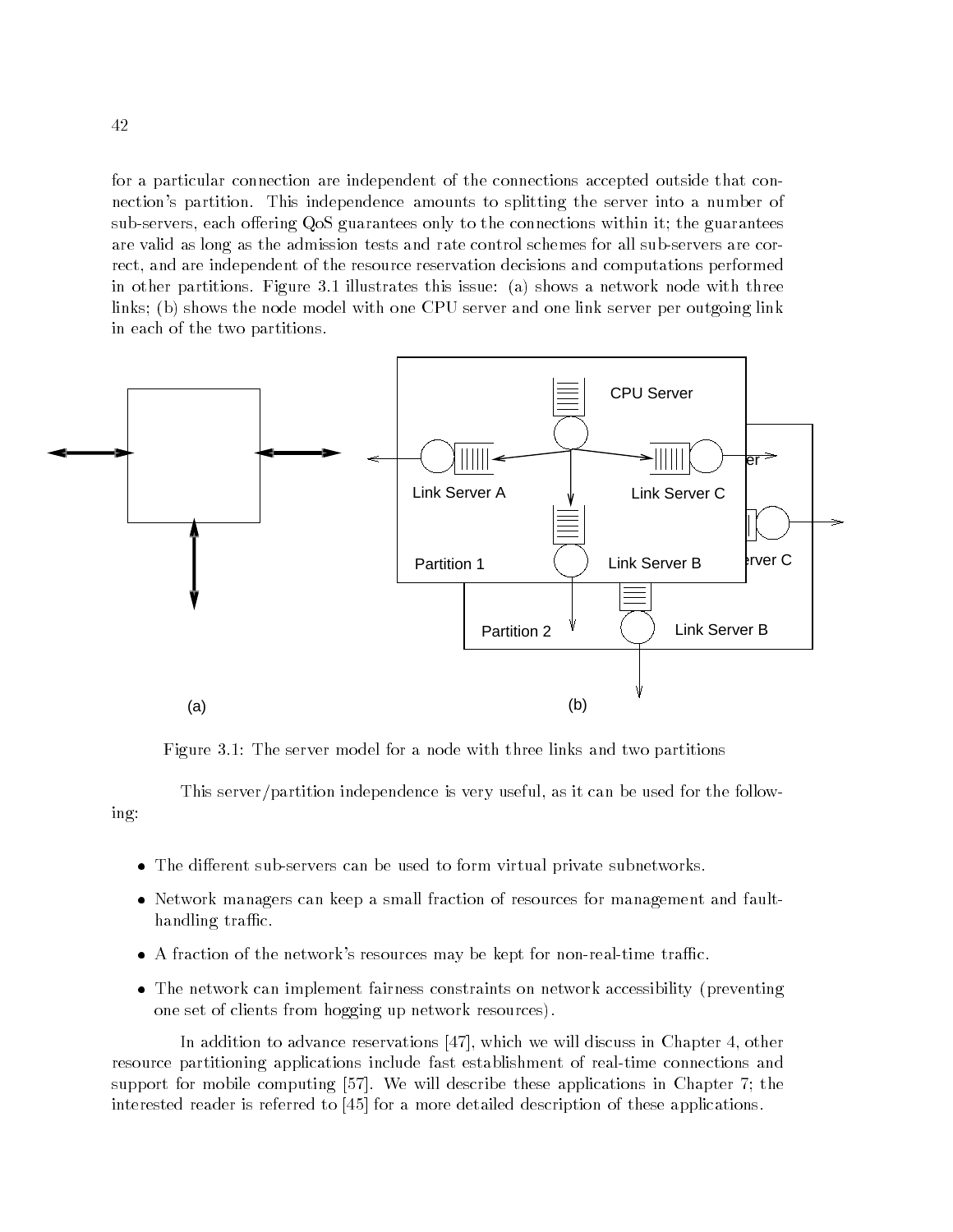Many important concerns can be raised regarding resource partitioning: for instance, whether we can design efficient mechanisms for resource reservation, and whether these mechanisms can be designed for different scheduling disciplines and admission control procedures. The efficiency concern encompasses two related issues. First, the computational expense associated with admission control should not appreciably increase under resource partitioning (in fact, it is expected to decrease, due to reasons to be explained later). Secondly, any partitioning scheme is affected by *resource fragmentation losses*. For example, if a link can support 50 connections, and the resources at this link are divided into three equal partitions, then each partition can only support sixteen connections. Thus, the link can now only support 48 connections, and this corresponds to a fragmentation loss of two connections.

Note that, as will be seen in Section 3.2, the derivation of some admission tests for a partition is nontrivial, due to the same reason that makes it hard to derive those admission tests in general: while testing against the still available amounts of bandwidth and buffer space in a server is easy if the amounts of these resources required by the channel to be established are known, verifying the schedulability of packets in a bounded-delay context after the addition of a new channel can be more complicated.

In the following sections, we illustrate our approach to network resource partitioning in the framework of the Tenet real-time communication protocols [44]. As described before, these protocols are based on the *real-time channel* communication abstraction. The Tenet approach is connection-oriented and reservation-based: before a real-time channel can be used by its requester, it must be established (i.e., resources for the channel must be set aside along its route), so that the desired performance guarantees can be provided. While our design, simulations and implementations were done in the framework of the Tenet-style connection establishment, the principles are equally applicable to other connection setup protocols and techniques, including those followed by ST-2 [97], RSVP [130] and OPWA [108].

This chapter is organized in the following manner. In Section 3.2 we discuss resource-partitioning-oriented admission control tests for four packet scheduling disciplines: Earliest Deadline First (EDD), First In First Out (FIFO), Rate Controlled Static Priority (RCSP), and Weighted Fair Queueing (WFQ). Section 3.3 presents a simulation-based evaluation of resource partitioning algorithms in a multi-party communication environment. We discuss implementation issues in Section 3.4, and Section 3.5 concludes this chapter.

## 3.2 Resource partitioning tests

What parts of an admission control algorithm do we need to modify to make network resources partitionable according to our approach? Our ideal objective is to subdivide a network (or, more generally, an internetwork) into a certain number of virtual networks (or internetworks), each one of which can be treated totally independently of the others, even though they all share the same hosts, nodes, and links. This is equivalent to saying that we would like to confine our admission tests to the resources assigned to, and the channel created within, the partition to which a new channel is requesting admission, without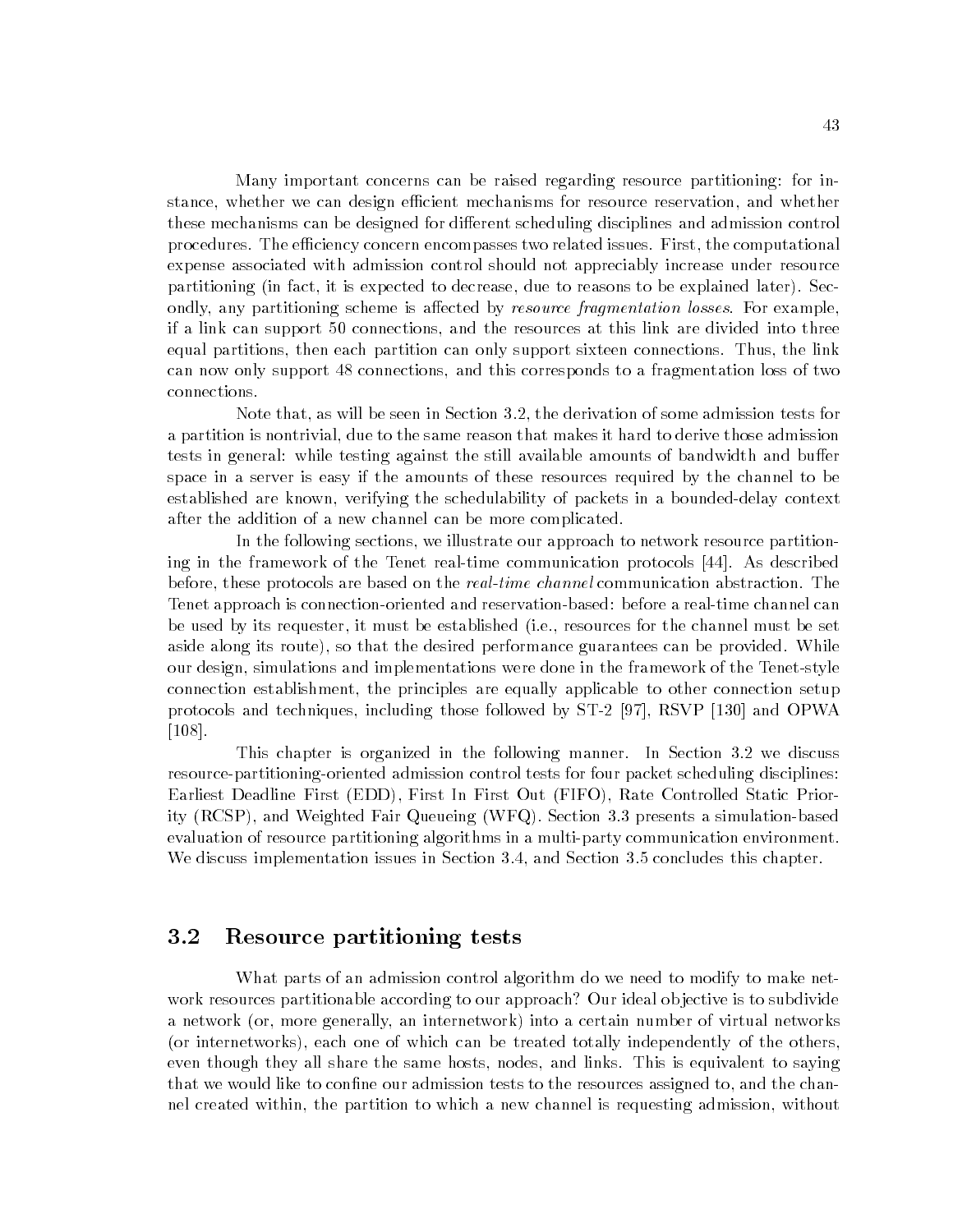in any way involving the channels and the resources belonging to the other partitions. Network resources can be partitioned in this sense if, given a number of partitions and suitable admission tests to each partition, we can prove that all channels established in all partitions always satisfy the admission tests for the full network. In this section, we show that this goal can be reached for many packet-scheduling disciplines; we present the *partitioned* admission tests for four packet scheduling disciplines: EDD, FIFO, RCSP, and WFQ. By examining these disciplines, we show that our resource partitioning techniques are general, as they apply to a wide spectrum of scheduling policies, and also to internetworks with heterogeneous (e.g., multi-vendor) nodes, as well as to nodes modeled with several servers<sup>1</sup> using different scheduling disciplines. EDD is an excellent but relatively expensive policy; RCSP and WFQ are good and less expensive; RCSP is a static-priority discipline, WFQ is a member of the round-robin family; FIFO is not very good but probably the cheapest to implement. Since some of the admission tests depend on the packet scheduling discipline, the corresponding partitioned tests are also scheduler-dependent.

Note that, to be accepted, a request for a new channel must pass also, besides the tests we discuss below, a buffer space test in each server [45]. This test is very easy to derive, and will be omitted for the sake of brevity throughout our discussion.

#### 3.2.1 Resource partitioning in an EDD-scheduled server

In an EDD-scheduled server, an established channel k with a deterministic delay bound is characterized by  $t_k$ , the maximum service time for any packet belonging to this channel, and by  $d_k$ , the local delay bound (which is the maximum amount of time that any packet on this channel will stay in this server) [117]. In addition, the load at the server is characterized by  $\iota$  , the maximum service time for any packet (real-time or besteffort) serviced. We assume, for brevity of explanation, that the local admission control process maintains the list of already established channels sorted by non-decreasing local delay bounds (di dj if <sup>i</sup> j). To a new resource request <sup>R</sup> with maximum packet service time  $\iota_{new}$  - we can assign a delay bound  $a_{new},$  inserting the new channel into the list without any violations of the local delay bounds if, after adding this new connection,

$$
d_i \ge \sum_{l=1}^i t_l + t^*,\tag{3.1}
$$

where the index  $i$  goes over all real-time channels in the server, including the new one. [49].

The test ensures that, when a packet arrives over a channel  $k$ , the maximum amount of time it could possibly wait (before being transmitted) is bounded above by the delay bound  $d_k$ .

To determine the form of the delay bound computation if we have resource partitioning, we need to introduce a few definitions and theorems.

<sup>&</sup>lt;sup>1</sup>As mentioned before, a server is a network component that has resources to be allocated, e.g., a link.

 $\tau_{\mathit{new}}$  depends on the maximum packet size and the service rate at the server.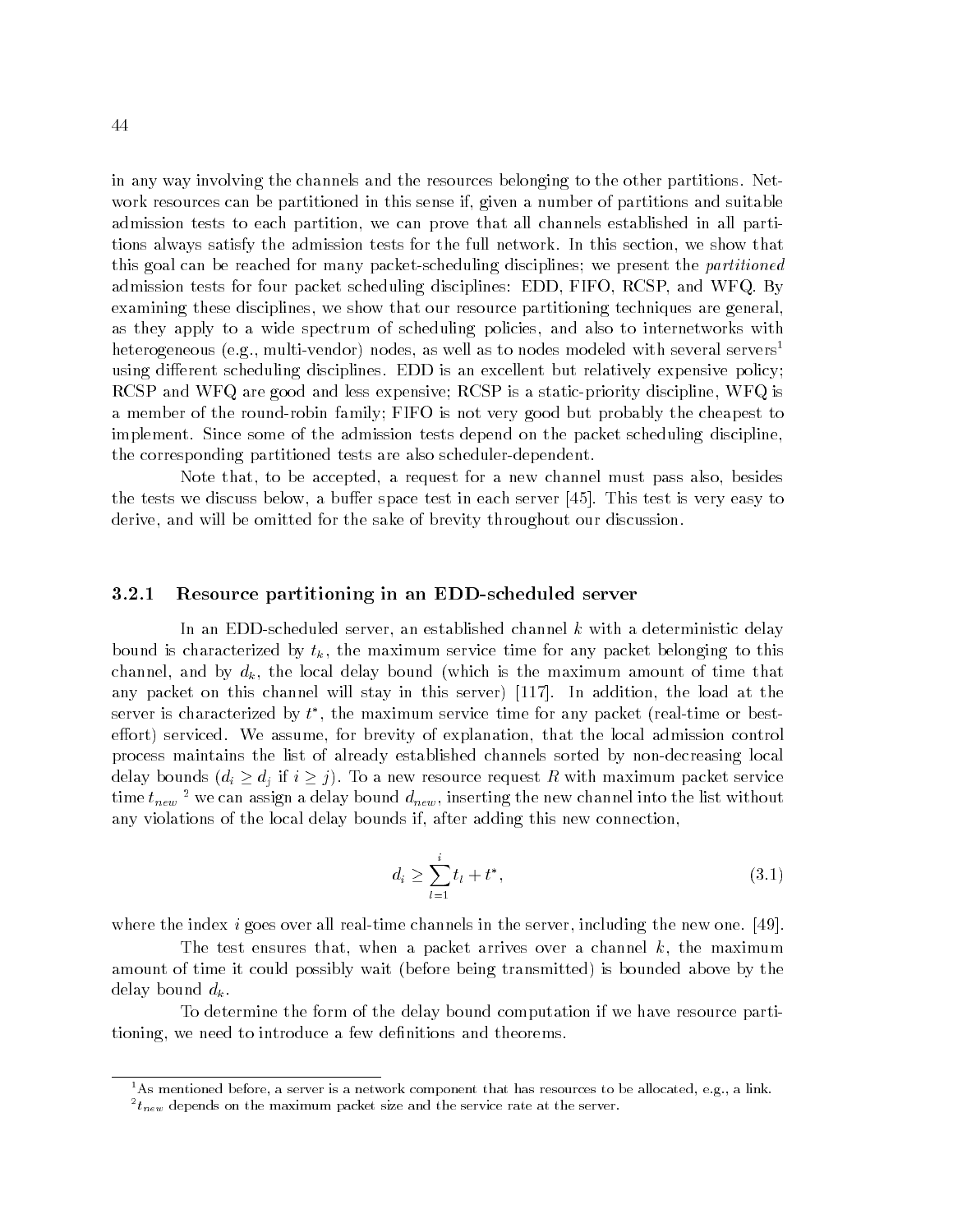**Definition 3.1** A schedule S in an EDD server is a set of channels  $C_1, C_2, ...C_m$  with local delay bounds  $d_1, d_2, ... d_m$  such that  $d_1 \leq d_2 \leq ... \leq d_m$ .

**Definition 3.2** Schedule S is "acceptable for  $\delta$ " in an EDD server if

$$
d_k \ge \frac{1}{\delta} \sum_{l=1}^k t_l + t^*(k = 1, 2, \ldots m), \qquad (3.2)
$$

where  $\mathbf{v} \equiv \mathbf{v}_1$  is the maximum services time for a packet on channel Ck  $\mathbf{v}_h$  in the server, and t is the maximum service time that any packet can have in this server.

**Definition 3.3** Two or more schedules are said to be disjoint if all their pairwise intersections are empty.

**Lemma 3.1** If schedule S is acceptable for  $\delta$  in an EDD server, then S is acceptable for all such that is the control of the control of the control of the control of the control of the control of the con

**Proof:** Follows directly from  $(3.2)$ .

**Theorem 3.1** If disjoint schedules  $S_1, S_2, ...S_r$  are acceptable for  $\delta_1, \delta_2, ... \delta_r$ , respectively, in an EDD server, so that

$$
\sum_{h=1}^{r} \delta_h \le 1,\tag{3.3}
$$

then the combined schedule  $S = S_1 \cup S_2 \cup ... \cup S_r$  is acceptable for  $\sum_{h=1}^r \delta_h$ .

**Proof:** We shall prove that the theorem holds for two disjoint schedules; the extension of the proof to reduces is trivial. Let  $\mathbb{R}^n$  be the k-th channel in the combined in the combined in the combined in the combined in the combined in the combined in the combined in the combined in the combined in the schedule S. Without loss of generally, we assume that the channel Ck was the channel Ch in schedule  $S_1$ . Then,  $k2 = k - k1$  is the number of channels in schedule  $S_2$  that precede  $\mathcal{L} = \mathbf{0}$  is a since S1 is acceptable for  $\mathbf{1}$  is acceptable for  $\mathbf{1}$ 

$$
d_{k1} \ge \frac{1}{\delta_1} \sum_{l=1}^{k1} t_{k1} + t^*; \tag{3.4}
$$

since  $S_2$  is acceptable for  $\delta_2$ , and  $C_k$  follows the channel with delay bound  $d_{k2}$  in  $S$ ,

$$
d_{k1} \ge d_{k2} \ge \frac{1}{\delta_1} \sum_{l=1}^{k2} t_l + t^*;
$$
\n(3.5)

Thus,

$$
d_{k1} \ge \frac{1}{\delta_1 + \delta_2} \left( \sum_{l=1}^{k1} t_l + \sum_{l=1}^{k2} t_l \right) + t^*.
$$
 (3.6)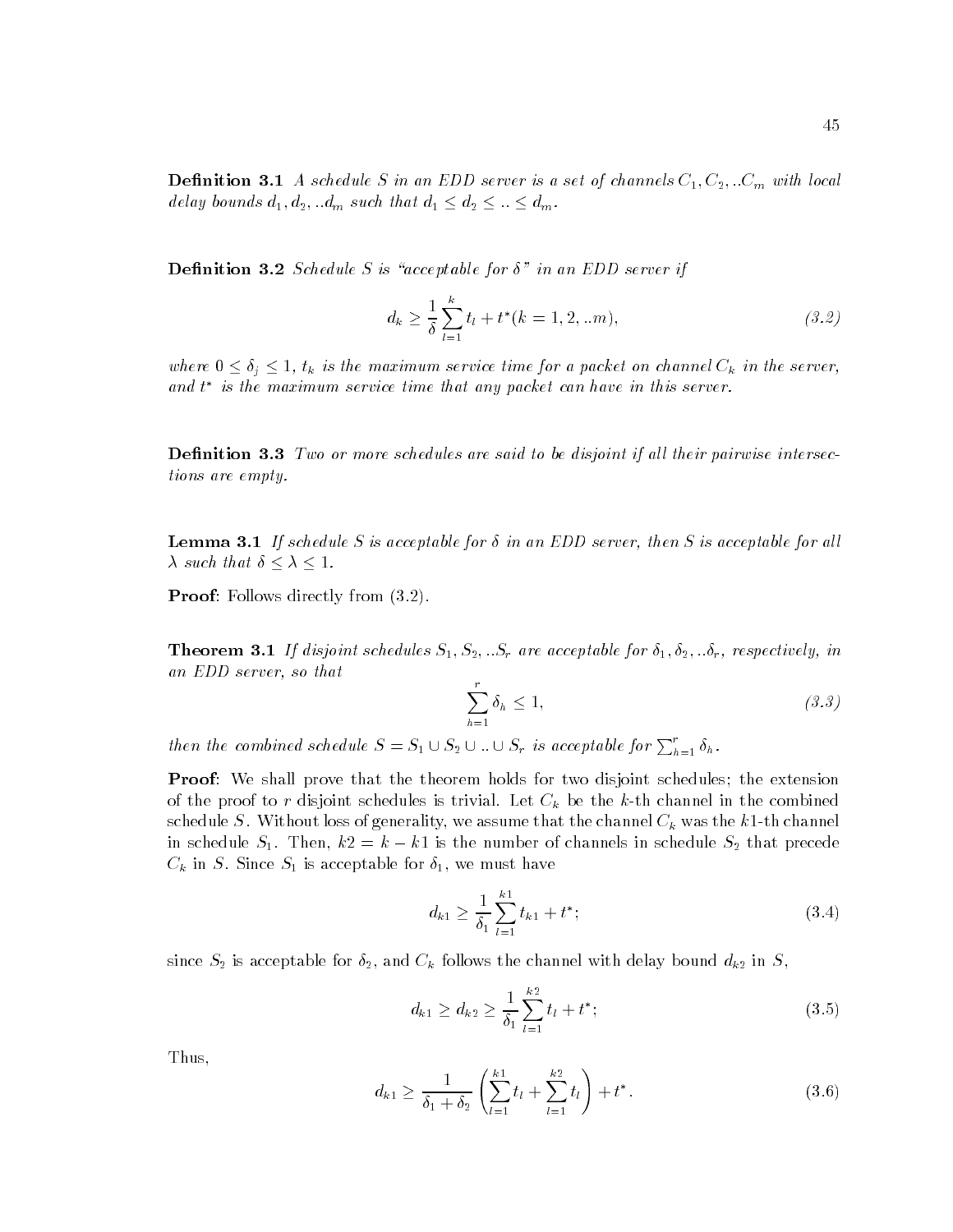#### Q.E.D.

We now state the admission control tests for an EDD server with resource partitioning. Consider an EDD server with partitions  $P_1, \ldots, P_n$ , partition  $P_s$  being allocated a fraction  $\delta_s$  of the "schedulability" (or "delay") resources, so that  $\sum_{s=1}^n \delta_s \le 1$ . The EDD server will guarantee this delay bound to all packets of partition Ps (with allocation s) if

$$
d_h \ge \frac{1}{\delta_s} \sum_{l=1}^h t_l + t^*,\tag{3.7}
$$

where the index h goes over all channels in partition  $P_s$ .

Note that, for EDD servers, there is also a separate bandwidth test, whose adaptation to the partitioning case is, however, trivial and will not be described here. The interested reader can find the description and the proof in [45].

#### 3.2.2 Resource partitioning in a FIFO server

We now describe the admission control test for a FIFO server without resource partitioning. In a FIFO server, all real-time connections are assigned the same local delay bound, say  $d$ . Let traffic over a real-time connection be characterized at the network layer by the quadruple  $(Xmin, Xave, I, Smax)$ , where  $Xmin$  is the minimum interpacket interval, X ave is the minimum average interpacket interval, I is the averaging interval, and  $Smax$  is the maximum packet size. To a new resource request R with traffic specification  $(Xmin, Xave, I, Smax)$  we can assign local delay bound d without violating the delay bounds of existing connections if, after adding this new connection,

$$
\sum_{i} \lceil \frac{d}{X \min_{i}} \rceil * S \max_{i} + S \max^{*} \leq d * ServiceRate. \tag{3.8}
$$

where the index  $\imath$  goes over all real-time channels at that server,  $Smax$  is the size of the largest packet (either real-time or best-effort) that is to be serviced by this server, and ServiceRate is the server speed (say in bps).

The test [125] ensures that, when a packet arrives, the maximum amount of time it could possibly wait (before being transmitted) is bounded above by the delay bound d associated with that server. It is easy to see that

$$
0 < Smax^* \le d * ServiceRate. \tag{3.9}
$$

We now introduce the FIFO admission control tests with resource partitioning.

**Theorem 3.2** Consider a FIFO server with delay bound d, and partitions  $P_1, \ldots, P_n$ , with partition Ps al located a fraction s of the server resources such that

$$
\sum_{s=1}^{n} \delta_s \le 1. \tag{3.10}
$$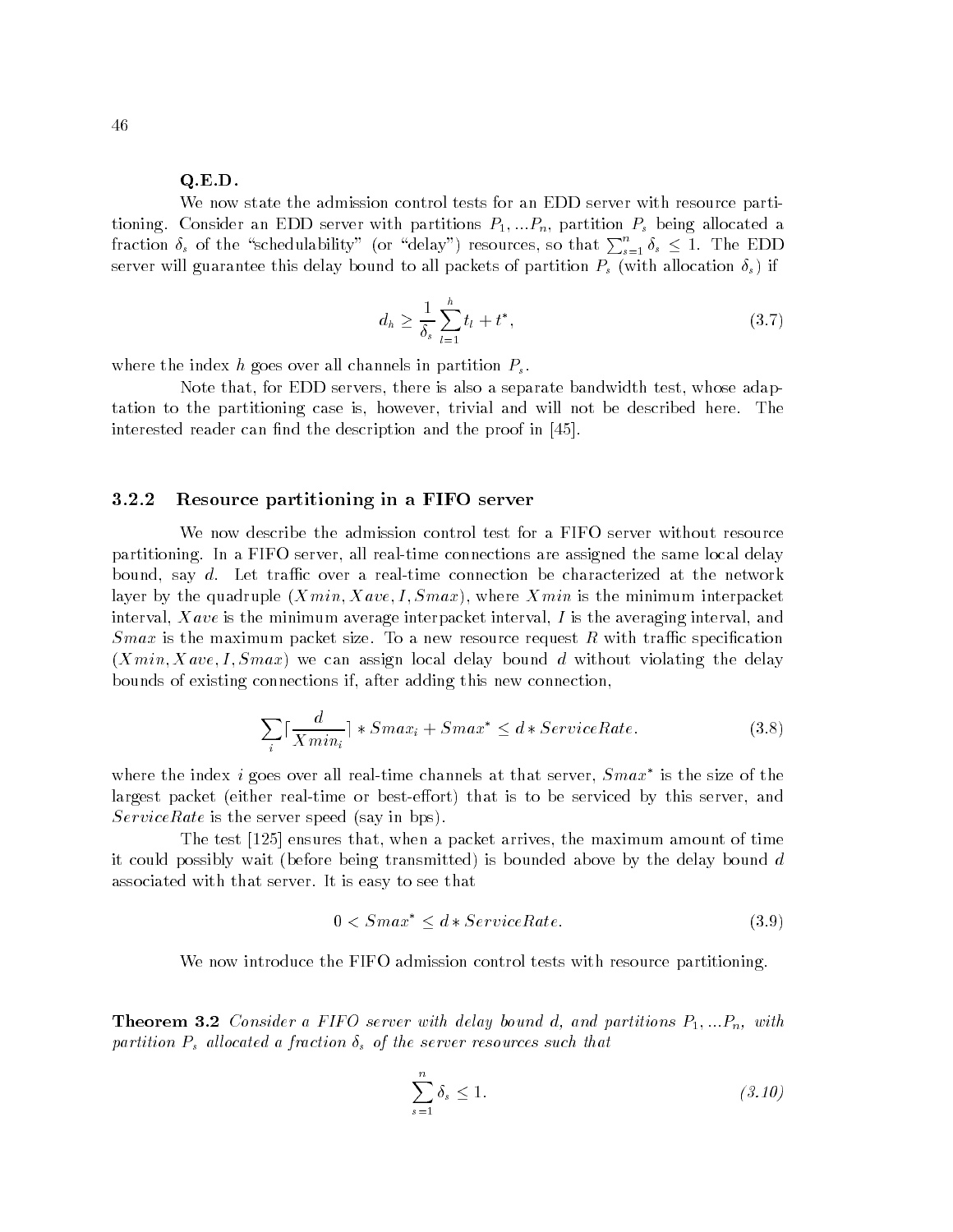The FIFO server will guarantee delay bound d to all packets of partition Ps (with all called the complete  $\delta_s$ ) if

$$
\sum_{i} \lceil \frac{d}{X \min_{i}} \rceil * S \max_{i} + S \max^{*} * \delta_{s} \leq d * S \text{} \left( \delta_{s}, \right) \tag{3.11}
$$

where the index i goes over all channels in partition  $P_{s}$ .

**Proof** We say that the test in (3.11) is valid if it only admits channels to the given partition that always satisfy the test in (3.8) applied to the entire population of channels. The validity of (3.11) can be observed by adding the admission control tests over all partitions to obtain

$$
\sum_{i} \lceil \frac{d}{X \min_{i}} \rceil * S \max_{i} + S \max^{*} * \sum_{s=1}^{n} \delta_{s} \leq d * S \text{eviceRate} * \sum_{s=1}^{n} \delta_{s}, \tag{3.12}
$$

where the index i goes over all connections in the FIFO server. Substituting  $(3.9)$  and  $(3.10)$ in (3.12), we obtain

$$
\sum_{i} \lceil \frac{d}{X \min_{i}} \rceil * S \max_{i} + S \max^{*} \leq d * S \text{} \left( \text{ExerciseRate}, \right) \tag{3.13}
$$

that is, the resource-partitioning test in  $(3.8)$ . Q.E.D.

#### 3.2.3 Resource partitioning in an RCSP server

Hui Zhang and Domenico Ferrari designed the RCSP packet scheduling discipline and described the admission control tests for RCSP servers (without resource partitioning) in  $[125]$ . We first provide a brief introduction to RCSP, and then we describe admission tests for partitioned RCSP servers.

#### A brief introduction to RCSP

Figure 3.2 shows an RCSP server for a node with x input links and a single output link; additional links can be added by replicating the scheduler portion of the server. Only the handling of real-time traffic is shown in the figure; non-real-time traffic is collected from the input links into per-output-link queues, each of which has the lowest static priority among the queues for the corresponding outgoing link.

An RCSP server has two components: a rate controller and a static-priority scheduler. The rate controller shapes the input traffic from each connection (so that the packets do not violate the traffic specification when they go into the scheduler); the scheduler orders the transmissions of the packets from all connections. By neatly separating the rate-control and delay-control functions in this manner, RCSP achieves flexibility in allocation of delay and bandwidth, as well as simplicity of implementation.

Conceptually, a rate controller consists of a set of regulators corresponding to each of the connections traversing the switch; each regulator is responsible for shaping the input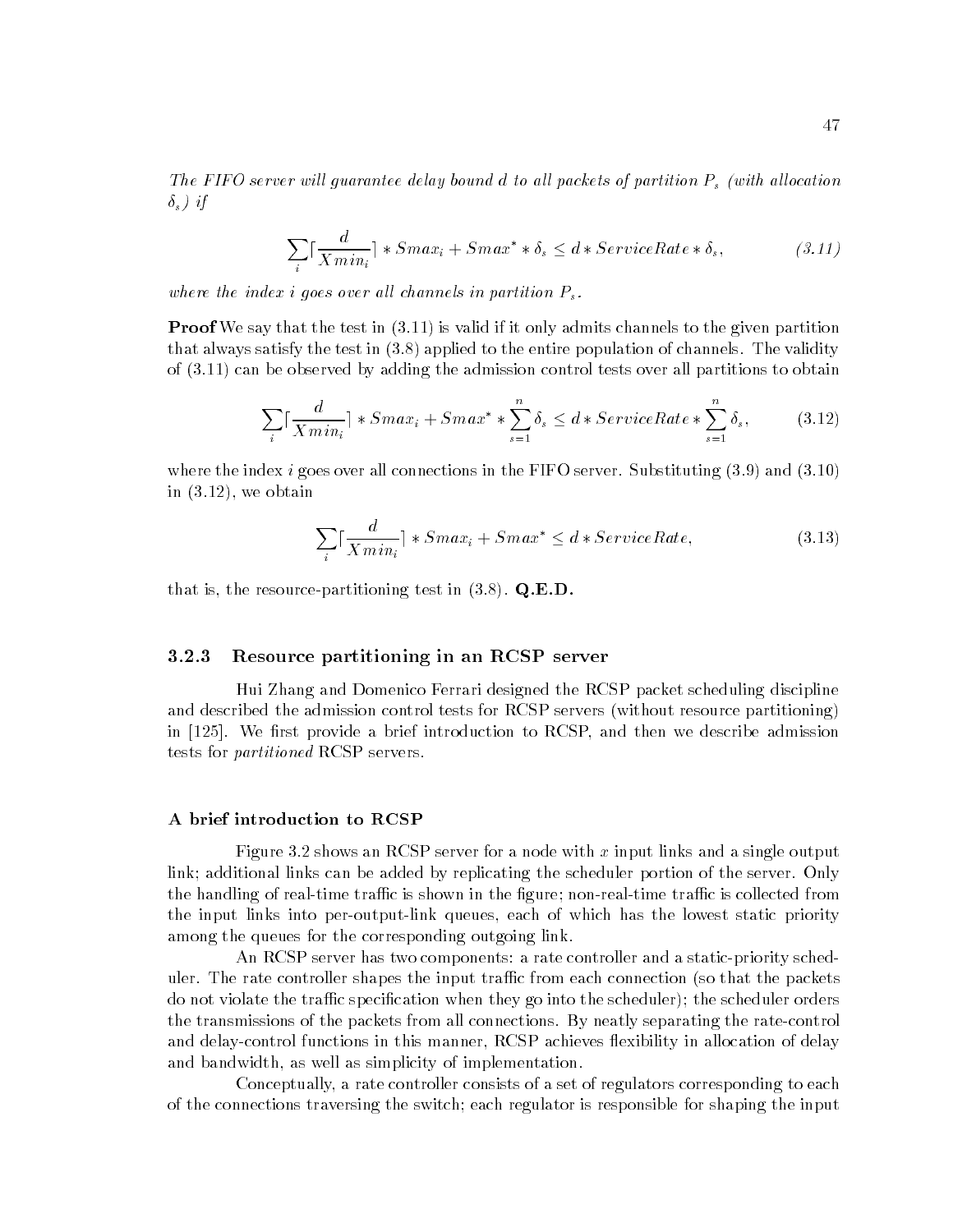

Figure 3.2: An RCSP server (courtesy Hui Zhang)

traffic of the corresponding connection into the desired traffic pattern. Regulators control the interactions between switches and reduce or eliminate jitter. Regulators achieve this control by holding data packets for the appropriate amount of time before handing them to the scheduler.

The scheduler services packets using a non-preemptive static-priority discipline:

- when the server chooses the next packet to transmit, the packet at the head of the highest-priority non-empty real-time queue is chosen; the packets in each real-time queue are serviced on a first-come-first-served basis;
- non-real-time packets are transmitted only when there are no real-time packets in the scheduler;
- the transmission of a lower-priority packet is not preempted by the arrival of a higherpriority packet.

#### RCSP admission control tests

We first describe the admission control tests for RCSP servers without resource partitioning. Consider an RCSP scheduler with L priority levels, and with di as the local delay bound associated with priority level  $i$ . To a new resource request  $R$  with traffic species that is a special delay of  $\mathcal{S}$  and delay bound delay bound delay bound delay bound delay bound delay bound delay bound delay bound delay bound delay bound delay bound delay bound delay bound delay bound delay associated with priority level  $m$ ) without violating the delay bounds of existing connections if, after adding this new connection, for all priority levels l, 1 <sup>l</sup> L,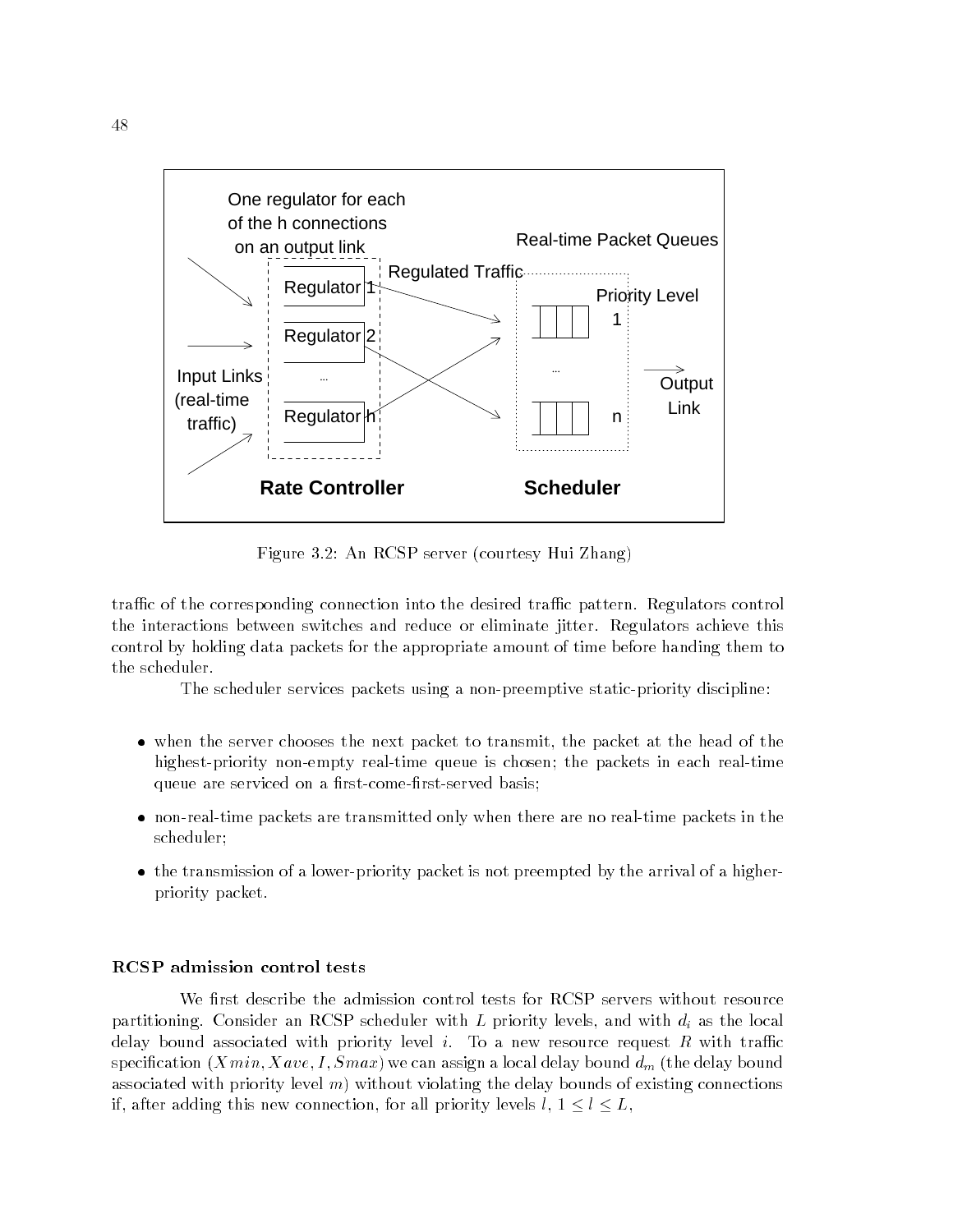$$
\sum_{i} \lceil \frac{d_i}{X \min_i} \rceil * S \max_i + S \max^* \le d_i * ServiceRate. \tag{3.14}
$$

where the index  $\imath$  goes over all channels at or above the priority level  $l$ , and  $Smax$  is the largest packet size that is to be serviced by this server.

Intuitively, the tests ensure that, when a packet arrives (for a connection at priority level l), the maximum amount of time it could possibly wait (before being transmitted) is bounded above by the delay bound dl associated with that priority level.

We now introduce the admission control tests for RCSP servers with resource partitioning. Consider an RCSP scheduler with L priority levels, a partition with a fraction  $\delta$  of the server's resources, and with  $d_i$  as the delay bound associated with priority level i. We assume, for simplicity, that the same fraction  $\delta$  that characterizes a partition in a server applies to all L priority levels (each partition may have channels assigned to all priority levels). The RCSP server will guarantee these delay bounds to all packets of this partition if, for all priority levels levels later later later  $\mathbf{i}$ 

$$
\sum_{i} \lceil \frac{d_l}{X \min_i} \rceil * S \max_i + S \max^* * \delta \le d_l * ServiceRate * \delta,
$$
\n(3.15)

where the index  $i$  goes over all channels in that partition, as long as the sum of the fractions  $\delta$  of resources allocated to all partitions does not exceed unity.

**Theorem 3.3** Consider an RCSP server with delay bounds  $d_1, d_2, ..., d_L$ , and partitions  $P_1, \ldots P_n$ , with allocation  $\delta_s$  to partition  $P_s$ . Under the condition:

$$
\sum_{s=1}^{n} \delta_s \le 1,\tag{3.16}
$$

the RCSP server will guarantee these delay bounds to all packets of each partition  $P_s(s =$  $1, 2, \ldots, n$  if the tests in  $(3.15)$  are satisfied.

**Proof:** From the resource partitioning tests  $(3.15)$  above, we know that, for all levels  $\mathbf{1}$  , and the following partitions  $\mathbf{1}$  , the following conditions  $\mathbf{1}$  , the following  $\mathbf{1}$ 

$$
\sum_{i} \lceil \frac{d_l}{Xmin_i} \rceil * Smax_i + Smax^* * \delta_s \le d_l * ServiceRate * \delta_s,
$$
\n(3.17)

where it is a goes over all channels in partition  $\rho$  at or above the priority level the priority level t, and an  $Smax$  is the largest packet size that is to be serviced by this server.

At level  $t$ , we add up tests  $(3.15)$  for all partitions, and we obtain

$$
\sum_{i} \lceil \frac{d_i}{X \min_i} \rceil * S \max_i + S \max^* * \sum_{s=1}^n \delta_s \le d_i * ServiceRate * \sum_{s=1}^n \delta_s \tag{3.18}
$$

<sup>&</sup>lt;sup>3</sup>Note that this inequality is the same as (3.8), but d is replaced by  $d_l$ , and index i goes over all channels at the same or higher priority.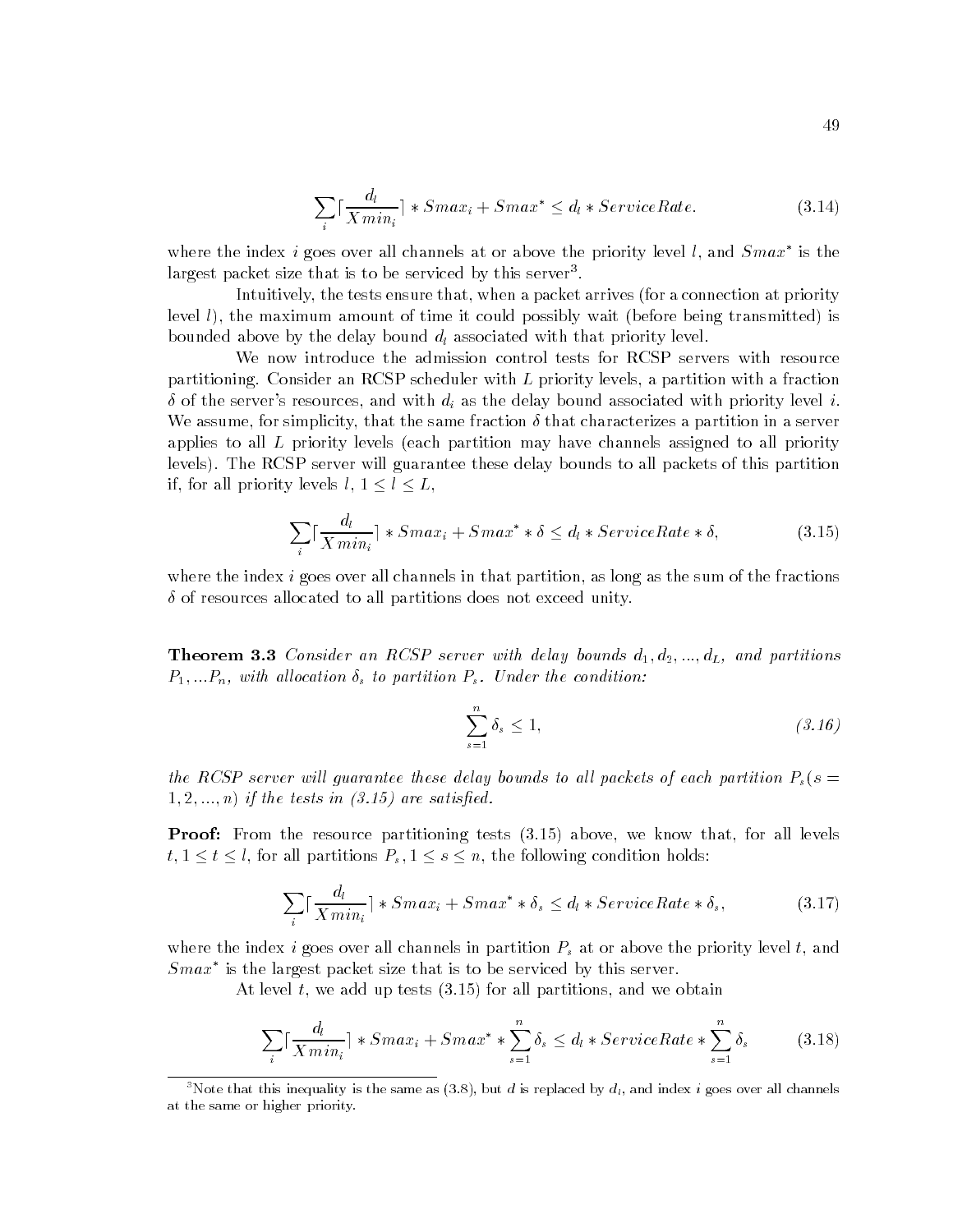where the index i now goes over all channels in all partitions at that server at or above the priority level t, and  $Smax$  is again the largest packet size that is to be serviced by this server.

Since we have

$$
Smax^* \le d_l * ServiceRate,\tag{3.19}
$$

for all levels levels lines in the contract of the contract of  $\mathbf{1}$  and  $\mathbf{3}$ , we obtain the contract of the contract of the contract of the contract of the contract of the contract of the contract of the contract

$$
\sum_{i} \lceil \frac{d_i}{X \min_i} \rceil * S \max_i + S \max^* \le d_i * ServiceRate,
$$
\n(3.20)

that is, the resource partitioning tests in  $(3.14)$ . Q.E.D.

#### 3.2.4 Resource partitioning in a WFQ server

We briefly describe the admission control test for a simple Weighted-Fair-Queueing (WFQ) server with and without resource partitioning. In WFQ, the server assigns, to each real-time channel i being requested, a weight i such that

$$
\sum_{j} \phi_j \le 1,\tag{3.21}
$$

where  $j$  goes over all channels in that server.

Depending on the assigned weight j and the channel trac parameters, the server computes the performance parameters it can offer to this new channel [88].

Resource partitioning imposes a small change to this procedure. Instead of the inequality (3.21), for a partition Ps with a fraction s of resources, we have

$$
\sum_{j} \phi_j \le \delta_s \tag{3.22}
$$

where  $j$  goes over all channels in that partition, including the one being requested.

#### **Simulations** 3.3

In the previous section, we demonstrated that our resource partitioning techniques can be applied to many scheduling disciplines. In this section, we show that these techniques are useful and efficient.

We performed many simulation experiments to evaluate the performance of the resource partitioning algorithms. The simulation experiments confirmed our intuitive feelings and expectations about the system's behavior under resource partitioning. Our goal was to make the experiments as real-life as possible, so that we could confidently predict the behavior of our implementation of resource partitioning in the Tenet Protocol Suite 2 [60]. For example, we used the NSFNET backbone network topology (shown in Figure 2.8) in our simulations. We assumed the rate of each link to be 45 Mbps, the propagation delay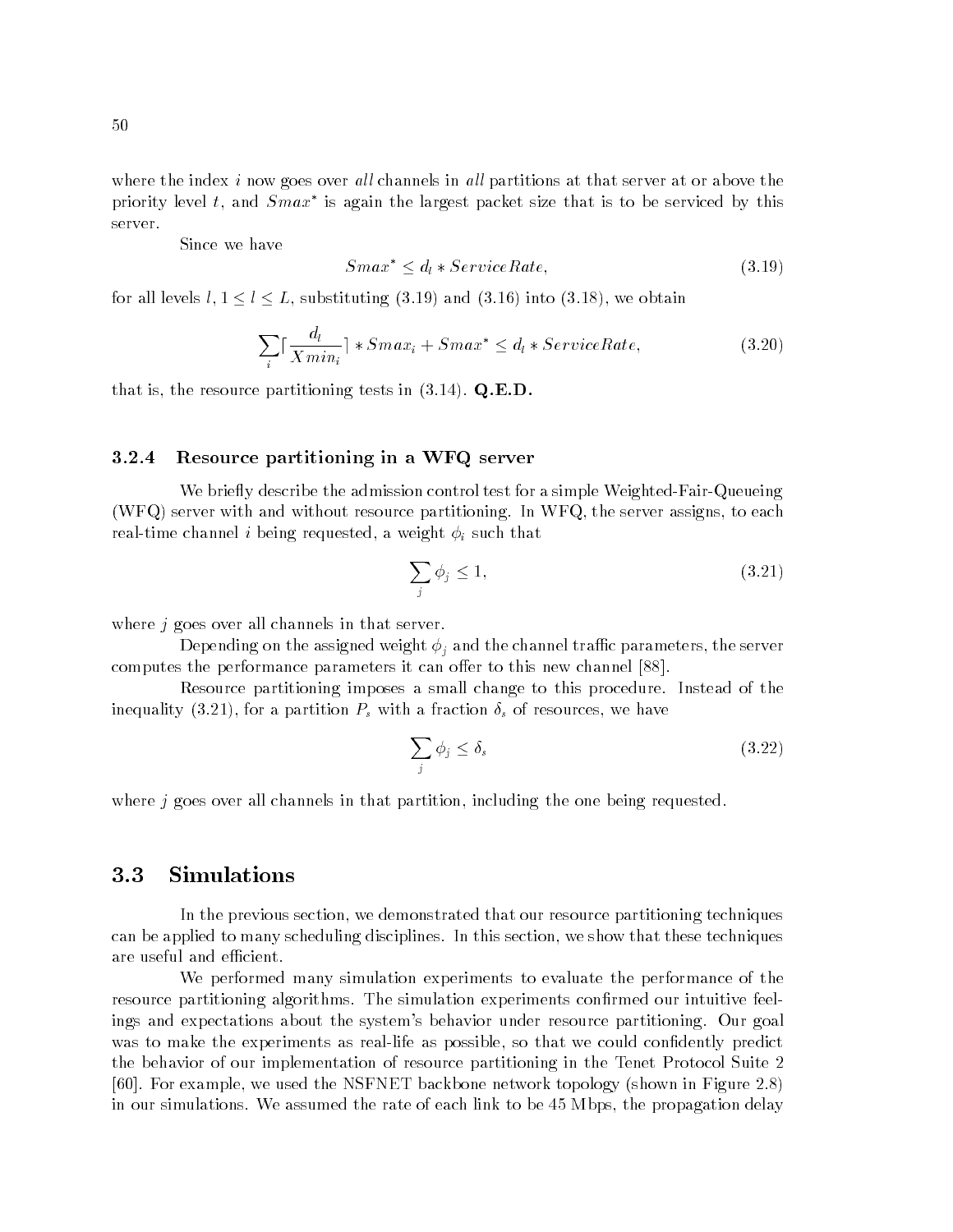along the diameter to be 40 ms, and we also assumed that we could allocate up to  $80\%$  of the resources to real-time communication, so that non-real-time traffic would get at least  $20\%$  of the total resources. We made the amount of buffer space in each server large enough that the bandwidth or processing power was the limiting resource in all servers and all scenarios.

In all experiments, the sources and destinations for the channels were chosen uniformly and independently among the network nodes. To keep comparisons meaningful, we only considered a single type of traffic stream (i.e., a compressed video stream with a peak rate of 1 Mbps, 30 frames per second, and four data packets per frame), and destinations with identical performance requirements (i.e., end-to-end delay bound 400 ms); the average data rate did not matter, because the admission tests in our simulations used peak-rate bandwidth allocation. The main metric we adopted for evaluation and comparison was the *acceptance ratio*, defined as the ratio between the number of destinations reached with resource partitioning and the number of destinations reached without resource partitioning. We were also interested in comparing the computational overhead associated with admission control, with and without resource partitioning. For this, we adopted the *overhead ratio* metric, which, as in Chapter 2, is defined as the ratio between the computational overhead with resource partitioning and without resource partitioning.

In this section, we present two sets of simulation experiments: one characterized by homogeneous requests, and the other one by requests of two types, for unicast channels and for conferences using multicast channels.

#### Homogeneous requests

In the first set of experiments presented here, we ran our simulations with simplex unicast connections alone; with these connections, quantitative comparisons using the metrics described above are particularly easy to make.

We compared the following two scenarios:

- $\bullet$  300 simplex unicast connections, all in the same partition, which is allocated 80% of the network's bandwidth; we call this the "without resource partitioning" case; and
- two partitions with 150 simplex unicast connections each, and varying partition allocations, so that the total resource allocation for these partitions equals 80% of the network's bandwidth; this is the "with resource partitioning" case.

We deliberately chose this workload to saturate the network, because we wanted to observe the network's behavior under heavy real-time load.

In all figures, we report on the horizontal axis the fraction  $f$  of the total resources that is allocated to one of the partitions. The other partition's allocation is  $100(0.8 - f)\%$ of the total resources.

As we mentioned in Section 3.1, with resource partitioning we can expect fragmentation losses; in Figure 3.3, we observe fragmentation losses of up to about 20%, depending on the relative resource allocations to the partitions. This graph also veries that the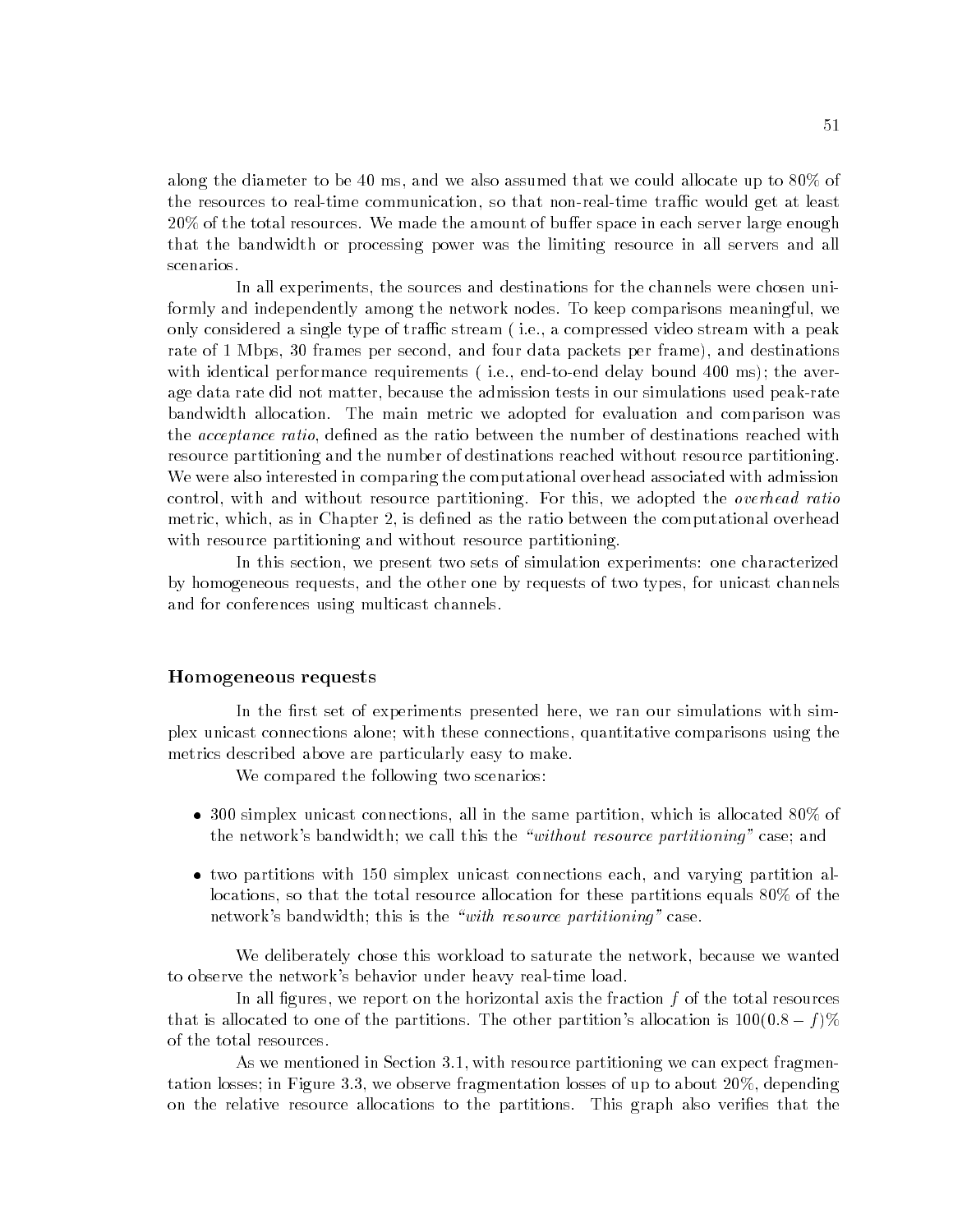

Figure 3.3: Acceptance ratio vs. relative partition allocation for unicast channels



Figure 3.4: Computational overhead vs. relative partition allocation for unicast channels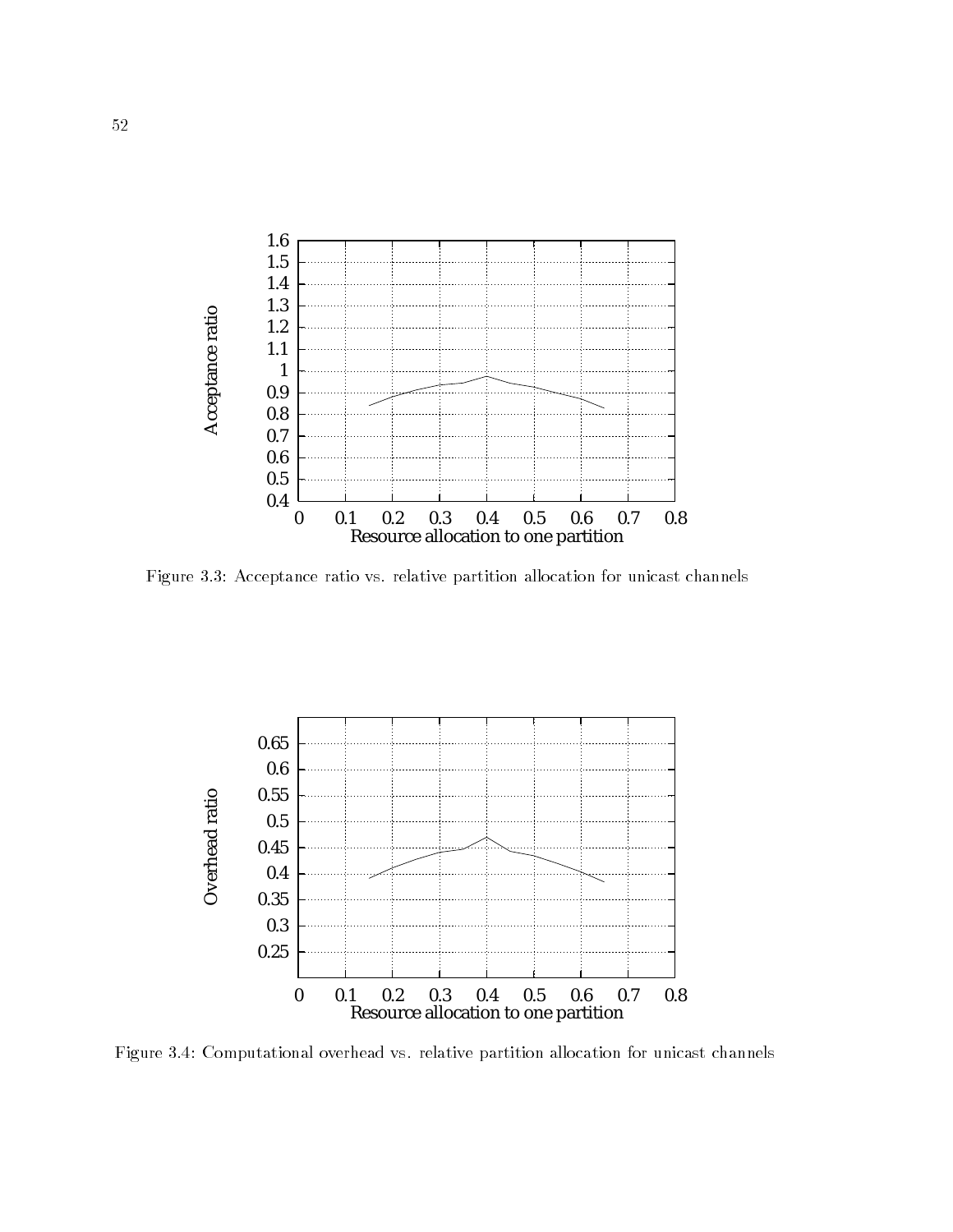partitioning scheme may be made to work fairly well, since, if the allocations are appropriately chosen (i.e., if they are suitable for the actual requests), the fragmentation losses are minimal (about 2-3%). As all channels are identical and equally distributed between the two partitions, the best choice is that of identical allocations. Note that this curve is, as expected, symmetrical with respect to the vertical line at  $f = 0.4$ .

Resource partitioning reduces the computational overhead associated with admission control because, during admission control tests for a new connection, we only have to consider other connections within the same partition; without resource partitioning, we would have to consider all the connections at that server. In this experiment, we expected resource partitioning to lead to a reduction of about 50% in computational overhead, and the simulation results in Figure 3.4 veried this intuition.

#### Heterogeneous requests: multi-party communication

In the second set of experiments, we considered heterogeneous requests. Here, some requests were for simplex unicast connections; the others were for conferences, where the participants could *share* resources  $[62]$ . We considered the case where the conference requests were all served by one partition, while the unicast connection requests were served by the other partition. This segregation may be a natural consequence of some aspects of multi-party communication, for instance advance reservation requirements [47].

We compared the following two scenarios:

- 150 simplex unicast connections and 50 10-person conferences, all in the same partition, which was allocated 80% of the network's resources; as above, this is called the without resource partitioning case; and
- $\bullet$  two partitions, with 150 simplex unicast connections in the first partition, and 50 10-person conferences in the second partition; partition allocations were varying, but their total resource allocation was always equal to 80% of the network's resources.

The graph in Figure 3.5 shows an interesting phenomenon, which could be interpreted as the reverse of fragmentation. There is a fairly large region in which the overall channel acceptance ratio is higher than one, i.e., the acceptance rate is higher with resource partitioning than without resource partitioning. In these simulations, we observed reductions in computational overhead similar to those obtained in the first set of experiments [58].

The above-observed phenomenon (increased channel acceptance) is easily explained in the following manner. First, resource allocation requests have varying efficiencies in using resources. As we saw in Chapter 2, with resource sharing, the resource requirements do not increase with allocation requests for additional channels [62]; this implies that conference requests are more efficient in using resources than isolated connections. Second, as we mentioned before, partitioning provides protection for allocation among partitions; in this case, partitioning ensures that the resources allocated to the first partition will only be used for conferences, and not for isolated connections. As the conferences use resources more efficiently, the acceptance gains with conferences may be large enough to offset and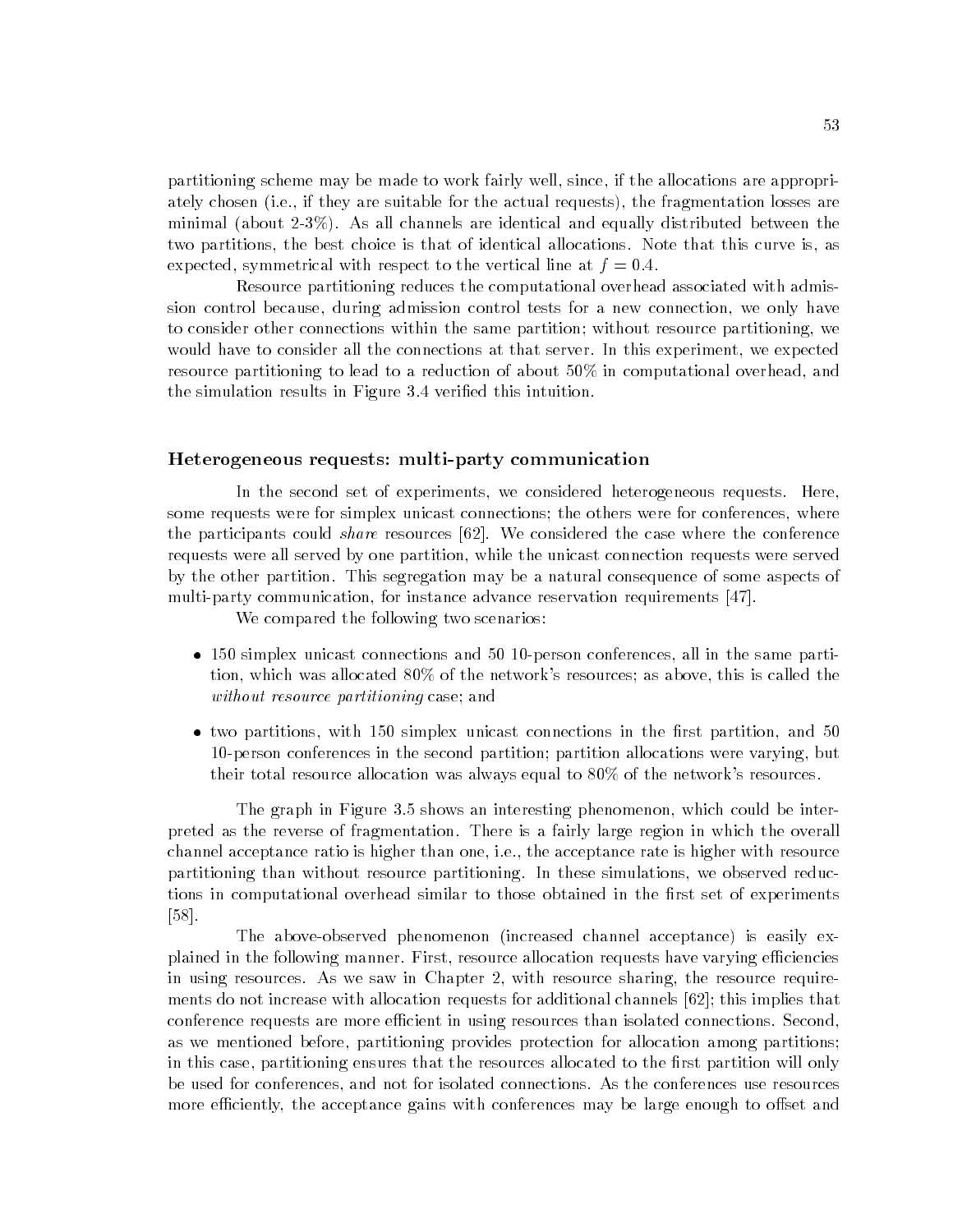

Figure 3.5: Acceptance ratio vs. relative partition allocation for the multi-party communication scenario. The first partition is for unicast connections.



Figure 3.6: Computational overhead vs. relative partition allocation for the multi-party communication scenario.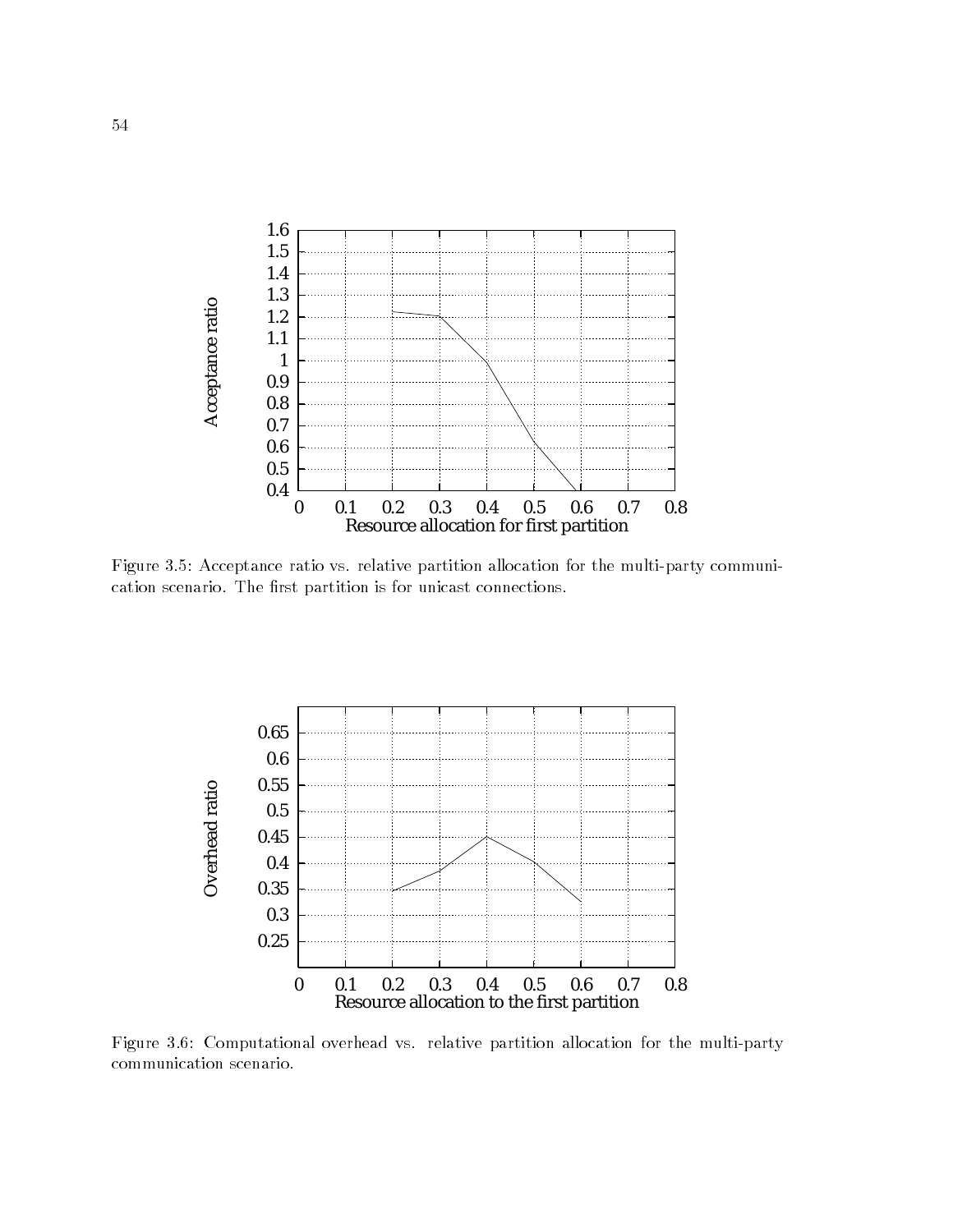more than compensate for the fragmentation losses that we observed in the previous set of experiments.

Resource partitioning leads to higher connection acceptance when the network is overloaded (i.e., when the total request for resources exceeds the supply, and thus, the admission control has to refuse some requests) and when the partitions that accommodate resource-sharing requests do not service a large number of isolated connections.

#### **Discussion**  $3.4$

In the previous sections, we provided the admission control tests, with resource partitioning, for various packet scheduling disciplines, including EDD, FIFO, RCSP, and WFQ. We also presented the results of our simulation experiments; these confirm the intuition that resource fragmentation losses due to resource partitioning are small, that resource partitioning reduces admission control computational overhead, and that under circumstances that arise naturally in multi-party communication scenarios, resource partitioning leads to higher overall acceptance rates.

These simulations also showed that, by choosing wrong resource allocations for different partitions, we can seriously degrade the system performance; inappropriate resource allocations can lead to significantly *lower* acceptance rates. This problem can be handled by making dynamic changes; these can be

- moving channels between partitions,
- \borrowing" resources between partitions,
- dynamically changing partition resource allocations.

Resource partitioning is an integral component of a multi-party real-time communication system; for good overall system performance, it is important that the resource partitioning mechanisms interact well with the other components of the system. including the routing system and the mechanisms for resource sharing.

In this section, we describe the interactions of resource partitioning with the resource sharing mechanisms and the routing system; we also describe dynamic adaptation mechanisms that ensure high connection acceptance rates.

#### Resource sharing

The simulations with multi-party communication described in Section 3.3 showed that the resource partitioning mechanisms interact very well with the resource sharing mechanisms; indeed, the increase in acceptance rate, which we observed in these simulations, arose directly from the manner in which these mechanisms worked together. The protection provided by the resource partitioning mechanisms helps protect the *conference channels*. which, due to resource sharing, are more efficient in using network resources.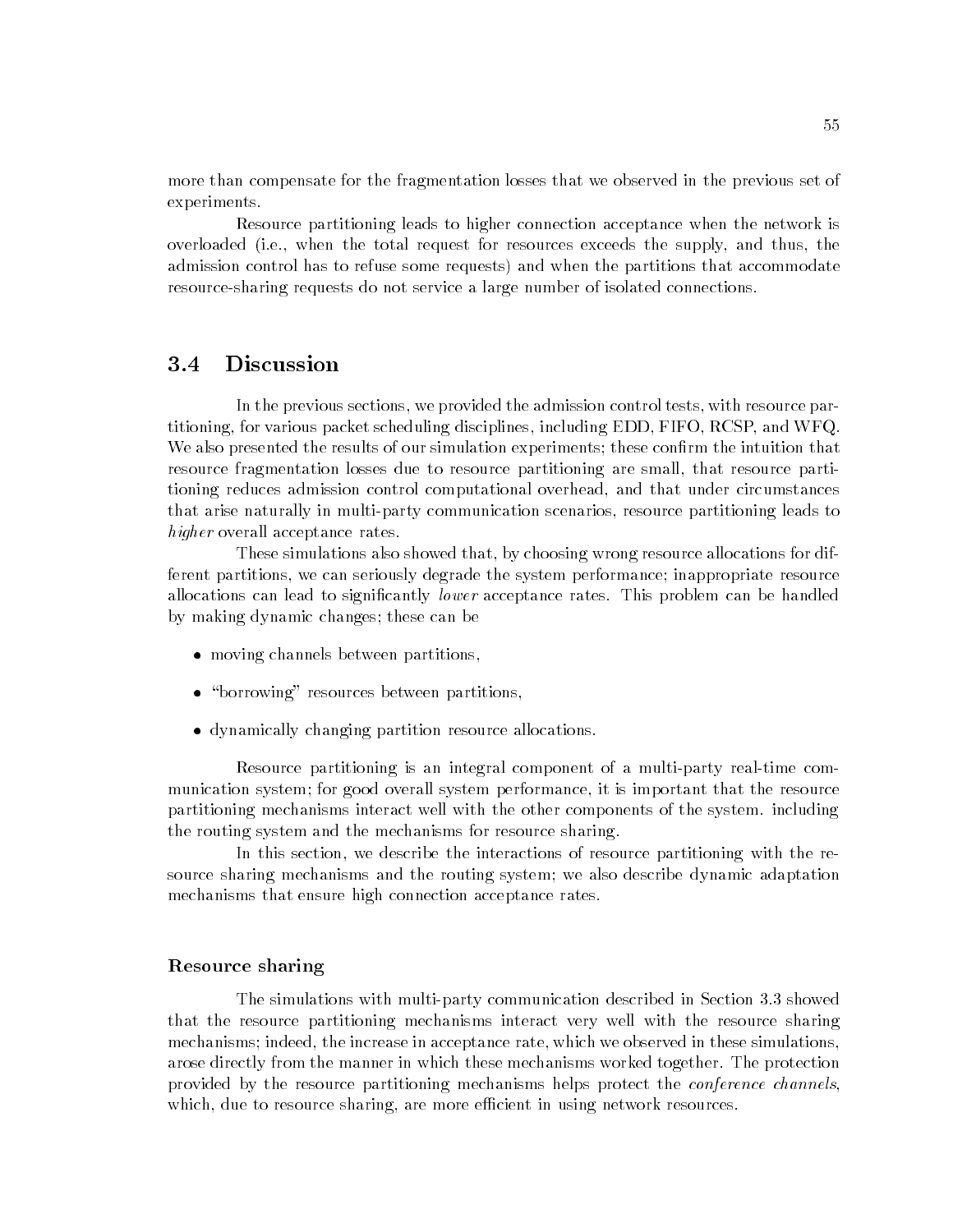There is at least one other interesting scenario. In some applications (e.g., distributed simulations  $[10]$ , channels belonging to different sessions can *share* resource allocations. What do we do when we learn that two (or more) channels can share resources, though they belong to separate partitions? We can do one of the following:

- ignore resource sharing relationships across partition boundaries;
- $\bullet$  if resource sharing can be used to save resource allocations, move all such channels to one partition;
- allow different partitions to contribute their respective *share* to the aggregate group allocation.

The first approach is the simplest to implement, though it may lead to some inefficiencies in resource allocation. The other approaches lead to more book-keeping and add complexity to the code, especially when channels are torn down.

In our initial implementation, we have taken the first approach mainly because it is the simplest to implement. In the future, it would be interesting to investigate the other approaches as well.

#### Routing

The routing subsystem is a key component of any multi-party real-time communication system. Good, efficient, and robust distributed routing techniques are hard to design; the complexity increases due to real-time performance bounds and also due to multicasting. In addition, as we discussed in Chapter 2, resource sharing has a significant impact on the routing mechanisms. Resource partitioning adds to this complexity.

With resource partitioning, we create multiple independent subnetworks; this affects routing in two manners:

- The routing service can treat different partitions (subnetworks) independently. This implies that the routing system must keep information on a per-partition basis. This implies more bookkeeping. In addition, the routing system must re-compute state information if the network moves channels between partitions.
- Changing partition allocation amounts to changing the characteristics (capacity) of the corresponding servers, and the routing service must re-compute state information accordingly.

#### Changing the partitions of existing channels

In our system, admission control can be viewed as an accounting system that ensures that the network has enough resources to support the various requests for guaranteedperformance connections. In this view, resource partitioning can be seen as dividing a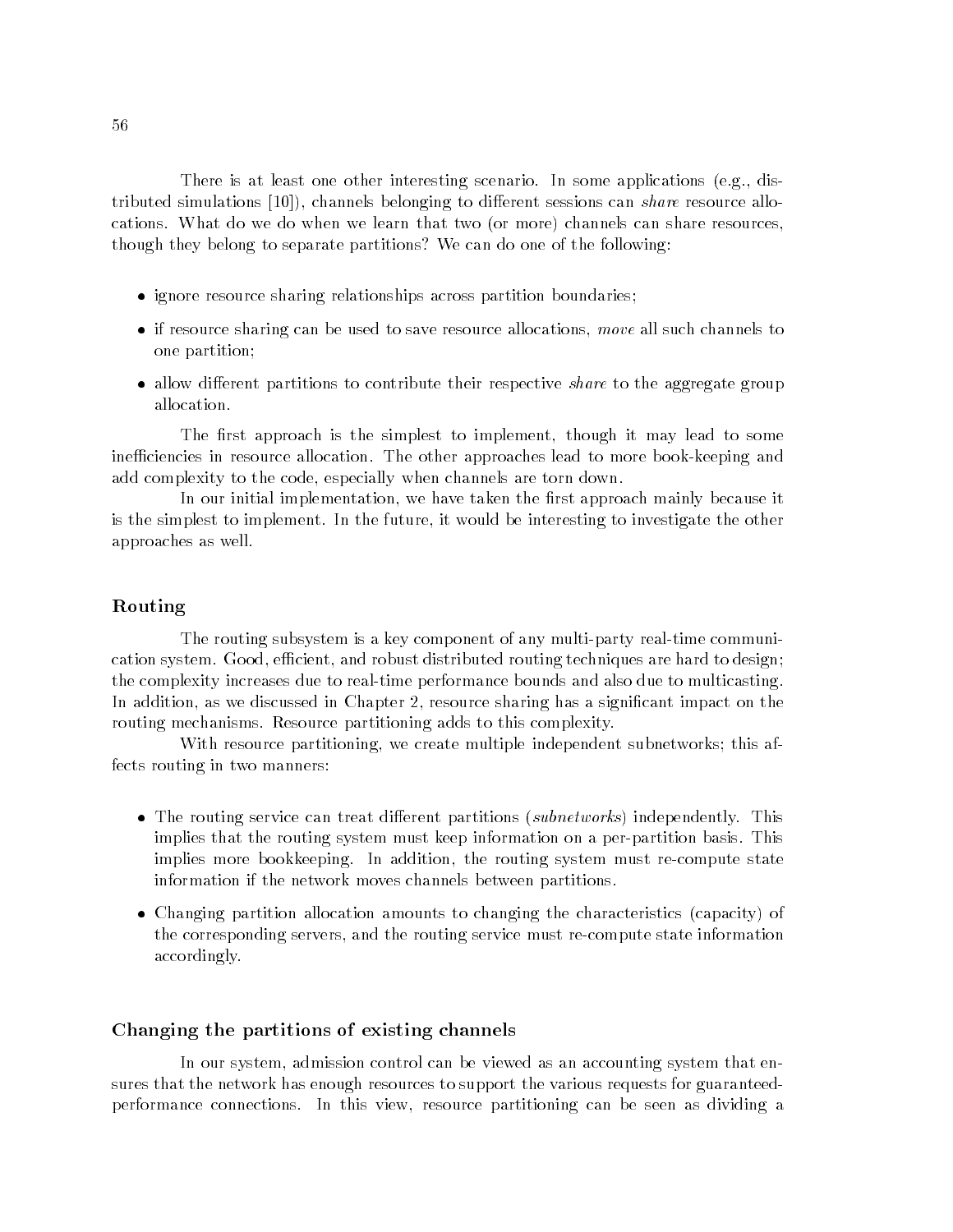server's resources among the partitions for accounting purposes, and channel requests as identifying the account that should be debited. In this view, it is easy to see that by appropriate accounting, we can transfer resource requests between the servers (just charge the resources to another account; if this is feasible, just release the resources from the previous account). Since resource partitioning only affects connection establishment (and is completely invisible to the packet scheduling and data transfer functions), existing channels can change partitions without affecting data transmission and delivery.

However, changing partitions raises two related issues: access control and the interface for specifying these changes. Clearly, for changing over to a new partition, the clients must have authorization to use the resources of that partition. Also, the network has to define interfaces for supporting this change. In particular, the establishment and partitioning techniques can permit a channel to traverse a network, while, depending on resource availability, charging resources to different partitions on different nodes along the channel route.

## "Borrowing" resources between partitions

As the simulation experiments in Section 3.3 have shown, connection acceptance can be reduced by the wrong choice of the amounts of resources allocated to each partition; the acceptance ratio goes down whenever one partition refuses channel requests because it is already "overloaded" while there exists another partition in which the resource supply exceeds the demand. One solution would be to support fast dynamic changes in partition allocation; we will discuss it later in this section. Another possible solution would be to permit "resource borrowing" between partitions (as in CBQ  $[121]$ ); in this case, the overloaded partition would borrow resources from the underloaded one, with the promise that the resources would be returned if the second partition needed them.

Such borrowing would be feasible if we could predict that the second partition will not need the resources for some time in the near future, and that the resources are lent only for that time interval (of course, the overloaded partition can attempt borrowing resources again at the end of this time interval). Unfortunately, this solution does not work well with service guarantees; when the network accepts a channel request, it does not know when the channel resources will be released (except for advance reservation requests, which we will describe in Chapter 4). Also, the network cannot guarantee that no channel requests will arrive for a partition in the near future. Due to these reasons, such borrowing appears infeasible for guaranteed services.

There is one case in which the network can guarantee these "predictions". For advance-reserved connections, the network service provider(s) can set up, as a policy decision, the minimum advance notice period; in this case, the network can confidently claim that no additional advance reservation requests will arrive for using resources for this minimum advance notice period, and it can therefore permit such "borrowing" from a partition of advance channels.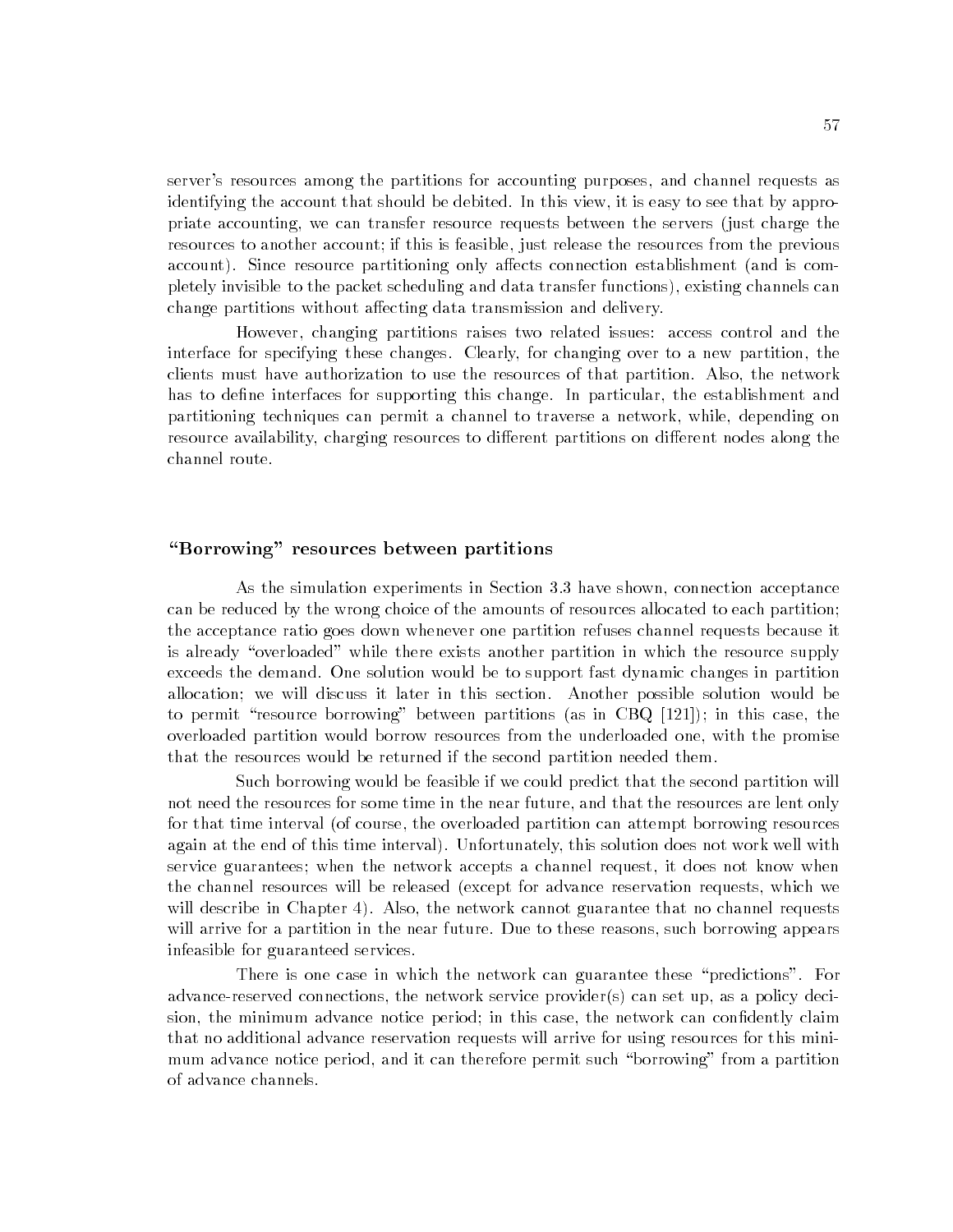#### Dynamically changing partition resource allocations

As the simulations in Section 3.3 show, choosing incorrect resource allocations can lead to underutilization of resources. One way to eliminate these losses would be to dynamically permit changes in partition resource allocations, so that setup errors could be corrected, and that the network could adapt to dynamic changes in resource allocation requests.

Partitions may be owned by the network or by a client organization. A real-time service cannot allow uncontrolled changes in partition resource allocations; the owner of a partition has to decide if the partition's resource allocations can be reduced, and, if so, what are the limits to the reduction. The contract to be stipulated between a partition owner and the network managers may include clauses that will influence the destinations of the resources possibly released by the partition's owner. For example, the owner of partition A might decide that its allocation can be reduced by no more than 10% if partition B needs extra resources, and no more than 5% if partition C needs extra resources; also, that no reduction is allowed for any other partitions. The network must provide an interface that will allow network managers to specify these constraints. Also, a request for dynamic reduction of the resource allocation for a partition may not succeed if the needs of the existing channels in that partition would exceed the reduced resource allocations.

We will discuss these mechanisms in Chapter 5.

#### **Conclusions**  $3.5$

For real-time communication services to achieve widespread usage, it is important that network managers be allowed to control the services effectively. Resource partitioning provides one such important capability.

In this chapter, we described our techniques for resource partitioning in real-time networks. In our mechanisms, the partitioning computations are limited to channel establishment time; per-packet scheduling and data forwarding are not affected by partitioning. These resource partitioning techniques apply to many scheduling disciplines; we presented partition-oriented admission control algorithms for EDD, FIFO, RCSP and WFQ packet schedulers. We also presented the results of our simulation experiments; these veried the usefulness of our techniques. These simulations also showed that resource partitioning can substantially reduce the computational overhead associated with admission control for realtime connections. Also, under circumstances like those described in Section 3.3, resource partitioning techniques result in higher overall connection acceptance ratios.

Resource partitioning is an integral component of our multi-party real-time communication system; it is useful for many applications, including the creation of virtual private subnetworks and of mechanisms for advance reservation of real-time network services, fast establishment of real-time connections, and mobile computing with real-time communication. In the next chapter, we will describe how resource partitioning mechanisms work with the advance reservation mechanisms. In Chapter 7, we will describe some of the other applications.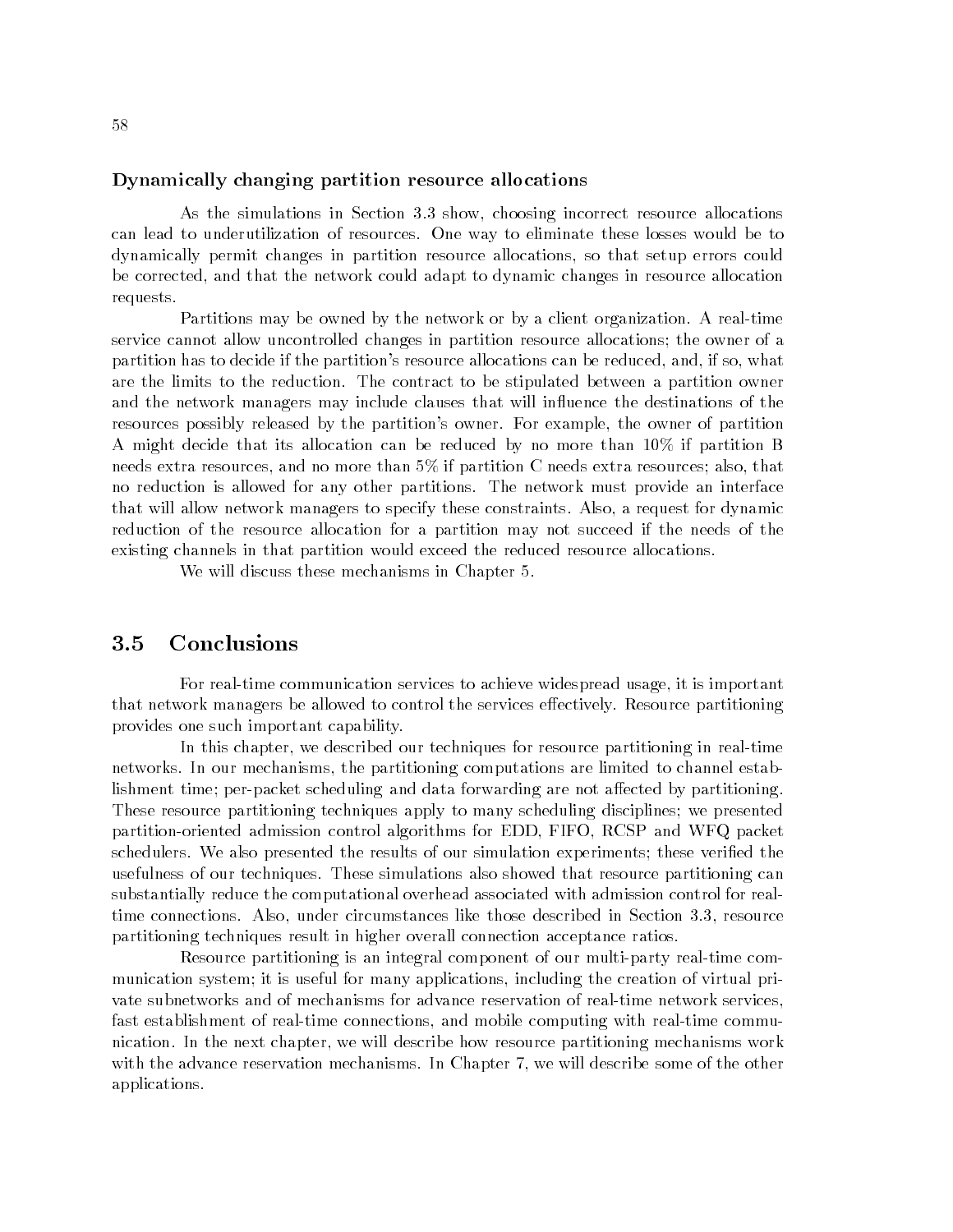## Chapter 4

# Advance reservations

In the previous two chapters, we discussed *resource sharing* and *resource partition*ing; resource sharing mechanisms provide efficient support for large-scale conferences while resource partitioning provides an effective tool for the network managers to control and distribute resource allocation among the various network service clients. In this chapter, we will discuss the third cornerstone of out multi-party real-time communication research: advance reservations. The ability to reserve real-time connections in advance is essential in all distributed multi-party applications (i.e., applications involving multiple human beings) using a network that controls admissions to provide good quality of service.

Providing advance reservations raises many important issues that encompass all aspects of multi-party real-time communication. For example, advance booking requires modications in the client-service interface, the admission tests system, and the routing system, among others. We will discuss each in turn in this chapter. We will first discuss the requirements of the clients of an advance reservation service, and then describe a distributed design for such a service. The description will be in the framework of the Tenet Suite 2, which offers advance reservation capabilities to its clients based on the principles and the mechanisms described here. Simulation results providing useful data about the performance and some of the properties of these mechanisms are also presented. This chapter describes a viable approach to constructing an advance reservation service within the context of the Tenet Suites as well as that of other solutions to the multi-party real-time communication problem.

We have organized this chapter in the following manner. Section 4.1 motivates the current research in advance reservations, while Section 4.2 discusses the service requirements for advance reservations. In Section 4.3, we describe the distributed advance reservations mechanisms we have designed for, and are implementing in, the Tenet Suite 2 [60]. The principles on which our mechanisms are based, however, are easily portable to other approaches and protocols for real-time communication. Section 4.4 describes several important system issues, including the interaction of our advance reservation mechanisms with those for resource partitioning, as well as with the routing system. We also present several simulation results in Section 4.5, and conclude this chapter with a brief summary in Section 4.6.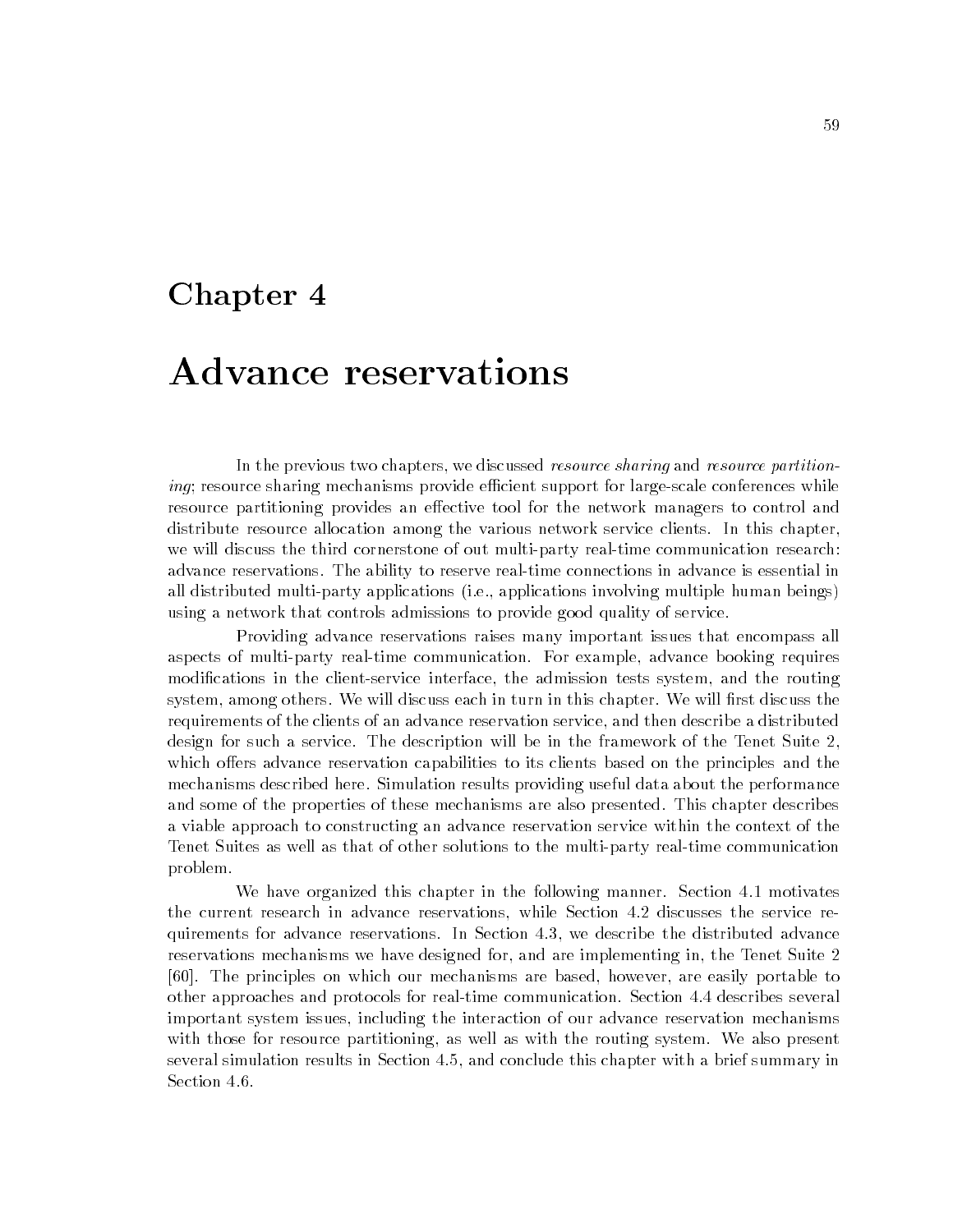### 4.1 Motivation

Some of the important multimedia applications of integrated services networks require that advance reservations be possible. The clients who wish to set up multimedia multi-party meetings (i.e., meetings involving multiple human beings) need to schedule those meetings in advance to make sure that all or most of the participants will be able to attend; at the time the meeting is scheduled, they must also be certain that the network connections and the other resources required will be available when needed and for the entire duration of the meeting. Unfortunately, distributed multimedia applications must be supported by realtime communication services, which are to provide the necessary quality-of-service (QoS) guarantees, and these services cannot admit an arbitrary number of connections. Thus, there is no guarantee that the resources for a pre-scheduled meeting will be available at the time the meeting is expected to start, unless they can be reserved in advance.

To our knowledge, advance reservation services are not available within any of the existing schemes for real-time communication (see for example [2, 9, 18, 97, 102, 130]). For example, in the client-service interface of the Tenet Suite 1 [2], there is no way a client can request the establishment of a real-time channel in advance. At any time before the beginning of a conference, a request could arrive that is accepted and that saturates the real-time capacity of one or more of the network's resources; this allocation, which cannot be prevented in any practical and ecient way1 , may preclude the establishment of one or more of the channels on which the conference depends, thereby causing the attempt to set up the conference to fail. Nor is it possible to predict when the resources needed by the conference will all be available, as real-time channels are to be established as soon as possible and for an indefinite duration.

We address here the problem of extending the Tenet scheme to allow for advance reservations of real-time channels. Our study has been performed within the context of a profound revision of the Tenet scheme, which has resulted in the design and development of a second-generation protocol suite, the Tenet Suite 2. Since this suite has been built to provide effective support to multi-party applications, the advance reservation service must be regarded as one of its essential new features.

## 4.2 Client requirements

The only true requirement network clients with multi-party applications have, in the area we are investigating here, is that they be allowed to specify in advance their needs in terms of real-time channels as though these channels were to be created immediately, and to obtain in this way a guarantee that the resources for those channels will be available at the future time they have specified. Clients will accept the necessity to reserve channels in advance if they can convince themselves that this is the only way to avoid the risk of partial (or total) rejection of their requests at the time they need to use the network.

 $<sup>1</sup>$ An alternative approach would be to provide pre-emption of existing channels; however, we believe that</sup> a good service should not be pre-emptible.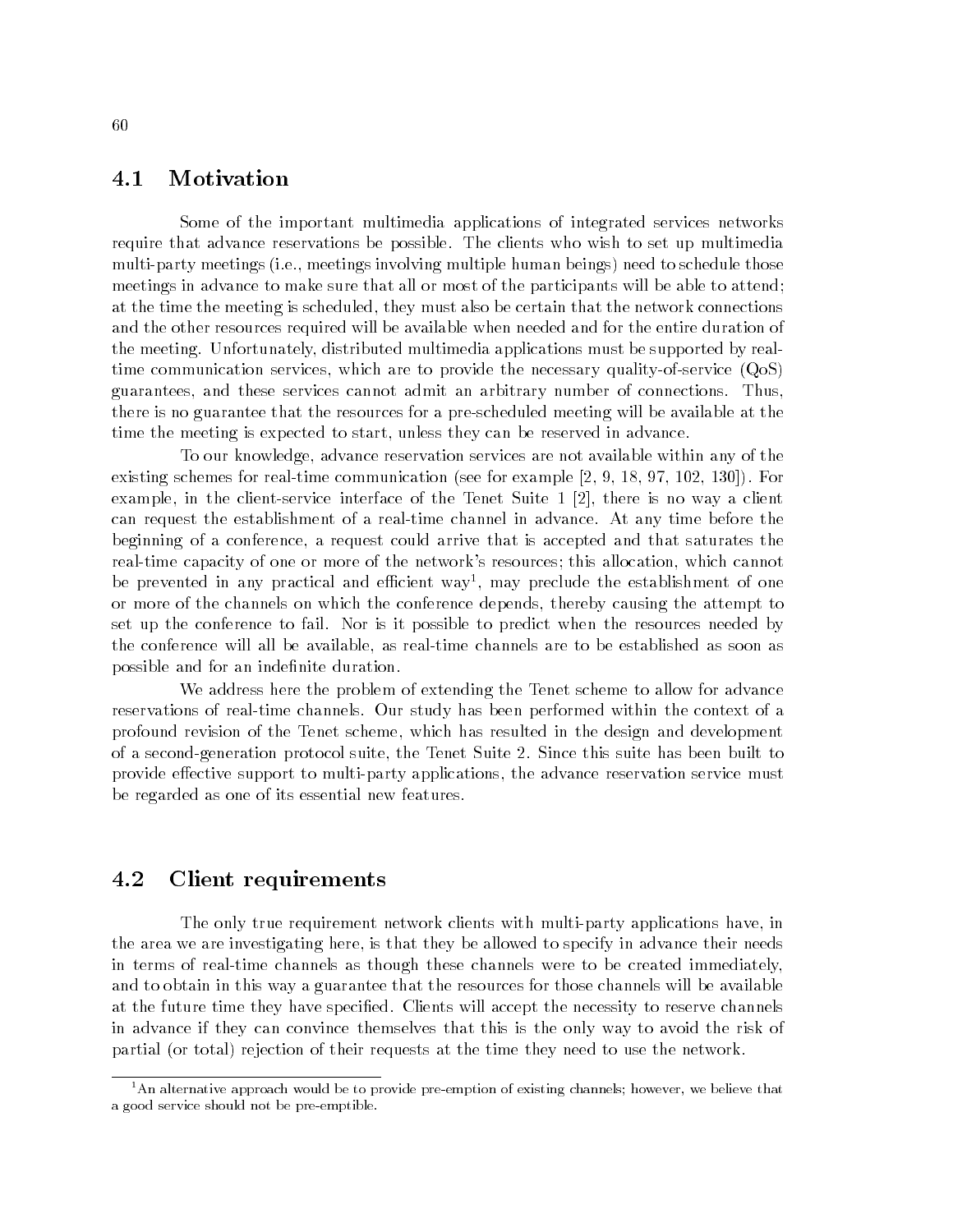The service model in the existing proposals and realizations of real-time communication services, including that in the Tenet Suite 1 [2], assumes that real-time channels are requested (and established) for an indefinite duration. Clients are not asked to specify for how long such channels (to be called *immediate channels* in the sequel) will be alive, and this non-negligibly simplies their tasks. When advance reservations are introduced into such a service, the provider has to do some planning for future allocations of resources, and this planning would be easier if the expected durations of the channels were known. A limitation of this duration would also allow more clients to reserve channels in advance, thereby increasing the sharing and the utilization of the resources. This modification of the service model for channels reserved in advance (henceforth to be called advance channels) is consistent with the practice of booking other types of facilities, for example, meeting rooms, which may never be reserved for an indefinite amount of time. For this reason, clients should be expected to accept this service model and conform to it without too much difficulty, especially if negotiating an extension of the channel's duration is sufficiently easy and inexpensive.

The same meeting-room analogy can be used to argue that, if the service provider found it useful to adopt a coarse granularity for time, i.e., to accept only starting times and durations that are integral multiples of, say, five minutes, clients would find it fairly easy to conform. Similarly, clients would probably accept, though perhaps not enthusiastically, reasonable values for the minimum and maximum advance notice with which reservation requests can be submitted (e.g., not less than one hour and not more than six months) if such limits were imposed by the provider.

Even with advance reservations, there is the possibility that a request be rejected. The significant difference with respect to the case in which a request for the immediate creation of a channel is rejected is that there is still time to reschedule or cancel the meeting without any great disruption of the participants' lives. A multi-party multimedia application usually requires the establishment of many real-time channels, even if each one of them is a multicast channel. If one or more of those channels cannot be reserved in advance for the starting time and the duration specified by the client, the client would certainly appreciate being informed by the service provider about other values of the starting time and/or of the duration that would make it possible to set up all the channels requested.

One way the provider could encourage advance reservations is to offer lower charges for an advance channel than for the equivalent immediate channel. These discounts could be justied with the same arguments that are the basis of similar discounts for airline tickets, i.e., easier and more effective planning.

Thus, to summarize, an advance real-time channel will be requested by specifying, besides the parameters that define an immediate channel, the following two quantities:

- (i) the starting time, and
- (ii) the duration.

These two times may have to be (or to be transformed into) integral multiples of a time granule, and the starting time may have to satisfy the constraints (if any) on advance notice, as mentioned above. In the case of a rejection of the request, the client should be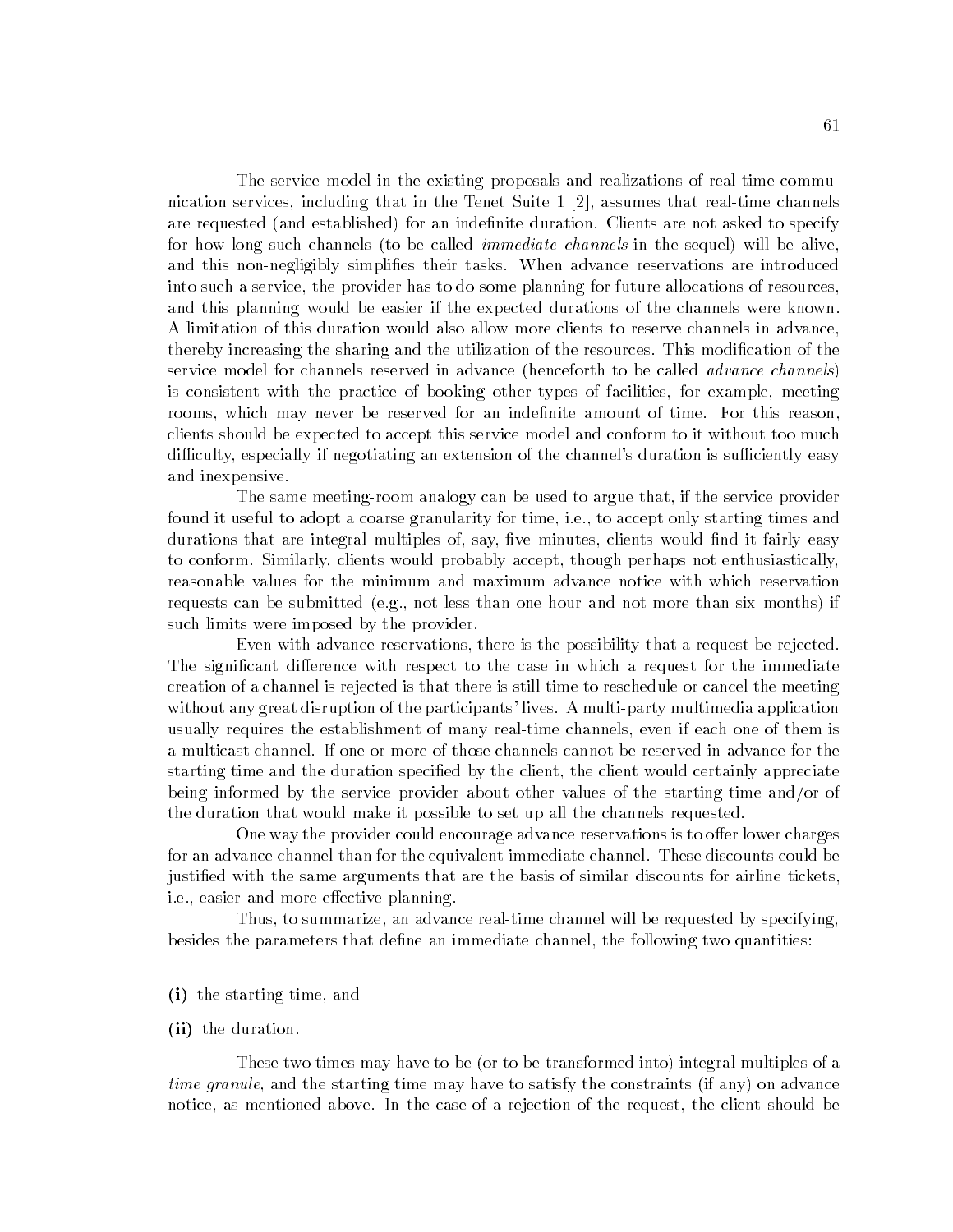notied of the reason for the rejection, and of what changes to which parameters, including  $(i)$  and  $(ii)$  above, would be effective in getting the request accepted.

## 4.3 A distributed advance reservations mechanism

A key decision concerns the organization of our advance reservation service. A natural choice in this area is the centralized one. Most of the advance reservation services in other fields are centralized (e.g., hotel rooms, meeting facilities), or at least make use of a single database (e.g., theater or airplane seats). A centralized solution for a real-time network running the Tenet protocols is feasible, but would suffer from the problems usually associated with centralization: the creation of a performance and reliability bottleneck, poor scalability, and the need to keep in the central reservation agent an up-to-date view of the present and future resource allocations throughout the network. The last problem could be solved by centralizing all channel setups, including those of the immediate channels; however, this would be a major departure from the Tenet approach, which, being targeted to large internetworks, has always tried to maximize distribution of control operations. We have therefore adopted a distributed procedure also for the establishment of advance channels, which we now describe.

In a distributed approach, the advance reservation information must be stored in the servers<sup>2</sup> of the network: each server has to keep track of how much of each of its resources has been reserved at various future times, besides knowing how much of each resource is set aside for those channels that already exist at the present time. This increase in the amount of state information to be recorded in each server certainly makes fault recovery more complicated and time-consuming; however, this important problem is outside the scope of this dissertation.

We divide the future-time axis of a server into *intervals* characterized by the following two properties:

- (i) an interval does not include any instant at which a channel traversing the server starts or ends its life; these events delimit intervals but never occur within them;
- (ii) the allocations of resources to the server's partition are constant throughout an interval; they can only change (i.e., the boundaries for some of the resources in a server can only be moved) at the transition point from an interval to the next.

The basic mechanism used to manage the resources in a server partition is the interval table, which lists all the channels that will traverse the server during a future interval, together with the requirements for each of the server's resources (cf. Figure 4.1). The interval table, an example of which is shown in Table 4.1, includes also the amounts of each resource that are available to the partition during the interval, as well as the totals that have been allocated to channels.

 $2As$  described before, a server is a network node or link.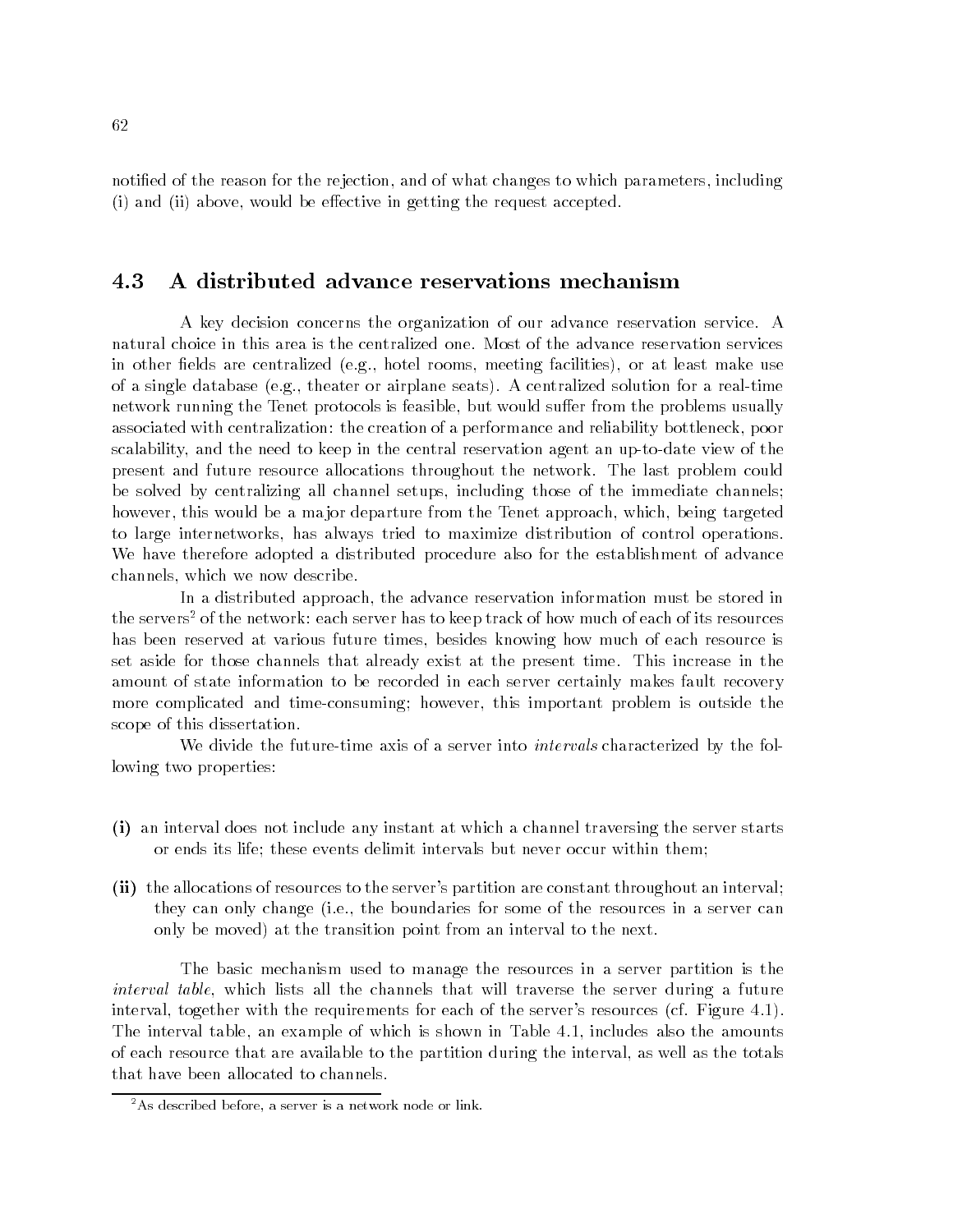| Channel id          | Buffer space | Processing power |  |
|---------------------|--------------|------------------|--|
| 312                 | 14           | 800              |  |
| 174                 |              | 144              |  |
| 586                 | 11           | 650              |  |
| Resources allocated | 33           | 1594             |  |
| Resources available | 50           | 2000             |  |
| Start time          | 002041735    |                  |  |
| End time            | 002641735    |                  |  |

Table 4.1: An example interval table in a server

Table 2 assumes that the scheduling discipline the server implements is one that requires only buffer space and processing power to be considered as resources (if a deadlinebased discipline is used, we need to consider also the "schedulability" or "delay" resource [45]). In the table, buffer space is expressed as a number of packet-sized buffers, and processing power in kbits/s; times are measured in milliseconds. We have omitted several columns that contain local bounds and other channel parameters.

When the partition in a server is empty, there is only one interval table; its top row is empty, its start time is *inception*, and its end time is *eternity*. When an advance channel request is received from a client, the source sends out an advance establishment message containing, together with all the usual traffic and QoS parameters, the start and end times of the reservation.

The arrival of this message at an empty server causes the only existing interval to be subdivided into three intervals: (inception, start), (start, end), and (end, eternity). For each interval, the corresponding interval table is created; the first and the third have the top rows empty, whereas the second has just the requested channel in it (assuming the available resources are sufficient to accept the channel, i.e., assuming that the request passes all the tests against the available resources).

The situation remains as described until a message relating to the same channel comes back from the destination(s), assuming, for simplicity of description, that no other establishment request is received by the server before this time. If the returning message is a channel-accept one (i.e., at least one destination has accepted the request), then the reservation is confirmed; only some of the values in the second table are modified to adjust the reservations and set the local bounds. If, on the other hand, the returning message is a channel-reject one, then the three tables are re-merged into the initial empty table.

This procedure is repeated at the arrival of every successive request at the server. In general, such an arrival will find the future-time axis of the server subdivided into  $n$ intervals, and its expected lifetime will cover completely a fraction of them, but its birth and death may split up to two of the existing intervals; for example, in Figure 4.1, tables  $T_{01}$ and  $T_{56}$  will not be affected by the addition of the new channel, while  $T_{12}$  will be relabeled  $T_{11'}$  (its end time will change from  $t_2$  to  $t_{1'}$ ) and  $T_{45}$  will be renamed  $T_{4'5}$  (its start time will become  $t_{4}$  instead of  $t_4$ );  $T_{23}$  and  $T_{34}$  will be updated by the simple addition of a row corresponding to the new channel, and  $T_{1'2}$  and  $T_{44'}$  will be created from  $T_{12}$  and  $T_{45}$ ,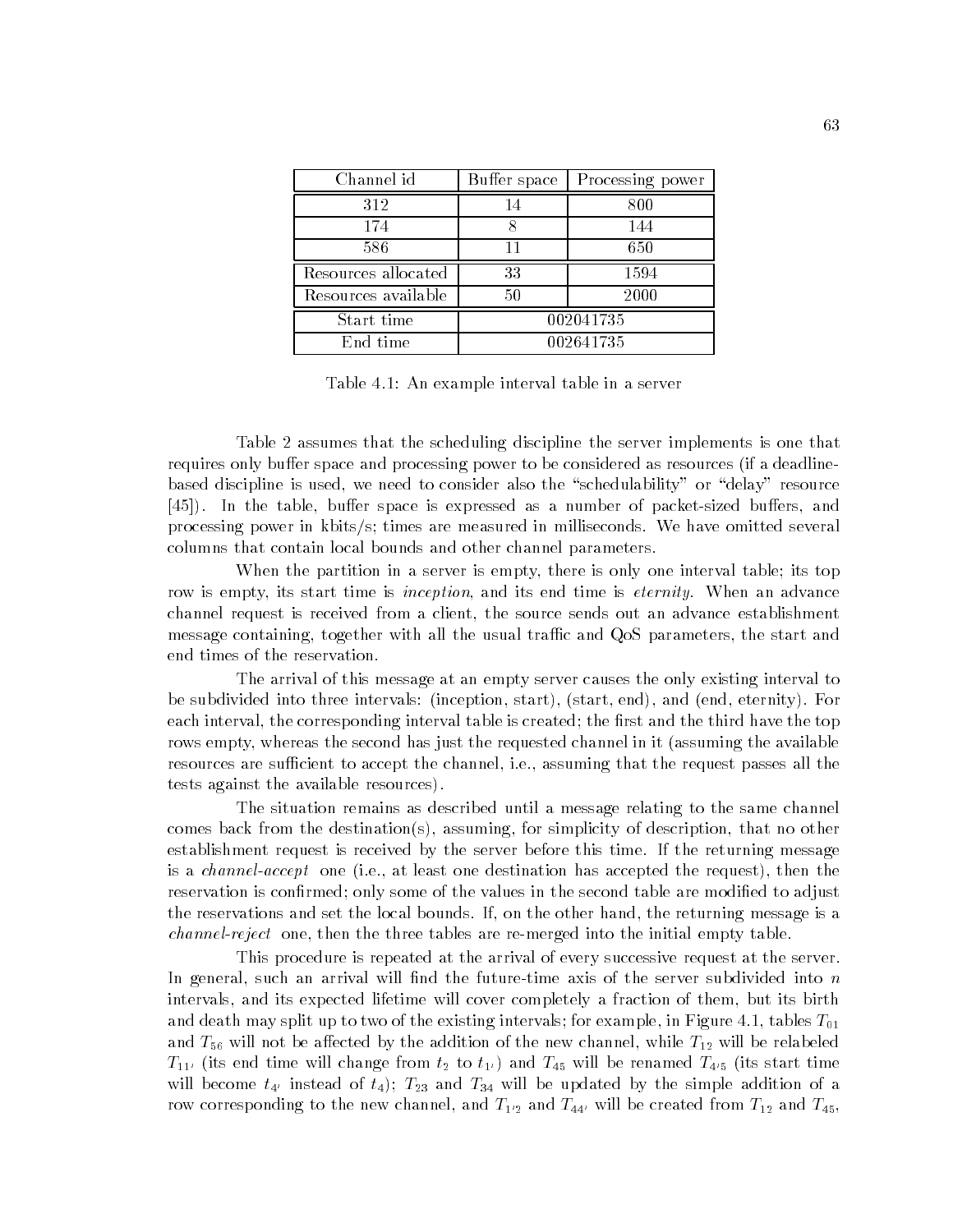respectively, in the obvious way.



Figure 4.1: Effects on the intervals and interval tables of the addition of an advance channel

Thus, after the arrival of the new request, the server will have two more interval tables; to put a curb on the proliferation of tables, we use the time granules that have been mentioned in Section 4.2 and earlier in this section, with the provision that a client-specied time not satisfying this rule will be modified to coincide with that of the nearer inter-granule transition. Of course, if the return message is a *channel-reject* one, the new interval tables (e.g.,  $T_{1/2}$  and  $T_{44'}$ ) will be deleted, and the others restored to their previous state.

When the current time becomes equal to the start time of an interval, the table of the previous interval is deleted", and the table of the next interval becomes the current  $\,$ table. Those advance channels whose start time coincides with the start time of the current interval, i.e., with the current time, can spring to life automatically in all the servers they traverse without any need for establishment, thereby producing the illusion of being connectionless, while in reality they were established in advance. This result can be smoothly achieved in networks whose nodes have clocks that are kept in approximate synchrony by, for instance, protocols such as NTP. Note that the intervals have variable lengths so as to minimize the number of tables in a server. In fact, this number at any time is bounded from above by twice the number of advance channels established in the server at that time.

 $3$ And the "initial" interval extended to include the time covered by the "previous" interval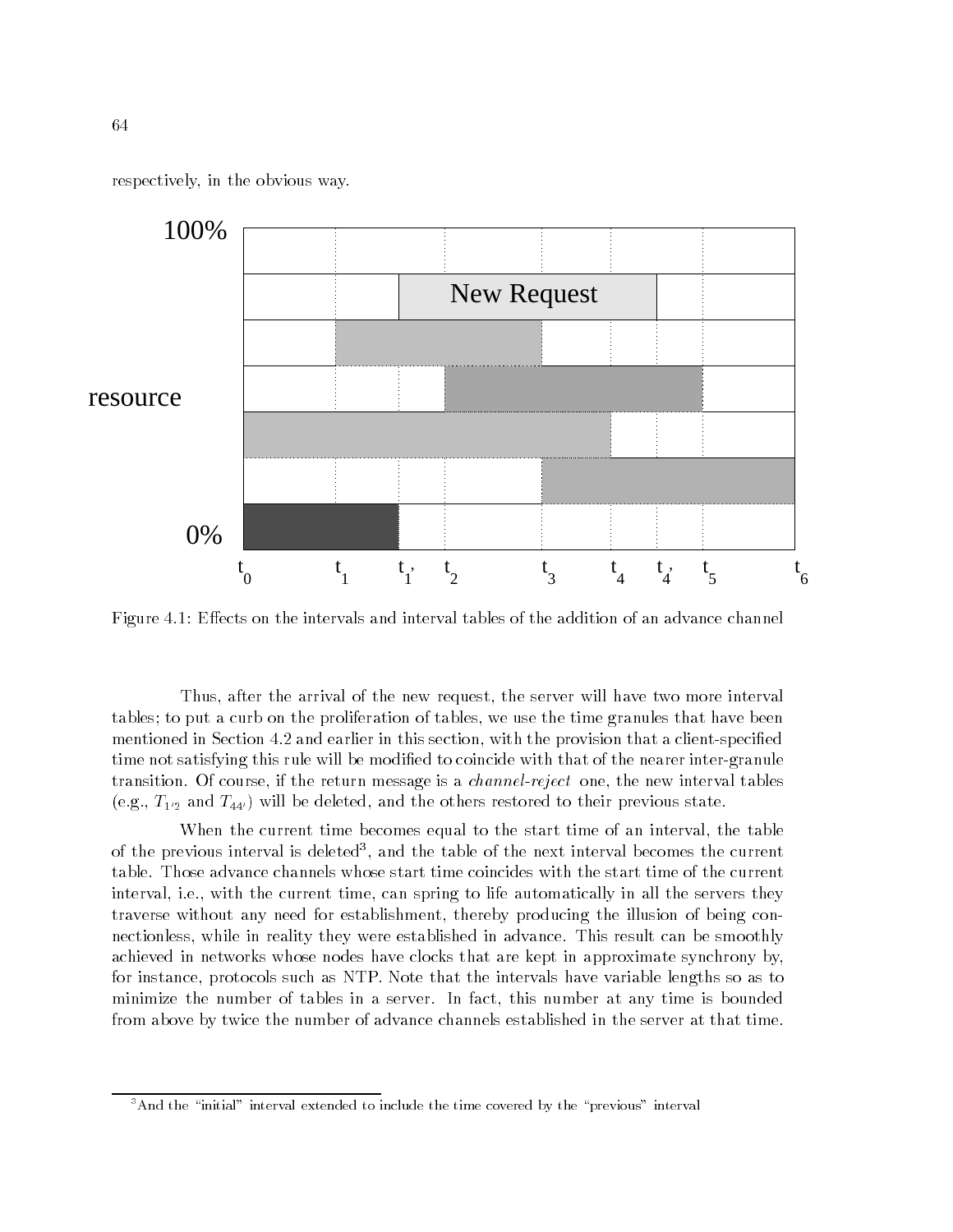## 4.4 Discussion

In the previous section, we described the interval-table-based mechanism for providing advance reservations for real-time channels. In this section, we will discuss several important system issues that concern these advance reservation mechanisms. We first talk about the client-service interface: the set of services that can be offered to the clients and the alternatives that we decided to support in our initial implementation. We will then talk about the constraints that the network service provider may impose on the advance notice period as well as on the time granularity; also how placing such limits can be useful to the network. We will then discuss how the resource partitioning mechanisms can be used to provide a more efficient and effective advance reservation service; we will conclude this section with a discussion of aggregation, by which the admission tests for multiple servers in a subnet can be run at the same physical node.

### 4.4.1 Service interface

As we discussed in Section 4.2, when advance reservations are introduced in a realtime communication service, the service provider has to do some planning for the future allocation of resources, and this planning would be easier if the expected durations of the channels were known. This determination may be made by either (a) requiring the clients to explicitly specify the start time and the duration for the advance-reserved channel, or (b) estimating the call duration ("holding time") based on long-term traffic analysis. For our advance reservations service, we chose the first approach, mainly because we could not rely on the estimates for the call holding time in a guaranteed-performance environment.

An important interface issue concerns the set of services offered. The resource reservations can be classified on two orthogonal criteria: (a) immediate vs. advance reservations, and (b) whether the reservation is for a limited or unlimited time duration. This leads to four possible sets of reservation types: (I) *immediate* channels with *unlimited* duration, (II) immediate channels with limited duration, (III) advance channels with unlimited duration, and (IV) *advance* channels with *limited* duration. The mechanisms described in Section 4.3 support all four options; for immediate channels, the start time should be set to the current time, while, for unlimited duration channels, the end time is set to *eternity*. It is a policy issue as to whether a particular network will provide only a subset of the above services. For example, the current Suite 2 implementation, as described in Chapter 5 only permits the clients to specify options (I) and (IV), though option (II) is available as a network-provided option; if the client makes a request for an immediate channel with unlimited duration, and if the requested resources are only available for a limited time, the network can offer the client this option. The client, of course, is free to reject this offer.

The network activities for setting up real-time channels include admission control and resource reservation (RCAP), as well as setting up state information for data forwarding in the switches (RTIP). Admission control is done at reservation request time, but the RTIP state set-up should be done at the start of channel lifetime. For setting up this state information, there are two alternatives: (a) at the start of data transmission time, RCAP sends a message to set up the desired state, or  $(b)$  the client sends another message ("state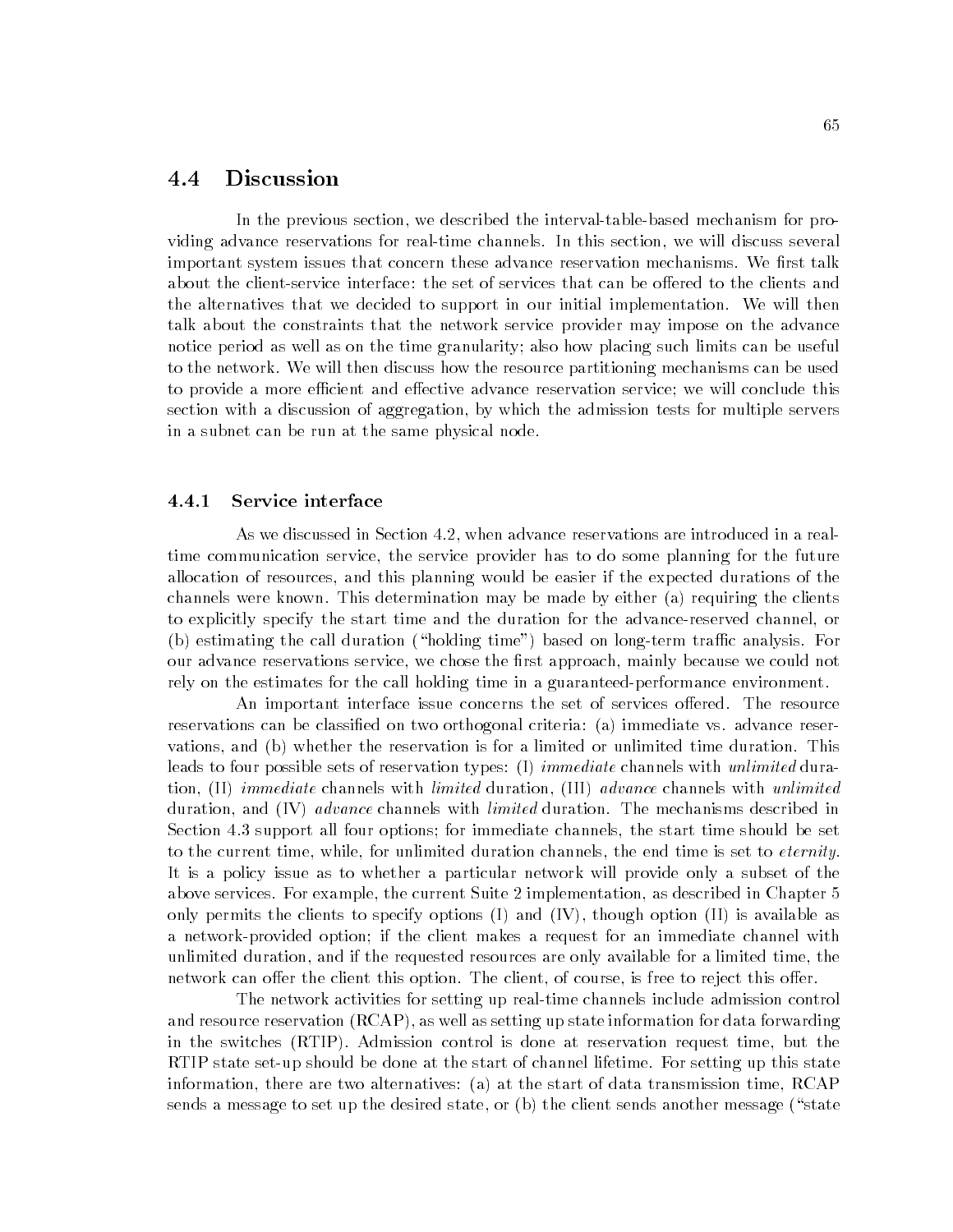set-up") before starting data transmission; this messages causes the establishment of the desired state at the servers along the channel path. We chose option (a), mainly because it preserves uniformity between advance and immediate channels.

### 4.4.2 Constraints on advance notice period

The mechanisms described in Section 4.3 support reservation requests with arbitrarily large (or small) advance notice, as well as any \time-granularity". On the other hand, in Section 4.2, we stated that the clients would probably accept reasonable limits on the minimum and the maximum advance notice with which reservation requests can be submitted if such limits were imposed by the provider. We now present several reasons why, as a policy matter, the network service provider may impose these limits:

- The service charges may be determinable for a reasonable time duration only; the network cannot reasonably commit the service rates for channels that will be used ten years from now. Due to this reason, the network should limit the maximum advance notice that a reservation request may have.
- If the service provider offers lower charges for advance channels than for equivalent immediate channels, then it is important that the clients not be able to cheat the service provider by providing very little advance notice for their reservation requests (for example, a few seconds).
- By placing reasonable limits on advance notice period as well as on time granularity, the network can limit the proliferation of interval tables; this reduces both the computational overhead and the storage space required for maintaining the interval tables.

### Interactions with resource partitioning 4.4.3

In our real-time communication service, immediate channels co-exist with advance channels; this co-existence leads to the following two concerns:

 Acceptance of advance-reserved channels in a server can lead to proliferation of time  $intervals in the interval table; also, the immediate channels (with indefinite duration)$ span the time intervals. The combination implies that accepting advance channels and immediate channels in the same server may lead to a signicant increase in the computational overhead for running admission tests for immediate channels. For example, with 40 channels accepted in advance, the interval table may contain up to 80 time intervals; this implies that, for an immediate channel, the computational overhead would be about 80 times higher than if no advance channels had been accepted. Higher computational overhead implies higher establishment latency, which is especially undesirable for immediate channels.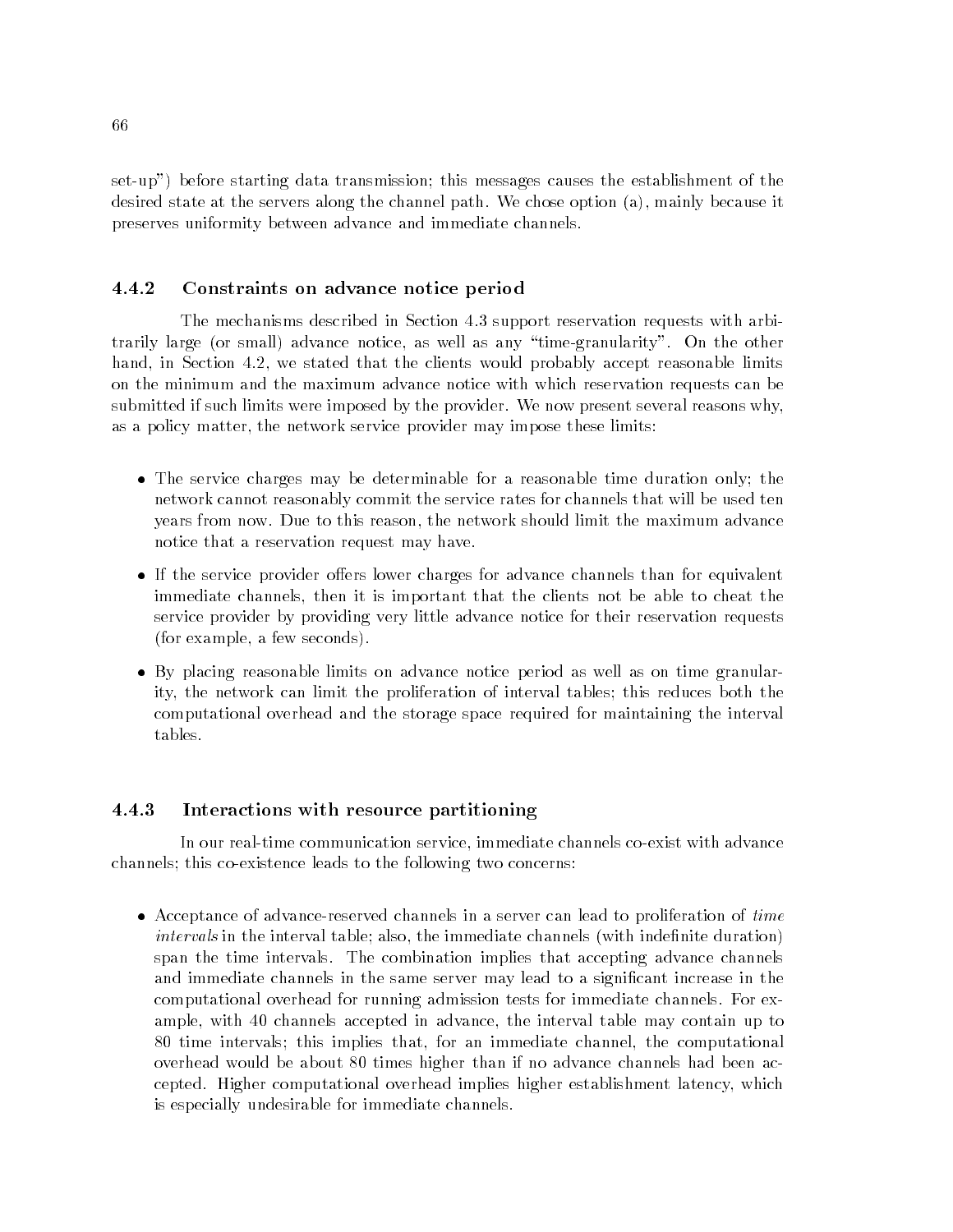An added concern is that the advance requests may starve out immediate channels (or vice versa). For real-time communication services to achieve widespread usage, it is important that the network managers be allowed to control the services effectively; this implies that the network service managers be able to control the amount of resources that the advance requests may be able to reserve.

The resource partitioning mechanisms described in Chapter 3 can address the issues raised here in the following manner: we can partition the resources at a server (to divide the one physical server into two virtual sub-servers) and use one partition for supporting advance channels and the other for supporting immediate channels. With this set-up, the admission test computation for immediate channels is not affected by the advance reserved channels; also, the managers can control the total resources that can be reserved in advance. The dynamic partition allocation change mechanisms (described in Section 3.4) allow the network managers to control the "borrowing" of resources between immediate and advance partitions. Also, if the immediate partition is full, the network can \move" the channel to the advance partition, thereby providing the option III described in Section 4.4.1

### 4.4.4 Interactions with routing

Advance reservations have an interesting implication for the routing system. If the routing decisions are dynamic and load-dependent, then for an advance reserved channel, these decisions should take into account the network load during the channel's lifetime. At channel establishment time, the routing system does not have full information about the network load during the channel's lifetime. At best, the network knows about some other advance reserved channels<sup>4</sup> overlap with that of the current request; the routing system should use this information to make the routing decisions. This is the mechanism that we proposed for the Tenet Suite 2 implementation [7].

On the other hand, advance reservations make rerouting channels much easier. If a channel fails admission tests at a particular server, the network can \reroute" that channel, or other advance-reserved channels holding reservations at that server, around that server before data is transmitted on that channel. This "rerouting in advance" is much easier, as the network has a lot more flexibility. The network does not have to worry about mis-ordered and/or duplicate packets in this case.

### 4.4.5 Aggregating admission test computations

As we mentioned in Section 3.4, admission control can be viewed as an accounting system that ensures that the network has enough resources to support the various requests for guaranteed-performance connections. With resource partitioning, we can separate this accounting and bookkeeping for immediate and advance channels. In Chapter 1, we described a fully-distributed technique for establishing channels and for running admission tests. A key motivation for a funy-distributed approach for setting up *immediate* channels

<sup>&</sup>lt;sup>4</sup>These are the channels that have already been requested.

 $5$ This is in addition to all advantages of having a fully-distributed mechanism.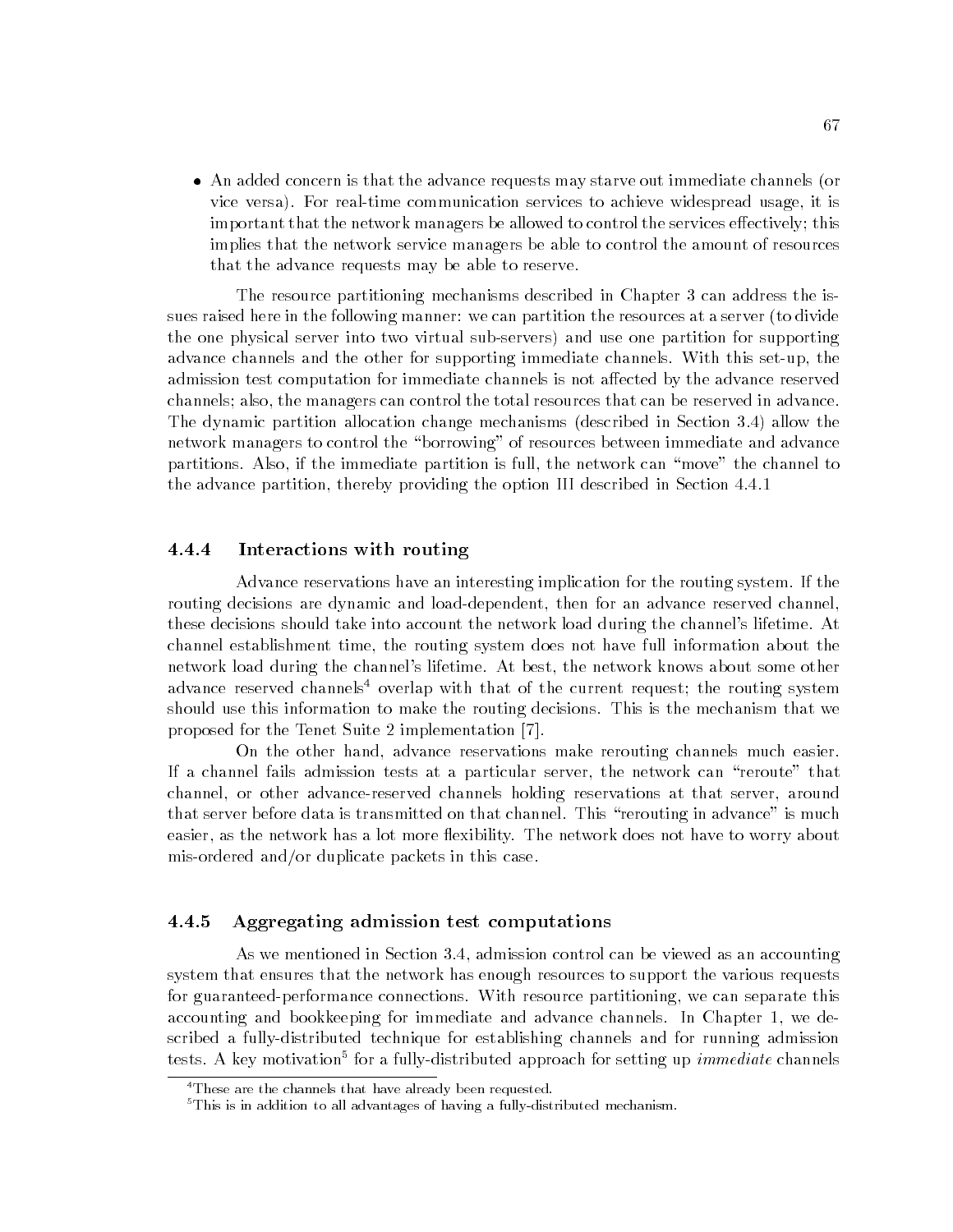is that the system has to set up state along the channel path anyway; we cannot save much by more centralized decision-making. On the other hand, for advance-reserved channels, the network can gain by "aggregating" the decision-making. For example, a server can "assign" its admission control decision-making to a remote node. In a sub-network, all nodes can assign the admission control decision-making for all advance channels to a single node, thereby choosing more localized/centralized decision-making.

This localization can be very useful:

- It reduces the establishment latency, as the admission tests for all servers in this subnetwork are made at a single node, without requiring multiple inter-node messages. The results in [7, 59] show that inter-node messages dominate connection set-up latency.
- Fault-handling becomes more difficult in advance reservation systems; a key concern is that the advance reservation information be saved in stable storage. With a centralized approach, the information can be put in stable storage at this particular node; it is more difficult to ensure that information is stored on stable storage in a fully distributed system (distributed consensus is required in this case).
- Rerouting, as described in Section 4.4.4, becomes easier if all resource reservation information is available at a single node.

Thus, the network can gain by aggregating the resource reservation decisionmaking, accounting and book-keeping in a pre-selected set of network nodes.

## A simulation-based evaluation

We performed a number of simulation experiments to evaluate the performance of our advance reservation mechanisms. For this discussion, we have selected four interesting sets of simulation experiments. In the first set, we ran simulations of unicast channel requests, with and without the advance reservation mechanisms. To distinguish the effects of the two components of our advance reservation mechanisms, (namely partitioning-induced protection and priority changing) which we describe below, we repeated the previous experiments with workloads that eliminated the effect of one of these two components. The third set of experiments considered multi-party advance reservation requests that varied in conference size and in advance notice period, while the fourth set evaluated the effect of time granularity on the performance of our advance reservation mechanism. In this section, we describe the simulation scenario, the workload, and the results obtained with these experiments.

### $4.5.1$ Simulator description

We ran these simulations on an enhanced version of *Galileo* [72], an object-oriented real-time network simulator. This version provides complete support for multi-party realtime communication protocols, including support for advance reservations.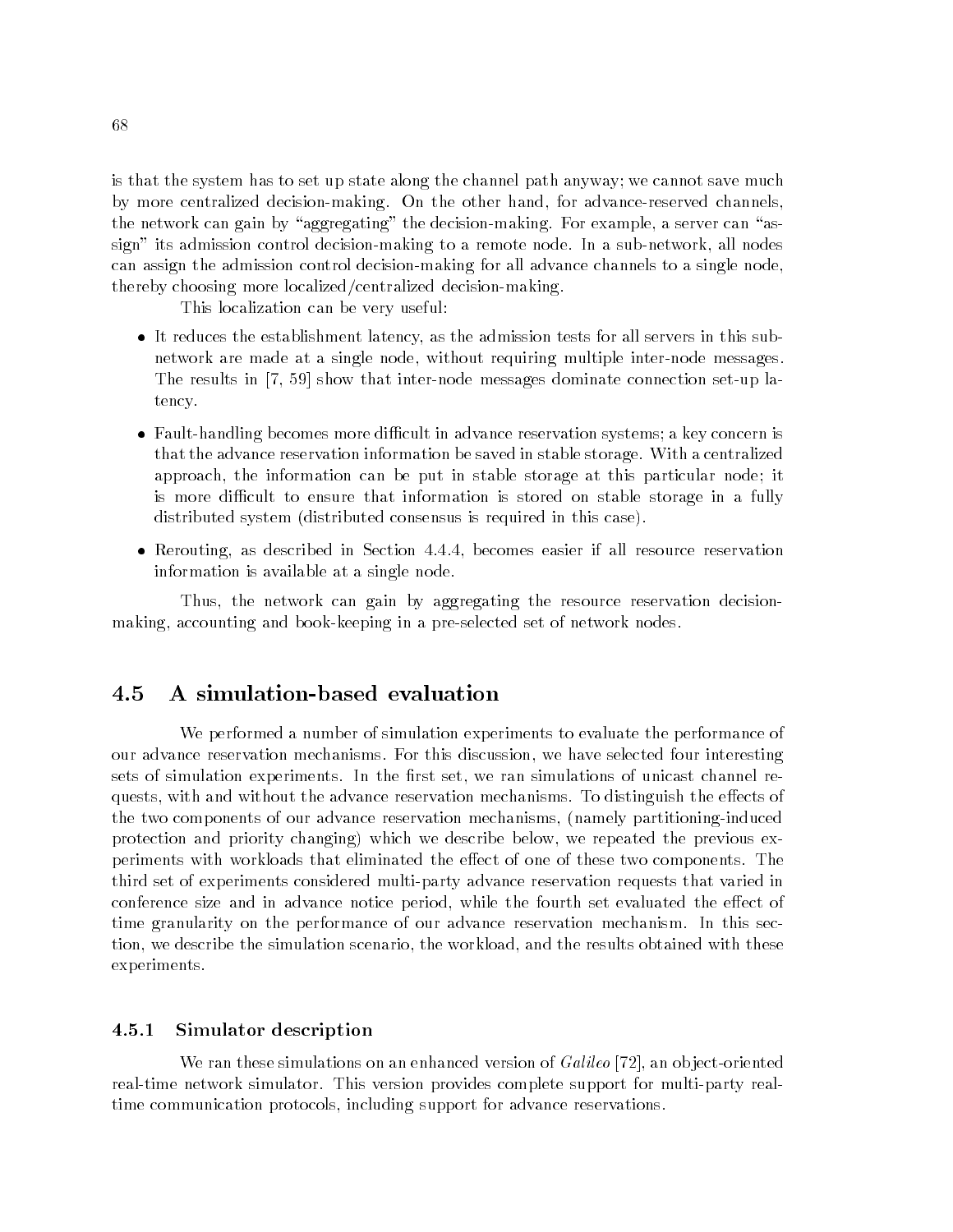Our goal was to make the experiments as realistic as possible, so that we could condently predict the behavior of our implementation of the advance reservation service in the Tenet Suite 2 [60]. For example, we used the NSFNET backbone network topology in our simulations (see Figure 2.8). We assumed 45Mbps for each link, and we set the propagation delay along the diameter to 40 ms6 . In all our experiments, we created a partition for non-real-time traffic containing  $20\%$  of the resources in each server; this left up to  $80\%$  of the resources for real-time communication. We also made the amount of buffer space in each server large enough that the buffer space test would always be successful, and we chose the delay bounds large enough so that schedulability would never be a problem (for the Earliest-Due-Date (EDD) scheduling discipline that we used in our simulations). Thus, bandwidth or processing power was the limiting resource in all servers and all scenarios.

### $4.5.2$ Simulation workload and evaluation metrics

In all the experiments, the sources and destinations for the channels were uniformly and independently distributed among the network nodes. We ran the same simulations without advance reservations and with advance reservations for different resource allocations to the two partitions.

To keep comparisons meaningful, we only considered relatively homogeneous workloads, where all channels have identical traffic descriptions, and all destinations specify identical performance requirements:

- Deterministic delay bound  $D = 400$  ms;
- Deterministic jitter bound  $J = 16$  ms;
- Minimum inter-packet time  $Xmin = 8$  ms;
- Maximum packet size  $= 8$  Kbits.

The traffic description corresponds to that of a compressed video stream at a peak rate of 1 Mbps, at 30 frames per second, with four data packets per frame ; the average rate did not matter, because bandwidth was allocated according to the peak rate, and bounds were deterministic. The start times and the durations of the channels varied randomly and uniformly within specied time intervals.

We performed many sets of experiments with varying workload parameters; for each of these workloads, we ran many simulation experiments, and averaged the results thus obtained.

The main metric we adopted for evaluation and comparison was the acceptance ratio, defined as follows:

Acceptance ratio =  $\frac{N_{\text{unber of destination}}}{N_{\text{unber of destinations reached without advance reservation}}}.$ 

 $6$ The simulation workload and evaluation metrics are the same as those for the simulation experiments for resource sharing and resource partitioning, in Section 2.5 and Section 3.3 respectively; this information is provided here only for completeness.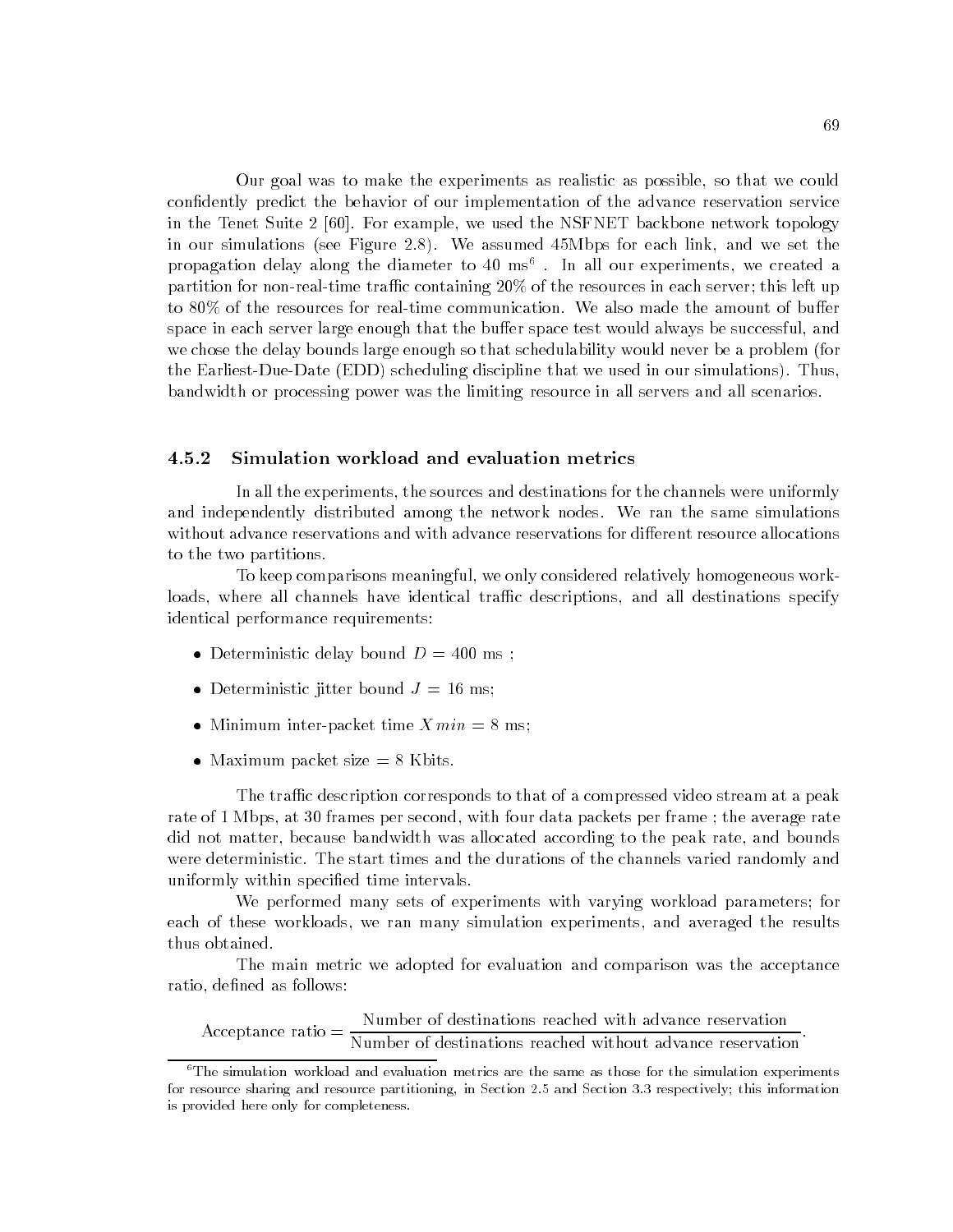We were also interested in the timeliness and the computational cost of channel establishment, for which we used a different metric: the computational overhead associated with admission control. In the simulations, we use the admission control tests for the EDD scheduling discipline [49]. The time required to run these tests at a given node is proportional to n, the number of already accepted resource allocations at that server when a new request arrives. The overall establishment overhead is computed as the sum of these  $n$  (already accepted allocations) at each node along the route of the channel. This component of admission control computations increases as the real-time network load (number of accepted channels) goes up. Computational overhead for other activities (for example, for collecting the state information) does not change when this load increases (though it depends on the route selected). We therefore focus on this admission test computation overhead for performance evaluation. This led us to the following metric for comparing computational overheads:

 $\text{Overall computational overhead without advance reservation}$ .

### 4.5.3 Simulation experiments

### First set: Simple workload

In the first set of experiments, we compared the following two scenarios:

- without advance reservations: 150 simplex unicast connections, and 50 10-person conferences (each conference requiring 10 9-destination multicast channels), all in the same partition, which was allocated 80% of the network's bandwidth; and
- *advance reservations*: two partitions, with 150 simplex unicast connections in the immediate partition, and 50 10-person conferences in the advance partition; with varying partition allocations, so that the total resource allocation for these partitions equals 80% of the network's bandwidth.

In these (and subsequent) experiments, the channel duration varied uniformly between two and three hours for conference channels, and between 30 minutes and ten hours for unicast channels. The advance notice period varied uniformly between three and four hours (in the third set of experiments, the advance notice period varied from six to seven hours for large conference). The reservation request arrival time was chosen from a uniform, random distribution over about ten hours. We deliberately chose this workload to saturate the network, because we wanted to observe the network's behavior under heavy real-time load. It should also be observed that, in this workload, all conferences are of the same size, and that there exist resource sharing relationships among the conference channels (only up to 2 of the 10 channels constituting a conference may be active at any given time) so that they can share resource allocations [62, 63].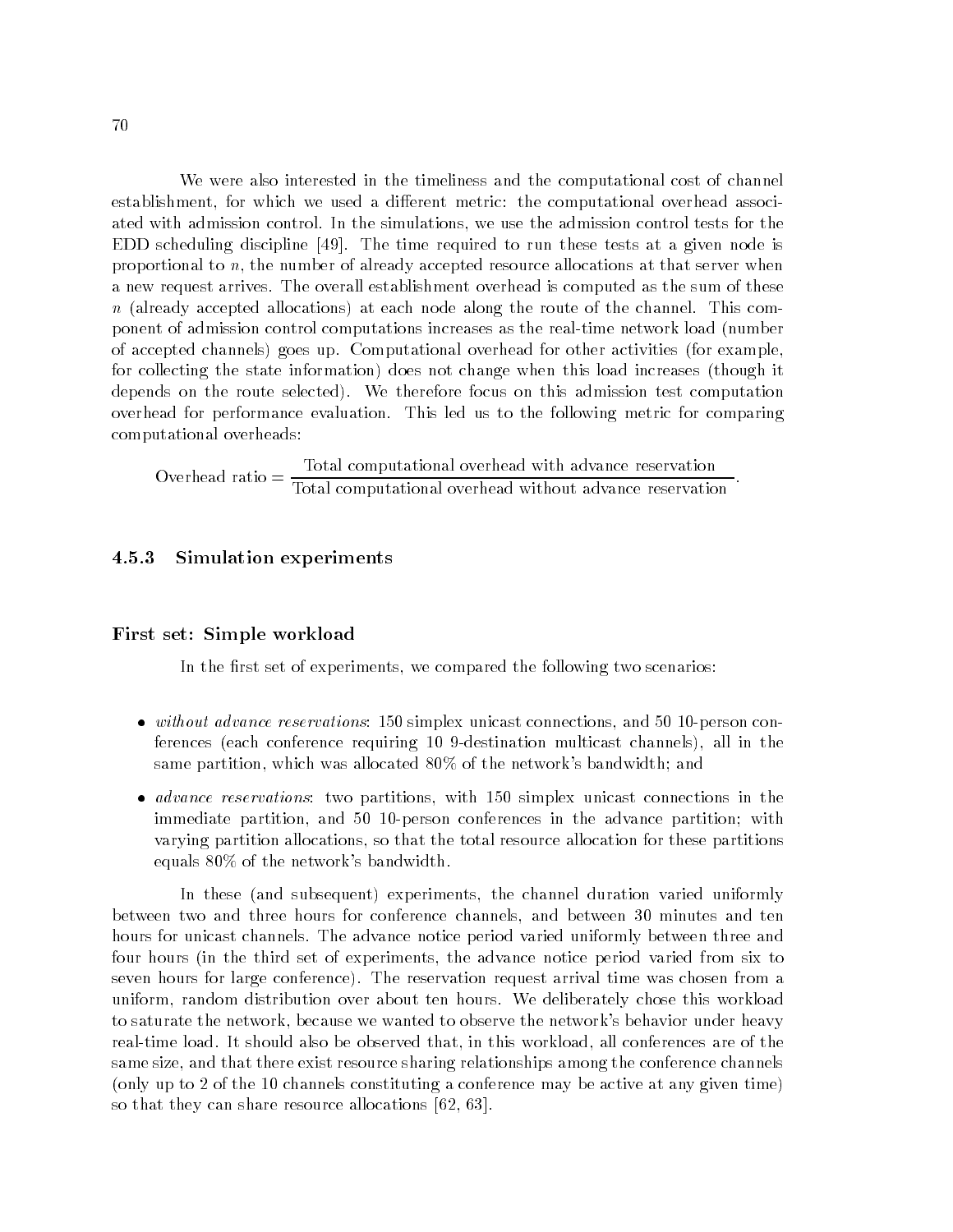In Figures  $4.2-4.9$ , we report on the horizontal axis the fraction  $f$  of the total resources that is allocated to the immediate partition. The advance partition's allocation is the find of ) is the total resources. The total resources that the boundary between the partitions of remained fixed for the duration of each simulation run.



Figure 4.2: Acceptance ratio for the first set of experiments (simple workload)



Figure 4.3: Overhead ratio for the first set of experiments (simple workload)

In Figure 4.2, we observe that there is a large region in which the acceptance ratio is higher than 1, i.e., in which the acceptance rate is higher with advance reservation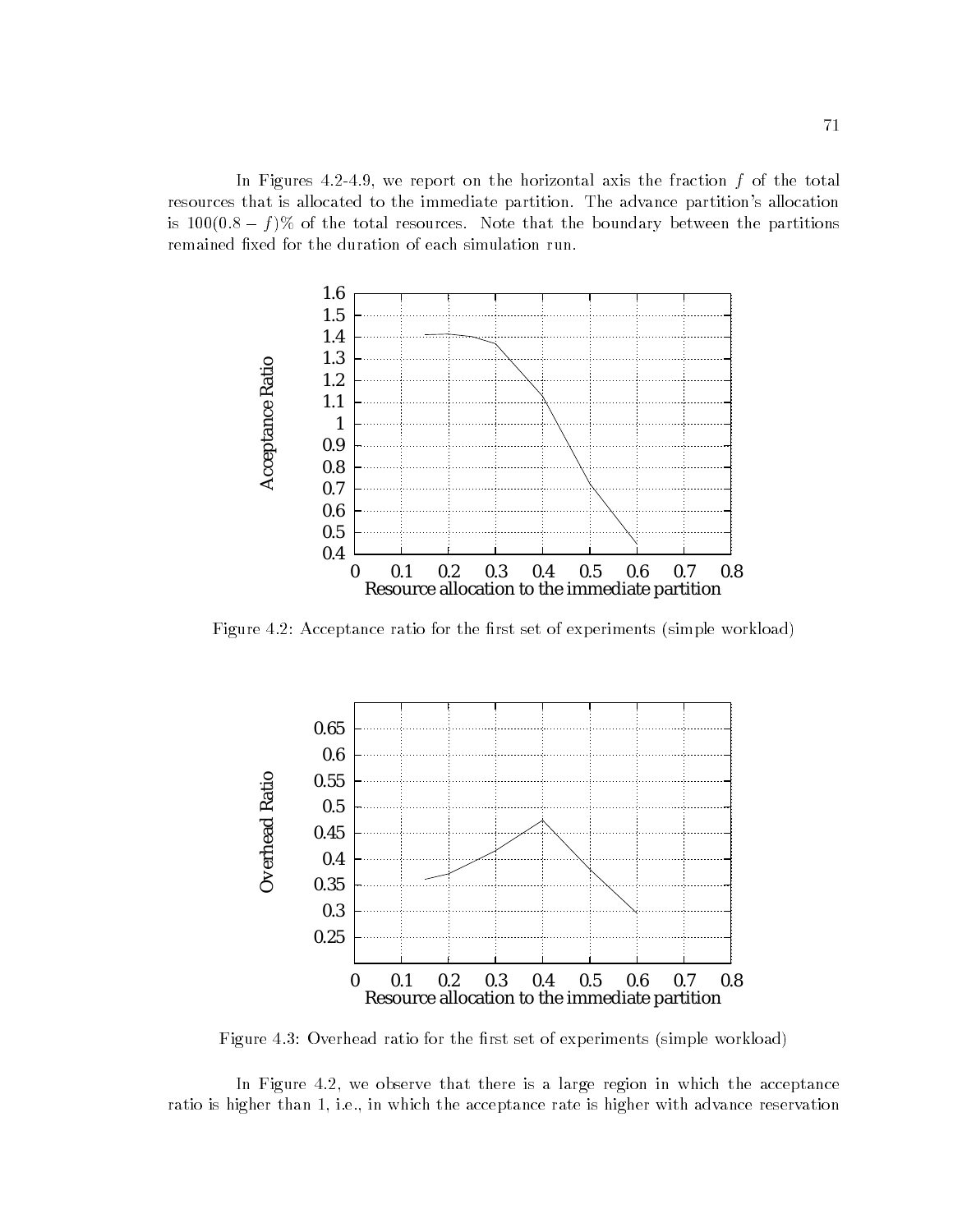mechanisms than without these mechanisms. However, there is also a large region in which the ratio is lower than 1. Thus, moving the resource allocation boundary is necessary whenever the workload is such that the boundary falls in an area with low acceptance ratio.

Figure 4.3 shows that our advance reservation mechanisms reduce the computational overhead of admission control for all allocations. As we increase the allocation to the immediate partition, the overhead increases (due to resource sharing, the computational overhead is higher for single channels than for channels that belong to a conference [62]; the overhead increases because we accept more individual channels at the expense of conference channels). However, after reaching a peak value, the overhead starts decreasing (the overhead reduction due to the increasing rejection rate of conference channels starts dominating and offsetting the overhead increase due to the growing acceptance of individual channels).

### Second set: Isolating the effects of two components

Our advance reservation mechanisms affect resource reservations in two ways: first, resource partitioning provides isolation and protection between the advance requests and the immediate requests; second, advance reservation provides higher priority to connections that come with larger advance-notice periods. In the second set of experiments, we ran additional simulations to separate the effects of the resource partitioning mechanisms from the effects of priority changes. For this, we added the following scenario to those considered in the previous set of experiments:

 $\bullet$  only partitioning: two partitions, with 150 simplex unicast connections in the first partition, and 50 10-person conferences in the second partition, where resources are not reserved in advance;

As the graphs of Figure 4.4 show, the gains (and losses) observed in Figure 4.2 arise primarily from the isolation and protection provided by the resource partitioning mechanisms, since the two curves ("advance reservations" and "resource partitioning") essentially coincide. However, we should remember that, in our simulations, all conferences were of the same size (10 members each); it would be more realistic to simulate different-sized conferences, as we did in the third set of experiments discussed below. As shown in the second diagram in Figure 4.4, the overhead of admission control is substantially lower in the *only partitioning* case than in the *advance reservations* case, where multiple tables are manipulated.

### Third set: Multiple conference sizes and advance notice periods

In the third set of experiments, we considered different types of conferences, under the assumption that larger conferences tend to be requested with larger advance notice periods. To reduce the simulation time, we decided to leave the immediate partition empty; this did not affect our results because we were interested only in the effects of the priority changes on the channels expected to be usually reserved in advance.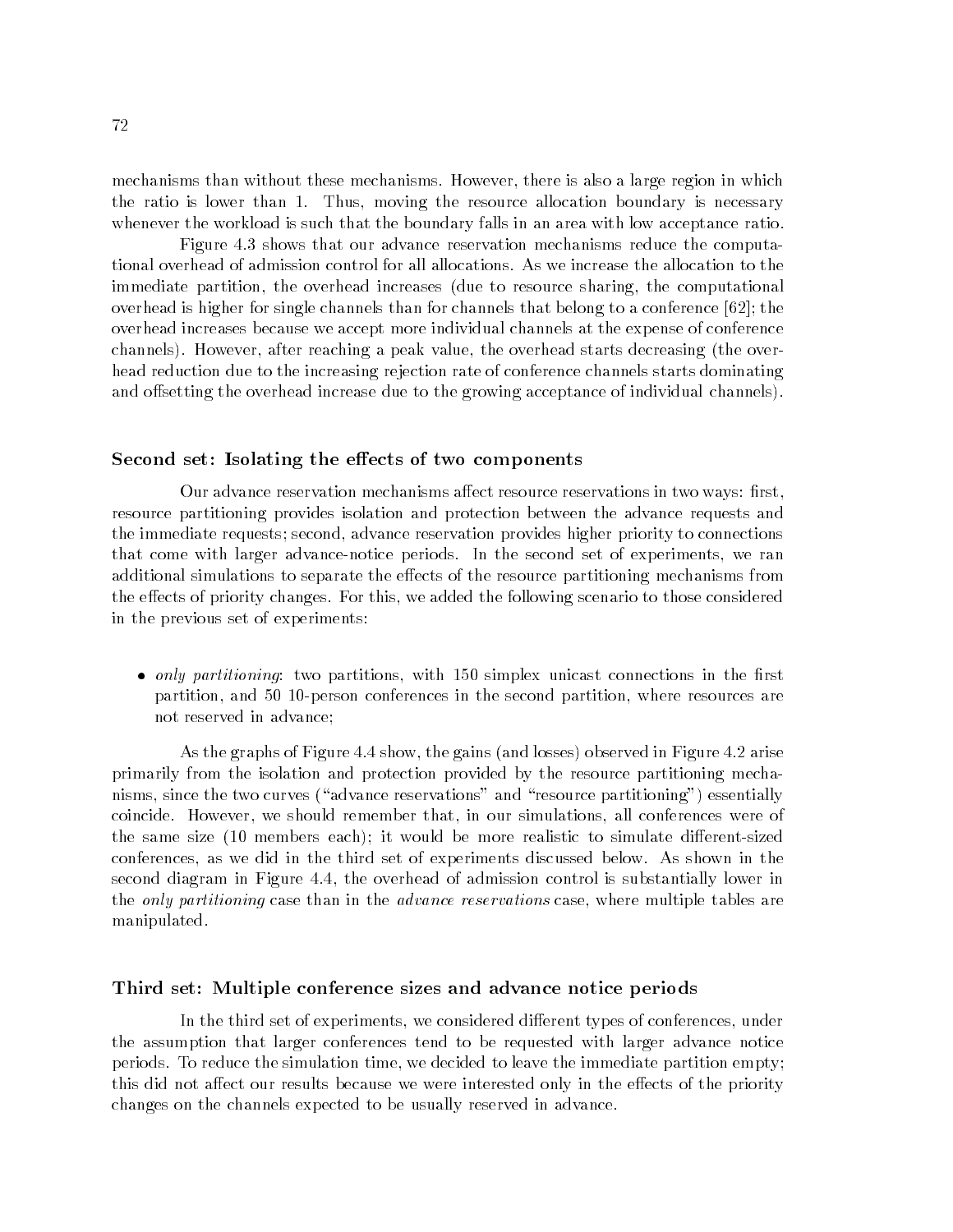

Figure 4.4: Isolating the effects of the two components: acceptance ratio



Figure 4.5: Isolating the effects of the two components: overhead ratio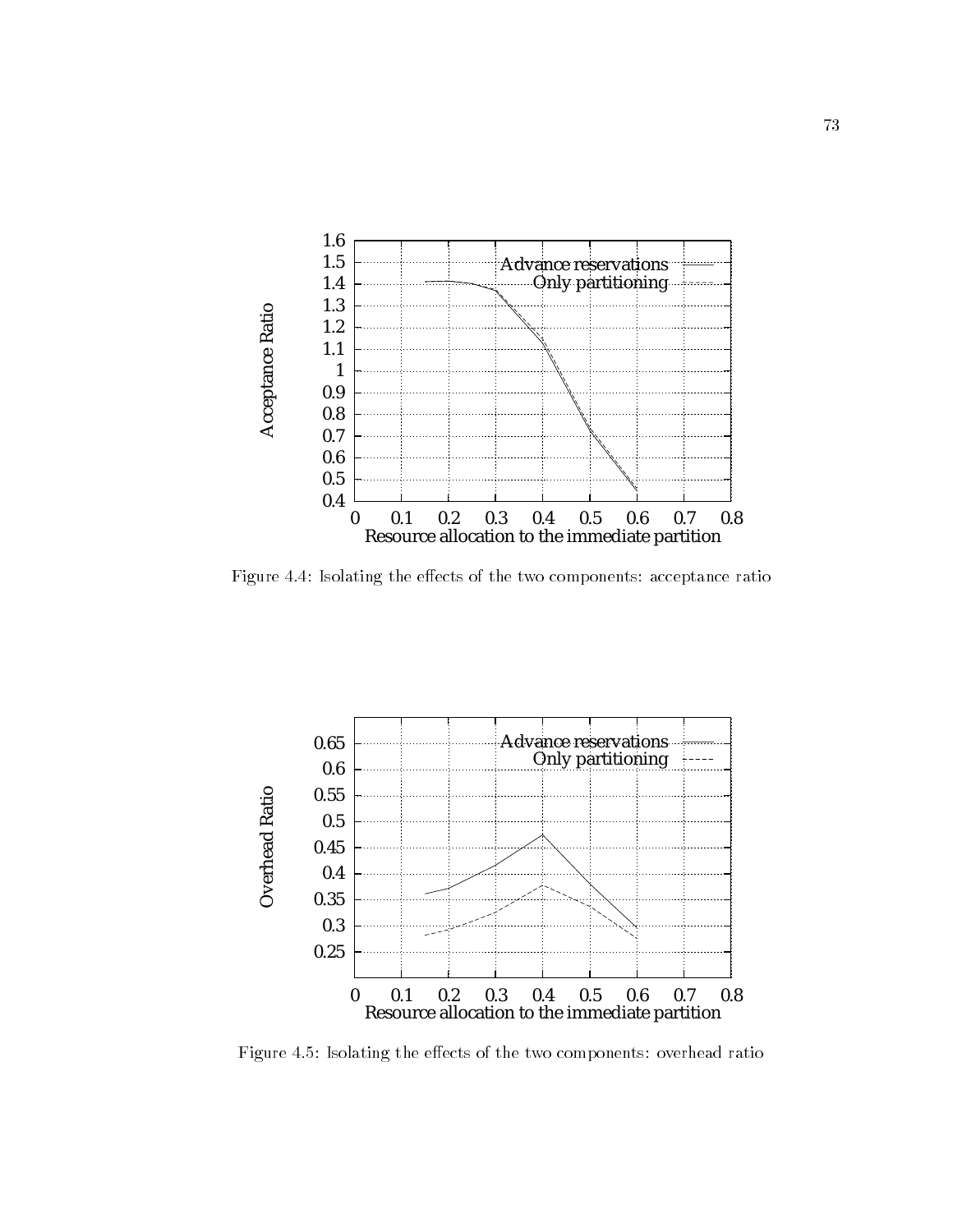We compared the following three scenarios:

- 10 50-person conferences, and 50 10-person conferences, all in the same partition, which was allocated 80% of the network's bandwidth; we call this the *without advance* reservations case;
- $\bullet$  two partitions: the first partition empty; 10 50-person conferences and 50 10-person conferences in the second partition, where resources are not reserved in advance; we call this the only partitioning case; and
- $\bullet$  two partitions: the first partition empty; 10 50-person conferences and 50 10-person conferences in the second partition, where resources are reserved in advance; we call this the advance reservations case.



Figure 4.6: Multiple advance notice periods and conference sizes: acceptance ratio

As the graphs in Figure 4.6 show, when we consider conferences with different sizes, the higher priority provided by the advance reservation mechanisms leads to a considerable increase in the acceptance ratio. Thus, the experiments show that, in general, both components of our advance reservation mechanisms help improve the connection acceptance rate. The overhead ratio also increases, due to the higher acceptance ratio, and, because of the absence of immediate requests, does not have a maximum for an intermediate value of the relative resource allocation.

## Fourth set: Effect of time granularity

In the fourth set of experiments, we decided to observe the effects of time granularity in advance reservations.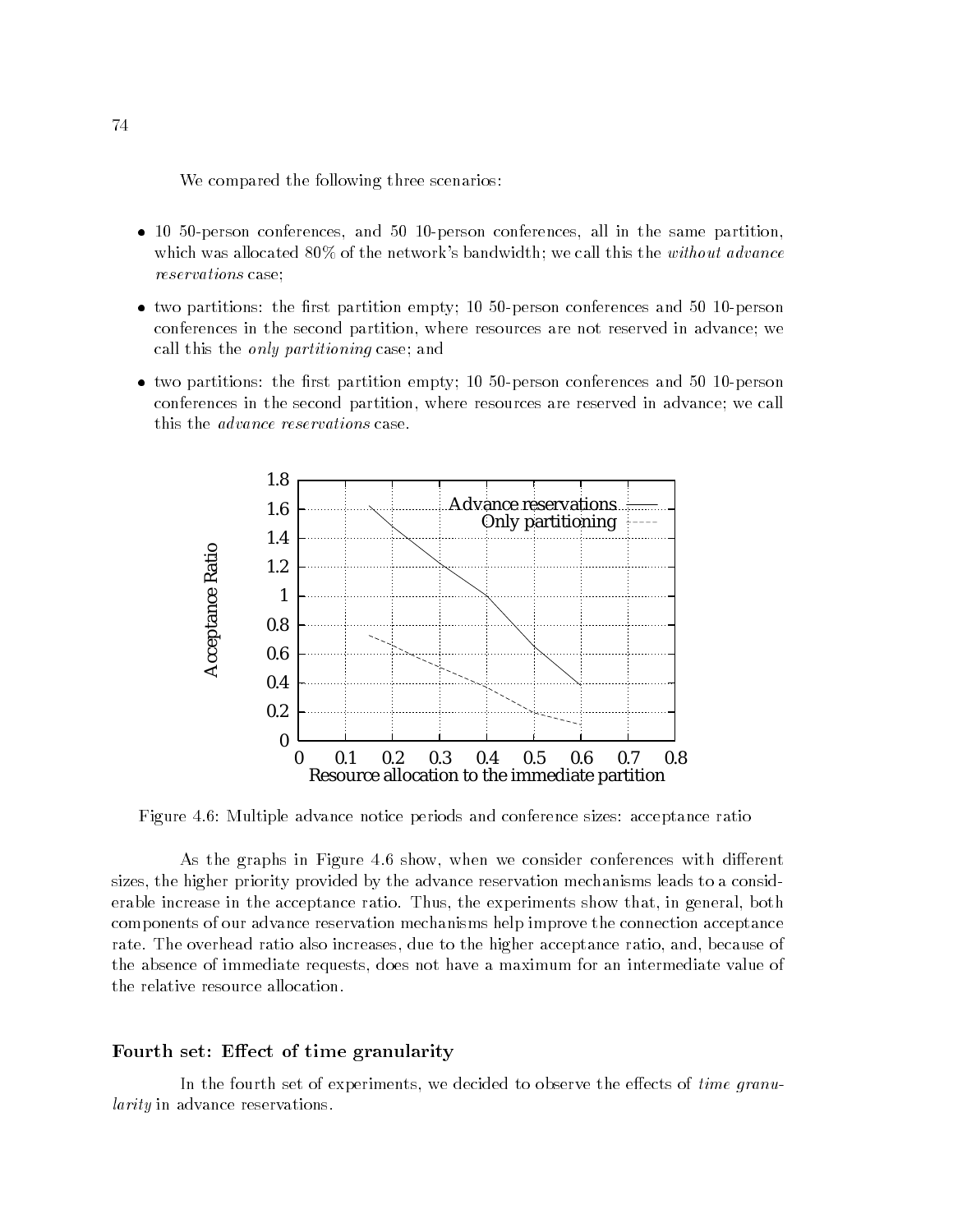

Figure 4.7: Multiple advance notice periods and conference sizes: overhead ratio

We ran our tests on the *advance reservations* and *without advance reservations* scenarios of the third set while varying the granularity of start times and durations from 1 minute to 15 minutes. We assumed that the users would ask for connections with start times and durations that vary randomly and uniformly within specied time intervals.

As in all of the experiments described above, we created a partition for non-realtime traffic containing 20% of the resources in each server. Figures 4.8 and 4.8 show that the acceptance ratio and the overhead ratio decrease slightly as we increase the time granularity. However, the lower acceptance ratio may be due to the assumption made in the simulations that the start times are completely random within a small time interval. So, we conclude that time granularity does not appreciably affect the performance of our mechanisms.

### 4.5.4 Resource allocation gains

With advance reservations, we obtain resource allocation gains from two distinct sources: the protection provided by resource partitioning, and the priority change provided by the advance reservation mechanisms. The fundamental source of resource allocation gains is resource sharing; due to resource sharing, the conference channels are more efficient in allocating resources. These two factors merely enhance/facilitate this extra efficiency. This increase (in allocation efficiency) occurs because these factors cause the admission system to favor the conference channels, at the expense of non-conference channels. For example, in the second set of experiments, without advance reservations, the system rejected about 12% of the unicast channels and one or more destinations of about 91% of the conference channels (about 51% of conference destinations not reached); under advance reservations, with the advance partition allocated 40% of the resources and the immediate partition allocated 40% of the resources, the system rejected about 25% of the unicast channels and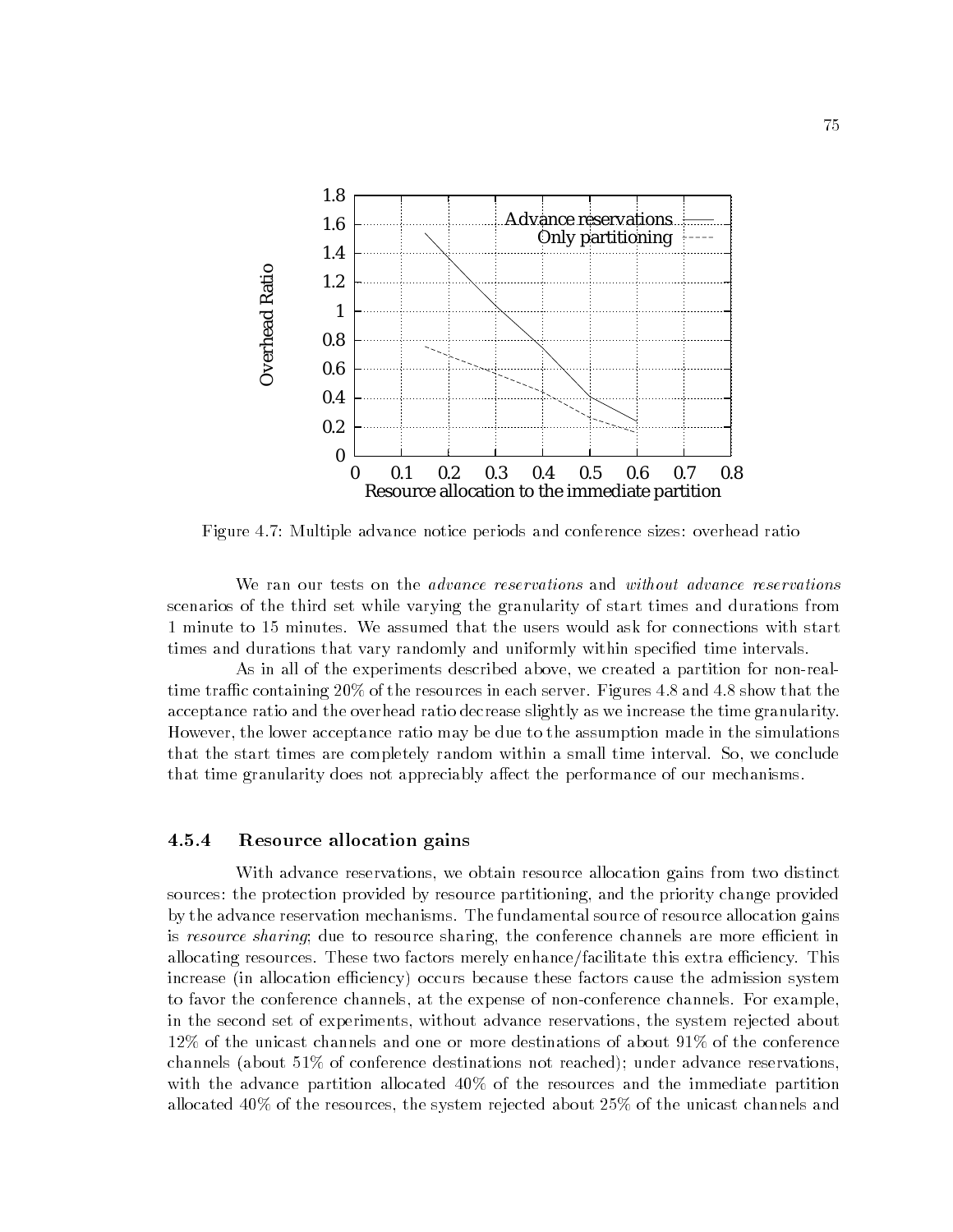

Figure 4.8: Effect of time granularity: acceptance ratio



Figure 4.9: Effect of time granularity: overhead ratio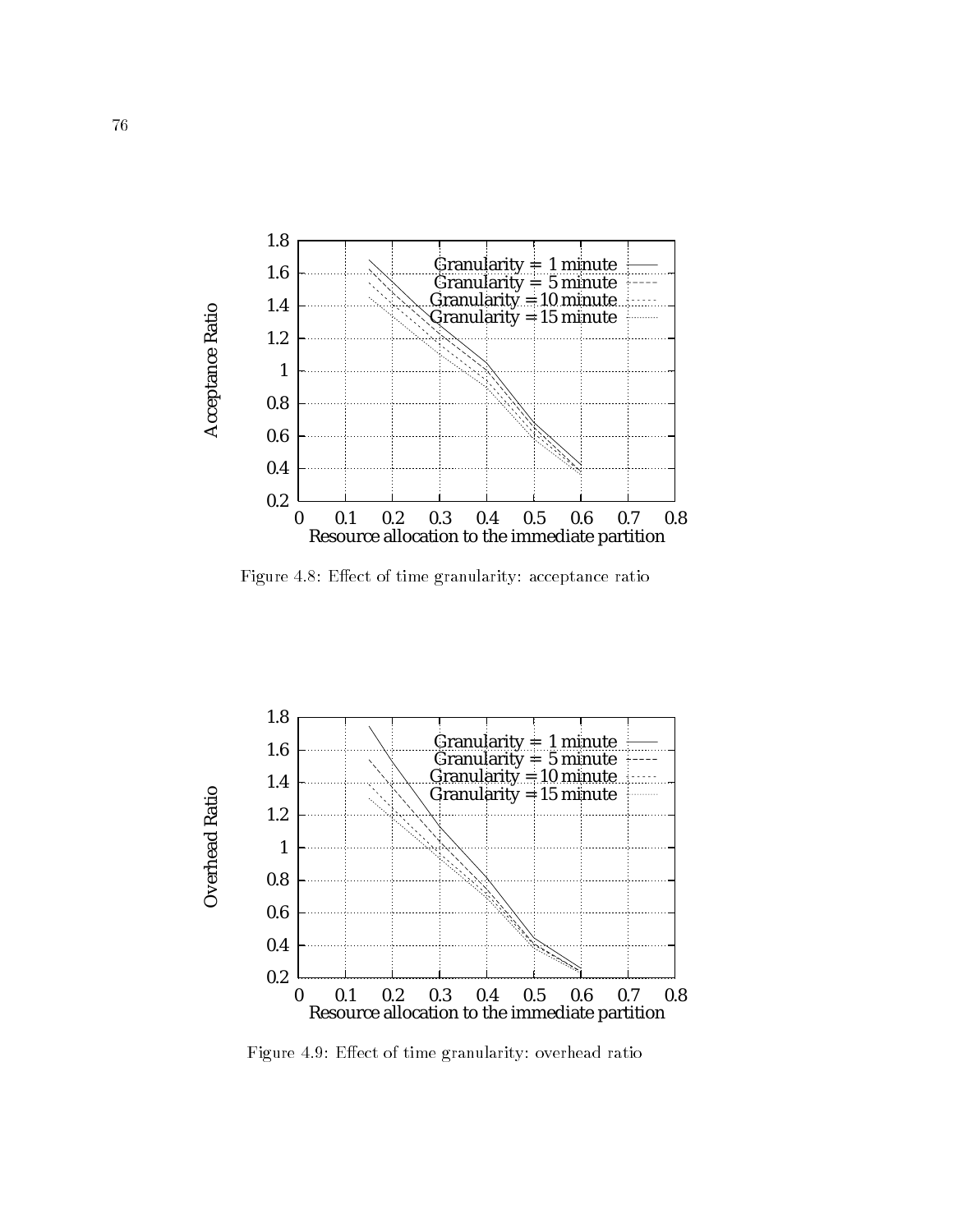one or more destinations of about 20% of the conference channels (about 18% of conference destinations not reached). If there were no conference channels, then we would observe no extra allocation gains with advance reservations. However, if the system has a workload mix that has either a mixture of conference and non-conference channels, or conferences with different sizes and different advance notice periods, we expect results similar to those obtained in these simulations.

In our fully-distributed advance reservation service, the allocation gains at a server depend only on the real-time load at that server. These allocation gains depend on the network topology, the routing system, the session holding times, the request arrival patterns, and other such factors only because these factors influence the real-time load. If these factors change but the real-time load remains the same, then the results should remain the same. For example, simulations of Chapter 2 show that the allocation gains are similar for networks with very different topologies.

### 4.6 **Summary**

In this chapter, we presented a fully-distributed scheme for advance reservations of real-time connections. We also presented the results of our simulation experiments; these verified the usefulness of our techniques. These experiments show that our distributed mechanisms work, and their cost is affordable. An interesting feature of our advance reservation mechanisms is that they favor channels that belong to conferences (and, because larger conferences usually have larger advance notice periods, our mechanisms favor larger conferences over smaller conferences). Conferences may not be held if there are no advance reservations; for example, a conference may not be held at all if all its channels, or a substantial fraction of them, are not established.

In the last three chapters, we have described resource sharing, resource partitioning, and advance reservations; these three constitute the core of our multi-party real-time communication system. In the next chapter, we will describe how we put these mechanisms together in Suite 2, our multi-party real-time protocol suite.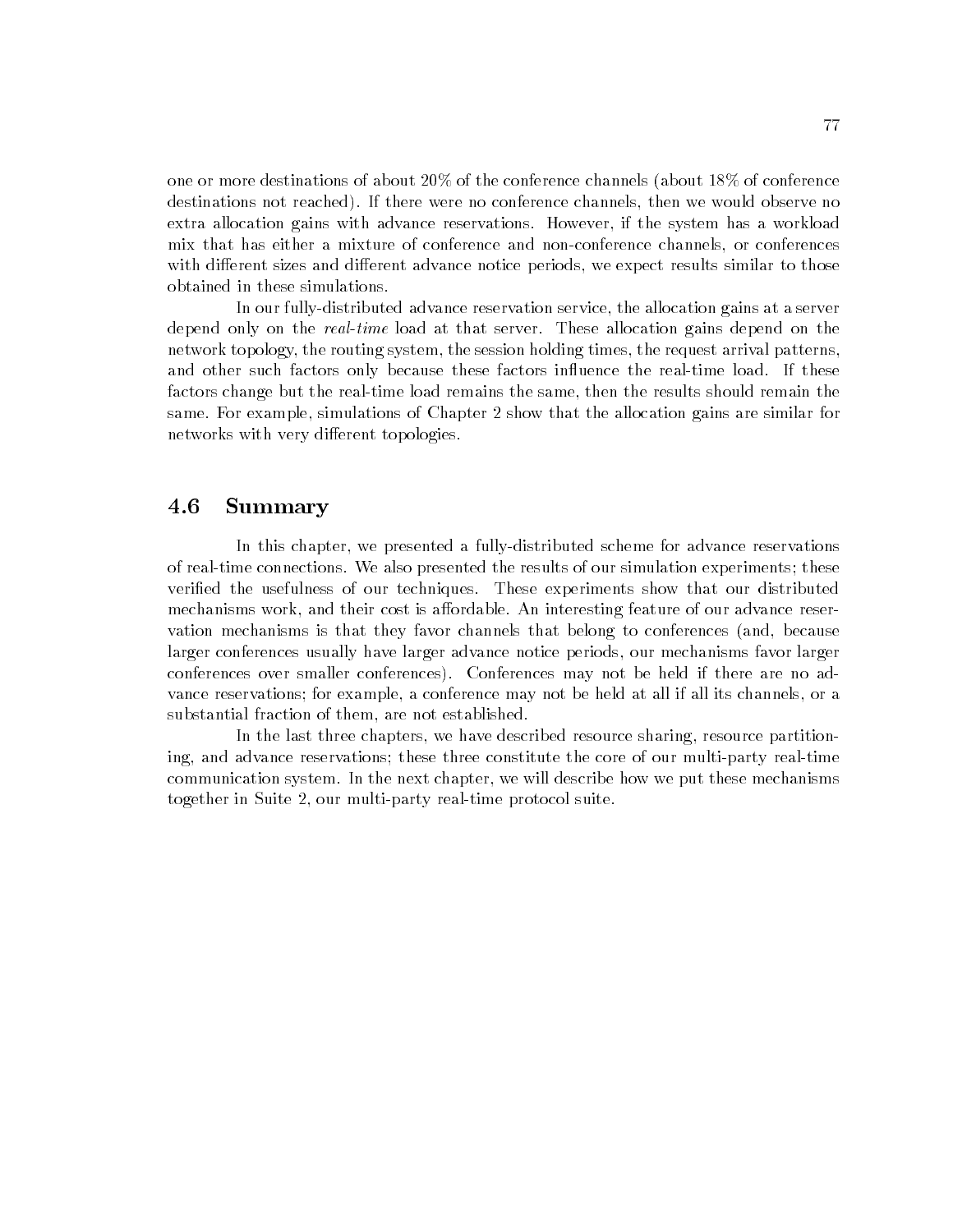## Chapter 5

# Implementation: Suite 2

In the previous three chapters, we discussed the three key components of our multi-party real-time communication research: *resource sharing, resource partitioning*, and advance reservations. Resource sharing mechanisms provide efficient support for largescale conferences; resource partitioning provides an effective tool for the network managers to control and distribute resource allocation among the various network service clients; advance reservations enhance the service usability, and at the same time, can help improve the network performance with better planning and off-line routing potential.

As we mentioned before, it is critical that these components work well together, and with other components of our real-time communication system (e.g., routing); over the last four years, we have designed the Tenet Protocol Scheme 2 and implemented the Scheme 2 algorithms and techniques in the Tenet Protocol Suite 2. These protocols incorporate the ideas discussed in the previous chapters to provide network support for multi-party realtime communication. In this chapter, we describe these Tenet protocols. For the sake of brevity, we will not distinguish between Scheme 2 and Suite 2; the former term refers to the algorithms and techniques designed, while the latter refers to the incorporation of these mechanisms in a set of protocols. We will focus our attention on the resource sharing, partitioning, and advance reservations related aspects of the design and implementation; we will only briefly outline the other components.

In designing this second generation of Tenet protocols, we tried to minimize the changes from the previous generation (unicast) Tenet protocols. We kept the same separation of real-time data delivery and control protocols between RMTP/RTIP and RCAP (as described in Chapter 1 and illustrated in Figure 1.1); within this overall framework, we completely re-designed the signaling protocol (RCAP) for supporting multi-party communication. We briefly describe the new Scheme 2 RCAP in Section 5.1. We will illustrate this design with a simple connection establishment example in Section 5.1.5. Supporting multi-party communication required two changes in RTIP: for multicasting, and for resource sharing; we discuss these topics in Section 5.2.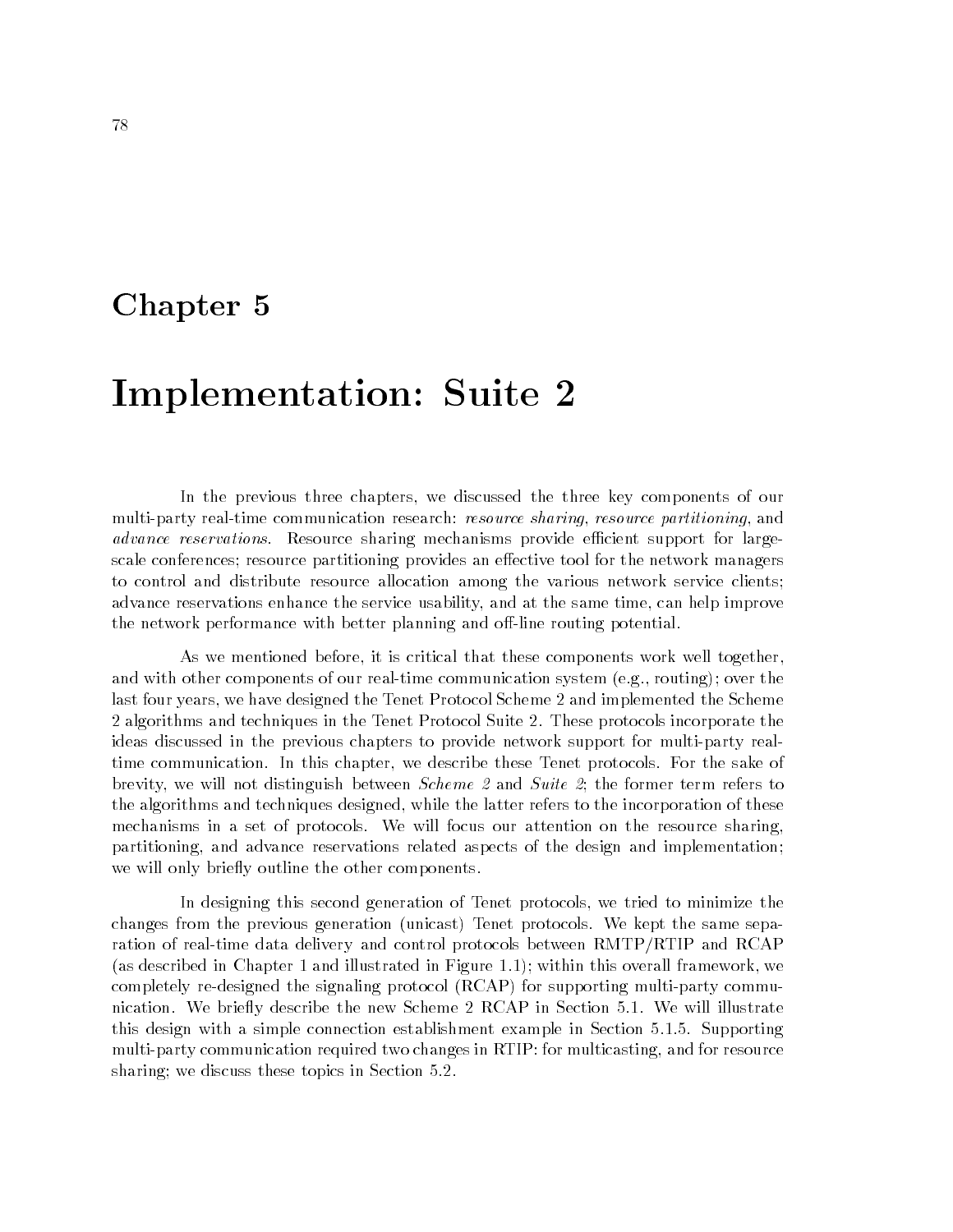## 5.1 Suite 2 RCAP

In this section, we describe RCAP, the signaling protocol for multi-party realtime communication. In the unicast protocols, RCAP's primary tasks were connection establishment and teardown; the connection establishment also included mechanisms for rendezvous between the sender and the receiver. In multi-party communication, these primary tasks become more difficult because of the multiplicity of senders and receivers; in addition to previously described issues as service usability and network management and control, we also face critical concerns in security and access control, scalability, and reliability. The signaling protocol occupies the center stage where we address these key concerns.

In this section, we first describe the key design goals and trade-offs in this design; we will then describe the RCAP design and its embodiment in the Tenet Suite 2. We will also illustrate the interaction of various components and modules with a simple connection set-up example. We will conclude this section with some preliminary performance measurements over our prototype implementation.

### 5.1.1 The mechanisms

In Chapter 2, we described the resource sharing mechanisms; we also described resource partitioning and advance reservation mechanisms in Chapter 3 and Chapter 4 respectively. In this subsection, we will briefly review these mechanisms in the Tenet Suite 2 framework.

The resource sharing mechanisms affect RCAP as well as RTIP; for RCAP, resource sharing requires two sets of changes: (a) RCAP is now required to maintain resource sharing information, i.e., the different *resource sharing* groups, their respective aggregate traffic specification(s), and the member channels that belong to each group; and (b) during channel set-up at any RCAP daemon, the daemon must determine if resource sharing can be used to reduce the resource allocation at that node. If the RCAP daemon uses resource sharing, RTIP requires enhancements to support traffic policing and rate control for these resource sharing channels on the group aggregate traffic specification.

The resource partitioning and advance reservation mechanisms do not affect RTIP at all; they only require changes in RCAP. Supporting resource partitioning requires changes to admission control tests (as described in Chapter 3) as well as management software for creating new partitions and for setting/changing the resource allocations to these partitions. As described in Chapter 4, the basic mechanism for supporting advance reservations is the interval table, which lists all the advance channels that will traverse the server during a future interval, together with their requirements for each of the server's resources. The interval table includes also the amounts of each resource that are available to the advance partition during the interval, as well as the totals that have been allocated to advance channels.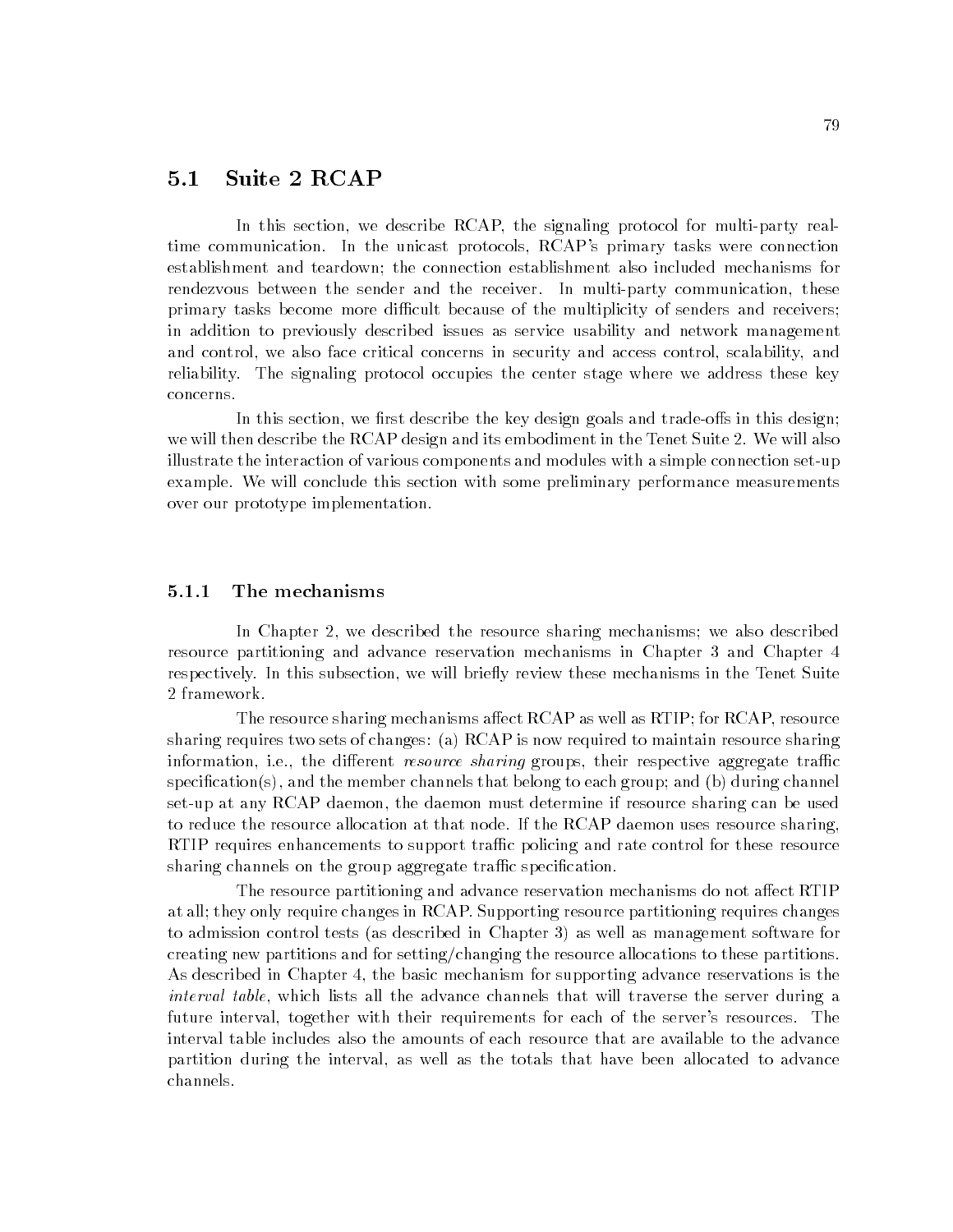## 5.1.2 Suite 2 RCAP design

RCAP design goals included the following, in addition to the design goals and ob jectives described in the previous chapters (for devising mechanisms for resource sharing, partitioning and advance reservations):

- Modifiable and extensible: An important design consideration was that the protocols be easily modifiable and extensible, for example, to incorporate new traffic specification models, packet scheduling disciplines, failure-handling techniques, underlying network technologies etc. To achieve this modiability, we decided to minimize the set of assumptions that we make about the underlying network; we also spent considerable time and effort in designing the interfaces between modules to ensure this extensibility.
- Speed: Although we do not need hard-real-time guarantees on RCAP requests (e.g., RCAP will establish connectivity within 50 ms), it is desirable that the connection establishment be fast; most real-time clients cannot afford long waits for their transmission to start [41]. These factors led to our single round-trip connection establishment procedure; we described this procedure for unicast channels in Chapter 1; we will describe the corresponding establishment procedure for multi-party channels in Section 5.1.5.
- Ease of use, management, and implementation: It is important that the services provided should be "easy-to-use" for the clients; it is also important that the mechanisms designed should permit the network managers to effectively control the network, and that the mechanisms be easy to implement. These factors are critical for our research effort, because we can learn a lot from using (and running experiments on) a prototype implementation.
- Location independence: In our model, a typical conference may be organized by a party (the organizer) who may not otherwise participate in the conference. This implies that a channel may be set up (or torn down) by a user who is not located at either the source or any of the destination(s) for that channel. Thus, RCAP must support the users making the channel set-up/modication/teardown calls from anywhere in the network, and all the network's behavior should be independent of where the calling user is located.

These considerations led to our ob ject-oriented design for RCAP; we now enumerate some salient components and features of this design:

 Partial establishment semantics: Multicasting raises an important concern regarding connection establishment semantics: a channel establishment request may only be able to obtain resources along the paths to a subset of destinations. At least two alternatives exist: (a) the network can declare that the connection establishment succeeded (partially), or (b) the network can declare that the connection establishment failed  $\left(\textit{all-or-nothing}\right)$ .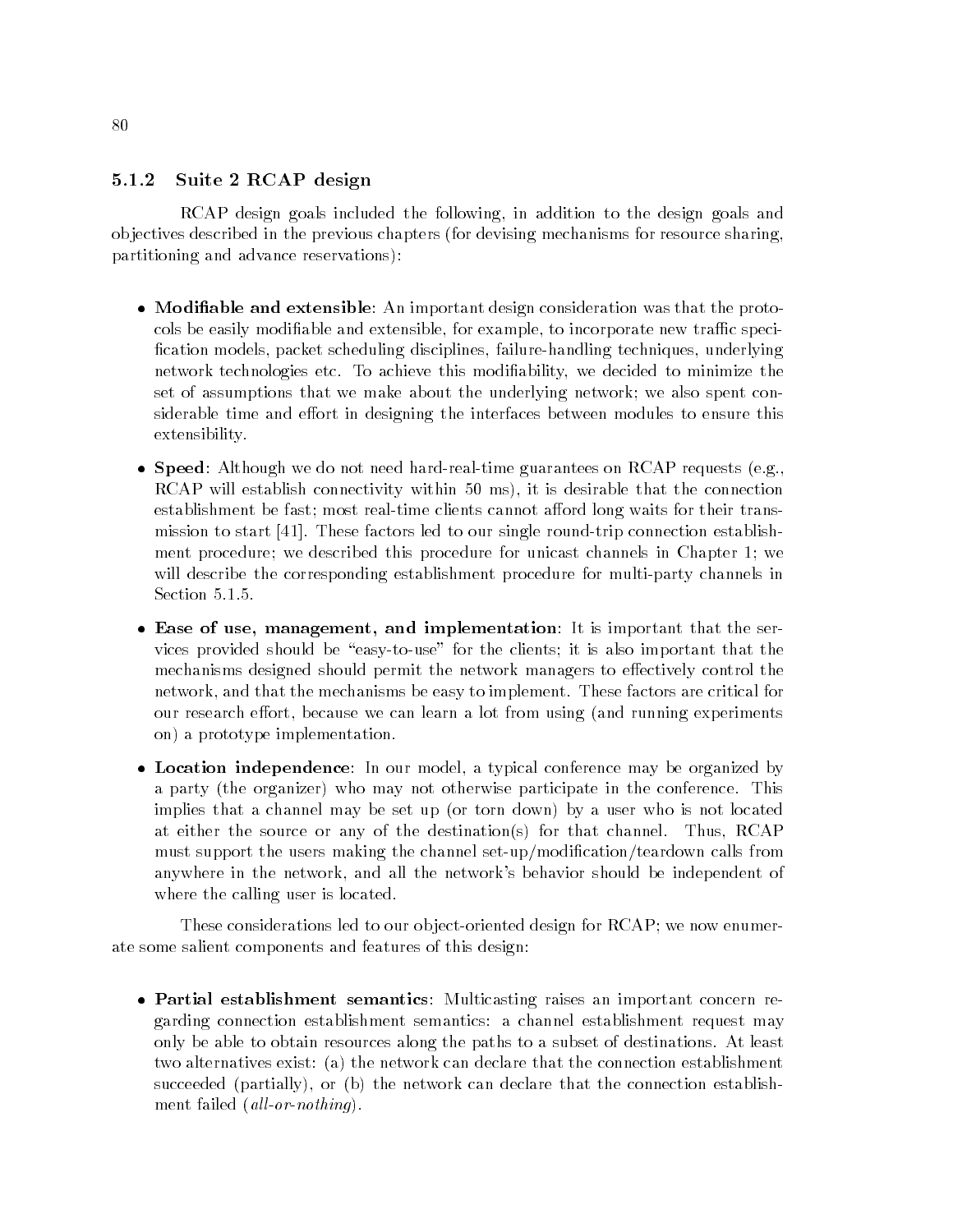The first option simplifies the implementation and provides "best-effort" connectivity; the second option provides stronger semantics (if the connection establishment succeeds, the sender knows that all destinations' performance requirements are met). We chose the first option, mainly due to ease of implementation and scalability considerations.

• Location and naming service: Location independence requires that clients be able to set-up and/or manipulate the channels from anywhere. This implies that all network entities (including multicast groups, channels, entities for resource sharing, and so on) be addressable and accessible from anywhere in the network; these entities must have globally unique identifiers ("names"), and the naming service should be able to return the location of the node where that entity resides .

For our prototype implementation, we chose a simple naming convention to address this issue; all names are  $64$ -bit long, where the first 32 bits provide the location address; this greatly simplies the location and naming system (LNS), though it also implies that these entities can not migrate between nodes in the network.

 Ranges for performance parameters The Tenet Scheme 2 allows the users to specify ranges of performance parameters (instead of single values); for example, the user specifies a desired value for end-to-end delay bound as well as upper limit on acceptable values for the delay bound. If the network can not meet the desired service but can provide service within the acceptable range, the channel establishment succeeds. In many cases, the use of ranges avoids repeated re-negotiations between the network and the client [112, 60, 99, 100].

### 5.1.3 Client interface

Suite 2 RCAP is an ob ject-oriented distributed system for supporting multi-party real-time applications. We now describe how the three components  $-$  resource sharing, resource partitioning, and advance reservations  $-$  affected the client interface that RCAP provides. As we described before, RCAP provides a location-independent service; the result of an RCAP request is independent of the network node (and the RCAP daemon) that received the user's request.

Logically, a channel transmits data from a single sender to a Target set; thus, to establish communication, the organizer(s) must first create a Target set<sup>2</sup> and then only can the organizer set up the appropriate channel(s) and any resource sharing group(s).

Resource sharing introduces a naming problem: To specify resource sharing relationships, we need to specify the channels that can share resource allocations; this requires the clients to specify the *channel-ids* for these channels. Now, in the previous-generation RCAP, these channel-ids were returned as a result of the channel establishment process; in

<sup>1</sup>Some of these entities can be distributed. For ease of explanation, in this discussion, we assume that these entities are not distributed.

<sup>&</sup>lt;sup>2</sup>As mentioned before, the object creator gets the authorization key to access and manipulate that object; the creator can pass the key to other authorized users.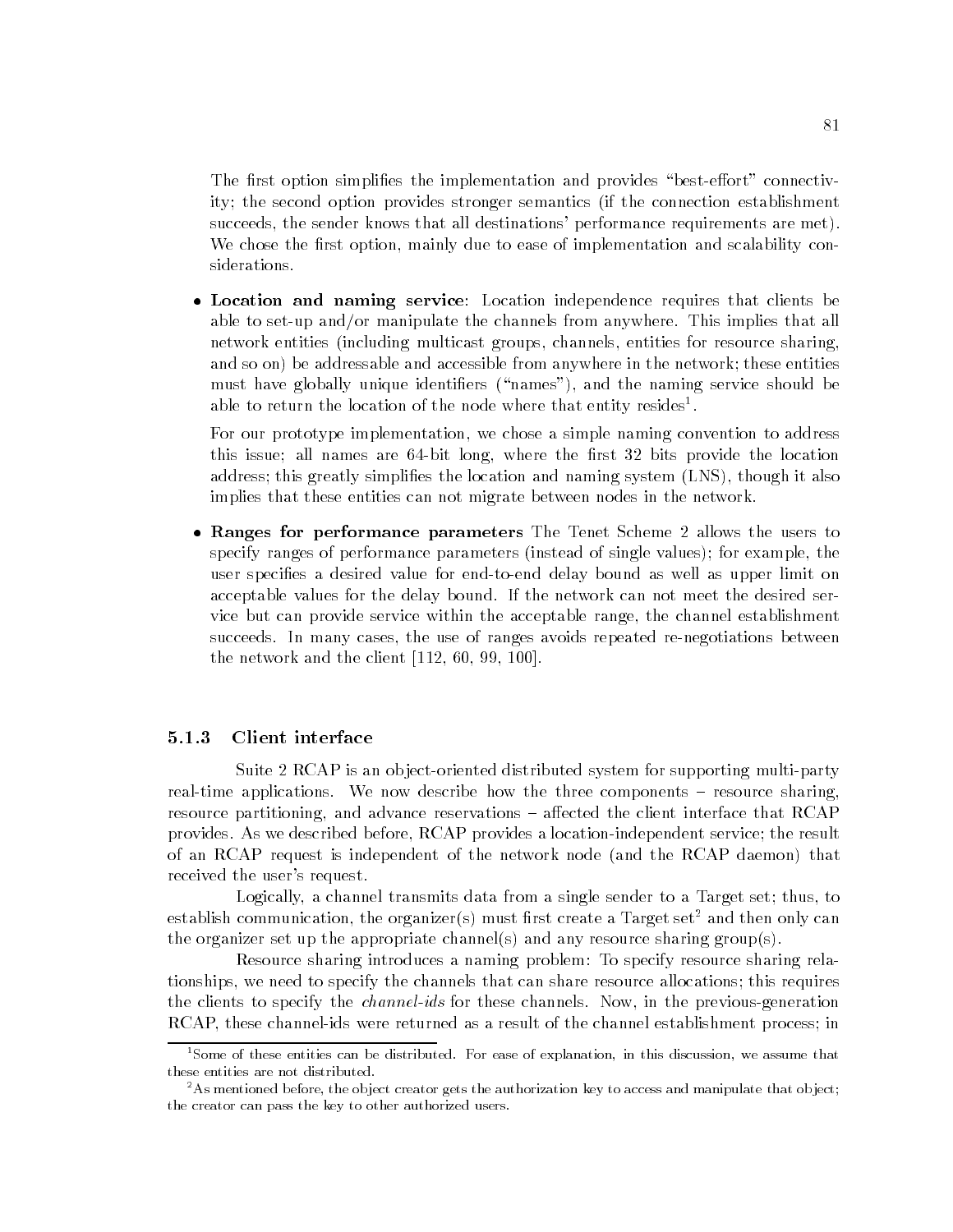our case, we need to specify these sharing relationships (and thus, the channel-ids) before we establish the channels. To get around this problem, we separated the channel creation (and naming) from the channel establishment: the client first invokes the network to create the channel (and to return the channel-id to the caller); the client then invokes channelestablishment (specifying the channel-id in this call). In between these calls, the client can provide the resource sharing related information.

We now illustrate this client interface with a simple example. Consider a client who wishes to set up three channels, all advance channels, of which two can share resource allocations. The sequence of client requests for this case can be:

- 1. Create Target Set(): This call takes no parameters and returns Target Set Id, say TS1 in this case.
- 2. Create Channel(): This call takes the following parameters: Target Set Id (TS1), channel source node (say A) and the partition whose resource the channel can use; it returns Channel Id, say ChA in this case.
- 3. Create Channel(): Two more calls, to create ChB and ChC respectively.
- 4. Set Advance(): This (optional) call is only required for advance-reserved channels. It takes two parameters: Channel Id and the channel start and end time. In our case, the client will make three calls, once for each channel.
- 5. Create Group(): This call takes two parameters: the aggregate traffic specification and the maximum concurrency (as described in Chapter 2). It returns Group Id, say G in this case.
- 6. Include(): This call takes two parameters: Channel Id and Group Id and informs the network that the specified channel belongs to the specified group. In our case, the client will make two calls, once with parameters ( ChA,G) and the other with parameters ( ChB,G).
- 7. Establish Channel(): This call takes one parameter, the Channel Id. In our case, the client will make three calls, once for each channel.

### $5.1.4$ Suite 2 RCAP architecture

Figure 5.1 shows the real-time communication system: there exists one RCAP daemon on every network node and each RCAP daemon talks with the RMTP and RTIP entities at that node. Each RCAP daemon also talks with the applications at that node, as well as with other (remote) RCAP daemons. In addition, each RCAP daemon talks with the routing system through its Routing Stub Ob ject; in this manner, this design isolates the RCAP daemon from changes in the routing system. Any changes in the routing system are reflected only in the Routing Stub Object.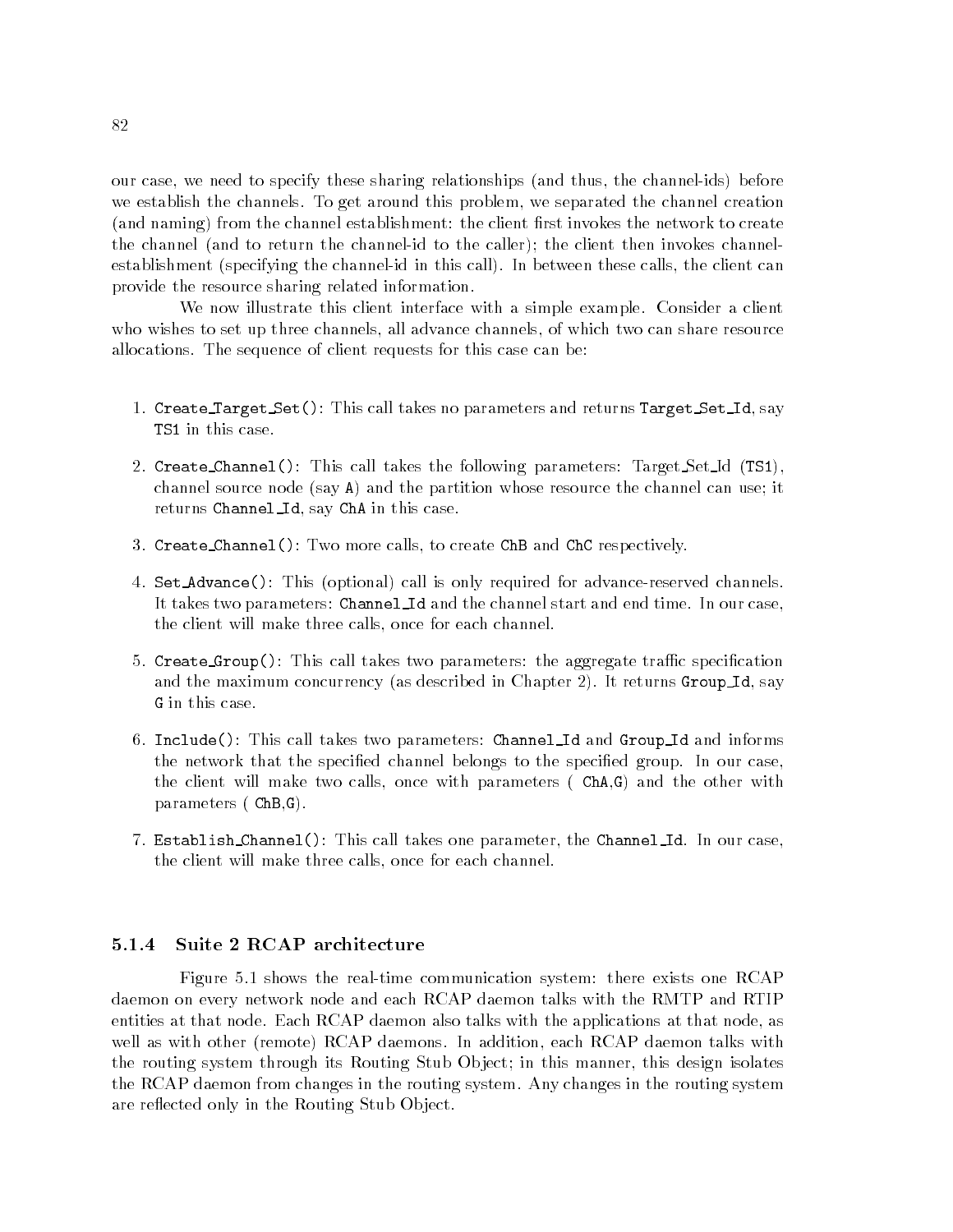

Figure 5.1: Real-time communication network with RCAP



Figure 5.2: Internal structure of RCAP daemon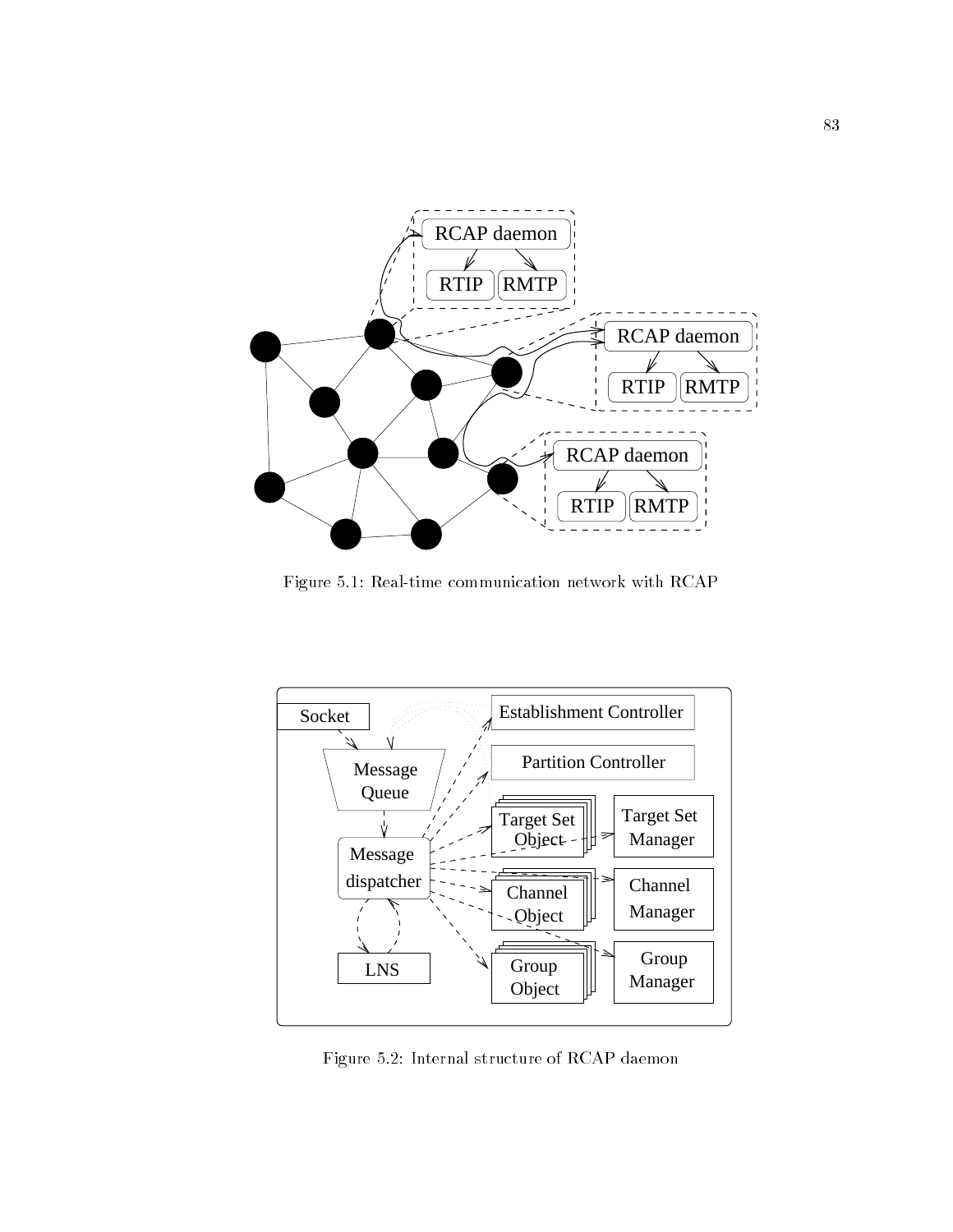In this section, we will describe the internal structure of RCAP; we will describe the various components of RCAP as well as their interactions; in this description, for ease of explanation, we present a slightly simplied (and abridged) view of the internal RCAP structure and interactions. Figure 5.2 shows the internal structure of the RCAP daemon. The RCAP daemon design is object-oriented; each daemon consists of a collection of  $RCAP$ objects (i.e., the ob jects inside an RCAP daemon) along with a message dispatcher and a Location and Naming Service (LNS). For example, there exists one Target set object for each user-created Target set, one Channel ob ject for each created channel, and one Group ob ject for each channel group (for resource sharing). At each RCAP daemon, there also exist one manager ob ject for each of these ob ject classes (Target set, Channel, Group); upon user requests, these managers dynamically create (and destroy) ob jects of their respective classes. At each RCAP daemon, there also exist several other ob jects, including a Partition Controller (for managing partition allocation consistency), and an Establishment Controller (for handling channel setup and teardown requests).

In RCAP, all inter-ob ject communication is conducted through RCAP messages (regardless of whether the ob jects are located on the same RCAP daemon or not); this choice greatly reduces the coding complexity and helps avoid deadlocks. Additionally, a networkgenerated pseudo-random key is associated with each ob ject for security and access control; the interested reader is referred to [85] for more information about the security scheme.

When a message arrives at an RCAP daemon, the RCAP dispatcher contacts the LNS to determine if the addressed object resides on a remote node; if so, the message is forwarded to that node. Else the LNS returns a pointer to that ob ject and the dispatcher hands over the message to that ob ject.

The RCAP daemon may also be divided into two subsystems: one for managing multi-party communication information, including that relating to Target sets, channels, and groups; the other subsystem for managing system resource allocation, resource partitioning, channel establishment, and running admission tests. The multi-party information management system includes the following ob jects:

- Target set object: There exists one Target set object for each Target set in the system. Typically, the Target set ob ject is located at the RCAP daemon that received the request to create the Target set. Each Target set ob ject maintains information about the destinations (addresses and performance requirements) as well as the channels that belong to that Target set. When a user requests RCAP to establish a channel, the corresponding Channel ob ject contacts its Target set ob ject to obtain the destination membership list and then contacts the routing system to obtain the (multicast) route for the destinations. When a new destination joins a Target set, the Target set ob ject contacts all established channel(s) (actually, their corresponding Channel object(s)) to request them to extend ("partial establishment") the connection to this new destination as well.
- Channel object: There exists one Channel object for each channel; in the current prototype, the Channel ob ject is co-located with its Target set ob ject (i.e., these two ob jects are located on the same RCAP daemon), though a new proposal suggests that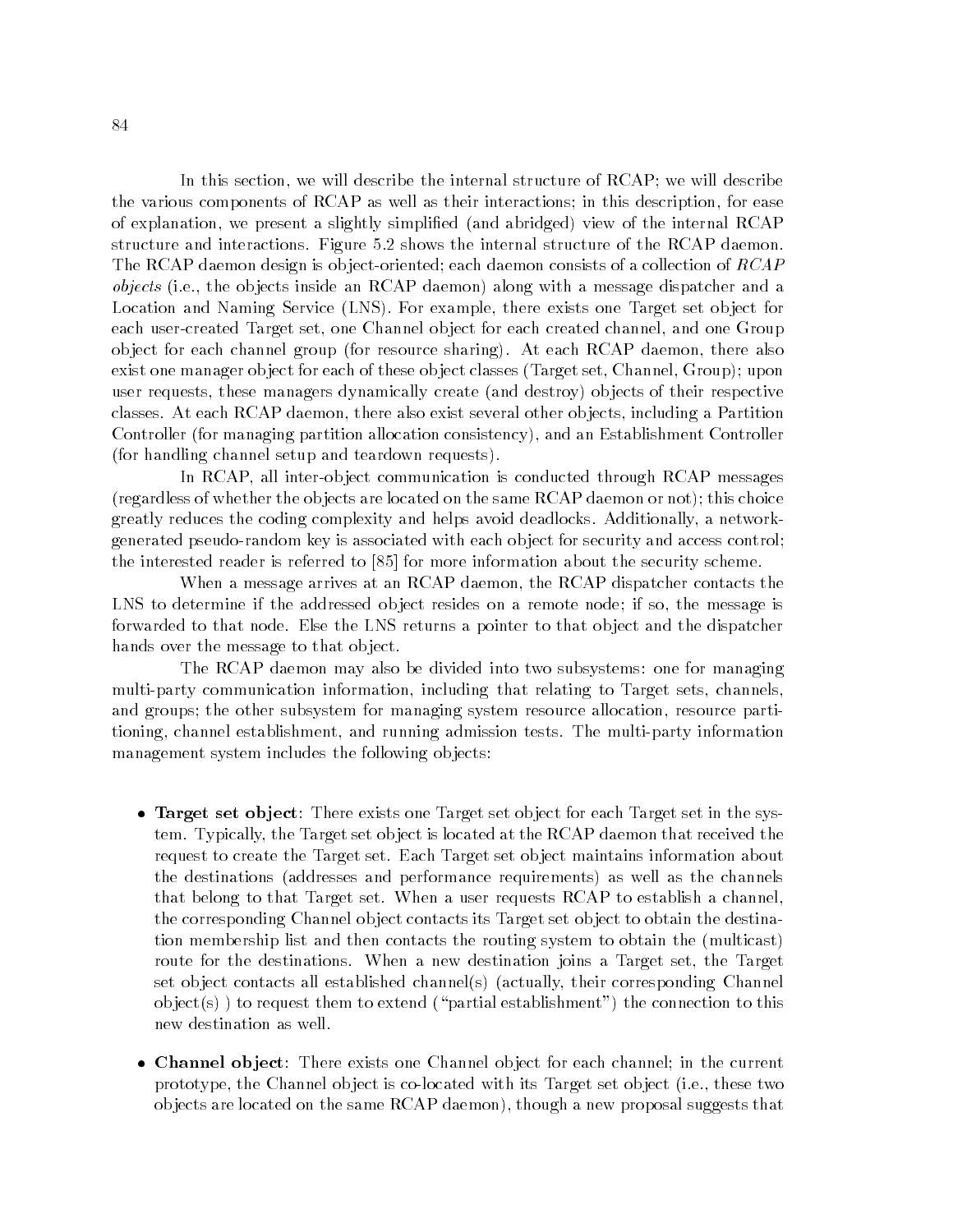the Channel ob ject should be located at the channel's source [64]. The Channel ob ject maintains the following information about the channel: (a) source node, (b) traffic parameters, (c) the partition whose resources the channel can use, (d) for channels with resource sharing, the groups whose resources the channel can share in, (e) for advance-reserved channels, the channel start and end time, (f) current establishment state, and so on. The Channel ob ject handles establishment and teardown, including incremental establishment/teardown when new destinations join (or existing destinations leave) the same channel, which is \live".

• Group object: There exists one Group object for each channel group; these group ob jects currently maintain resource sharing information: for each group, the corresponding Group object maintains the aggregate traffic specification and the sharing threshold as well as the list of member channels. These Group ob jects also maintain other information for optimizing routes to enhance resource sharing gains.



Figure 5.3: Establishment subsystem

Figure 5.3 shows RCAP daemon's establishment subsystem. When a Channel object receives a channel-establishment message, it sends a *Channel-establish* message to the Establishment ob ject located at the channel source node. The establishment signaling and admission tests are performed by the establishment sub-system; this sub-system includes the following ob jects:

 Establishment Controller: There exists one Establishment controller per RCAP daemon. All establishment-related messages (to establish a new channel, to tear down an existing channel, or to make dynamic, incremental changes) go to the Establishment Controller (EC) on that node. The EC looks up the partition and routing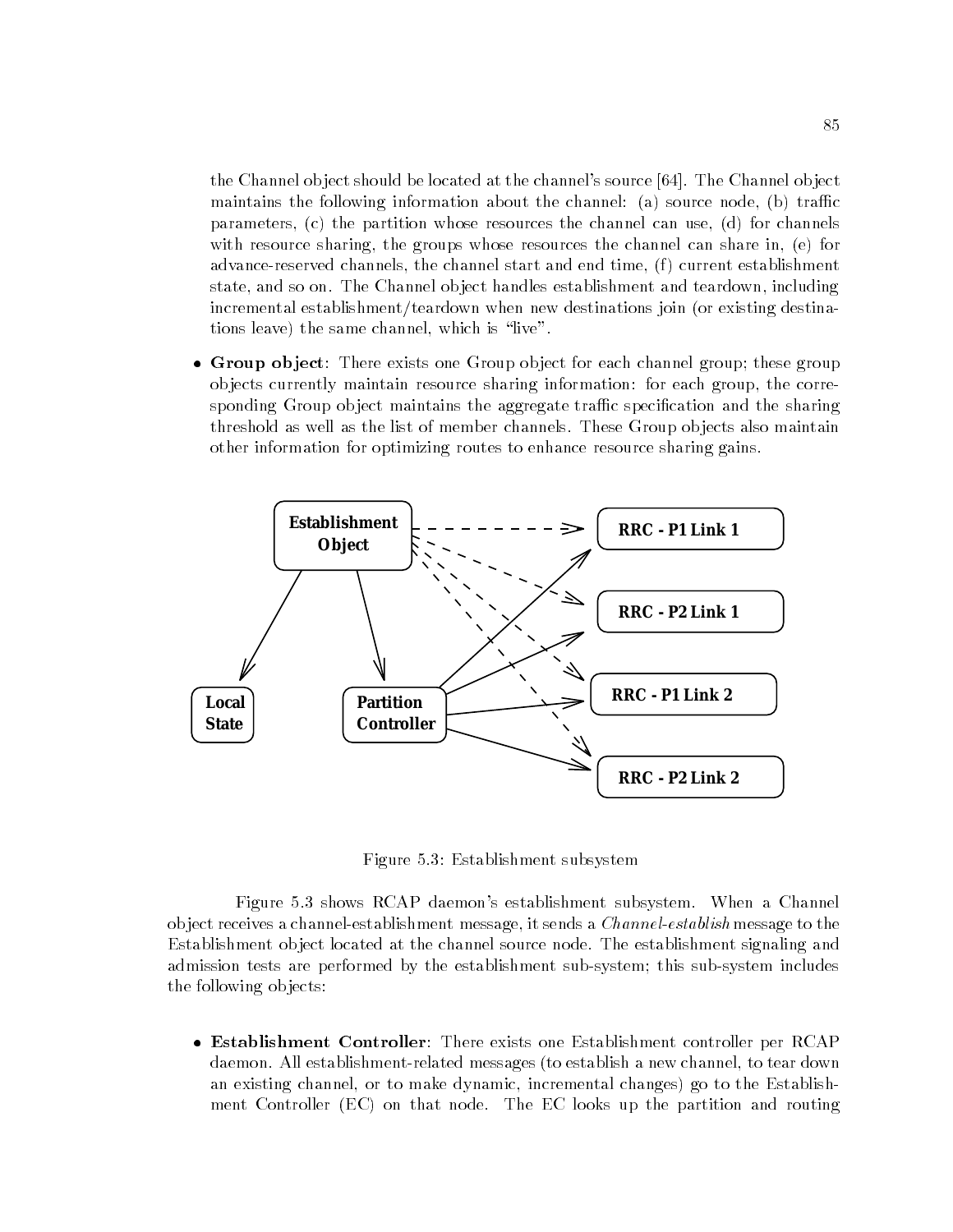information in the message to determine the servers that need to run the admission control tests, and contacts the Partition Controller to obtain pointers to the appropriate Resource Reservation Controllers (RRCs), each RRC performs admission control for one partition on one server. The EC obtains the results of admission control from the RRC, sets up the appropriate local state information in Local State ob jects (see below), and sends appropriate messages to the EC on the next node(s).

- Partition Controller : There exists one Partition Controller (PC) at each RCAP daemon; the PC maintains information about the various partitions on the local servers. It is responsible for storing creating new partitions, for controlling changes in allocations to the different partitions, and for ensuring consistency among these allocations during these changes. The PC knows about all the RRCs that exist at the node, and returns this information when EC requests it.
- Resource Reservation Controller : There exists one Resource Reservation Controller (RRC) per partition per server (CPU or outgoing link); for any partition on a server, the corresponding RRC maintains admission control information; this information includes:
	- { list of resource sharing data for channels that belong to this partition-server
	- { current resource allocations; this information is maintained as an interval table, with a pointer to the appropriate admission control server for each time interval.



Figure 5.4: Resource reservation controller

Figure 5.4 shows the block diagram of an RRC; the RRC is responsible for maintaining information about resource sharing on a per-partition-per-server basis and for coordinating the admission control tests among the admission control server ob jects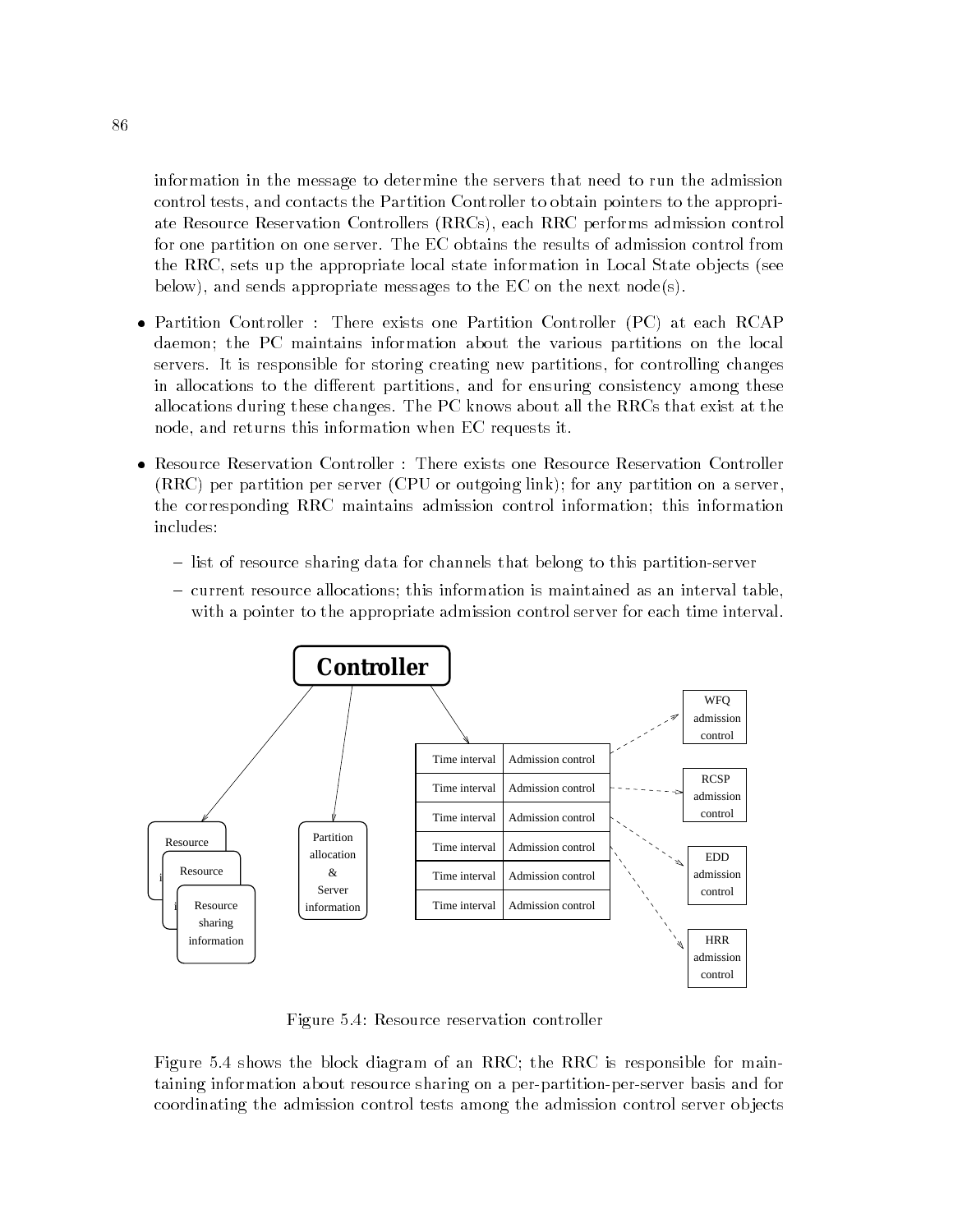(see below). If the tests succeed, it also sets up tentative reservations in the interval table(s) and informs the EC whether the tests succeeded or failed, along with the tentative reservations (if the tests succeeded).

Admission Control Server (one per interval table):

The admission control server maintains state information for an interval table, and provides admission control methods for the same; these admission control methods depend on the scheduling discipline; in the same node, different admission control servers (ACS) may use different scheduling disciplines.

• Local State Object(s): In addition to the objects described above, the Establishment system includes local state ob jects that maintain information about the existing channels, including their traffic specifications, routes, and so on. This information is used for subsequent processing (changing the specifications, dynamically changing a channel's destinations, tearing down connection requests, and so on.)

### 5.1.5 Connection establishment in Tenet Suite 2

We now illustrate the sequence of RCAP activities for connection establishment with a simple example; we will use the example of Section 5.1.3.

At Step 1, the RCAP daemon receiving the Create Target Set request sends the request to the local Target Set Manager; this manager creates a new Target Set ob ject and returns the object-id (TS1) to the client, along with the object's secret key. At Step 2. the RCAP daemon receiving the Create Channel call forwards the request to the daemon where TS1 is located; at this daemon, the request is forwarded to the Channel Manager which creates a new Channel ob ject, records the relevant information (channel source node, partition, traffic specification and so on.) and returns the object-id (ChA) to the client (along with the channel's secret key); the Create Channel calls of Step 3 are handled in a similar manner. The calls in Step 4 are forwarded to the appropriate Channel ob jects, which record the information provided (advance channel, start time, end time) within themselves.

At Step 5, the RCAP daemon receiving the Create Group request sends the request to the local Group Manager; this manager creates a new Group object, records the group traffic specification and threshold, and returns the object-id  $(G)$  to the client (along with the group's secret key). The Include calls of Step 6 are forwarded to the appropriate Channel ob jects, which record the Group Id (G) within themselves.

The Establish Channel requests of Step 7 are forwarded to the appropriate Channel ob jects. For channels with resource sharing, the Channel ob jects contact the Group object(s) (in our case, G) to get the group traffic and threshold specification; these channel ob jects also obtain routing-related information for maximizing route overlaps among themselves. The Channel ob ject then contacts the routing system (via the Routing Stub ob ject) to obtain a multicast route. It then composes a *Channel-establish* message; this message includes the channel traffic, partition, resource sharing related information (if any), and, for advance reserved channels, the start and end times. It then sends this *Channel-establish* message to the Establishment ob ject at the channel source node.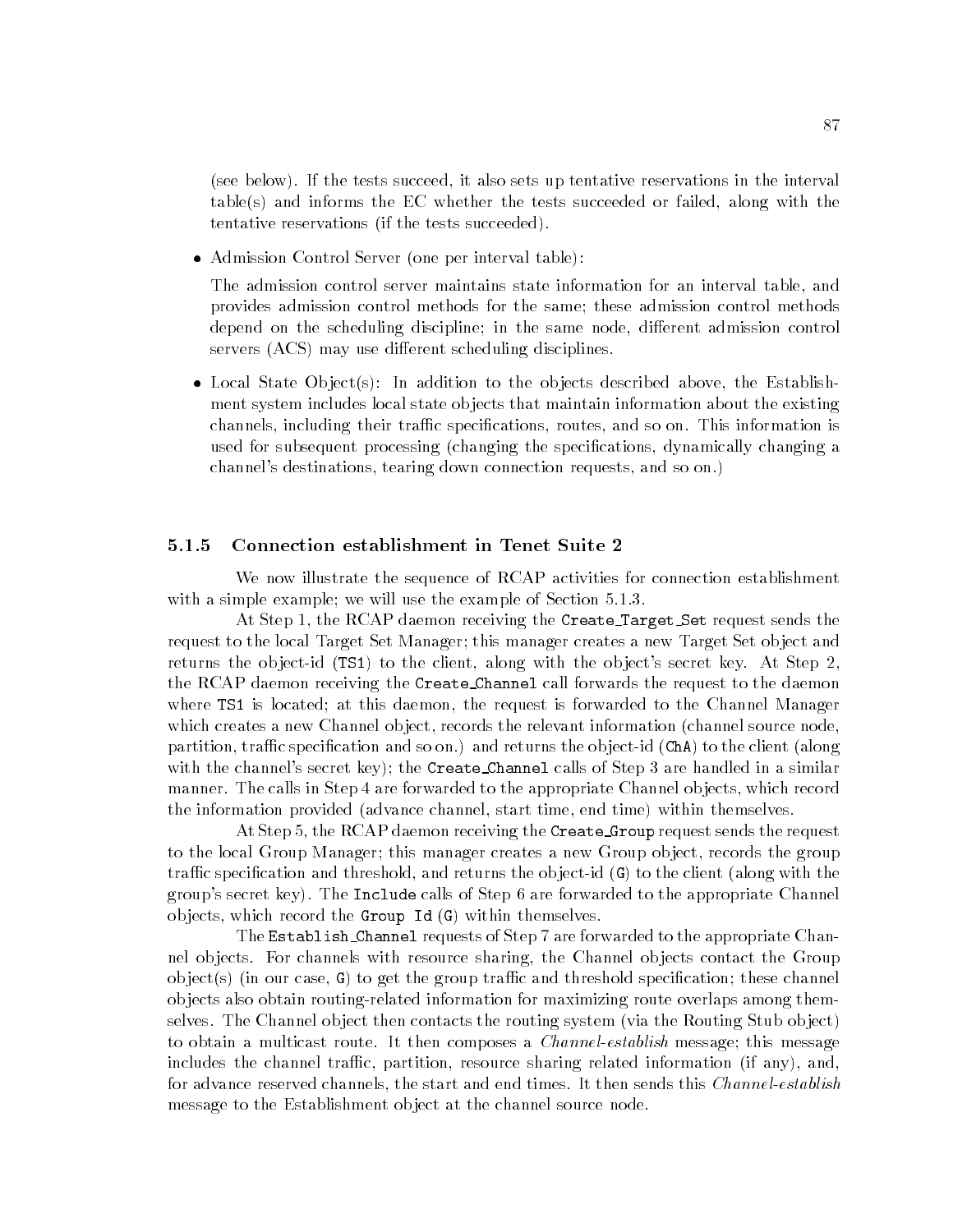At each node along the (multicast) route, the Establishment ob ject parses the establishment message and requests the Establishment system to perform admission tests (we will describe that procedure a little later in this section), and, if successful, to make the reservations. If the tests fail, a *channel reject* message is sent back along the path; otherwise, the Establishment object updates and forwards the *Channel-establish* message to the Establishment ob jects at the next node(s) down along the multicast route. This process continues hop-by-hop to the various destinations; at each destination, the Establishment system performs admission tests to determine if end-to-end performance bounds can be met. Depending on these results, either a *channel accept* or a *channel reject* message is sent back to the previous node.

At each node along the return path, resources are committed for each branch along which at least one destination was reached, and released otherwise. When replies are received from all downstream branches, a channel accept message is sent back to the previous upstream node, except if all messages received were of the channel reject type, in which case a *channel reject* message is sent back. The Establishment object at the channel source then reports the results to the Channel ob ject, which then returns this information to the client.

We now describe, in detail, the sequence of actions in the Establishment system for admission control during connection establishment.

- 1. From the Channel-establishment message, the EC determines the Partition that the channel belongs to, along with the routing information, from which it determines the servers on which the admission tests should be run.
- 2. The EC contacts the Partition Controller (PC) with the  $\langle PartitionId, ServerId \rangle$ tuple(s), and obtains the pointers to the appropriate RRCs.
- 3. The EC invokes the RRC, passing the channel parameters (e.g., traffic, reservation time parameters, resource sharing).
- 4. The RRC determines whether resource sharing can be used to bypass running admission tests; if not, the RRC determines the intervals over which the tests should be run. This process may also split up to two interval tables.
- 5. The RRC invokes admission control servers for all appropriate time intervals, and invokes a *resolver* on the returned results, which include information about whether the tests succeeded, and, if the tests succeeded, the local performance parameters, including bounds on delay and jitter; the resolver selects the bounding value for the results.
- 6. If all tests succeed, the RRC sets up tentative reservations in the interval table(s).
- 7. The RRC returns the admission control results to the EC, which, if the admission control tests succeed, sets up local state information and sends an updated channelestablishment message to the next node along the channel route. If the admission control tests fail, the EC sends back an establishment-fail message.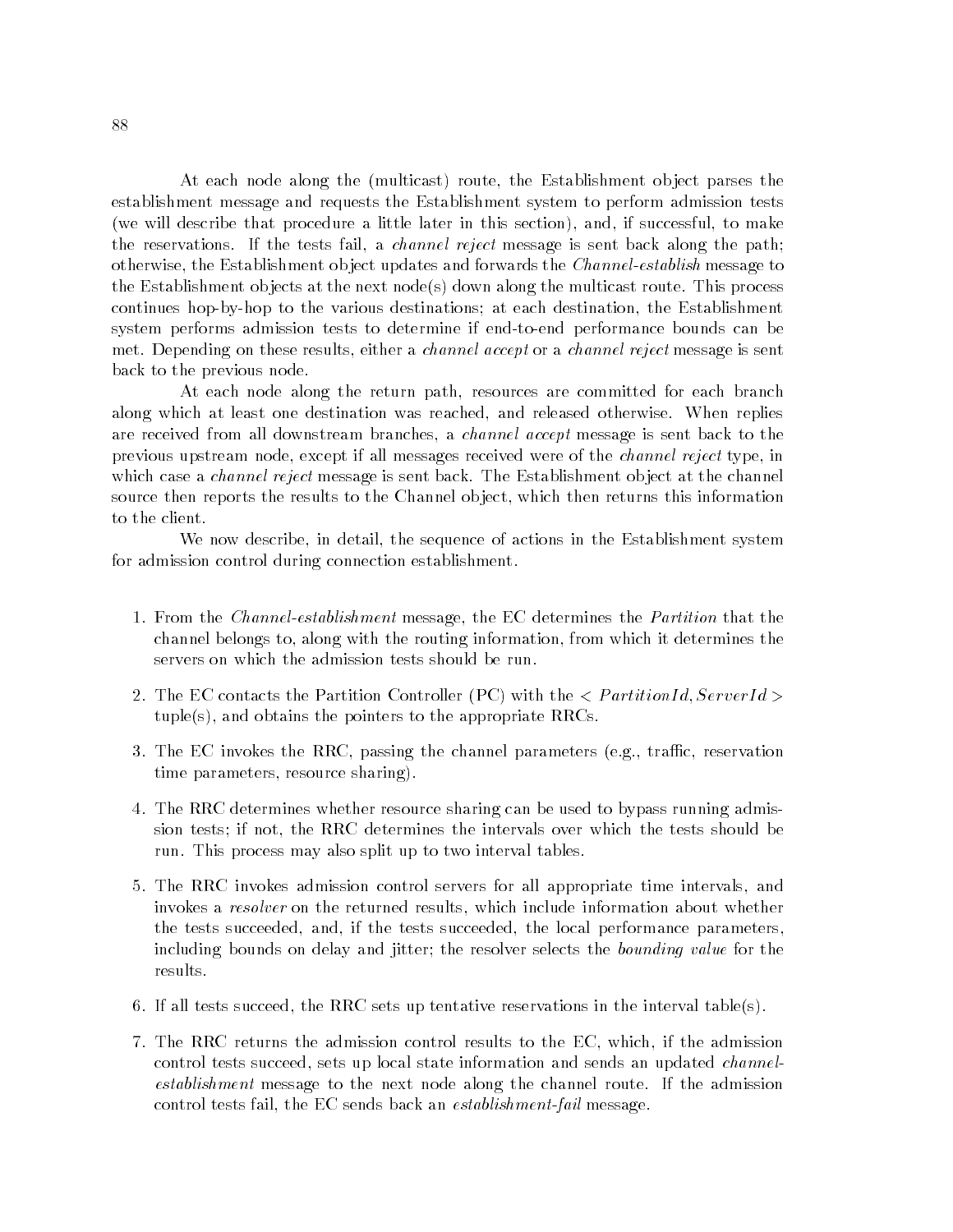

Figure 5.5: Network topology for the experiment

- 8. When the channel-establishment message reaches a node which is also a destination for the channel, the EC invokes destination tests to determine whether the end-toend performance requirements were met, and sends back establishment-success or establishment-fail message accordingly.
- 9. When a node receives all *establishment-success/fail* messages from the downstream nodes, it sends back an *establishment-success/fail* messages back to the upstream node; an establishment-fail message is sent back only if establishment failed for all downstream nodes.

### $5.1.6$ Suite 2 RCAP measurements

One concern often expressed about admission control is that the admission tests might add considerably to the cost of connection establishment. To address this issue, we measured round-trip delay, per-hop latency, and the time spent in running admission tests on a prototype implementation; this implementation (over  $40K$  lines of  $C++$  code) includes the resource sharing, resource partitioning, and advance reservation mechanisms that we described in the previous three chapters. We now report the results obtained with a network of Sun Sparc 1 class workstations. The measurements were collected using the logical topology shown in Figure 5.5, which contains one branch node and three destination nodes; the longest path contains four hops. The measurements were collected using a simple tree topology with one branch node and three destination nodes; the maximum number of hops (from source to any destination) is four. Table 5.1 shows the typical ranges of measured establishment delays; in this Table, the start-up latency includes the time from the Channel ob ject receiving the Establishment request to the time the Channel-establish messages is sent to the Establishment ob ject.

For this tree topology (over ethernet) the total round-trip delay for channel establishment is 110 to 130 ms; the channel establishment time is dominated by message transport delays and the user-kernel overhead. We broke down the channel establishment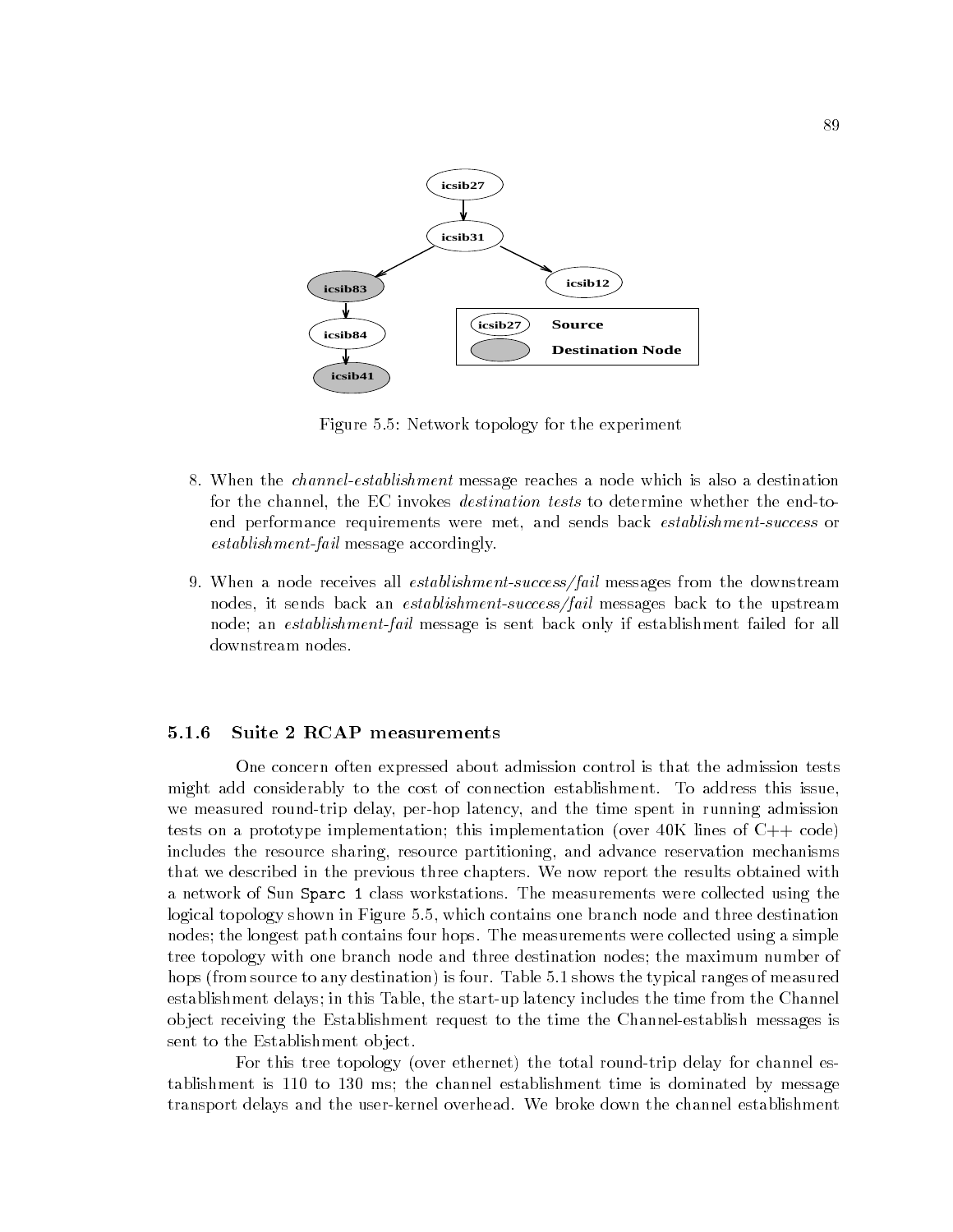|             | Round-trip  | Start-up | Per-node              | Communication       |
|-------------|-------------|----------|-----------------------|---------------------|
|             | delay       | latency  | latency               | overhead $(TCP/IP)$ |
| Non-advance | $110 - 125$ | $8 - 10$ | Forward : $5 - 7$     | $50 - 60$           |
|             |             |          | Reverse : $1.5 - 2.5$ |                     |
| Advance     | $115 - 130$ | $8 - 10$ | Forward : $5 - 7$     | $50 - 60$           |
|             |             |          | Reverse : $1.5 - 2.5$ |                     |

Table 5.1: Channel establishment times (ms)

latency into per-node components; as mentioned in Table 5.1, setting up the state information during the forward pass takes about 6ms per node, and the confirmation on the reverse pass takes about 2ms per node. The admission tests take less than 1ms per node, which is small compared to the channel establishment latency".

These results are similar to the connection establishment latency for Tenet Suite 1 without advance reservations, where the establishment time was about 80 to 90 ms for unicast channels with six hops4 [7].

These measurements were made on our un-optimized initial prototype; the excessive communication overhead (50-60ms) is due to the manner in which we implemented inter-RCAP communication in this prototype, which is done via reliable TCP messages. In our prototype implementation, for simplicity and ease of implementation, the RCAP daemon opens a new TCP connection whenever it wants to send a message to another RCAP daemon, and closes this TCP connection after sending the message. Thus, every RCAP message transmission picks up this extra TCP connection open/close overhead. We believe that we can reduce the connection establishment time by 30-35ms by keeping open the TCP connections used for signaling (for example, to adjoining neighbors or by caching these connections).

### 5.2 RMTP and RTIP  $5.2$

RTIP is the network layer data delivery protocol in the Tenet protocols; RTIP operates at each host, switch and gateway along the channel's route, and performs rate control, jitter control, packet scheduling, and data transfer functions [118, 126, 129]. As described before, RTIP provides simplex, sequenced, unreliable, performance-guaranteed packet delivery service. A packet may not be delivered correctly to a connected destination for two reasons: (a) the packet may be corrupted during transmission, or (b) due to buffer overflow (for example, if the channel traffic exceeds the pre-negotiated traffic bounds). As the client data is not checksummed, the packets may get corrupted in transmission (\biterrors on the wire").

 $3$ We obtained similar results with our measurements on a network of DEC 5000 (20-40MIPS) workstations.

<sup>&</sup>lt;sup>4</sup>The Suite 1 measurements were over a wide-area-network, where the propagation delays contributed about 30ms to the channel establishment latency.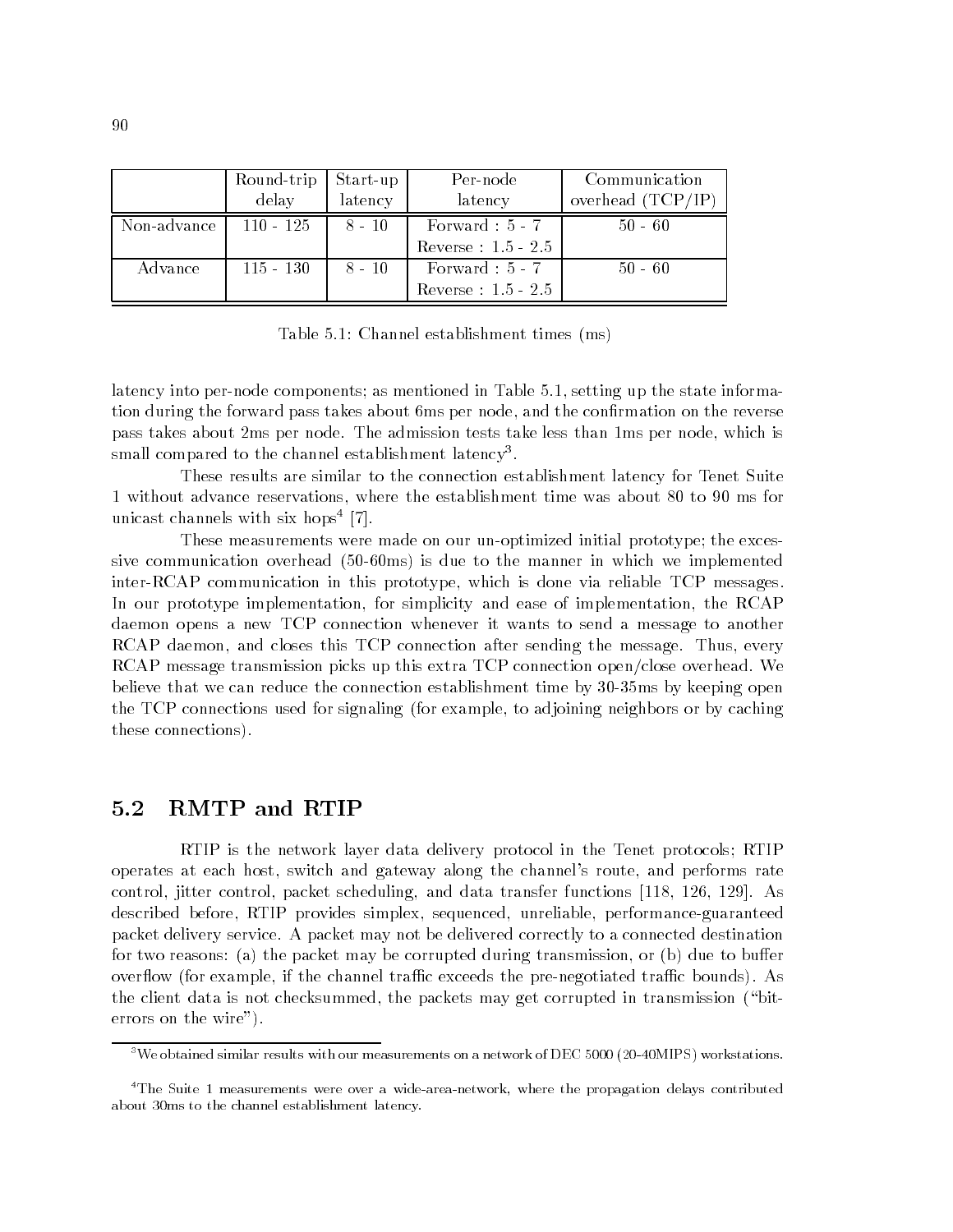RMTP is the transport layer data delivery protocol in the Tenet protocols; RMTP operates at the end-nodes (senders and destinations) and uses RTIP to provide a simplex, end-to-end, unreliable, in-order, performance guaranteed message delivery service. RMTP tasks include message fragmentation and re-assembly, and traffic policing. Figure 5.6 shows the software structure for RMTP/RTIP. As RMTP does not require any changes for supporting multi-party communication, we will not discuss it any further in this chapter.



Figure 5.6: Software structure of RMTP/RTIP (courtesy Hui Zhang)

To illustrate the changes in RTIP for supporting multi-party communication, we first present a simplified view of the unicast Suite 1 RTIP. Real-time channels must be established before they can be used to transmit data. For setting up the channel at a particular node, the RCAP daemon must inform the RTIP at that node5 . This invocation sets up the mapping from incoming Virtual Channel Identifier (VCI) to the outgoing link and VCI in the RTIP forwarding table. During this invocation, the RCAP daemon passes the following information to the RTIP entity: the incoming VCI, the outgoing VCI, the outgoing  $link-id$ , the channel traffic specification (for traffic policing), and the local performance bounds.

When RTIP receives a packet, it performs the following functions:

- 1. Compute packet header checksum; verify header consistency.
- 2. Use the incoming VCI to look up current state (for traffic policing) and the forwarding table to determine the next node<sup>6</sup> and VCI.

<sup>&</sup>lt;sup>5</sup>The RCAP daemon is a user-level process; the RTIP entity is in the kernel. This invocation is accomplished via a setsockopt call.

<sup>6</sup>Please note that this is RTIP for unicast channels.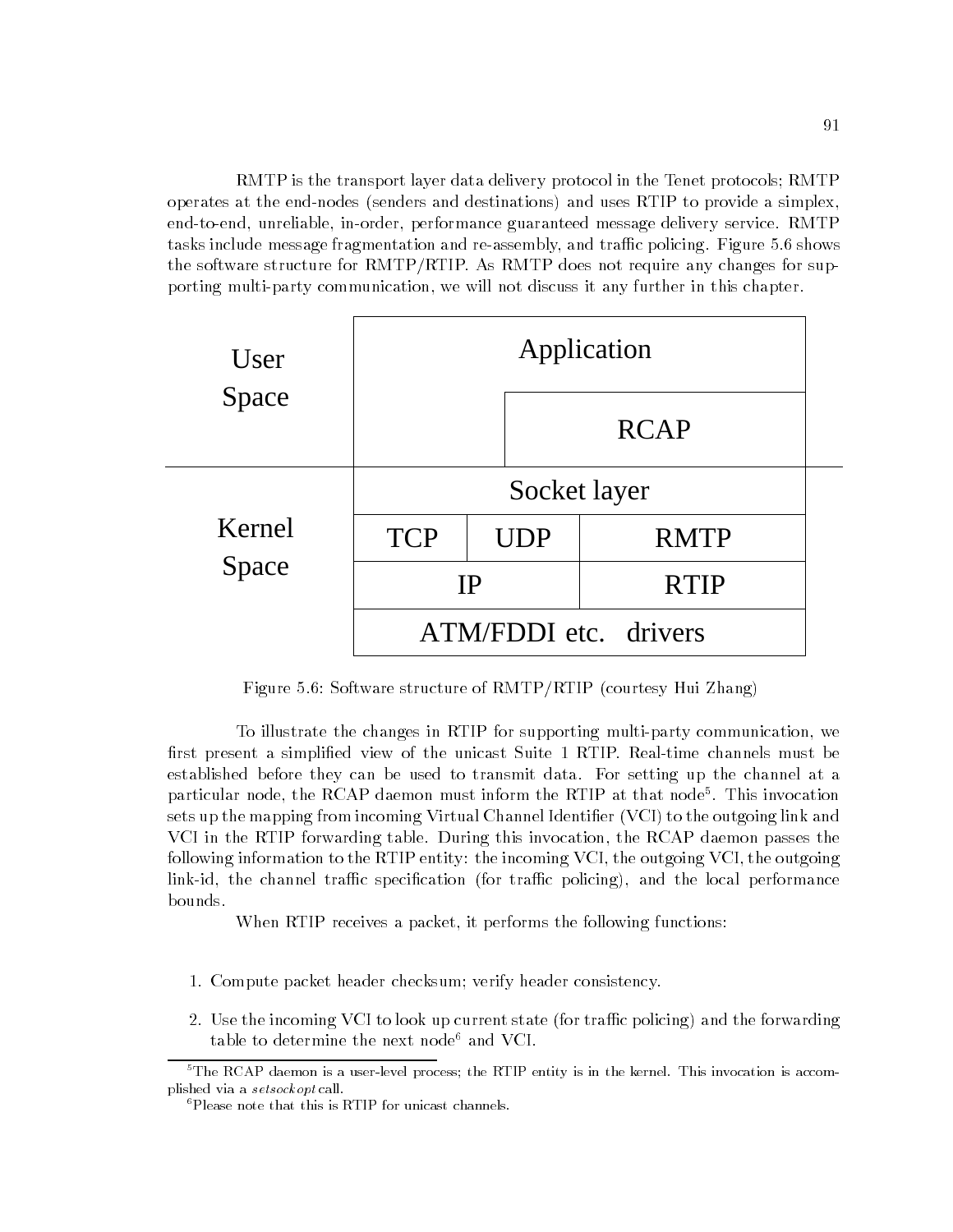- 3. Check the clock and compute the packet deadline<sup>7</sup> and holding time; update traffic policing state.
- 4. Update the headers (next node VCI); recompute header checksum
- 5. Schedule packet for transmission in the priority queue.

### 5.2.1 RTIP changes for multi-party communication

RTIP requires two changes to support multi-party communication: (a) multicasting requires that RTIP send copies of incoming packets on multiple outgoing links at branch nodes, and (b) supporting resource sharing requires changes in the traffic policing and data forwarding mechanisms8 . We now discuss each of these changes in turn.

Multicasting: Multicasting requires RTIP to forward incoming packets on multiple outgoing links at the branch nodes. To support this multiplicity in forwarding information in the Suite 2 RTIP, the forwarding table is modified to provide a linked list, where each element provides an outgoing link and VCI. When a packet is received, in principle, RTIP looks up the forwarding table, determines the number of outgoing links, makes that many copies of the incoming packet, and schedules each copy for transmission on the appropriate outgoing link. In practice, RTIP code is designed to avoid making unnecessary multiple copies.

Resource sharing: As described in Section 2.2, to support resource sharing, RTIP must support traffic policing and rate control on the aggregate group traffic specification. Before resource sharing, RTIP could set up the traffic policing and rate control state information on a per-channel basis (and index it by VCI); with resource sharing, RTIP must set up this state information on a per-group basis for the channels with group resource reservation, and also allow these different channels to share this state information.

Supporting this shared "group state" information requires an additional indirection in the RTIP code. Instead of the forwarding table including (and providing direct access to) the policing-related state information, we now have a separate "state table" which maintains the policing state information, and the forwarding table includes pointers to this state table. This state table has one entry for each group of channels, and one entry for each channel that is currently not in any resource sharing relationship. The same entry in this state table can be pointed to by many different channels in the forwarding table; in this way, the state information can be shared.

### 5.2.2 RCAP-RTIP interface

As we described in the previous sub-section, the RCAP-RTIP interface in Suite 1 is via setsockopt calls; we now describe how these calls change for multi-party communication. In Suite 1, the *setsockopt* call for channel setup is

<sup>7</sup>Assuming that deadline scheduling is used.

<sup>8</sup>As we mentioned before, RTIP does not require any changes for supporting advance reservations and/or resource partitioning; these mechanisms only require changes in RCAP.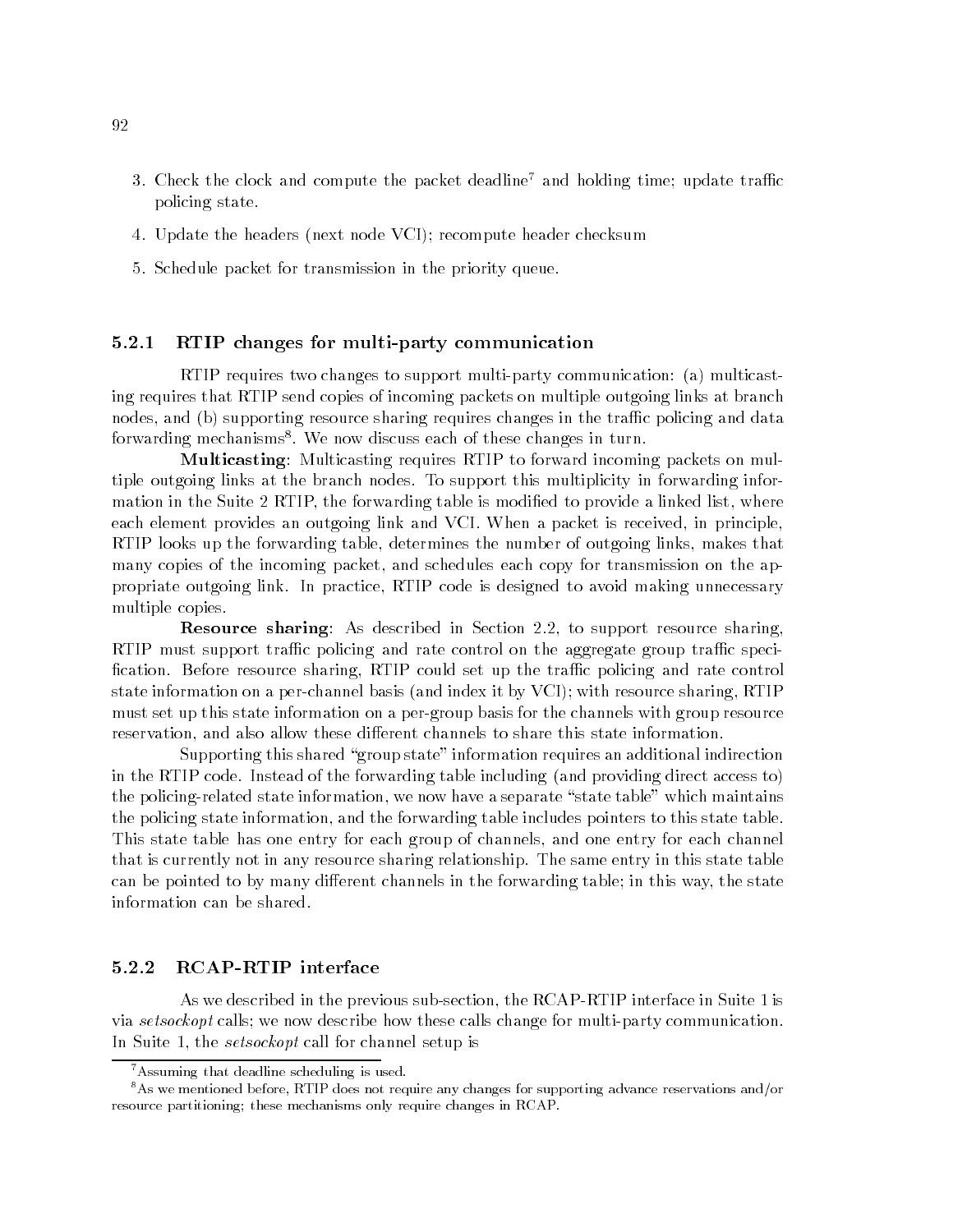where the rtip spec data structure includes: (a) the incoming VCI, (b) the outgoing VCI, (c) the outgoing link-id, (d) the channel traffic specification (for traffic policing), and (e) the local performance bounds.

For channel teardown, the *setsockopt* call is

### setsockopt(sock, IPPROTO\_RTIP, RTIP\_RELEASE, vci, length)

where *vci* provides the incoming VCI for the channel at that node.

As we mentioned in the previous sub-section, there are two changes in RTIP: for multicasting and for resource sharing; the new RCAP-RTIP interface must provide for these changes.

For multicasting, we can set up an initial forwarding table entry, and later add more entries for the same channel (adding new branches to the multicast tree when a new destination joins). Similarly, an existing destination can leaveamulticast distribution tree; in this case, RCAP needs to remove one branch of the tree without disrupting the data flow to the other destinations. To support resource sharing, the RCAP-RTIP interface must allow RCAP daemon to pass sharing-related information to the RTIP entity in the kernel; for a resource sharing channel, this includes the group-id for the group whose "traffic policing state information" that channel should use, along with the group aggregate traffic specification. Also, this interface is required to support dynamic changes in the channel traffic specification [94, 93, 92, 91]; this implies that RCAP be allowed to change the traffic specification of tive channels . .

In designing the new interface, a key concern was to minimize the potential error states as well as the interface complexity. Another key consideration was compatibility with the existing RCAP-RTIP interface; in principle, Suite 1 RCAP should be able to talk to Suite 2 RTIP, with minimal changes (or through a simple "filter").

For channel setup, Suite 2 adds one parameter to the rtip spec data structure in the setup (RTIP SPEC) setsockopt call: AllocId. A channel (at a node) is uniquely identified by its AllocId; in addition, at every node at which a resource sharing group is used, that resource sharing group is uniquely identied by its AllocId, which thus relates (for resource sharing) different channels. When there is resource sharing, all channels (that belong to that group) use the same AllocId (the group's AllocId). The traffic specification corresponds to the AllocId specied in that call.

The teardown (RTIP\_RELEASE) call adds one new parameter: the outgoing linkid. When RTIP gets the RTIP RELEASE call, it releases the resources associated with the channel at that outgoing link. However, the state information associated with the channel is maintained till all outgoing links go away. Similarly, each "traffic policing state" entry keeps track of the number of channels sharing that entry; when the number goes down to zero, the state entry is deleted.

<sup>&</sup>lt;sup>9</sup>This dynamic change will also take place when a channel switches between using channel and group traffic specification.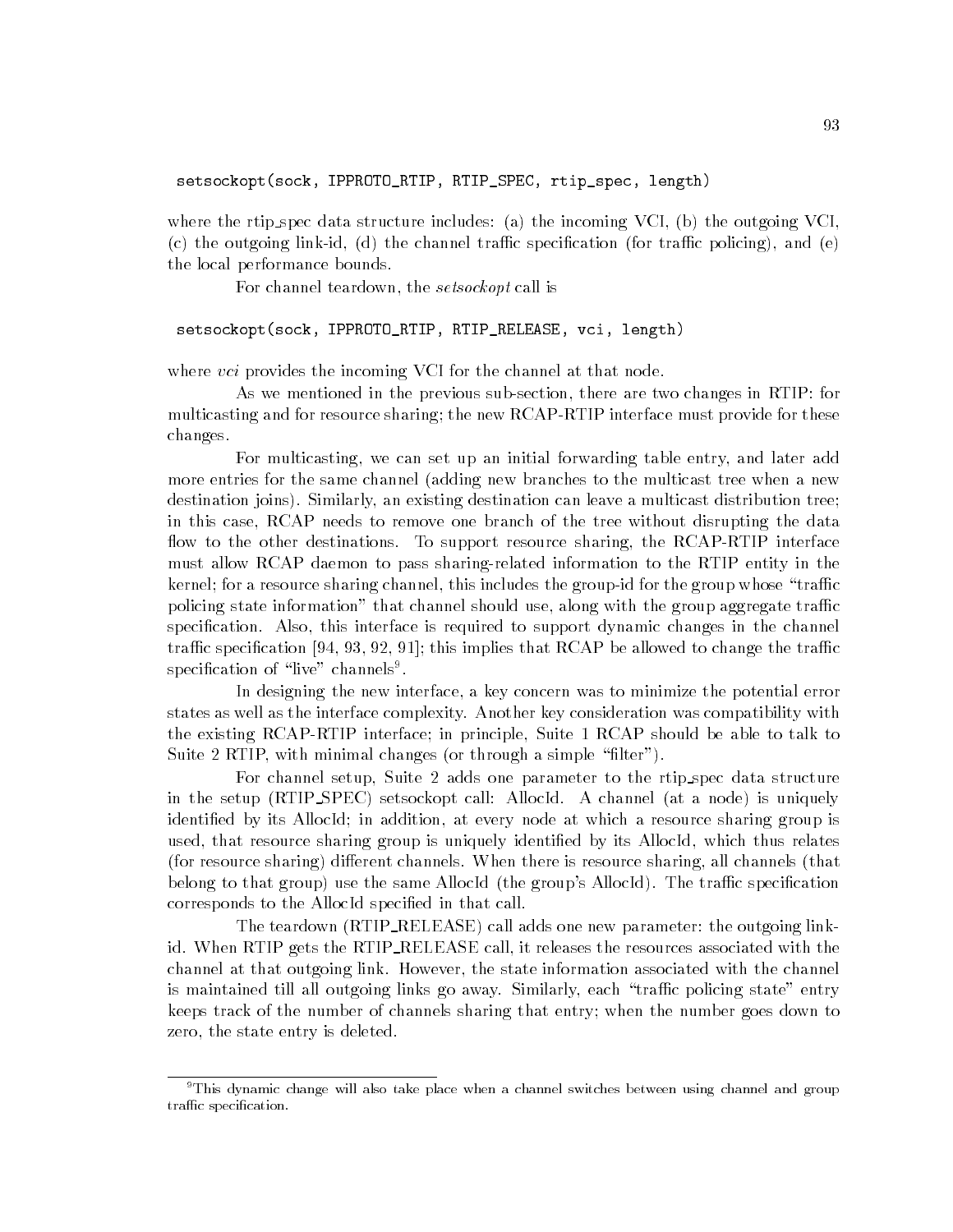### 5.2.3 An example

We now describe a simple example to illustrate the RCAP-RTIP interface, along with the sequence of actions in RTIP for setting up the forwarding tables. We assume requests for three channels in a node, each with traffic requirement  $1.5 \text{ Mbps}^{10}$  where these channels can share resources, with overall group requirement 4.0 Mbps; this is similar to the example presented in Table 3.1 in Chapter 2. We also assume that the sequence of channel setup requests at this RCAP daemon is:

- 1. Channel A, to outgoing link L1
- 2. Channel A, to outgoing link L2
- 3. Channel B, to outgoing link L1
- 4. Channel C, to outgoing link L1

The last request (for Channel C) will trigger resource sharing for outgoing link L1. Table 5.2 shows the sequence of setup (RTIP SPEC) calls with the corresponding parameter values.

| Due to         | For         | Link        | Traffic spec. | AllocationID |  |
|----------------|-------------|-------------|---------------|--------------|--|
| call           | channel     |             | (Mbps)        |              |  |
|                |             |             | 1.5           |              |  |
| $\overline{2}$ | А           | $^{\rm L2}$ | 1.5           | А            |  |
| 3              | В           | L1          | 1.5           | В            |  |
| 4              | $\mathbf C$ | L1          | 4.0           | $\mathbf G$  |  |
| 4              | Α           | L1          | 4.0           | $\mathbf G$  |  |
| 4              | В           | L1          | 4.0           | G            |  |

Table 5.2: Sequence of setup (RTIP SPEC) call parameter values

The sequence of events in RTIP is as follows:

- 1. When RTIP receives the first call, since it has never seen Channel A before, it sets up a new forwarding table entry; it also adds a forwarding entry for link L1 in this table. Since RTIP has not seen AllocationID A for link L1 before, it sets up a new State table entry for this channel, and sets up the pointer from the forwarding table to this entry.
- 2. When RTIP receives the second call, since it has seen Channel A before, it re-uses the existing forwarding table entry; it adds a forwarding entry for link L2 in this table. Since RTIP has not seen AllocationID A for link L2 before, it sets up a new State table entry for this channel, and sets up the pointer from the forwarding table to this entry.

 $10$  For ease of explanation, we are using a simplified traffic specification that only uses peak-rate bandwidth; the actual traffic specification is more complex.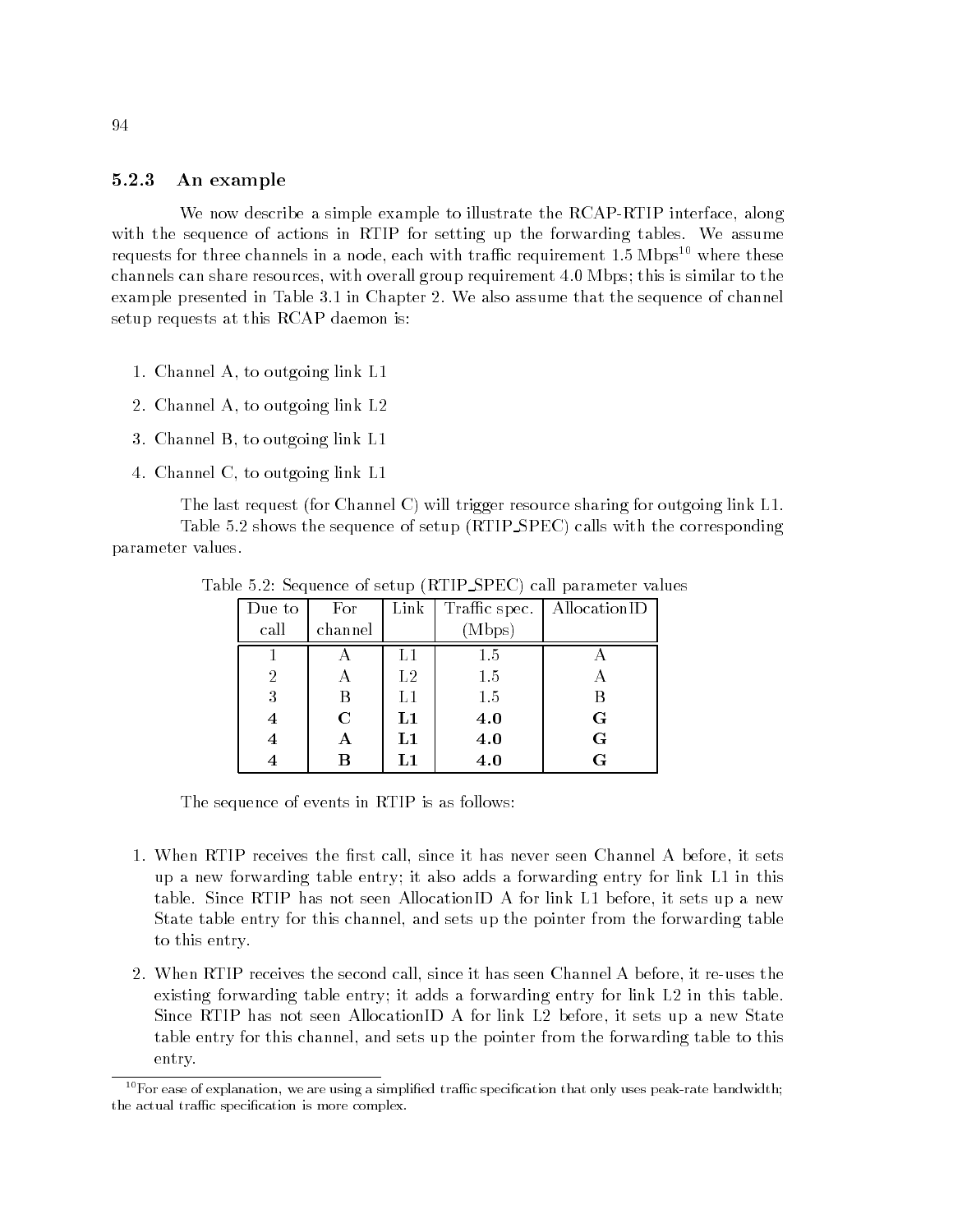- 3. When RTIP receives the third call, since it has never seen Channel B before, it sets up a new forwarding table entry; it also adds a forwarding entry for link L1 in this table. Since RTIP has not seen AllocationID B for link L1 before, it sets up a new State table entry for this channel, and sets up the pointer from the forwarding table to this entry.
- 4. When RTIP receives the fourth call, since it has never seen Channel C before, it sets up a new forwarding table entry; it also adds a forwarding entry for link L1 in this table. Since RTIP has not seen AllocationID  $G<sup>11</sup>$  for link L1 before, it sets up a new State table entry for this channel, and sets up the pointer from the forwarding table to this entry.
- 5. When RTIP receives the fth call, since it has seen Channel A before, it re-uses the existing forwarding table entry; furthermore, since the forwarding entry for link L1 exists, it changes that entry's state table pointer to point to the State table entry for AllocationID G.
- 6. When RTIP receives the sixth call, since it has seen Channel B before, it re-uses the existing forwarding table entry; furthermore, since the forwarding entry for link L1 exists, it changes that entry's state table pointer to point to the State table entry for AllocationID G.

## 5.3 Summary

In the previous three chapters, we described resource sharing, resource partitioning, and advance reservations; these constitute the core of our multi-party real-time communication system. In this chapter, we described, with the help of several examples, how we integrated these mechanisms in the Tenet Protocol Suite 2 to provide network support for multi-party real-time communication.

Supporting resource sharing required significant changes in the client interface; we separated channel creation from channel establishment, and this separation also simplied the client interface for specifying advance reservation of network resources; this interface also mapped well to our RCAP daemon organization. The resource partitioning and advance reservation-related information is maintained at the Channel ob ject while the resource sharing-related information is maintained at the Group object; this sharing-related information is collected by the Channel ob ject at connection establishment time, and shipped in the Channel establishment message. In keeping with our design principles, all resource sharing-related decisions are made in a fully-distributed manner; the partition and advance reservation-related decisions are also made in a fully-distributed manner. For example, if a partition does not have the resources to support a channel, the RCAP daemon may decide to borrow resources from another partition for supporting a new channel request<sup>12</sup>. This

<sup>&</sup>lt;sup>11</sup>AllocationID G is for the resource sharing group.

<sup>&</sup>lt;sup>12</sup>This borrowing is subject to network administration and management policies, as described in [45, 58].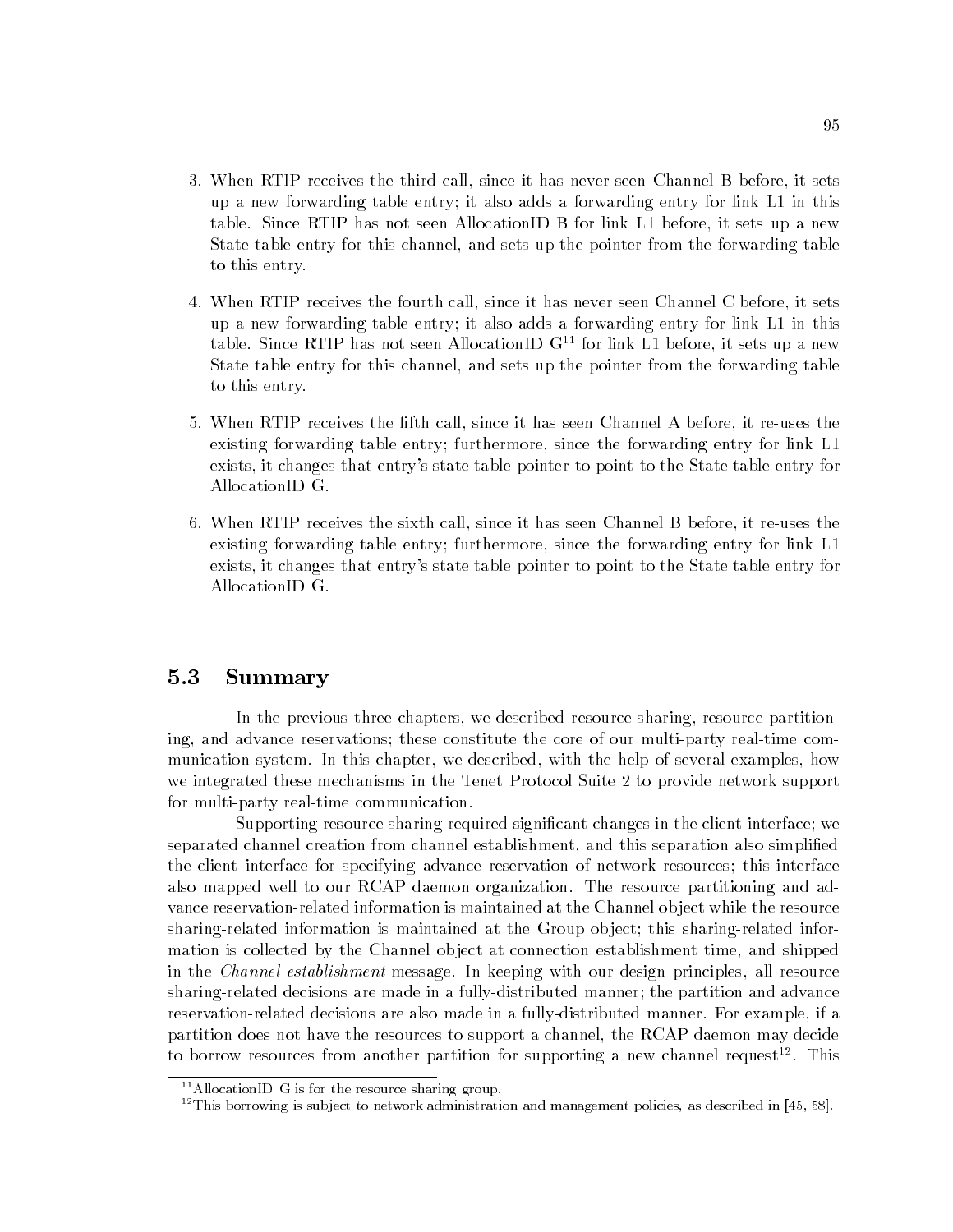design also promotes high flexibility and independence in decision-making, as different outgoing links on the same node may make different decisions. We then showed how the client application requests are mapped to the various activities in the network communication system for supporting multi-party real-time communication.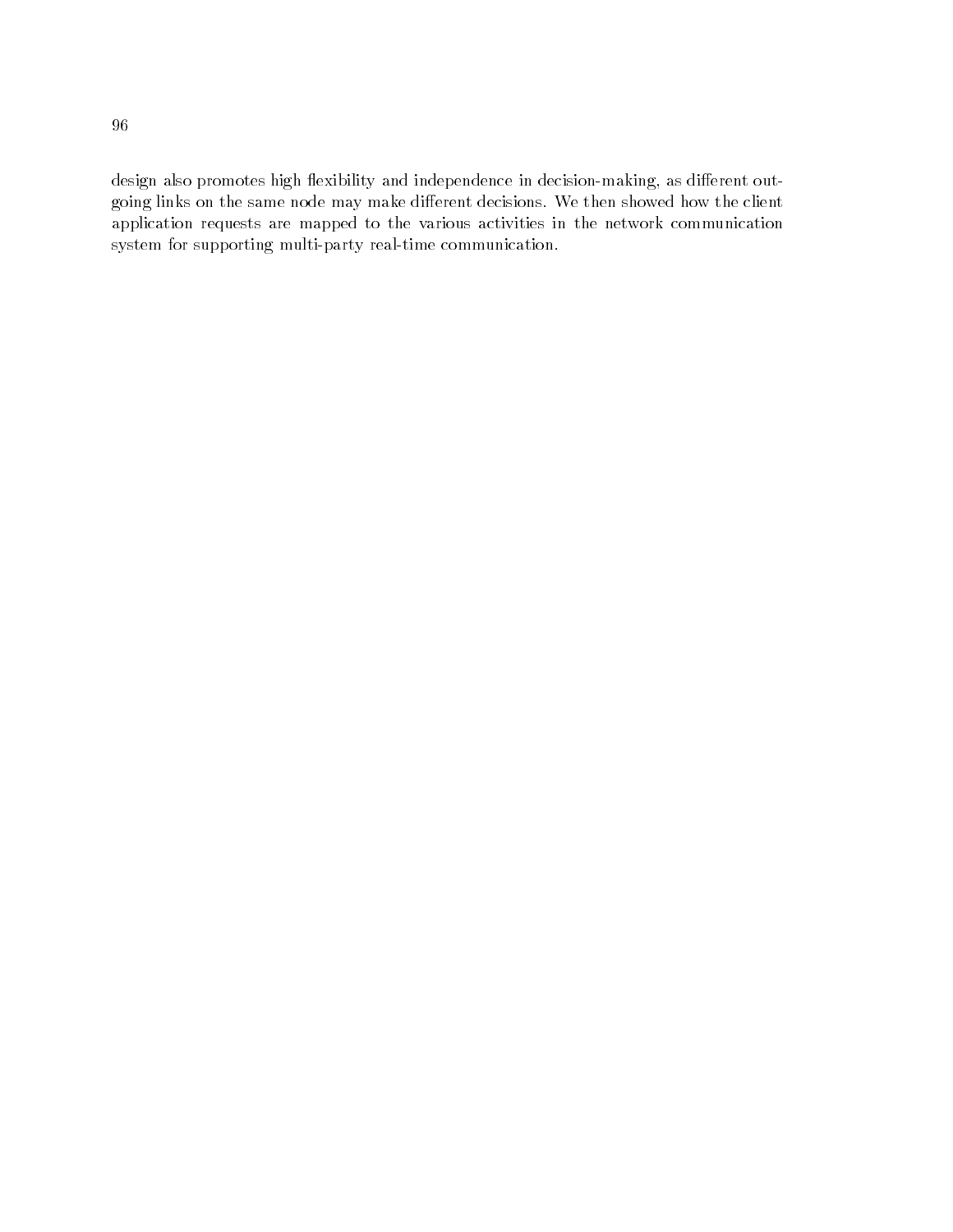## Chapter 6

## Related work

In the previous chapters, we discussed the three key components of our multiparty real-time communication research: *resource sharing, resource partitioning*, and advance reservations, and how these components work together in Tenet Suite 2 to provide efficient and useful network services for for multi-party real-time applications. Resource sharing mechanisms provide efficient support for large-scale conferences; resource partitioning provides an effective tool for the network managers to control and distribute resource allocation among the various network service clients; advance reservations enhance the service usability, and at the same time, can help improve the network performance with better planning and off-line routing potential.

Network support for multi-party real-time communication has been a very actively researched area for the last several years; several other researchers have designed techniques and mechanisms that take alternative approaches and trade-offs for supporting these applications. Though it is instructive to see how the different design goals and considerations led to the differences in the mechanisms designed, a comprehensive discussion of all the issues and approaches and mechanisms in this area would be too long. For this chapter, we therefore decided to restrict ourselves to the work directly related to the three components of this research: resource sharing, resource partitioning, and advance reservations.

Analogs to resource sharing exist in the filters of Resource reSerVation Protocol (RSVP) and in the bandwidth sharing stream groups of the Stream Transport 2+ (ST2+). Similarly, Class-Based-Queueing (CBQ) may be viewed as being somewhat similar to resource partitioning. Advance reservation mechanisms have been proposed for ST2 [102, 37] as well as for RSVP [30]. However, the overall framework and design goals significantly impact the design choices; also, it is important to see how these mechanisms work together to provide a useful and efficient service to the multi-party applications. Due to these reasons, we have organized this chapter on a per-scheme basis. We will first compare and contrast the ST2 design with ours. We will then conclude this chapter with a discussion of Integrated Services Internet Protocols (ISIP), under which the RSVP and CBQ protocols are being designed by the Internet research community.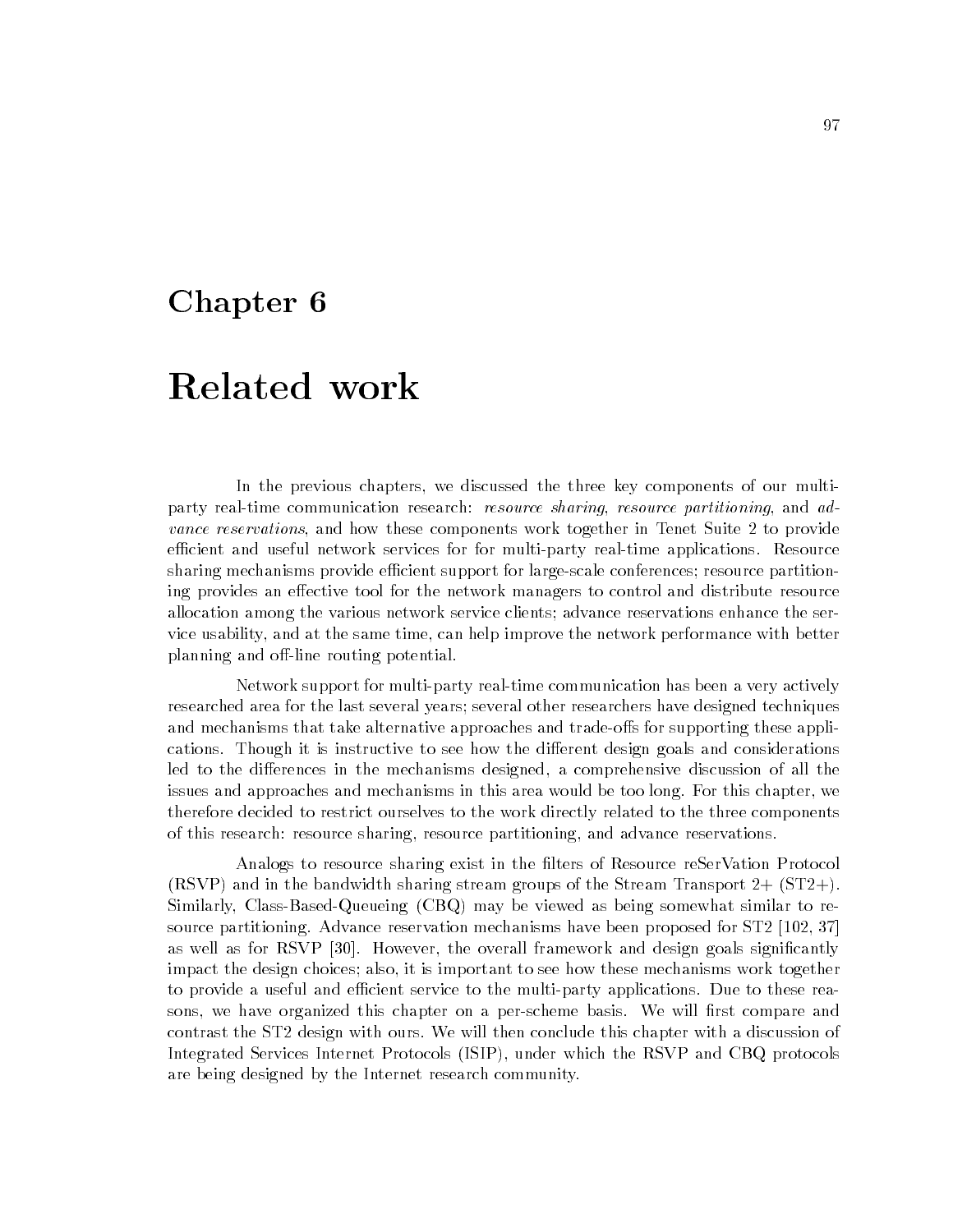### 6.1 ST2

IP multicasting provides support for multi-party communication but it does not provide any kind of QoS assurances. ST (Stream Transport Protocol) was the first attempt to provide some kind of QoS assurances in the multi-party communication environment. The specification of the first version of ST was published in the late 1970's and the protocol was used during the 1980's for experimental voice and video transmission. The experience gained in those experiments led to ST-II, the revised Stream Transport protocol. This work was done primarily by the Internet Engineering Task Force, and a comprehensive description of ST-II can be found in [114]. The ST-II standard has been substantially modied in the new release; the protocol is now dubbed  $ST2+[31]$ . We will use the name  $ST2$  to refer to the features and the mechanisms that are common to both these protocols.

ST2 permits a sender to establish a multicast connection (tree) to one or more receiving targets. Nodes in the tree represent ST2 agents which execute the ST2 protocol. The sender can send a continuous stream of packets that are appropriately forwarded by the ST2 agents following the pre-defined routes.

ST2 was designed to inter-operate with a wide variety of networks. Consequently, it made few assumptions about the services provided by the underlying data-link and physical layers, and when any assumptions were made, the designers attempted to define correct behavior in the event that the underlying network did not provide those features. Thus, while ST2 can use any QoS assurances provided by the underlying layers, it also puts in a lot of effort to ensure that the protocol can run (without offering any guarantees, of course) over networks that cannot provide such guarantees.

In the original ST2 transport model, the source specifies the QoS requirements for the stream at connection establishment time. Each ST2 agent that receives the specication makes appropriate reservations, after possibly modifying the QoS request if it cannot provide the requested QoS. These messages flow downstream, to the destinations, which decide whether the final QoS assurances are acceptable. If a target accepts the connection, the final QoS specification is propagated back to the source. In the newer versions (modified ST2 as well as ST2+), if the senders sets the permissions appropriately, the receivers can also specify their QoS requirements, and join data streams without an explicit sender notification [31, 34, 36].

The initial ST-II protocol did not have any provision for resource sharing even though it specified *Stream groups* which were equivalent to the *channel groups* that the Tenet protocols use to specify resource sharing. ST2+ permits the applications to define bandwidth sharing stream group(s); these groups can be used for specifying resource sharing relationships. In the ST2+ protocol, the resource sharing specification is very restricted. The application merely specifies  $N_{max}$ , the maximum concurrency; the network then computes the aggregate traces operation by multiplying summer with the bandwidth required  $\sim$ by the most demanding application to compute the aggregate bandwidth required. This can also lead to a potential problem in that specifying such bandwidth sharing may actually result in a request being denied when, without such sharing specication, the same request would have been accepted. Also, the resource sharing system is not integrated with the rest of the network; therefore, the routing system cannot attempt to maximize the resource sharing gains.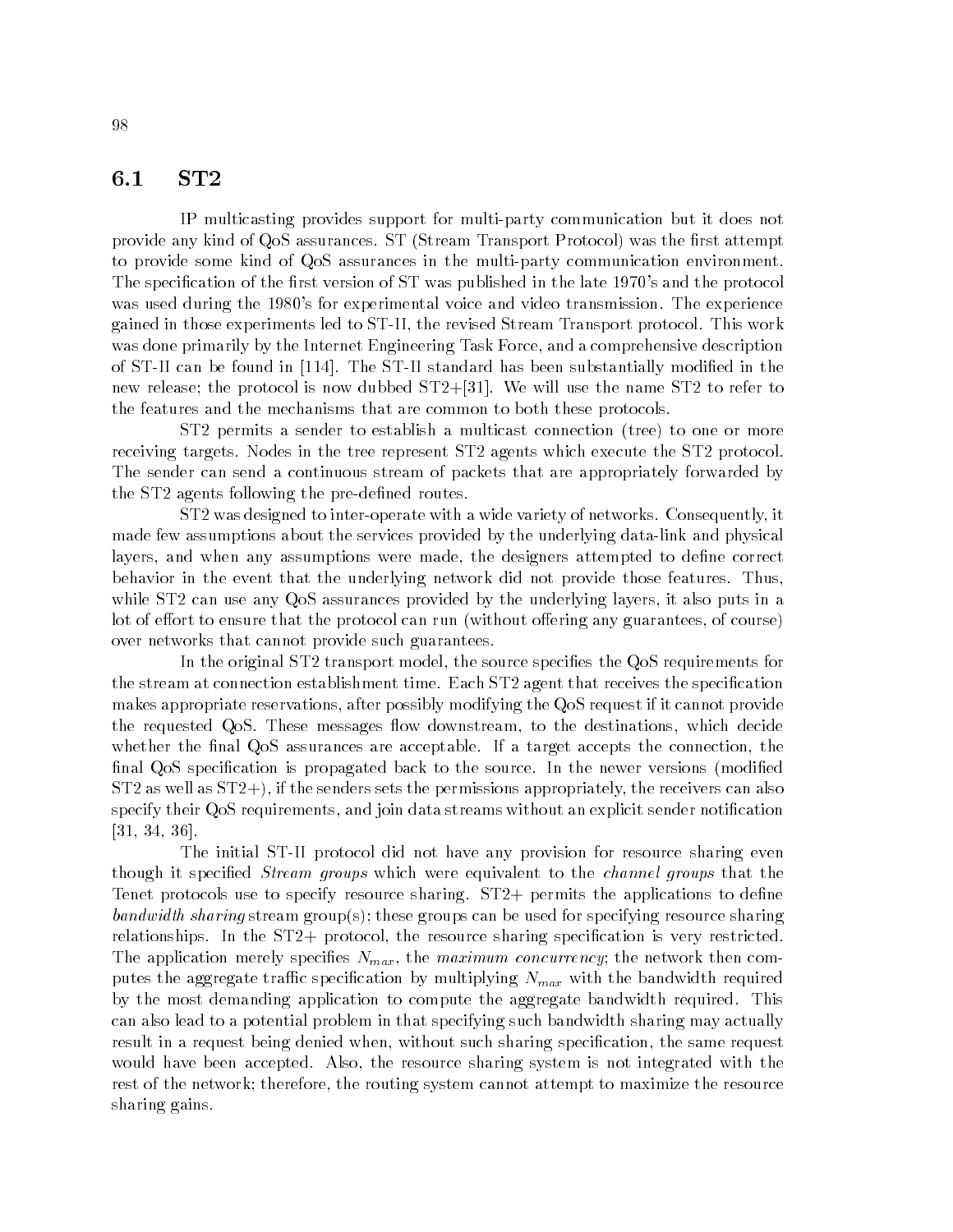Several researchers have investigated providing advance reservations under ST2. [102] proposes a signaling protocol for this purpose; the mechanism is similar to our intervaltable based advance reservation system, except that it relies on fixed-size intervals. The fixed size intervals can lead potentially to very high computational and state management overhead for accessing and maintaining the interval tables; we described this problem in Chapter 4. [37] provides a good description of the various issues in reserving resources in advance, in the context of ST2. However, we are not aware of any implementations (or even simulations) of advance reservation mechanisms done by the authors of that paper.

The heavy emphasis on compatibility was ST2's strong point; it was also ST2's undoing. The lack of good multi-party applications and hardware platforms severely hindered the  $ST2$  designers.  $ST2$  also permitted "subset" implementations to allow for easy implementation and experimentation. Unfortunately, this led to more than fifteen different implementations of ST2 which were mutually incompatible! This situation was rectied in  $ST2+$  which mandated that all "correct" implementations must support the full protocol.

#### $6.2$ 6.2 Integrated Services Internet Protocols

A different approach has been taken by the Internet researchers; the protocol suite is called Integrated Services Internet Protocols (ISIP) and the project includes researchers from MIT, Xerox PARC BBN, USC/ISI and Stanford University. In this approach, the system architecture is divided into five components:

- 1. flow specification, which describes both the characteristics of the traffic stream sent by the source, and the service requirements of the application; the proposed *flow spec* is described in [96];
- 2. routing, which refers to the mechanisms that provide good unicast and multicast paths for data flow; the routing protocols under consideration include Protocol-Independent Multicast (PIM) [21, 24, 25, 23, 22] and Distance Vector Multicast Routing Protocol (DVMRP) [1, 17, 39, 26, 120, 122];
- 3. resource reservation protocol, which refers to the protocol by which the resources are reserved inside the network for providing the QoS assurances; this ongoing research has led to the design of RSVP [130, 108];
- 4. admission control, which refers to the algorithm that determines which reservation requests to grant and which to deny, thereby maintaining the network load at an appropriate level [69]; and
- 5. packet scheduling, which refers to the algorithm for selecting the next packet that is serviced at a particular node, and when that packet may be served; two such scheduling disciplines are FIFO+ [18] and WFQ [88].

The overall framework for this research is the Integrated Services (int-serv) Working Group of the Internet Engineering Task Force (IETF) [9]. The int-serv group's goal is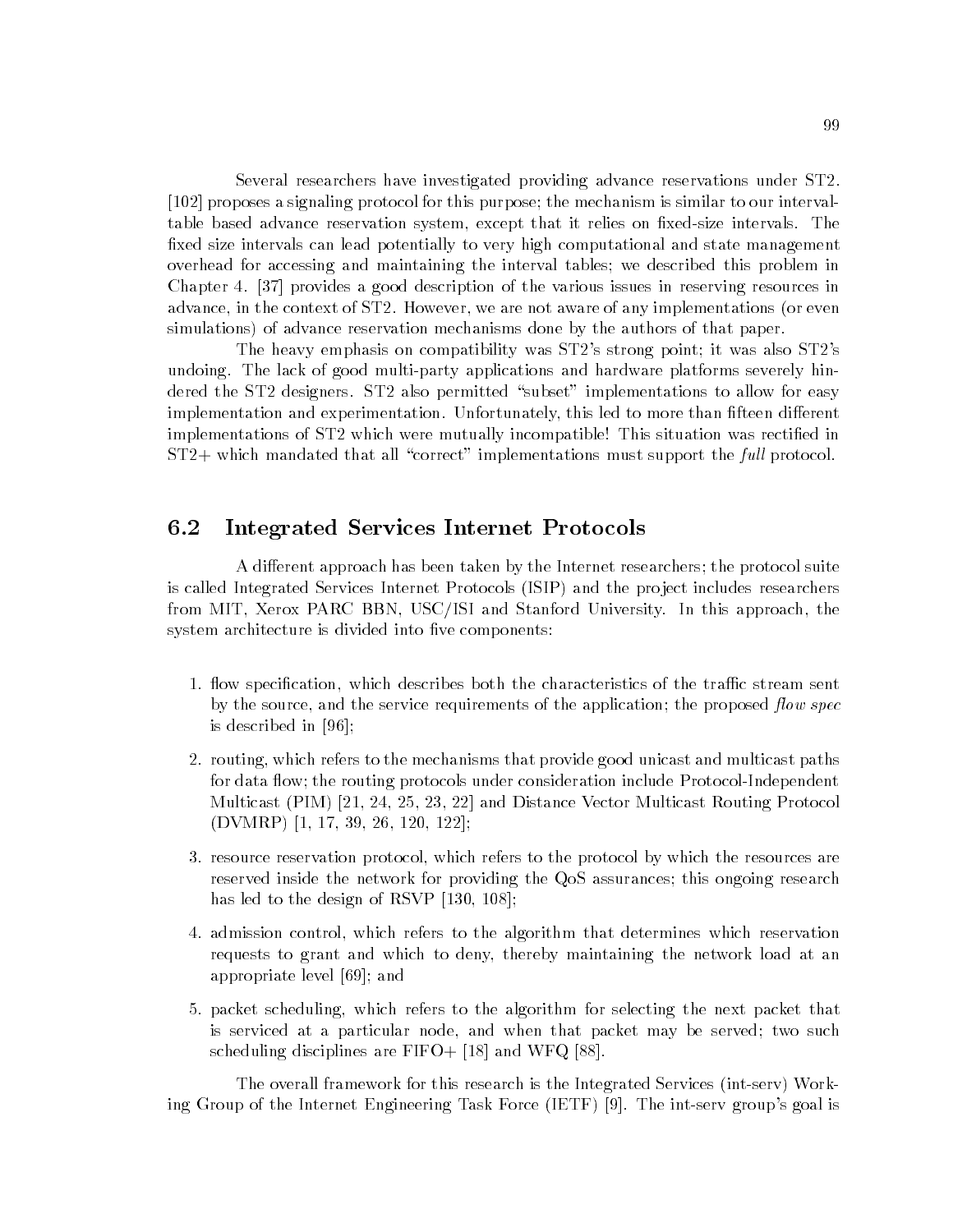to provide support for guaranteed as well as "predictive" and other services in a consistent, integrated manner in an inter-network. A key component of this approach is the use of CBQ to logically support multiple virtual subnetworks with different sets of requirements [121]. The work is currently in progress and it is yet not clear how well these different modules will work together; we will limit this discussion to CBQ and RSVP because they are the only relevant ones to the sub ject of this dissertation.

RSVP takes a very different approach to "flow"<sup>1</sup> setup and management. Instead of requiring the senders to manage the flow, RSVP has each receiver manage its part of the flow's distribution tree. This receiver-oriented design was prompted by the following seven design goals at the initial stages in the RSVP design process [130]:

- 1. Accommodate heterogeneous receivers.
- 2. Adapt to changing multicast group membership.
- 3. Exploit the resource needs of different applications to use network resources efficiently.
- 4. Allow receivers to switch channels.
- 5. Adapt to changes in the underlying unicast and multicast routes.
- 6. Control protocol overhead so that it does not grow linearly (or worse) with the number of participants.
- 7. Make the design modular to accommodate heterogeneous underlying technologies.

RSVP introduced several interesting features: receiver-oriented reservation as well as maintaining "soft state" in the network". Soft-state is information that is periodically refreshed by the interested parties; in this case, the senders and the receivers are required to periodically update the state at the routers. This allows the protocol to recover gracefully from system failures in the network; it also allows the protocol to dynamically adapt to changes in the network routing system. The problem, though, is that the reservations are no longer guaranteed. When the routes change, there are no reservations along the new paths till the state is refreshed (typically about 30 ms); also, there is no guarantee that resources will be available along the new path.

RSVP is being designed as a component of the ISIP protocols; a key design goal is that it be able to work with other existing (and future) technologies used in the Internet and other networks. To achieve this independence from the routing system, RSVP merely queries the routing system and uses the routes that the routing system provides. The routing system is free to change these routes at any time; for each flow, RSVP periodically queries

the flows in  $\text{KSVP}$  are somewhat similar to the streams of ST2 and the channels of the Tenet protocols.

 ${}^{2}$ Soft-state was first described in [16]; RSVP was the first protocol to use soft state.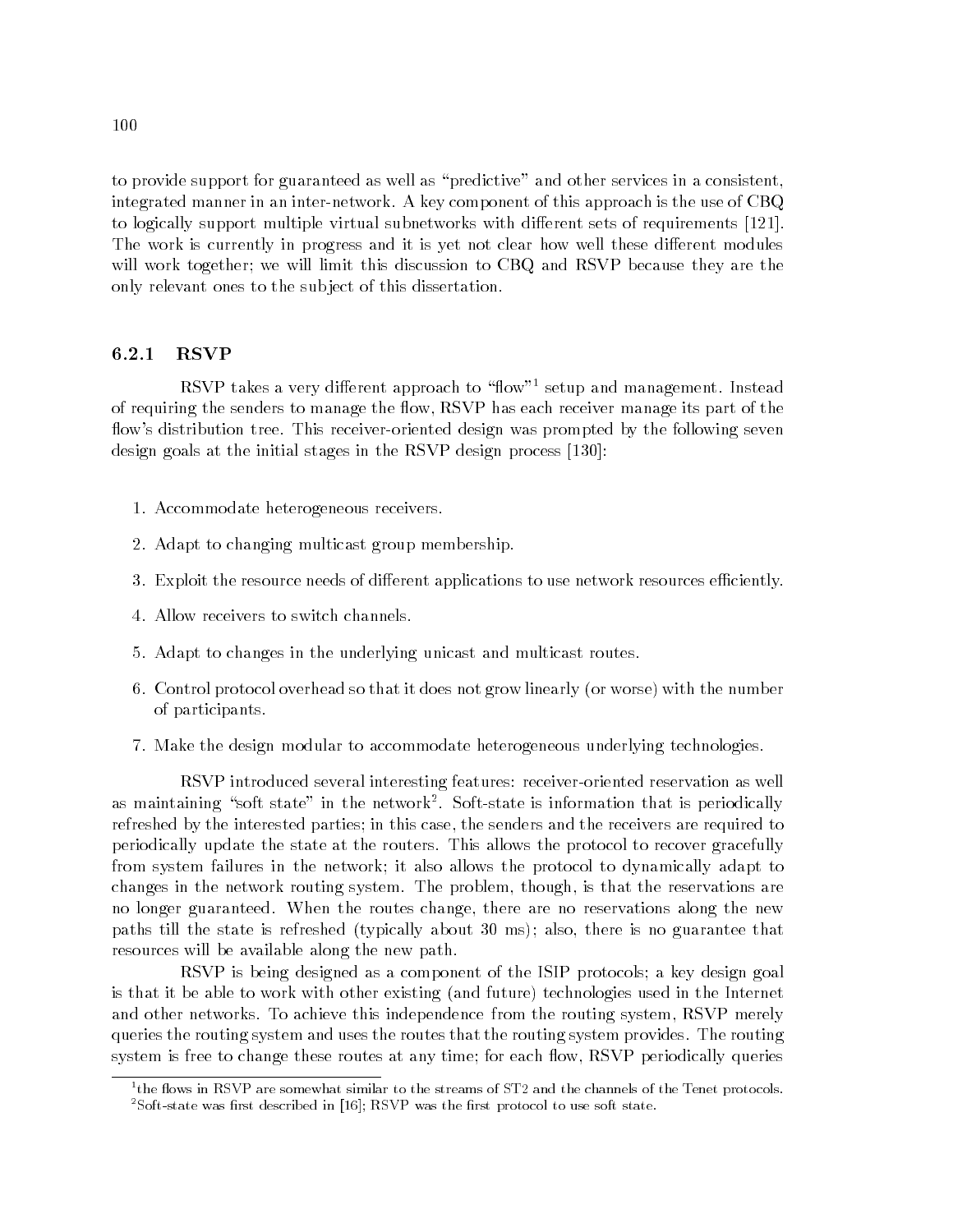the routing system to dynamically adapts to these route changes. RSVP also depends on the IP multicasting to correctly forward all packets; it merely sets up the reservations that provide better service to these packets. Thus, the conference participants must first use IP multicasting to set up a "best-effort" conference and then invoke RSVP to set up (and periodically refresh) the reservations along these paths.

The receiver-oriented RSVP requires that the resource sharing relationships be specified by the receivers; for specifying these relationships, RSVP supports at least three distinct "filtering styles". With Fixed filters, the receivers specify a list of senders, along with the *distinct* reservation for each sender. With *Shared Explicit*, the receivers specify a list of senders, along with the *shared* reservation for the group of senders. With *Wildcard filters*, the receivers specify a multicast group (for example, the IP HostGroup), with the shared reservation. All senders sending data to that multicast group automatically become eligible for sending data using that filter. The initial RSVP specification also supported Dynamic filters, but the dynamic filtering style has been removed<sup>3</sup> due to the problems in implementing the software for supporting it.

RSVP receivers send these reservation messages (RESV) upstream to the senders the senders for that "session". The RESV messages belonging to the same IP multicast groups are merged together<sup>4</sup>as they travel upstream; this merging is essential for reducing the network traffic overhead to manageable levels. By using these receiver-specified filters and by merging these filters as the RESV messages move upstream, RSVP avoids the problem of managing and accessing the *Sharing Group* object of the Tenet Suite 2. This avoidance becomes especially useful as RSVP does not have to worry about handling failures that may make this Group ob ject unavailable; all information is available at the receivers and this design is thus in keeping with the *fate-sharing* principle [16].

On the other hand, this avoidance has associated costs. It is quite possible that different receivers may specify different reservation levels for the same set of senders. Since many data streams cannot be scaled arbitrarily without serious degradation in perceived quality (e.g. [87] ), we feel that the source should specify the resource requirements (at least in terms of bandwidth). Receiver control over bandwidth requirements can be obtained by using layered coding schemes [80, 101, 54, 12, 119] and putting each layer in a separate sharing group. Also, if different receivers specify different sets of senders in their specifications, the merging can cause the system to violate the performance guarantees provided to the users. Finally, merging *Wildcard filters* can cause some serious looping problems [6]. The current RSVP proposal handles this problem by introducing "SCOPE" objects which list the set of senders in the RESV messages; this can lead to significant scalability problems.

[30] proposed an advance-reservation service for predictive service under RSVP. Since this work did not include any resource partitioning mechanisms, they ran into serious starvation problems (advance reservations starving out immediate requests). This advance reservation proposal has not been accepted by the RSVP Working Group at the IETF.

 $3$ Downgraded to "for further study" in the RSVP Working Group meeting [10]

 $4$ Different filtering styles are incompatible; hence, RESV messages with different filtering styles are not merged together.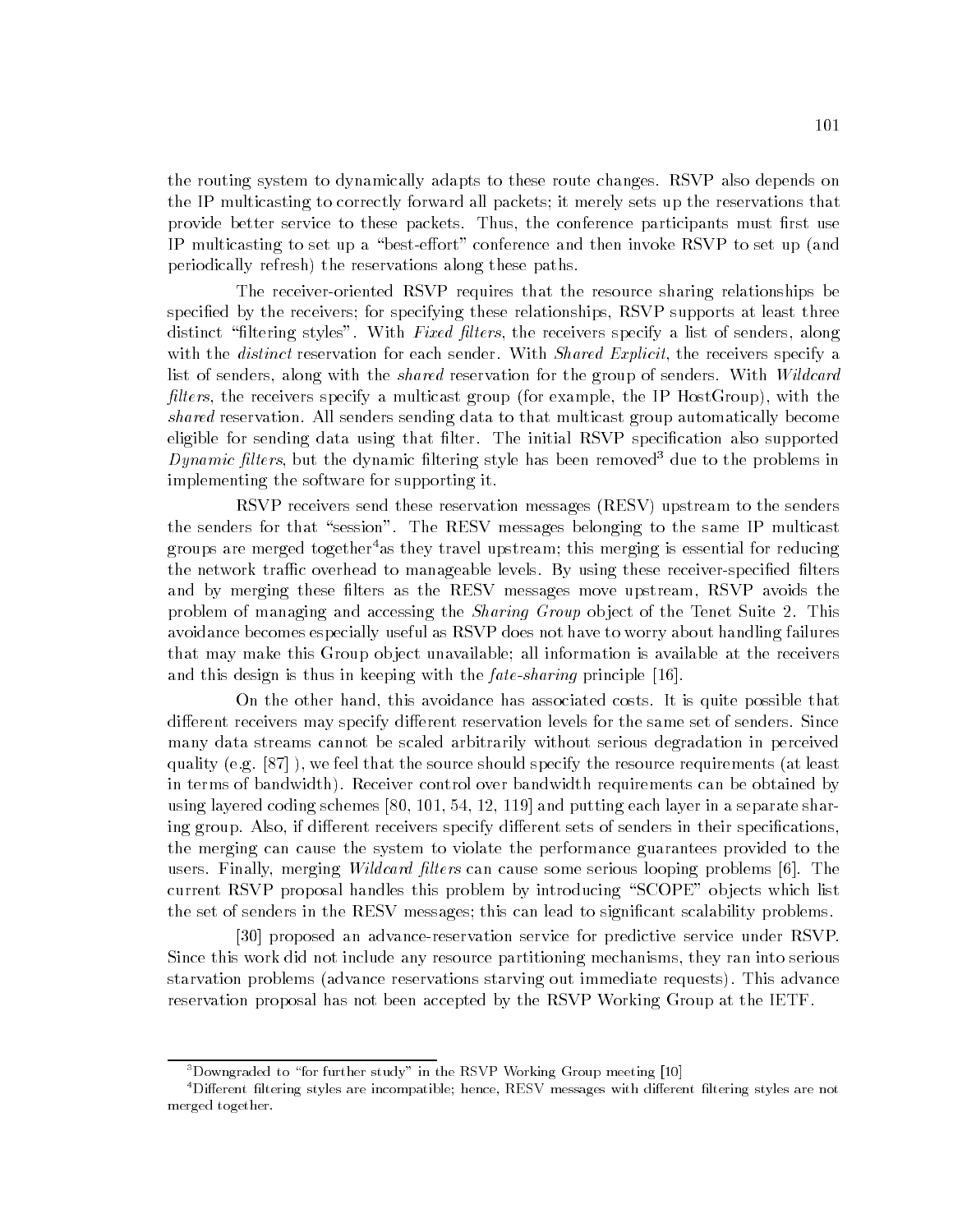#### 6.2.2 Class Based Queueing (CBQ)

Sally Floyd and Van Jacobson have devised Class-Based-Queueing (CBQ) as a " $\ln k$ -sharing" scheme [50, 121, 51]. The key design goal for their effort was to provide a network with the ability to support a reasonable distribution of network resources between the different entities paying for the network. Connections belonging to each paying entity get classied into a separate class. With their scheduling discipline, they provide a per-packet data traffic monitoring and control facility for ensuring that during congestion, the different paying classes (or customers) can obtain their expected share of the link bandwidth. When a particular class does not require its share of link bandwidth, the same is made available to the connections belonging to other classes. The basic link-sharing idea has been extended to include support for hierarchies of classes.

For guaranteed-performance communication, the CBQ scheme is fairly similar to our resource partitioning scheme; the main difference is that we designed our scheme for connection-oriented real-time protocols, while CBQ is designed to work with connectionless protocols. This is why CBQ needs a packet classifier at each node during data delivery; we can use the connection identifiers that are already available to us. Due to this difference, CBQ interacts with packet scheduling (for packet classication) while our resource partitioning scheme works without affecting data delivery at all. Also, because of the distinction between channel identifiers and partition identifiers, we can change a channel's partition dynamically without affecting the packet delivery in any manner; CBQ will require adding an extra level of indirection to permit the same. Our routing system interacts with the resource partitioning system to generate feasible routes; to the best of our knowledge, these interactions have not been studied for CBQ.

#### 6.3 Other efforts

Pasquale et al. have proposed a stream *filter* that is "... an executable module which may be placed on a port, and implements a function which takes a specific set of streams associated with that port and produces a new stream" [98]. These filters perform an *application-level* transformation of one or more streams. A multiplexing filter could perform a function similar to resource sharing by taking in streams from upstream nodes and multiplexing them on to a single output stream. It should be noted, however, that our resource sharing design does not require application-level modules within the network. Also, we are not aware of any implementation or any further research on these filters.

Some researchers believe that guarantees are too expensive to provide and that most people will be willing to tolerate occasional degradation in the QoS provided if that results in a signicantly cheaper network service [18, 105, 95]; they have consequently devised other techniques and mechanisms to support these applications without providing performance guarantees  $[70, 69]$ . It is not yet clear if these mechanisms will suffice, or if these mechanisms will provide *cheaper* service than that with performance guarantees, or if these adaptive mechanisms will be stable.

Although Asynchronous Transfer Mode (ATM) [11, 15] is expected to be the dominant technology in the near future for supporting real-time applications, the ATM standards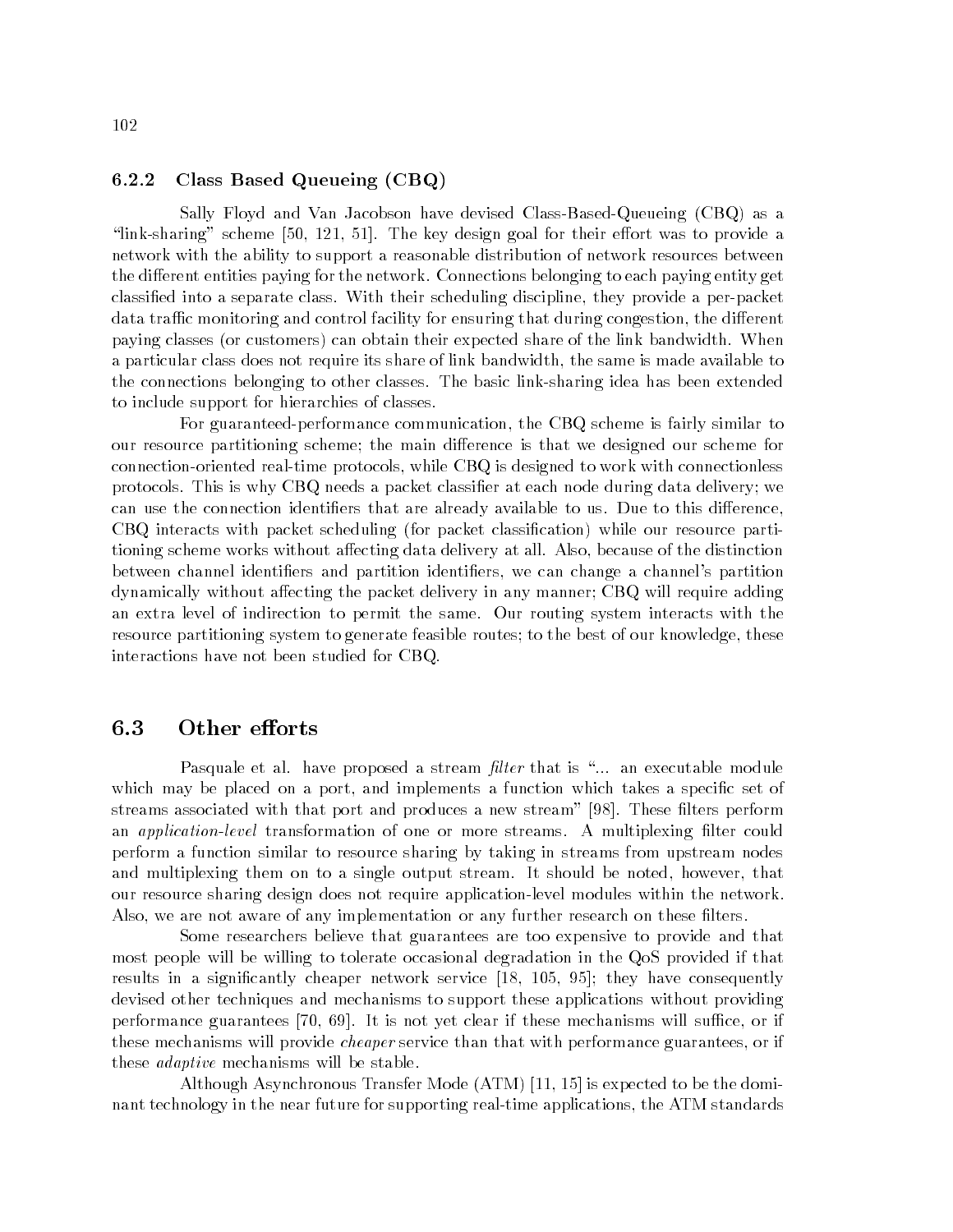are currently under development; the current standards do not support multi-party applications and consequently the resource sharing and advance reservation issues have not arisen yet. Our concept of partition is similar to that of virtual path (VP) in ATM networks [104, 68, 103, 52], in that both a VP and a partition can be regarded as a set of connections. However, the connections in all partitions are real-time connections, whereas the virtual circuits in a VP do not have to be real-time Virtual Channels; our approach applies only to the real-time part of the traffic. Also, while a VP is defined over a specific route, which is the route of all its VCs, a partition can be defined over any fraction of the network (or internetwork), including the whole network; thus, a set of VPs, such as those forming a virtual private network (VPN), can be defined as a single partition. Another difference between partitions and VPs is that VP identiers are used by switches to route cells, while partitions do not influence switching, routing, or forwarding, as they are a purely setup-time concept. Finally, while partitions can be nested (i.e., a partition can be subdivided into sub-partitions, and so on), the VP-VC hierarchy has been designed to have only two levels.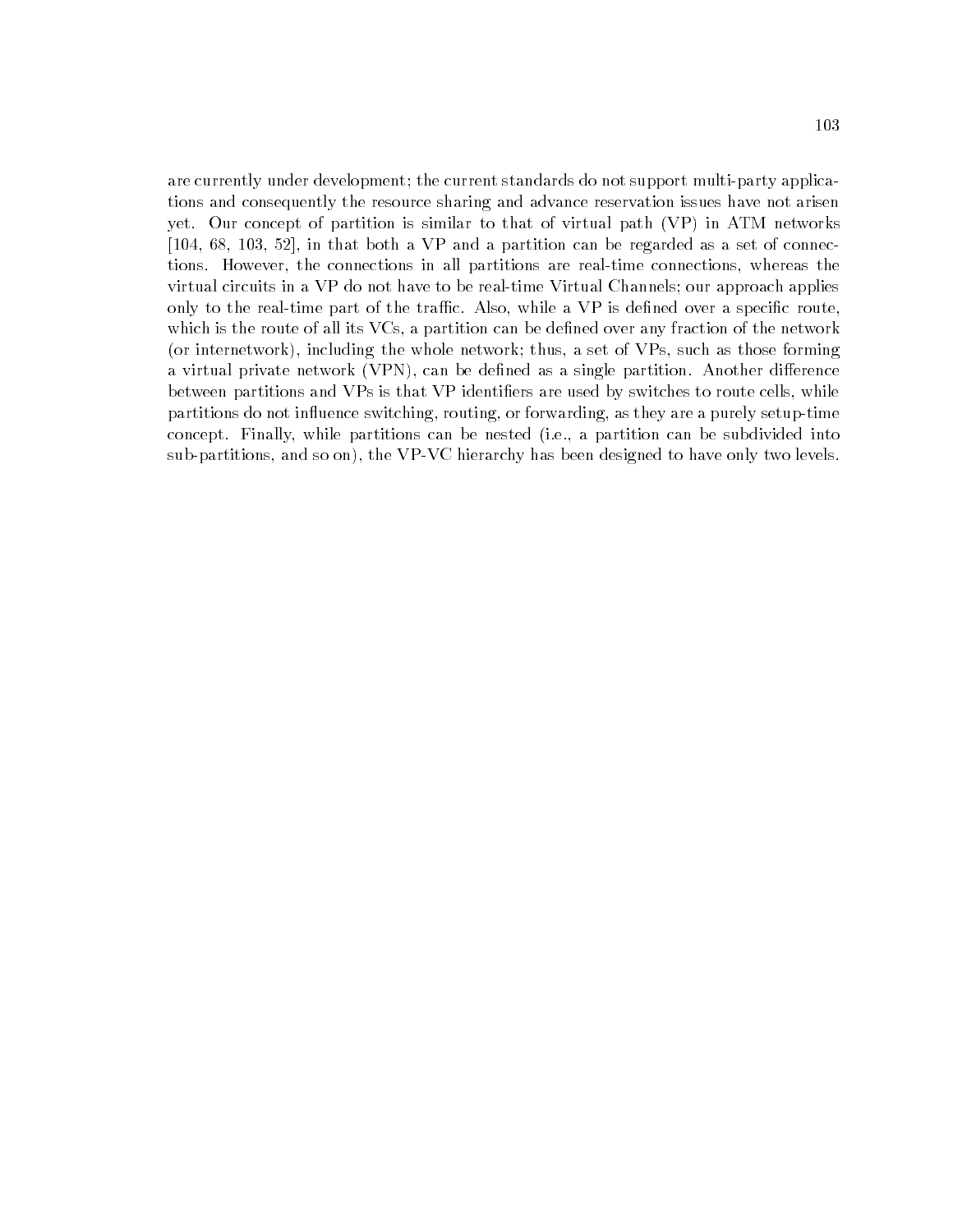### Chapter 7

# Summary and suggestions for future work

### 7.1 Dissertation summary

In this research, we study the issues and tradeoffs that impact the design of network services to support multi-party real-time communication in integrated-services packetswitching networks; this dissertation presents some novel mechanisms for supporting multiparty real-time communication in packet-switching networks.

In Chapter 1, we presented the prior work done by the Tenet Group at Berkeley in designing and building network protocols for supporting unicast real-time communication. These protocols serve as the framework for our research; with this framework, we described a few salient issues that arise in multi-party communication: managing multicast group membership, supporting dynamic changes in these groups, and supporting heterogeneity in receivers. We then introduced the ideas that form the basis of this research effort: exploiting the characteristics of multi-party communication to improve the efficiency in using network resources; providing the network managers with effective ability to control the network resources; and providing a more usable service to the network users.

The traditional approach to supporting real-time communication allocates network resources to individual connections; this approach provides well-defined performance guarantees that are independent of other network trac. To improve network resource utilization without sacrificing well-defined guarantees, Chapter 2 described resource sharing; resource sharing is based on the simple observation that in multi-party conferences, the participants usually co-operate. This co-operation is then exploited to reduce the network resource allocation for such multi-party applications; this increased resource allocation efficiency is critical for supporting large conferences. We described the three components of the resource sharing mechanisms: the client-service interface for the applications to explicitly specify potential resource sharing, the changes in the resource reservation and admission control system to support resource sharing (during the connection set-up phase), and the changes in the data delivery protocol to ensure that the applications' real-time guarantees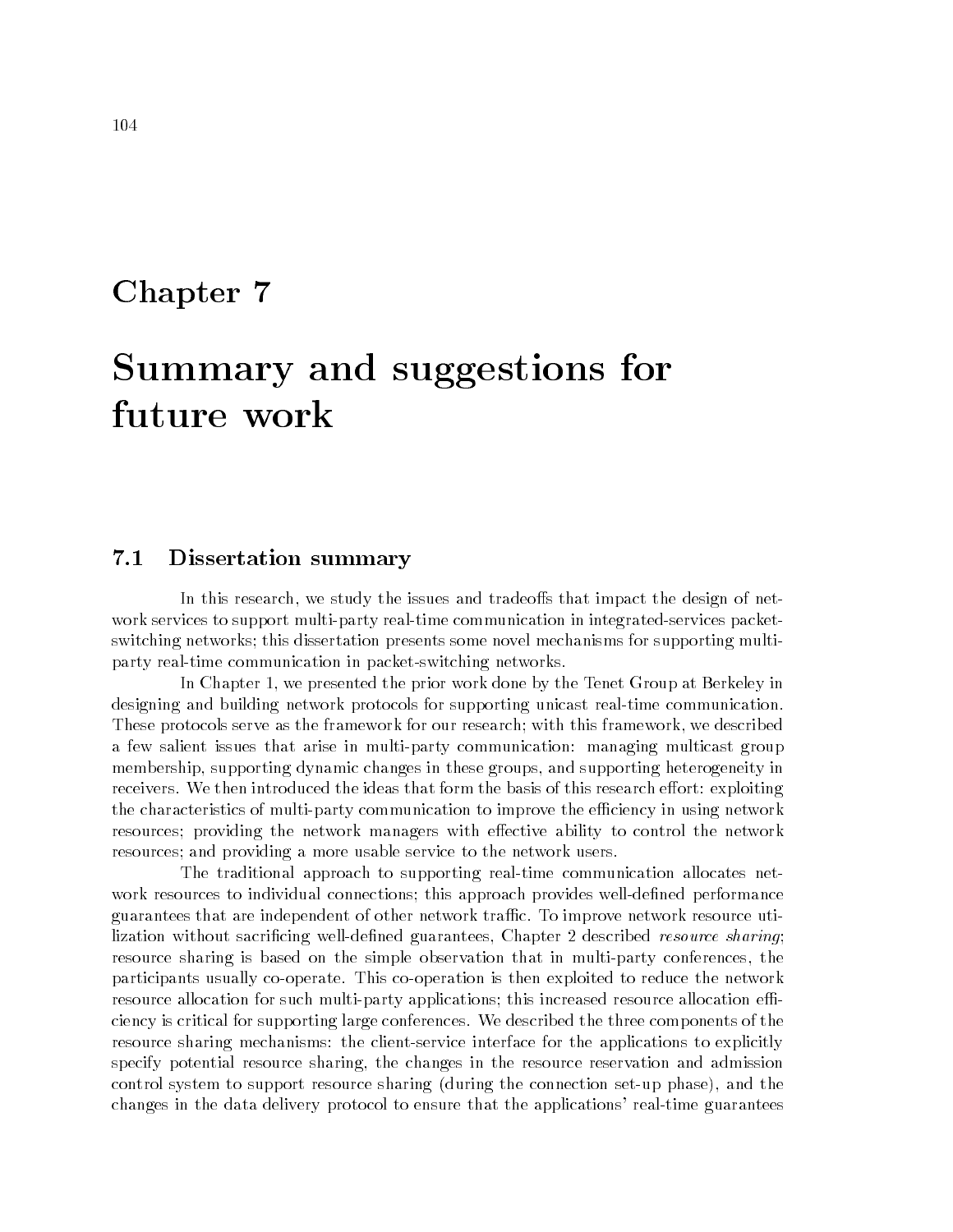are met even when other applications use resource sharing.

We evaluated the performance gains due to resource sharing by analysis as well as by simulation. The analysis provided useful lower bounds on performance gains in many different cases, including sparse networks as well as dense networks with bottlenecks and hot-spots. The analysis also showed that the routing protocols can significantly impact the resulting resource sharing gains; dynamic, load-balancing routing algorithms can reduce the resource sharing gains, while a "sharing-aware" routing system can significantly improve the resource sharing gains. The simulation results quantified the resource sharing gains and confirmed the analytical results: resource sharing is very useful in reducing network resource allocation.

Resource sharing is a critical and integral component of our multi-party real-time communication system; it is critical that resource sharing mechanisms work well with the other components of the full system; we concluded Chapter 2 by discussing some of these

Chapter 3 presented resource partitioning. For operational networks, it is important that the network service managers be able to control the distribution and apportionment of network resources among groups of users and/or classes of application; our resource partitioning mechanisms provide such capability to the network service providers. These partitioning techniques work at the connection set-up and resource reservation stage; they do not affect the data delivery protocols at all. Since the resource reservation and admission test algorithms at a network server depend on the packet scheduling discipline followed there, the corresponding *partitioned* admission tests also depend on the packet scheduling discipline. In this chapter, we provided, with proofs, the admission tests with resource partitioning, for a spectrum of packet scheduling disciplines, including Earliest-Due-Date (EDD) [49], First-In-First-Out (FIFO) [125], Rate-Controlled-Static-Priority (RCSP) [125], and Weighted-Fair-Queueing (WFQ) [88].

We evaluated the performance of our resource partitioning mechanisms via simulation; the simulations show that our techniques are useful and efficient, and the mechanisms work well. The *resource allocation fragmentation losses*<sup>1</sup> are reasonably small, and these resource partitioning mechanisms can substantially reduce the computational overhead associated with running admission tests. Again, it is critical that resource partitioning mechanisms work well with the other components of the multi-party real-time communication service; we concluded Chapter 3 with a discussion of these interactions.

The ability to reserve real-time connections in advance is essential in distributed multi-party applications using a network which controls admissions to provide good quality of service. Chapter 4 presented the design and evaluation of our mechanisms for supporting advance reservations. We first discussed the requirements of the clients of an advance reservation service, and a distributed design for such a service. It is interesting that in addition to providing a much-needed service to these applications, the advance reservation mechanisms also improved the network service with better planning (network dimensioning) and routing [47].

We evaluated the performance of our advance reservation mechanisms via simulations; the simulation results demonstrated the usefulness of the mechanisms that we

<sup>&</sup>lt;sup>1</sup>These losses are defined and described in Chapter 3.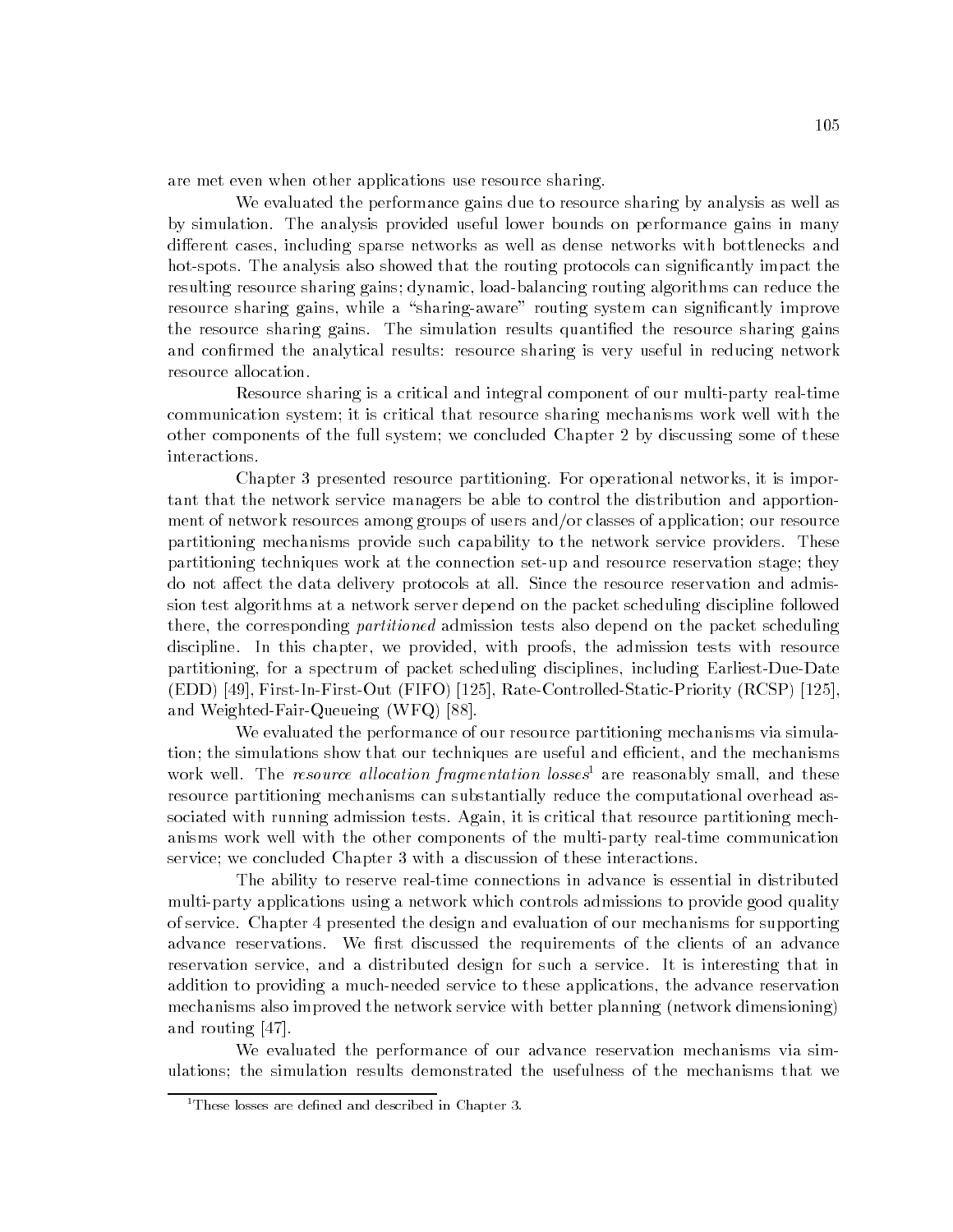designed. These simulations also provided useful data about the performance and some of the properties of these mechanisms. Again, it is critical that advance reservation mechanisms work well with the other components of the multi-party real-time communication service; we concluded Chapter 4 with a discussion of these interactions.

In Chapters 2, 3, and 4, we present resource sharing, resource partitioning, and advance reservations, the three cornerstones of our multi-party real-time communication research. In Chapter 5, we described how these components fit together to provide multiparty real-time communication service in the Tenet Scheme 2 (and the associated protocols, the Tenet Suite 2). We first discussed the design goals for the signaling protocol  $(RCAP)$ and described how these design goals led to our design decisions. We then described the ob ject-oriented design of RCAP software and illustrated these interactions with a simple connection establishment example, along with some preliminary measurements on our prototype implementation.

Supporting multi-party applications also requires two key changes in RTIP, the real-time data delivery protocol: for multicasting and for resource sharing. We described these changes also in Chapter 5, and we concluded that chapter with a discussion of some of the interactions between resource partitioning and advance reservations in our implementation.

Chapter 6 reviewed related work by other researchers; we contrast our approach and research with that done by the designers of RSVP and  $ST2+$ . We first described the differences in the design goals for each project, and we then described how these different objectives led to the differences in the selected mechanisms.

#### 7.2 Suggestions for future work

Although we have made important progress in understanding issues and tradeoffs in the design of network protocols for supporting multi-party real-time communication, a number of issues still need to be explored further.

We have shown that resource sharing can signicantly improve network resource utilization. However, a few important concerns remain. Firstly, when the RCAP daemon (or, the Local Resource Manager of  $ST2+$ ) decides to "switch" from using individual resource allocations to group resource allocations (and vice versa), the packets in transit may experience extra jitter and/or re-ordering, especially if this transition requires changing some of the local performance parameters. This phenomenon also depends on the packet scheduling policy followed; with EDD, it is relatively simple to use extra buffers to address this problem. It will be interesting to analyze other scheduling disciplines to design mechanisms and/or policies to address this issue.

Recently, some researchers have argued that for efficiently supporting guaranteed performance channels, the network must handle dynamic changes in the channel traffic specification [56, 128]; several other researchers have designed mechanisms for supporting these dynamic changes [83, 32]. It will be useful and interesting to extend these mechanisms to support dynamic changes in group traffic specification.

The simulation experiments used very simple, synthetic workloads; it would be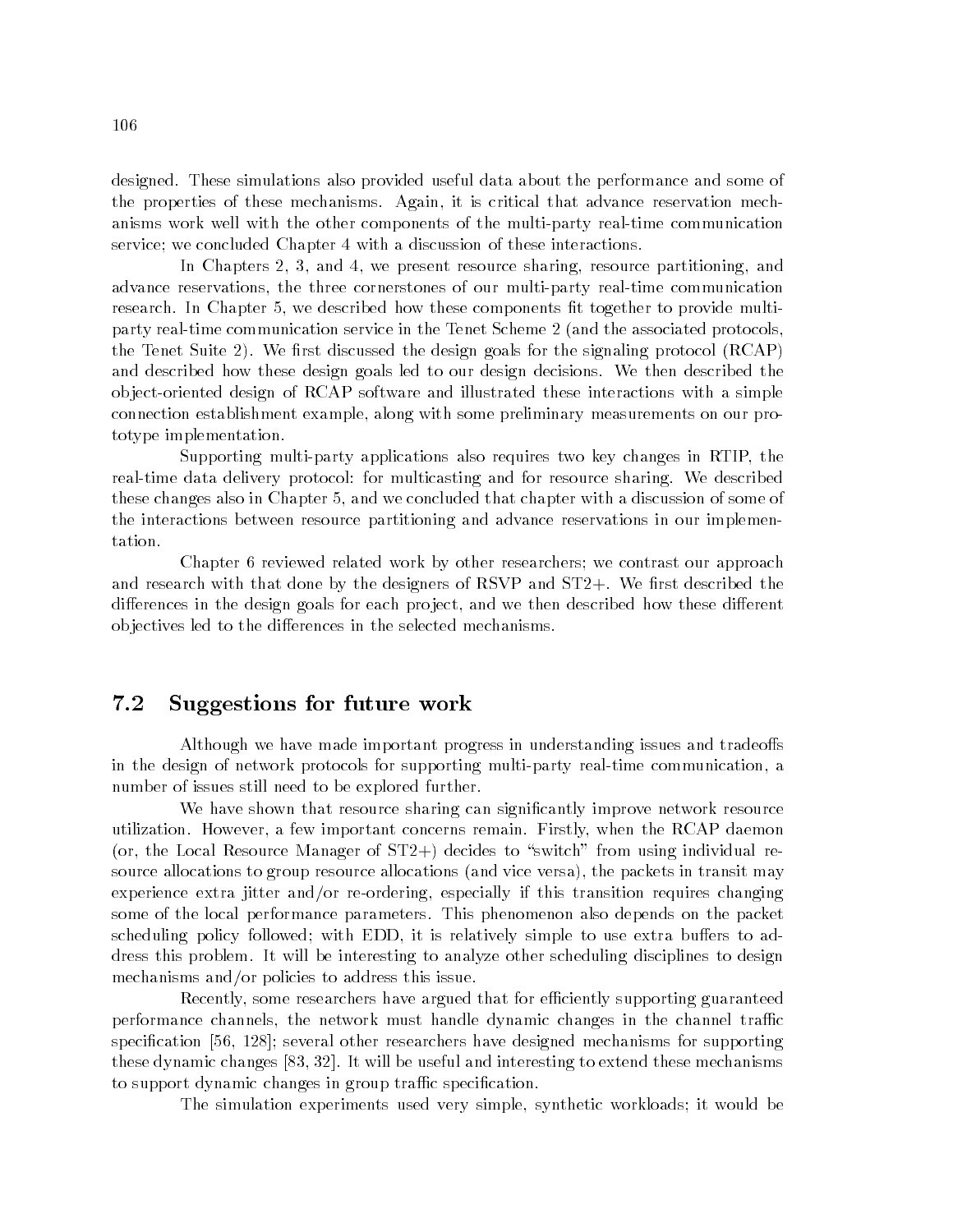interesting to see the results of experiments with more realistic, complex workload models. In particular, the simulations of Chapter 4 assumed a model in which the advance requests were for conferences and the larger the conference, the longer the advance notice period. We will gain useful knowledge by running experiments with different workload models. Collecting realistic workload traces and understanding the relationships between traffic model and real data are important areas to be explored.

It will be useful to characterize the user behavior when a resource request is rejected. For conference channels, establishment relationships [63] may exist among the conference channels; for example, if user A is not getting the audio channel from user B, then, at least in some scenarios, A will not be interested in seeing the video from B either. In this case, *rejecting* the audio from B leads to the client rejecting the video as well, thereby reducing the network resource allocation. Another scenario is that the users will repeat the reservation request; this can lead to congestion with many users repeating requests that can not be fulfilled. It is nor clear how the RCAP protocols can handle these situations.

The simulation models chose a simple, relatively homogeneous workload model; this permitted us to reasonably compare the system performance under various conditions. It would be useful to run simulations with more heterogeneous load distribution, especially with different receivers requesting different QoS. To evaluate the performance under such models, we will first need to define appropriate price functions that reflect the revenues that the network can expect for setting up those connections.

In the near future, we can expect the emergence of small network service providers with bandwidth leased from telcos and other communication infrastructure owners (using resource partitioning, for example); these network providers will be able to quickly change their network size by making appropriate requests to the telcos. This will have some interesting implications on routing, network provisioning, and service pricing. For example, if the telcos support unlimited, penalty-free changes, these network service providers will only request the resources that they need. They will also select routes based solely on the prices and the telcos will have to dynamically adapt the prices to the demand and availability of resources. The interactions of these mechanisms will provide many interesting and challenging problems.

When resources allocated at a network server (under resource partitioning) get close to the total resource available at that server ("real-time resource congestion"), the network system has several options: (a) the server can request an increase in resource allocation; (b) the routing system can route channels away from that server; (c) the network can re-route some of the existing channels away from that server; (d) the network can dynamically migrate resources using techniques similar to those described in [8]; or (e) with media-scaling, request the channels passing through that server to reduce their data rates. It will be interesting and useful to study the interaction of these diverse mechanisms and to investigate the policies for selecting among these options.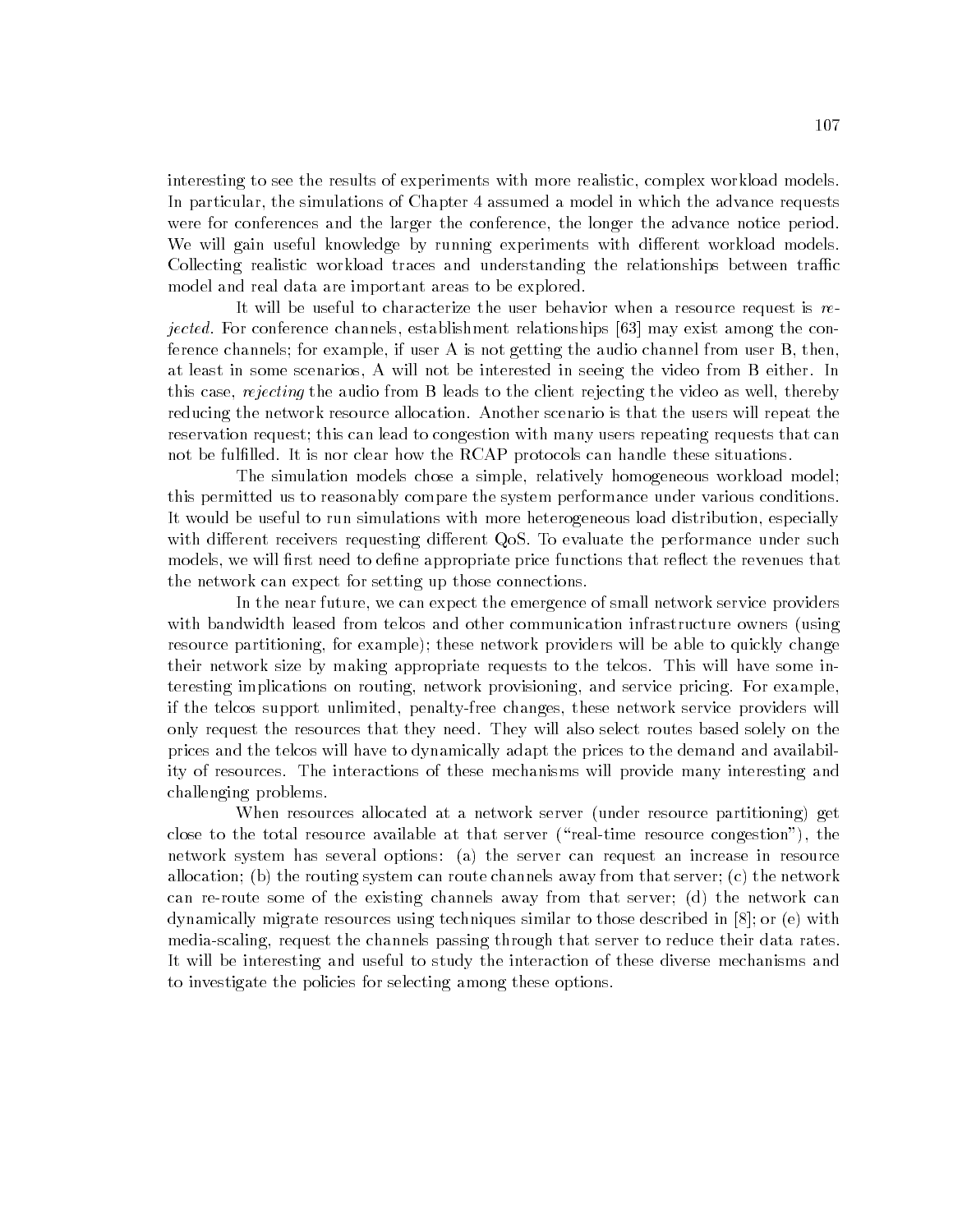# Bibliography

- [1] Tony Ballardine, Paul Francis, and Jon Crowcroft. Core Based Trees (CBT): an architecture for scalable inter-domain multicast routing. In *Proceedings of SIGCOMM* 93, San Francisco, CA, September 1993.
- [2] Anindo Banerjea, Domenico Ferrari, Bruce Mah, Mark Moran, Dinesh Verma, and Hui Zhang. The Tenet real-time protocol suite: Design, implementation, and experiences. Technical Report TR-94-059, International Computer Science Institute, Berkeley, California, November 1994. Also to appear in IEEE/ACM Transactions on Networking, 1995.
- [3] Anindo Banerjea and Bruce Mah. The design of a real-time channel administration protocol, June 1991. Internal technical report.
- [4] Anindo Banerjea and Bruce Mah. The real-time channel administration protocol. In Proceedings of the Second International Workshop on Network and Operating System Support for Digital Audio and Video, pages 160–170, Heidelberg, Germany, November 1991. Springer-Verlag.
- [5] Arthur W. Berger, Samuel P. Morgan, and Amy R. Reibman. Statistical multiplexing of layered video streams over ATM networks with leaky-bucket traffic descriptors, 1993. preprint.
- [6] Steven Berson and Daniel Zappala. Looping and wildcard lters. "Pre-print", March 1995.
- [7] Riccardo Bettati, Domenico Ferrari, Amit Gupta, Wendy Heffner, Wingwai Howe, Quyen Nguyen, Mark Moran, and Raj Yavatkar. Connection establishment for multiparty real-time communication. In Proceedings of Fifth International Workshop on Network and Operating Systems Support for Distributed Audio and Video, Durham, NH, April 1994.
- [8] Riccardo Bettati and Amit Gupta. Dynamic resource migration for multi-party realtime communication. Technical Report TR-95-060, International Computer Science Institute, Berkeley, California, October 1995.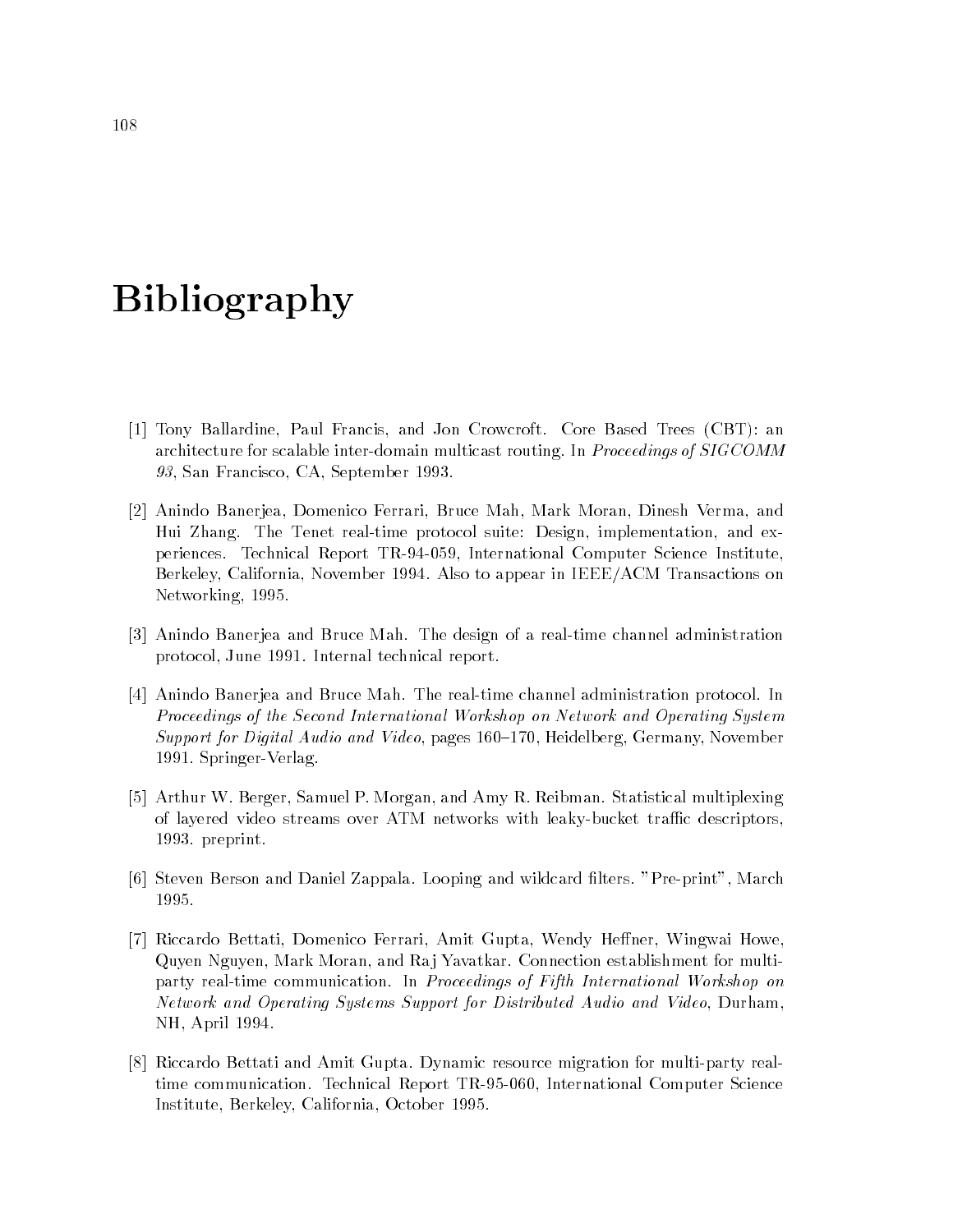- [9] Robert Braden, David Clark, and Scott Shenker. Integrated services in the internet architecture: an overview. Request for Comments (Informational) RFC 1633, Internet Engineering Task Force, June 1994.
- [10] Robert Braden and Lixia Zhang. Minutes of the RSVP Working Group. In IETF meeting, Danvers, NH, April 1995.
- [11] CCITT proposed recommendation i.311, June 1991.
- [12] Navin Chaddha, Mohan Vishwanath, and Philip A. Chou. Hierarchical vector quantization of perceptually weighted block transforms. In Proceedings of the Data Compression Conference, Snowbird, UT, 1995.
- [13] Jolly Chen, Ray Larson, and Michael Stonebraker. The Sequoia 2000 ob ject browser. Technical Report S2K-91-04, Sequoia 2000 project, University of California at Berkeley, 1991.
- [14] H. Chernoff. A measure of asymptotic efficiency for tests of a hypothesis based on the sum of observations. Annals of Math. Stat.,  $23:493-509$ ,  $1952$ .
- [15] Israel Cidon, Jeff Derby, Inder Gopal, and Bharath Kadaba. A critique of ATM from a data communication perspective. Journal of High Speed Networking, 1(2), March 1993.
- [16] David Clark. The design philosophy of the DARPA internet protocols. In Proceedings of  $ACM$  SIGCOMM'88, pages 106-114, Stanford, CA, August 1988.
- [17] David Clark. Policy routing in Internet protocols, May 1989. RFC 1102, SRI Network Information Center.
- [18] David Clark, Scott Shenker, and Lixia Zhang. Supporting real-time applications in an integrated services packet network: Architecture and mechanism. In *Proceedings* of ACM SIGCOMM'92, pages 14-26, Baltimore, Maryland, August 1992.
- [19] Rene L. Cruz. A calculus for network delay, part I : Network elements in isolation. IEEE Transaction of Information Theory,  $37(1):114-121$ , 1991.
- [20] Ying dar Lin, Tzu chieh Tsai, San chiao Huang, and Mario Gerla. HAP: a new model for packet arrivals. In Proceedings of SIGCOMM 93, San Francisco, CA, September 1993.
- [21] S. Deering, D. Estrin, D. Farinacci, B. Fenner, V. Jacobson, and A. Helmy. Interoperability architecture and mechanisms for PIM-SM. Internet Draft, June 1995.
- [22] S. Deering, D. Estrin, D. Farinacci, and V. Jacobson. Protocol independent multicast (PIM), dense mode protocol : Specication. Internet Draft, March 1994.
- [23] S. Deering, D. Estrin, D. Farinacci, V. Jacobson, C. Liu, and L. Wei. Protocol independent multicast  $(PIM)$ , sparse mode protocol : Specification. *Internet Draft*. March 1994.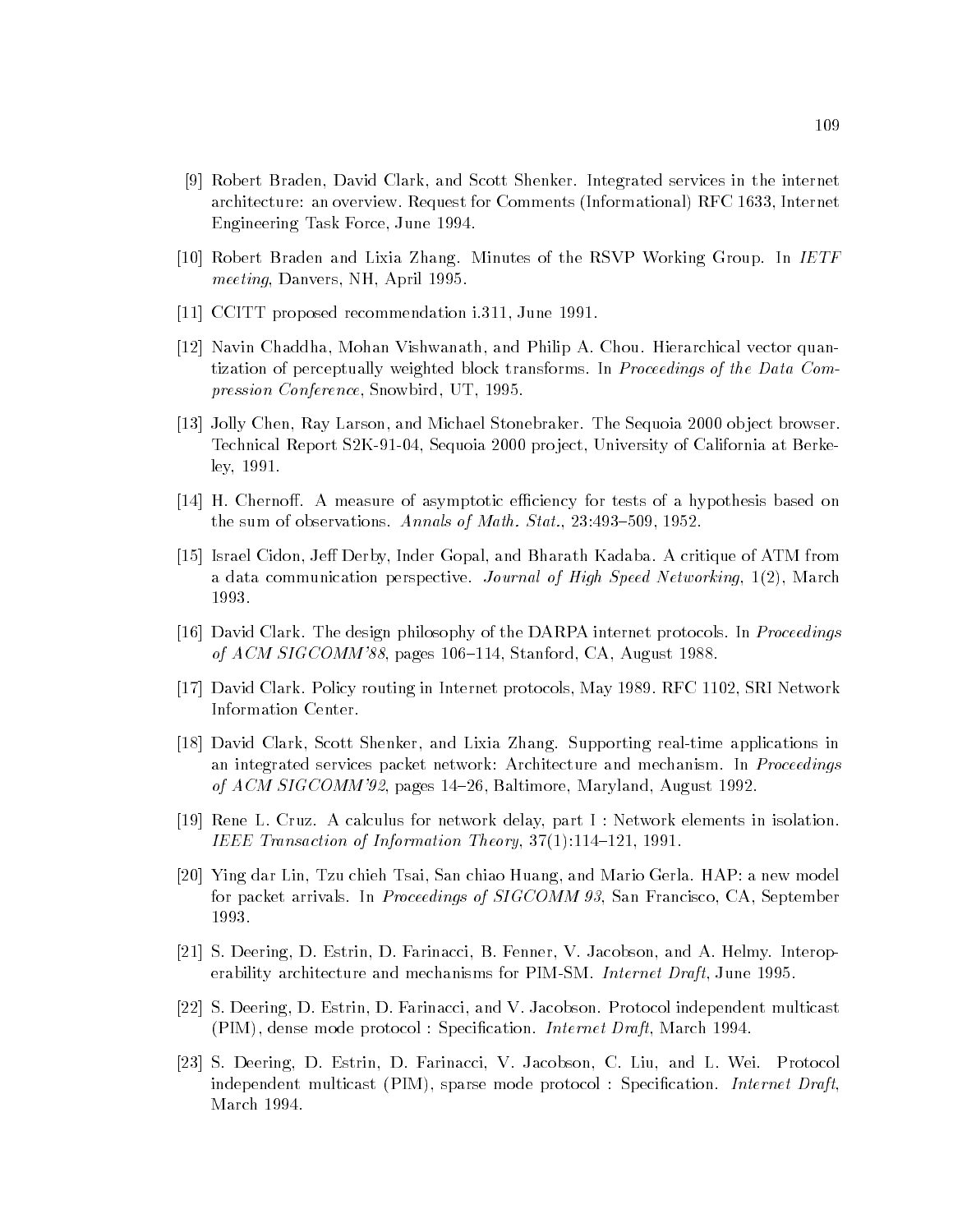- [24] S. Deering, D. Estrin, D. Farinacci, V. Jacobson, C. Liu, L. Wei, P. Sharma, and A. Helmy. Protocol independent multicast (PIM) : Motivation and architecture. Internet Draft, May 1995.
- [25] S. Deering, D. Estrin, D. Farinacci, V. Jacobson, C. Liu, L. Wei, P. Sharma, and A. Helmy. Protocol independent multicast (PIM): Specification. Working Draft, June 1995.
- [26] Stephen Deering, Deborah Estrin, Dino Farinacci, and Van Jacobson. An architecture for wide-area multicast routing. In Proceedings of SIGCOMM '94, University College London, London, U.K., September 1994. ACM.
- [27] Stephen E. Deering. Multicast Routing in a Datagram Internetwork. PhD thesis, Stanford University, December 1991.
- [28] Steve Deering. Host Extensions for IP Multicasting. ARPANET Working Group Requests for Comment, DDN Network Information Center, SRI International, Menlo Park, CA, August 1989. RFC-1112.
- [29] Steve Deering. Internet multicast routing: State of the art and open research issues, October 1993. MICE Seminar.
- [30] Mikael Degermark, Torsten Kohler, Stephen Pink, and Olov Schelen. Advance reservations for predictive service. In Proceedings of Fifth International Workshop on Network and Operating Systems Support for Distributed Audio and Video, Durham, NH, April 1995.
- [31] L. Delgrossi and L. Berger. Internet stream protocol version 2 (ST2) protocol specication - version ST2+. Request for Comments (Standard) RFC 1819, Internet Engineering Task Force, August 1995.
- [32] Luca Delgrossi, Christian Halstrick, Dietmar Hehmann, Ralf Guido Herrtwich, Oliver Krone, Jochen Sandvoss, and Carsten Vogt. Media scaling with HeiTS. IBM European Networking Center, Heidelberg, Germany, March 1993.
- [33] Luca Delgrossi, Christian Halstrick, Ralf Guido Herrtwich, and Heinrich Stuttgen. HeiTP: a transport protocol for ST-II. In *Proceedings of GLOBECOMM*, pages 1369– 1373 (40.02), Orlando, Florida, December 1992. IEEE.
- [34] Luca Delgrossi, Ralf Guido Herrtwich, , Frank Oliver Hoffmann, and Sibylle Schaller. Receiver-initiated communication with ST-II. *Multimedia Systems*,  $2(4)$ :141-149, October 1994.
- [35] Luca Delgrossi, Ralf Guido Herrtwich, and Frank Oliver Hoffmann. An implementation of ST-II for the Heidelberg transport system. Journal of Internetworking Research and Experience, September 1993.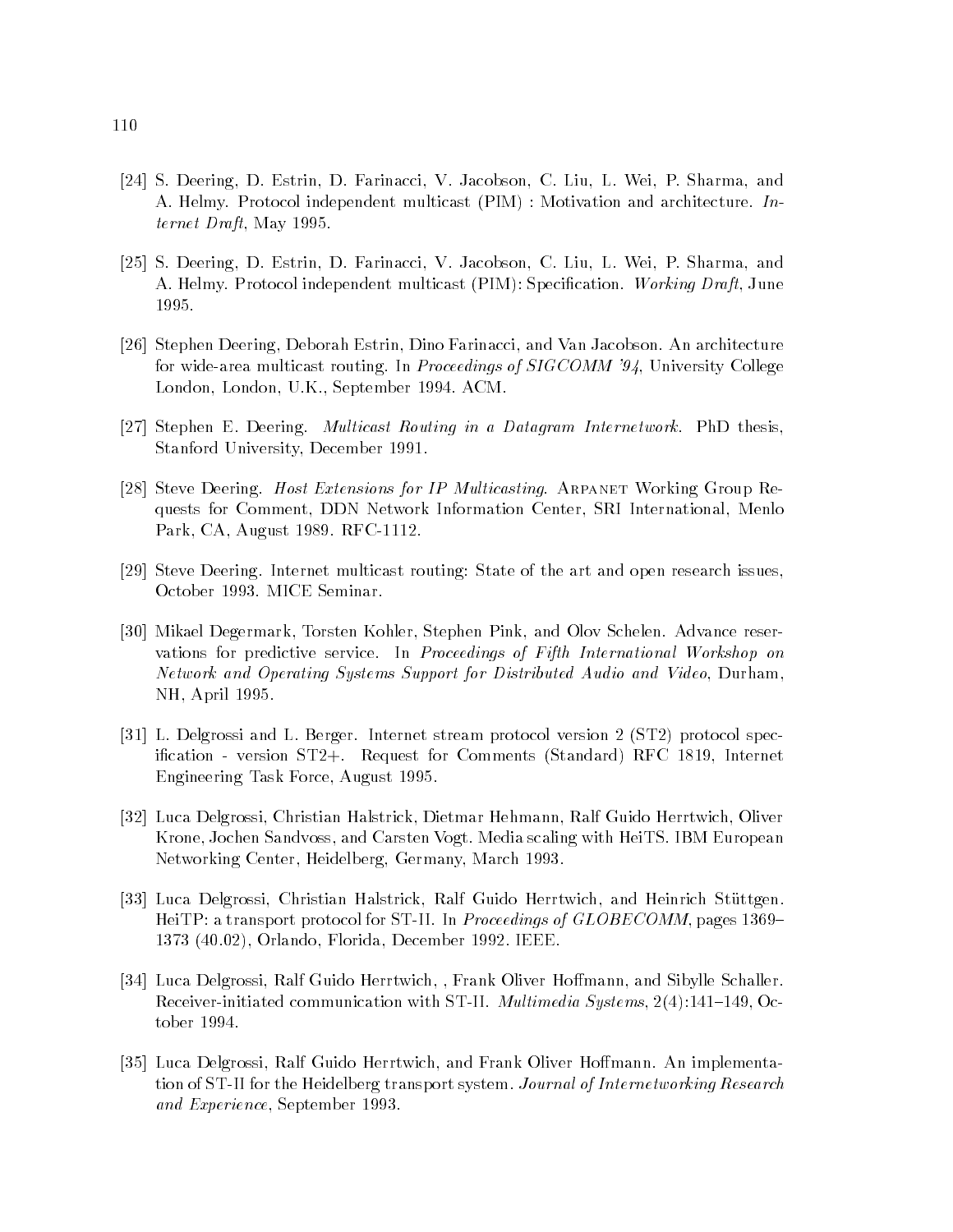- [36] Luca Delgrossi, Ralf Guido Herrtwich, Carsten Vogt, and Lars C. Wolf. Reservation protocols for internetworks: A comparison of ST-II and RSVP. In Proceedings of the Fourth International Workshop on Network and OS Support for Digital Audio and Video, Lancaster, U.K., November 1993. ACM.
- [37] Luca Delgrossi, Sibylle Schaller, Hartmut Wittig, and Lars Wolf. Issues of reserving resources in advance. In Proceedings of Fifth International Workshop on Network and Operating Systems Support for Distributed Audio and Video, Durham, NH, April 1995.
- [38] Alan Demers, Srinivasan Keshav, and Scott Shenker. Analysis and simulation of a fair queueing algorithm. In Journal of Internetworking Research and Experience, pages 3{26, October 1990. Also in Proceedings of ACM SIGCOMM'89, pp 3-12.
- [39] Deborah Estrin. Policy requirements for inter administrative domain routing, Nov 1989. RFC 1125, SRI Network Information Center.
- [40] Domenico Ferrari. Real-time communication in packet-switching wide-area networks. Technical Report TR-89-022, International Computer Science Institute, Berkeley, California, May 1989.
- [41] Domenico Ferrari. Client requirements for real-time communication services. IEEE Communications Magazine,  $28(11):65{-}72$ , November 1990.
- [42] Domenico Ferrari. Design and applications of a delay jitter control scheme for packetswitching internetworks. In Proceedings of the Second International Workshop on Network and Operating System Support for Digital Audio and Video, pages 72–83, Heidelberg, Germany, November 1991. Springer-Verlag. Also in Computer Communications 15(6):367-373, July-August 1992.
- [43] Domenico Ferrari. Real-time communication in an internetwork. Journal of High  $Speed Networks, 1(1):79–103, 1992.$
- [44] Domenico Ferrari, Anindo Banerjea, and Hui Zhang. Network support for multimedia: a discussion of the Tenet approach. Computer Networks and ISDN Systems, pages 1267-1280, July 1994.
- [45] Domenico Ferrari and Amit Gupta. Resource partitioning in real-time communication. In Proceedings of IEEE Symposium on Global Data Networking, pages  $128{-}135$ , Cairo, Egypt, December 1993.
- [46] Domenico Ferrari, Amit Gupta, Mark Moran, and Bernd Wolfinger. A continuous media communication service and its implementation. In *Proceedings of GLOBECOM* '92, Orlando, Florida, December 1992.
- [47] Domenico Ferrari, Amit Gupta, and Giorgio Ventre. Distributed advance reservation of real-time connections. In Proceedings of Fifth International Workshop on Network and Operating Systems Support for Distributed Audio and Video, Durham, NH, April 1995.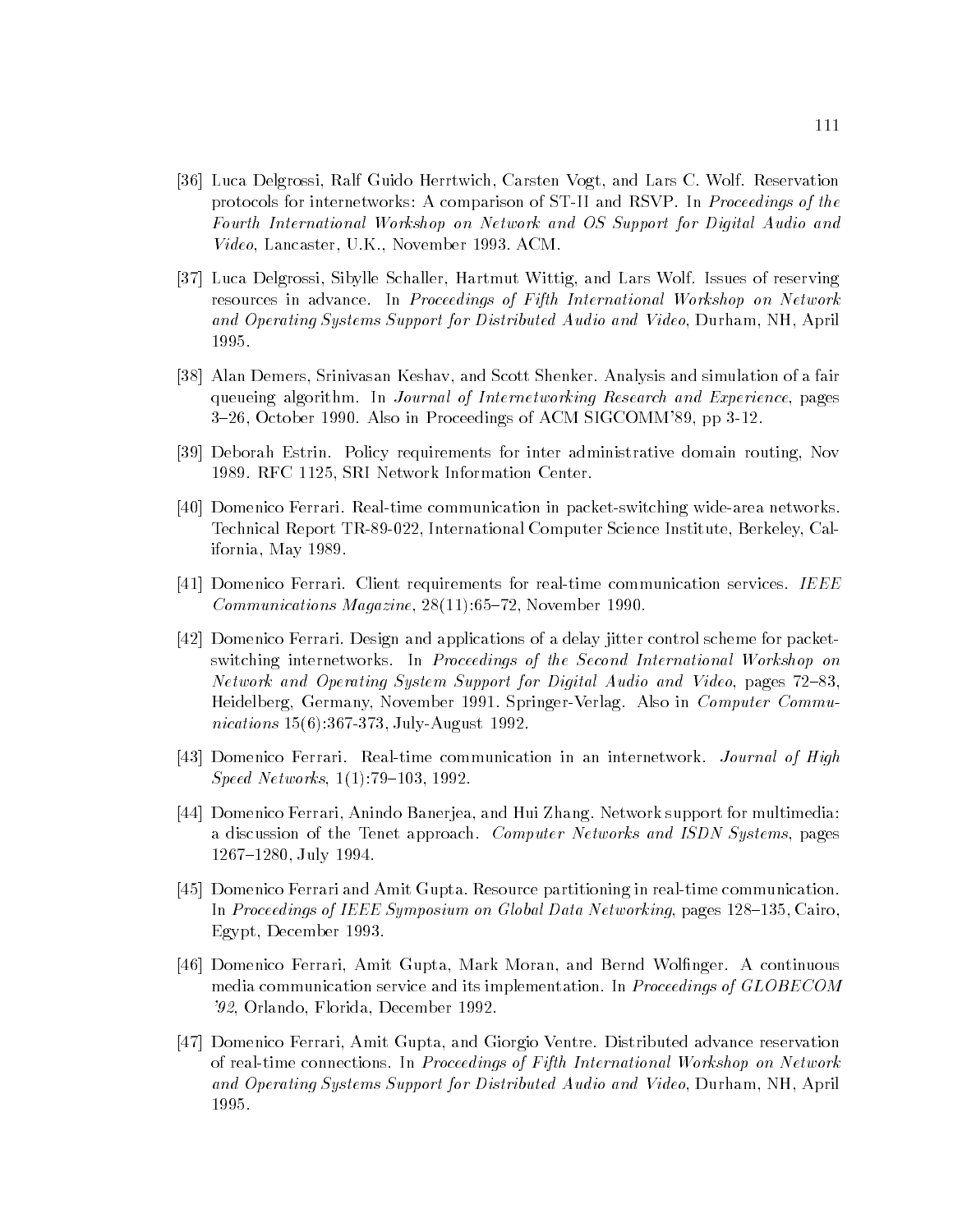- [48] Domenico Ferrari, Joe Pasquale, and George Polyzos. Network issues for Sequoia 2000. In Proceedings of COMPCOM 92, pages 401–406, San Francisco, CA, February 1992.
- [49] Domenico Ferrari and Dinesh Verma. A scheme for real-time channel establishment in wide-area networks. IEEE Journal on Selected Areas in Communications,  $8(3):368-$ 379, April 1990.
- [50] Sally Floyd. Issues in flexible resource management for datagram networks. In Proceedings of the 3rd Workshop on Very High Speed Networks, Maryland, March 1992.
- [51] Sally Floyd. Link-sharing and resource management models for packet networks. Unpublished, September 1993.
- [52] Shivi Fotedar, Mario Gerla, Paolo Crocetti, and Luigi Fratta. ATM virtual private networks. Communications of the  $ACM$ , pages 101-109, February 1995.
- [53] Alexander G. Fraser, Chuck R. Kalmanek, A.E. Kaplan, William T. Marshall, and R.C. Restrick. Xunet2: A nationwide testbed in high-speed networking. In *Proceedings* of INFOCOM'92, Firenze, Italy, May 1992.
- [54] Mark W. Garrett and Martin Vetterli. Joint source/channel coding of statistically multiplexed real-time services on packet networks. IEEE/ACM Transactions on Net*working*,  $1(1):71{-}80$ , February 1993.
- [55] M. Ghanbari. Two-layer coding of video signals for VBR networks. IEEE Journal on Selected Areas in Communications,  $7(5):771{-}781$ , June 1989.
- [56] Matt Grossglauser, Srinivas Keshav, and D. Tse. The case against variable bit rate service. In Proceedings of Fifth International Workshop on Network and Operating Systems Support for Distributed Audio and Video, Durham, NH, April 1995.
- [57] Amit Gupta. Real-time communication with mobile hosts rerouting for handoffs. CS292J Class Report, University of California at Berkeley, May 1993.
- [58] Amit Gupta and Domenico Ferrari. Resource partitioning for multi-party real-time communication. Technical Report TR-94-061, International Computer Science Institute, Berkeley, California, November 1994. Also in IEEE/ACM Transactions on Networking, October 1995.
- [59] Amit Gupta and Domenico Ferrari. Admission control for advance-reserved real-time connections. In Proceedings of IEEE HPCS 95, Mystic, CT, August 1995.
- [60] Amit Gupta, Wendy Heffner, Mark Moran, and Clemens Szyperski. Multi-party realtime communication in computer networks. In *Collected abstracts of 4th International* Workshop on Network and Operating Systems Support for Digital Audio and Video, pages 37-39, Lancaster, UK, November 1993.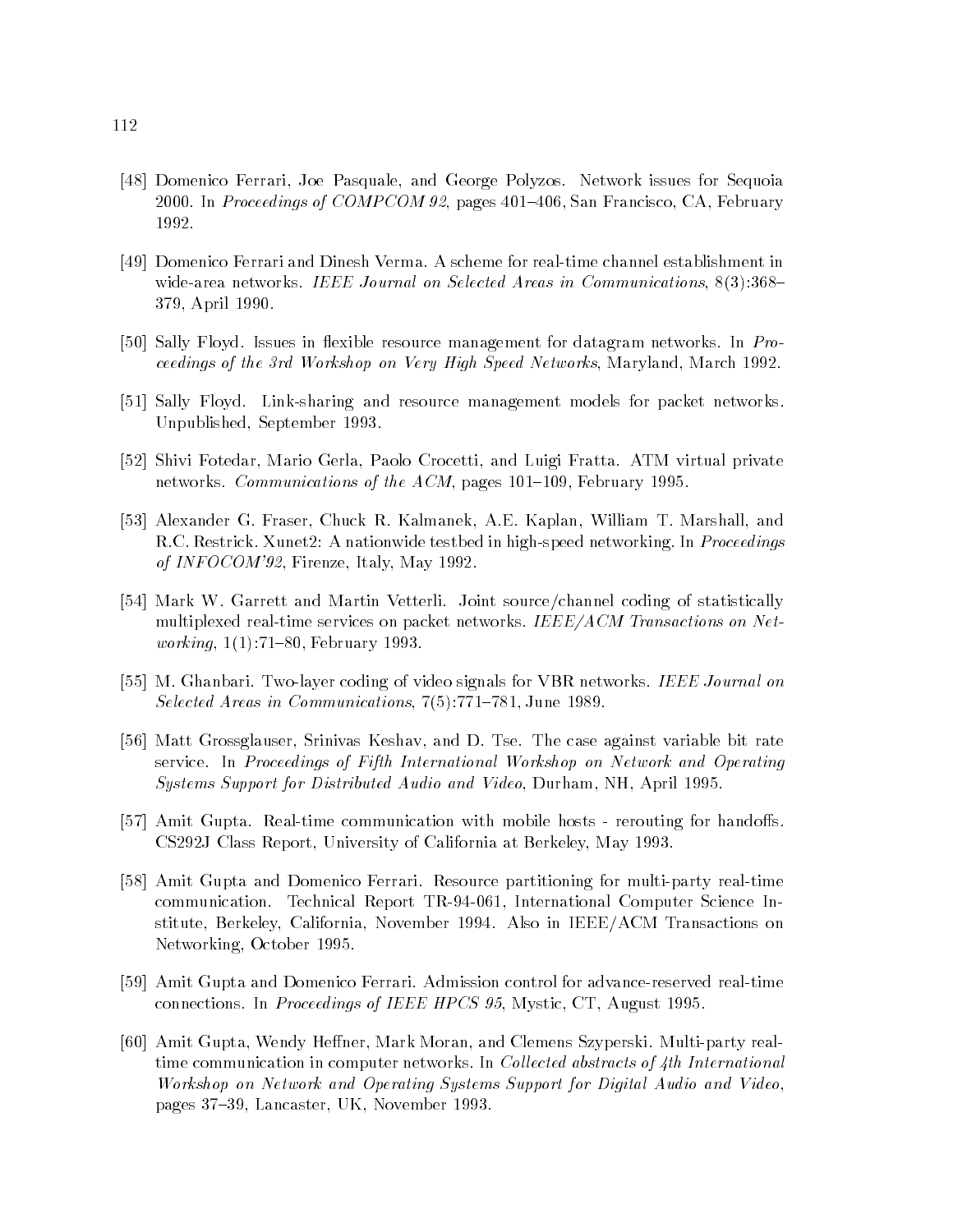- [61] Amit Gupta, Wingwai Howe, Quyen Nguyen, and Mark Moran. Evaluation of resource sharing beneffits. Technical Report TR-94-051, International Computer Science Institute, Berkeley, California, October 1994.
- [62] Amit Gupta, Winnie Howe, Mark Moran, and Quyen Nguyen. Resource sharing in multi-party realtime communication. In *Proceedings of INFOCOM 95*, Boston, MA. April 1995.
- [63] Amit Gupta and Mark Moran. Channel groups: A unifying abstraction for specifying inter-stream relationships. Technical Report TR-93-015, International Computer Science Institute, Berkeley, California, March 1993.
- [64] Amit Gupta and Kurt Rothermel. Fault handling for multi-party real-time communication. Technical Report TR-95-059, International Computer Science Institute, Berkeley, California, October 1995.
- [65] D. Hehmann, R. G. Herrtwich, W. Schultz, T. Schutt, and R. Steinmetz. Implementing HeiTS: Architecture and implementation strategy of the Heidelberg high-speed transport system. In Proc. Second International Workshop on Network and Operating System Support for Digital Audio and Video, pages 33–44, Heidelberg, Germany, November 1991.
- [66] Ralf Guido Herrtwich and Luca Delgrossi. Beyond ST-II: fulfilling the requirements of multimedia communication. In Third International Workshop on network and operating system support for digital audio and video, pages  $23-29$ , San Diego, California, November 1992. IEEE Computer and Communications Societies.
- [67] Kelvin K. Y. Ho. Comparative analysis of virtual-circuit routing control for isdn frame-relay networks. In IEEE Global Telecommunications Conference, number GlobeCom'90, pages 800.6.1-800.6.5, San Diego, California, December 1990.
- [68] Jay M. Hyman, Aurel A. Lazar, and Giovanni Pacici. Modeling VC, VP, and VN bandwidth assignment strategies in broadband networks. In Proceedings of the 4th International Workshop on Network and Operating System Support for Digital Audio and Video, pages  $99-110$ , Lancaster, U.K., November 1993. Lancaster University. Lecture Notes in Computer Science 712, Springer Verlag.
- [69] Sugih Jamin, Peter Dantzig, Scott Shenker, and Lixia Zhang. A measurement-based admission control algorithm for integrated services packet networks. In *Proceedings* of SIGCOMM 95, Cambridge, MA, August 1995.
- [70] Sugih Jamin, Scott Shenker, Lixia Zhang, and David Clark. An admission control algorithm for predictive real-time service. In *Proceedings of the Third International* Workshop on Network and Operating System Support for Digital Audio and Video, pages 349–356, San Diego, CA, November 1992.
- [71] Ahmed Karmuch, Luis Orozco-Barbosa, Nicolas D. Georganas, and Morris Goldberg. A multimedia medical communications system. IEEE Journal on Selected Areas in  $Communications, 8(3):325–339, April 1990.$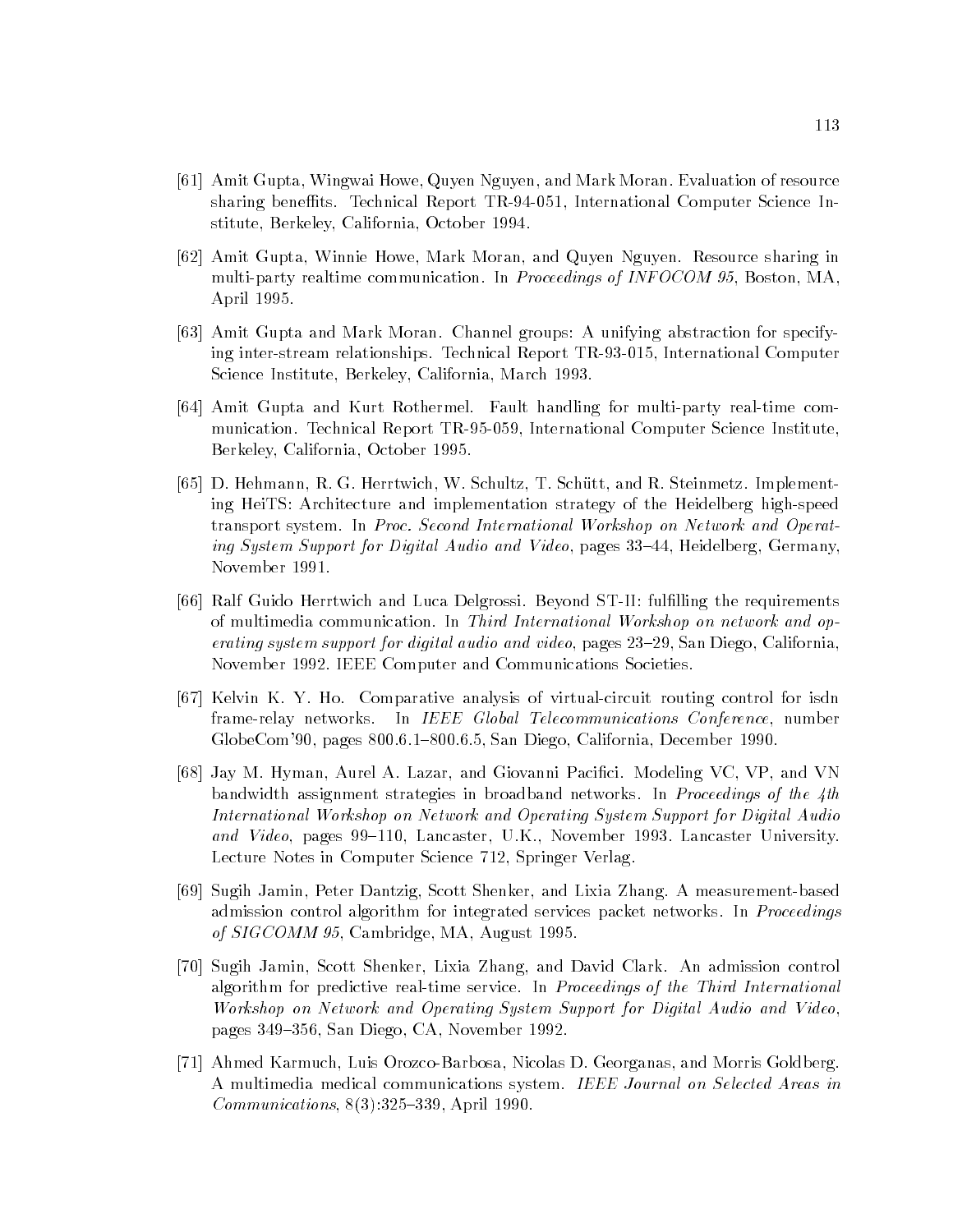- [72] E. W. Knightly and G. Ventre. Galileo: a tool for simulation and analysis of realtime networks. In Proceedings of IEEE 1993 International Conference on Network Protocols, pages 264-271, San Francisco, CA, October 1993.
- [73] Jim Kurose. On computing per-session performance bounds in high-speed multi-hop computer networks. In ACM SigMetrics'92, 1992.
- [74] Jim Kurose. Open issues and challenges in providing quality of service guarantees in high-speed networks. ACM Computer Communication Review,  $23(1)$ :6-15, January 1993.
- [75] C.L. Liu and J.W. Layland. Scheduling algorithms for multiprogramming in a hard real-time environment. Journal of  $ACM$ ,  $20(1)$ :46-61, January 1973.
- [76] Bruce Mah. A mechanism for administration of real-time channels. Master's thesis, Tech. Report UCB/CSD-93-735, University of California, Berkeley, CA, March 1993.
- [77] N.F. Maxemchuck. Dispersity Routing in Store and Forward Networks. PhD dissertation, University of Pennsylvania, May 1975.
- [78] Steven McCanne and Van Jacobson. VIC: video conference. Lawrence Berkeley Laboratory and University of California, Berkeley. Software on-line<sup>2</sup> .
- [79] Steven McCanne and Van Jacobson. vic: a flexible framework for packet video. In Proceedings of ACM Multimedia '95. ACM, November 1995.
- [80] Steven McCanne and Martin Vetterli. Joint source/channel coding for multicast packet video. IEEE International Conference on Image Processing, October 1995.
- [81] Danny Mitzel, Deborah Estrin, Scott Shenker, and Lixia Zhang. An architectural comparison of ST-II and RSVP. In Proceedings of INFOCOM 94, Toronto, CANADA, June 1994.
- [82] Danny Mitzel and Scott Shenker. Asymptotic resource consumption in multicast reservation styles. In Proceedings of SIGCOMM 94, London, UK, September 1994.
- [83] Rebbie Moon. Dynamic traffic management in Scheme 2 of the Tenet real-time protocols. Master's thesis, University of California, Berkeley, CA, December 1995.
- [84] Mark Moran and Riccardo Gusella. System support for efficient dynamicallyconfigurable multi-party interactive multimedia applications. In *Proceedings of Third* International Workshop on Network and Operating System Support for Digital Audio and Video, pages 143-156, San Diego, CA, November 1992.
- [85] Rolf Oppliger, Amit Gupta, Mark Moran, and Riccardo Bettati. A security architecture for Tenet Scheme 2. Technical Report TR-95-051, International Computer Science Institute, Berkeley, California, August 1995.

<sup>2</sup> ftp://ftp.ee.lbl.gov/conferencing/vic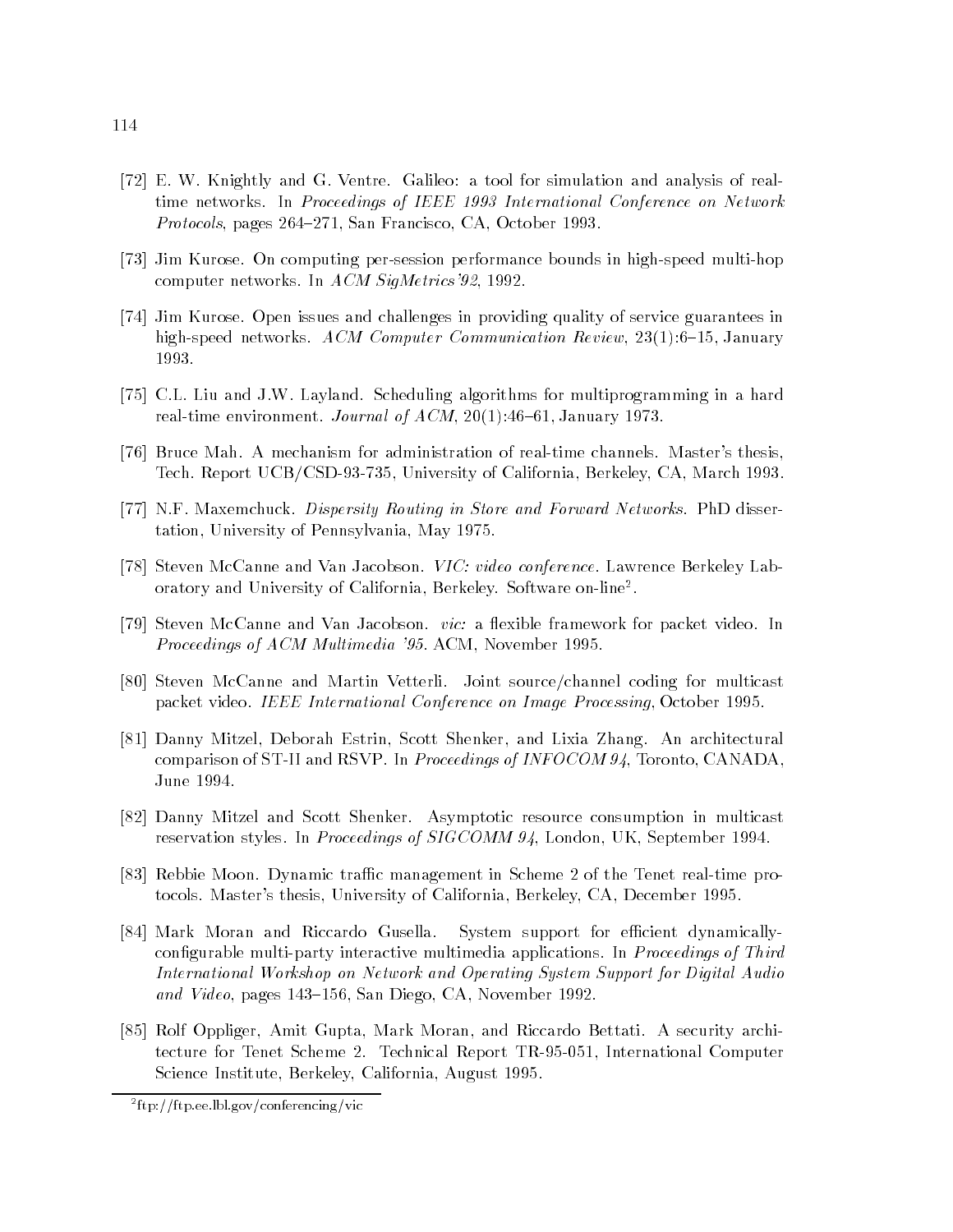- [86] Antonio Ortega and Martin Vetterli. Multiple leaky buckets for increased statistical multiplexing of ATM video. In *Proceedngs of Packet Video Workshop*, Portland, OR, September 1994.
- [87] Pramod Pancha and Magda El Zarki. A look at the MPEG video coding standard for variable bit rate video transmission. Proc. IEEE INFOCOM '92, May 1992.
- [88] Abhay Kumar J. Parekh. A Generalized Processor Sharing Approach to Flow Control in Integrated Services Networks. PhD dissertation, Massachusetts Institute of Technology, February 1992.
- [89] Abhay Kumar J. Parekh and Robert G. Gallager. A generalized processor sharing approach to flow control - the single node case. In *Proceedings of the INFOCOM'92*. 1992.
- [90] Abhay Kumar J. Parekh and Robert G. Gallager. A generalized processor sharing approach to flow control in integrated services networks: The multiple node case. In *Proceedings of the INFOCOM'93*, pages 521-530, San Francisco, CA, March 1993.
- [91] Colin Parris. Dynamic connection management for real-time networks. PhD dissertation, University of California at Berkeley, August 1994.
- [92] Colin Parris and Domenico Ferrari. A dynamic connection management scheme for guaranteed performance services in packet-switching integrated services networks. Technical Report TR-93-005, International Computer Science Institute, Berkeley, California, January 1993.
- [93] Colin Parris, Giorgio Ventre, and Hui Zhang. Graceful adaptation of guaranteed performance service connections. In Proceedings of IEEE GLOBECOM'93, Houston, TX, November 1993.
- [94] Colin Parris, Hui Zhang, and Domenico Ferrari. Dynamic management of guaranteed performance multimedia connections, April 1993. To appear in ACM Journal of Multimedia Systems.
- [95] Craig Partridge. Isochronous applications do not require jitter-controlled networks, September 1991. RFC 1157.
- [96] Craig Partridge. A proposed flow specification. Request for Comments (Informational) RFC 1363, Internet Engineering Task Force, September 1992.
- [97] Craig Partridge and Stephen Pink. An implementation of the revised internet stream protocol (ST-2). In *Journal of Internetworking Research and Experience*, pages  $27–54$ , 1992.
- [98] Joseph Pasquale, George Polyzos, Eric Anderson, and Vachaspati Kompella. The multimedia multicast channel. In Proceedings of Third International Workshop on Network and Operating Systems Support for Distributed Audio and Video, San Diego, CA, November 1992.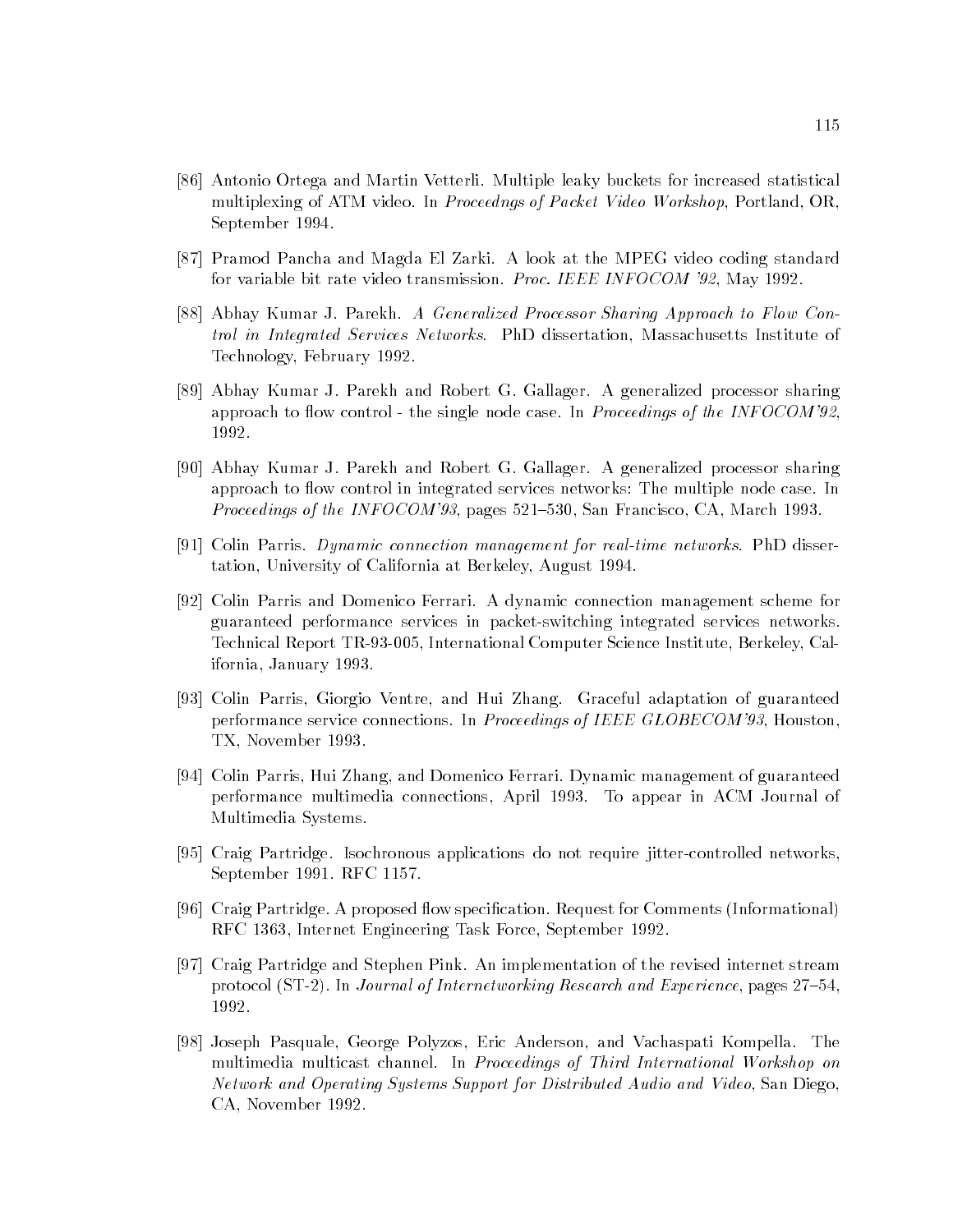- [99] Jean Ramaekers and Giorgio Ventre. Client-network interaction in a real-time communication environment. In Proceedings of GLOBECOMM '92, pages  $1140-1144$ , Orlando, Florida, December 1992.
- [100] Jean Ramaekers and Giorgio Ventre. Quality-of-service negotiation in a real-time communication network. Technical Report TR-92-023, International Computer Science Institute, Berkeley, California, April 1992.
- [101] Kannan Ramchandran, Antonio Ortega, K. Metin Uz, and Martin Vetterli. Multiresolution broadcast for digital HDTV using joint source/channel coding. IEEE Journal on Selected Areas in Communications,  $11(1): 6-23$ , January 1993.
- [102] Wilko Reinhardt. Advance reservation of network resources for multimedia applications. In Proceedings of ICAWA 94, Germany, October 1994.
- [103] Ken-Ichi Sato, Satoru Ohta, and Ikuo Tokizawa. Broadband ATM network architecture based on virtual paths. IEEE transactions on communications, pages  $1212{-}1222$ . August 1990.
- [104] J. M. Schneider, T. Preuß, and P. S. Nielsen. Management of virtual private networks for integrated broadband communications. In Deepinder P. Sidhu, editor, Proceedings of SIGCOMM 1993, pages 224-237, San Francisco, California, September 1993. ACM. also in Computer Communication Review 23 (4), Oct. 1992.
- [105] Henning Schulzrinne. Dynamic conguration of conferencing applications using pattern-matching multicast. In Proceedings of the Fifth International Workshop on Network and OS Support for Digital Audio and Video, Durham, NH, April 1995. ACM.
- [106] Karen Seo. ST-II new release, November 1991. Connection IP (cip) mailing list.
- [107] Jerome M. Shapiro. Embedded image coding using zerotrees of wavelet coefficients. IEEE Transactions on Signal Processing, 41(12):3445-3462, December 1993.
- [108] Scott Shenker and Lee Breslau. Two aspects of reservation establishment. In Proceedings of SIGCOMM 95, Cambridge, MA, August 1995.
- [109] Michael Stonebraker. An overview of the Sequoia 2000 project. In *Proceedings of* COMPCOM 92, San Francisco, CA, February 1992.
- [110] Michael Stonebraker, Jolly Chen, Nobuko Jathan, Caroline Paxson, and Jiang Wu. Tioga: Providing data management support for scientific visualization applications. In Proceedings of the 19th VLDB Conference, Dublin, Ireland, 1993.
- [111] Fore Systems, June 1994. ATM Switch Specification.
- [112] Clemens Szyperski and Giorgio Ventre. A characterization of multi-party interactive multimedia applications. In *High Performance Network Research Report*, January 1993.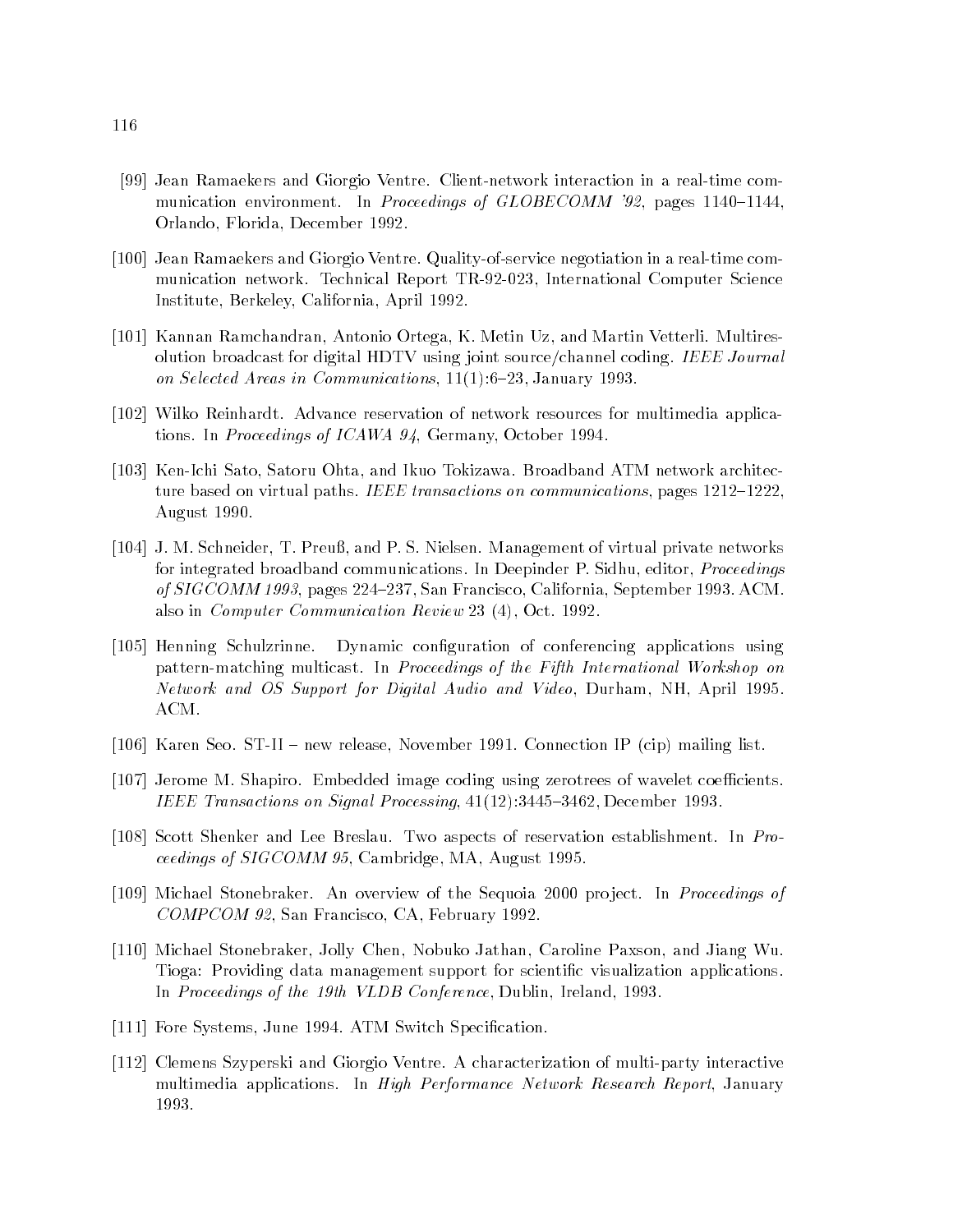- [113] David Taubman and Avideh Zakhor. Multi-rate 3-D subband coding of video. IEEE Transactions on Image Processing,  $3(5):572{-}588$ , September 1994.
- [114] Claudio Topolcic. Experimental internet stream protocol, version 2 (ST-II), October 1990. RFC 1190.
- [115] Thierry Turletti and Jean-Chrysostome Bolot. Issues with multicast video distribution in heterogeneous packet networks. In Proceedings of the Sixth International Workshop on Packet Video, Portland, OR, September 1994.
- [116] Jonathan Turner. New directions in communications(or which way to the information age?). IEEE Communication Magazine, 24(10), October 1986.
- [117] Dinesh Verma. Guaranteed Performance Communication in High Speed Networks. PhD dissertation, University of California at Berkeley, November 1991.
- [118] Dinesh Verma and Hui Zhang. Design documents for RMTP/RTIP, May 1991. Unpublished internal technical report.
- [119] Mohan Vishwanath and Phil Chou. An efficient algorithm for hierarchical compression of video. IEEE International Conference on Image Processing, November 1994.
- [120] D. Waitzman, C. Partridge, and S. Deering. Distance Vector Multicast Routing Protocol. Arpanet Working Group Requests for Comment, DDN Network Information Center, SRI International, Menlo Park, CA, November 1988. RFC-1075.
- [121] Ian Wakeman, Atanu Ghosh, Jon Crowcroft, Sally Floyd, and Van Jacobson. Implementing real-time packet forwarding policies using streams. In *Proceedings of USENIX* 1995 Technical Conference, Nashville, TN, January 1995.
- [122] L. Wei and D. Estrin. The trade-offs of multicast trees and algorithms. In *Proceedings* of the 1994 international conference on computer communications and networks, San Francisco, September 1994.
- [123] Ron Widyono. The design and evaluation of routing algorithms for real-time channels. Technical Report TR-94-024, International Computer Science Institute, Berkeley, California, June 1994.
- [124] Bernd Wolfinger and Mark Moran. A continuous media data transport service and protocol for real-time communication in high speed networks. In *Proceedings of the* Second International Workshop on Network and Operating System Support for Digital Audio and Video, pages 171–182, Heidelberg, Germany, November 1991. Springer-Verlag.
- [125] Hui Zhang and Domenico Ferrari. Rate-controlled static priority queueing. In Proceedings of IEEE INFOCOM'93, pages  $227{-}236$ , San Francisco, California, April 1993.
- [126] Hui Zhang and Tom Fisher. Preliminary measurement of RMTP/RTIP. In Proceedings of the Third International Workshop on Network and Operating System Support for Digital Audio and Video, San Diego, CA, November 1992. Springer-Verlag.